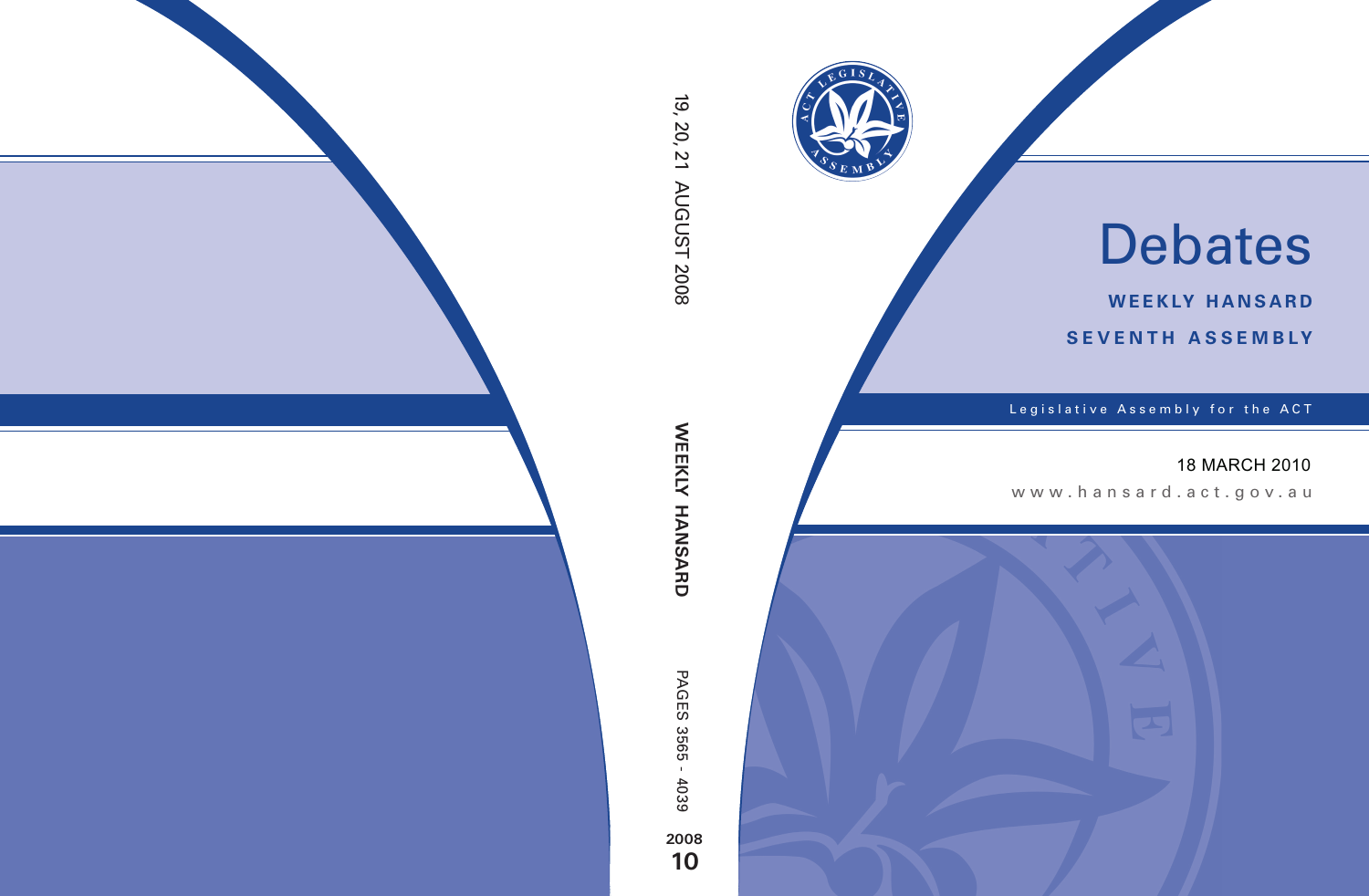## **[Thursday, 18 March 2010](#page-3-0)**

| Health, Community and Social Services-Standing Committee  1076                                  |  |
|-------------------------------------------------------------------------------------------------|--|
|                                                                                                 |  |
|                                                                                                 |  |
| Workers Compensation (Default Insurance Fund) Amendment Bill 2010  1082                         |  |
| Justice and Community Safety Legislation Amendment Bill 2010 1084                               |  |
|                                                                                                 |  |
|                                                                                                 |  |
|                                                                                                 |  |
| Questions without notice:                                                                       |  |
|                                                                                                 |  |
|                                                                                                 |  |
|                                                                                                 |  |
|                                                                                                 |  |
|                                                                                                 |  |
| Hospitals-Calvary Public Hospital and Clare Holland House  1123                                 |  |
|                                                                                                 |  |
|                                                                                                 |  |
| ACT Planning and Land Authority-workplace injury  1132                                          |  |
|                                                                                                 |  |
|                                                                                                 |  |
| Supplementary answer to question without notice:                                                |  |
|                                                                                                 |  |
| Answer to question on notice:                                                                   |  |
|                                                                                                 |  |
|                                                                                                 |  |
|                                                                                                 |  |
|                                                                                                 |  |
| Adjournment:                                                                                    |  |
|                                                                                                 |  |
|                                                                                                 |  |
|                                                                                                 |  |
|                                                                                                 |  |
|                                                                                                 |  |
|                                                                                                 |  |
|                                                                                                 |  |
|                                                                                                 |  |
| Schedules of amendments:                                                                        |  |
|                                                                                                 |  |
| Schedule 1: Justice and Community Legislation Amendment Bill 20101162                           |  |
| Schedule 2: Justice and Community Legislation Amendment Bill 2010 1162<br>Answers to questions: |  |
|                                                                                                 |  |
| ACTION bus service—dead running costs (Question No 434)  1163                                   |  |
| Public service—corporate credit cards (Question No 476)1163                                     |  |
|                                                                                                 |  |
|                                                                                                 |  |
| Muliculturalism—women's services (Question No 525) 1170                                         |  |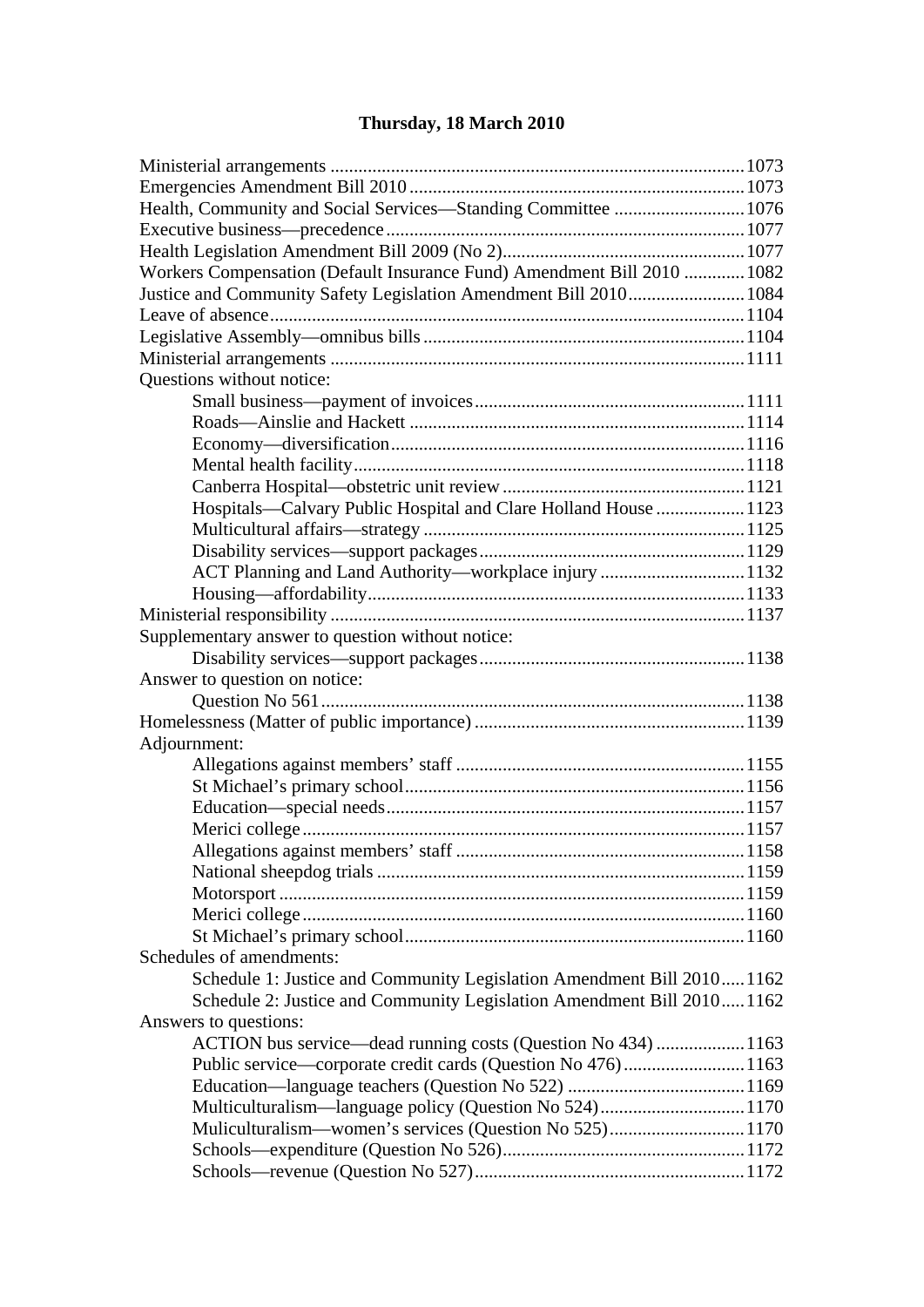| Public service—performance statements (Question No 539)1177         |  |
|---------------------------------------------------------------------|--|
|                                                                     |  |
| Environment—waste management (Question No 541)1179                  |  |
|                                                                     |  |
| Health-Canberra Midwifery Program (Question No 543) 1180            |  |
|                                                                     |  |
|                                                                     |  |
|                                                                     |  |
|                                                                     |  |
| Housing ACT—maintenance costs (Question No 549)  1186               |  |
| Environment—cat containment areas (Question No 550) 1186            |  |
|                                                                     |  |
|                                                                     |  |
| Environment—cat containment areas (Question No 557) 1188            |  |
|                                                                     |  |
| Environment—energy efficiency ratings (Question No 559)1189         |  |
| Environment—energy efficiency ratings (Question No 560)1190         |  |
|                                                                     |  |
| Environment—energy efficiency ratings (Question No 562)1192         |  |
| Government—ministerial travel (Question No 563-583)1193             |  |
| Government—payment of invoices (Question Nos 584, 587, 589,         |  |
|                                                                     |  |
| Government—payment of invoices (Question No 589 supplementary) 1195 |  |
| Government—payment of invoices (Question No 599 supplementary) 1195 |  |
|                                                                     |  |
|                                                                     |  |
|                                                                     |  |
|                                                                     |  |
|                                                                     |  |
|                                                                     |  |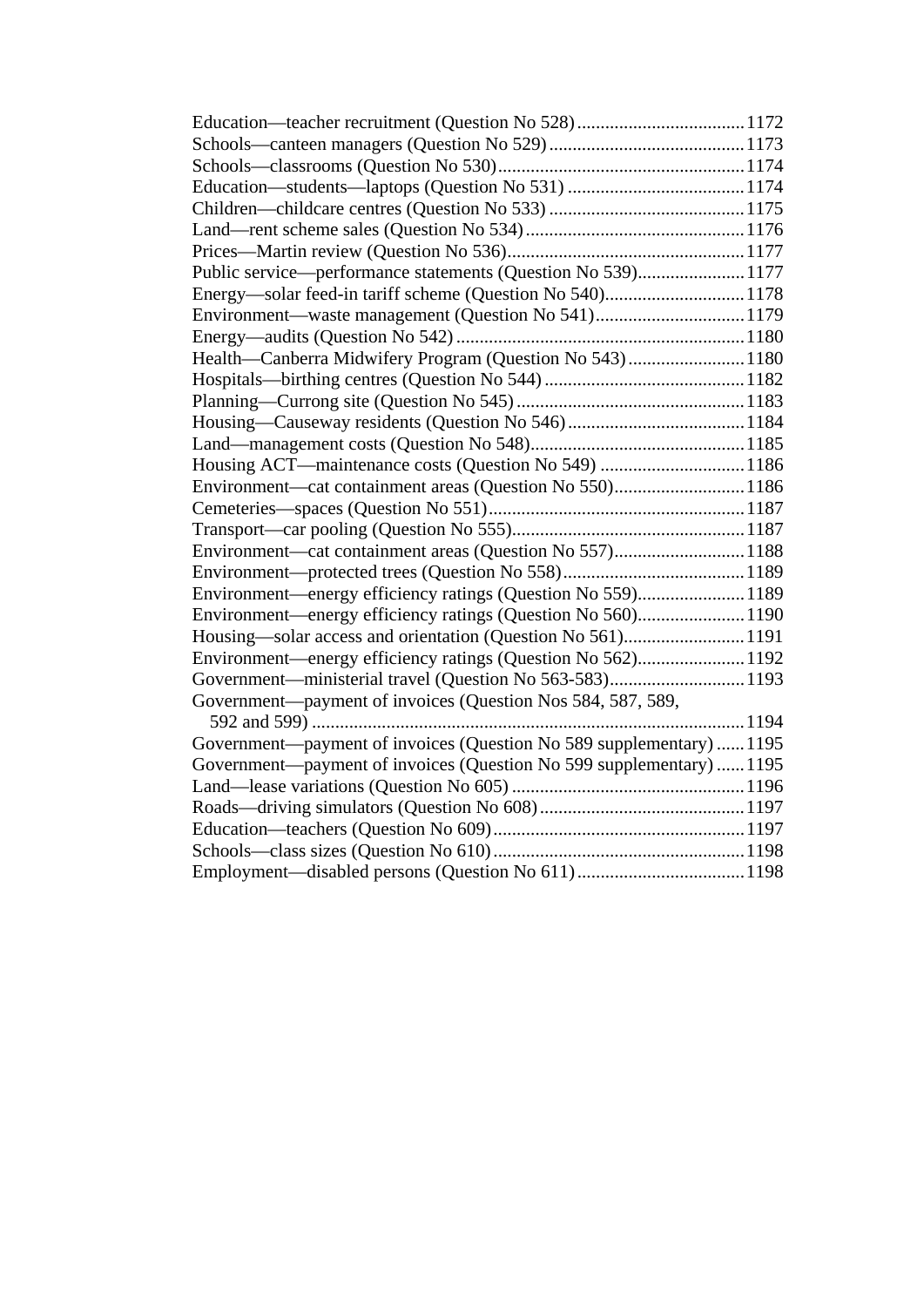# <span id="page-3-0"></span>**Thursday, 18 March 2010**

**MR SPEAKER** (Mr Rattenbury) took the chair at 10 am and asked members to stand in silence and pray or reflect on their responsibilities to the people of the Australian Capital Territory.

## <span id="page-3-1"></span>**Ministerial arrangements**

**MR STANHOPE** (Ginninderra—Chief Minister, Minister for Transport, Minister for Territory and Municipal Services, Minister for Business and Economic Development, Minister for Land and Property Services, Minister for Aboriginal and Torres Strait Islander Affairs and Minister for the Arts and Heritage): As members would be aware, the legislation that is about to be called on would normally have been introduced by the Attorney-General. For the information of members, Mr Corbell regrets that he is unavailable to be in the Assembly at all today as a result of pressing personal issues.

During the course of today I will be performing the duties of the Attorney-General. I make this comment now in the context too of question time if members were proposing questions for the Attorney-General today. Through question time I will seek to be of whatever assistance I am able. Mr Corbell apologises for his non-attendance today.

## <span id="page-3-2"></span>**Emergencies Amendment Bill 2010**

**Mr Stanhope**, on behalf of **Mr Corbell**, pursuant to notice, presented the bill, its explanatory statement and a Human Rights Act compatibility statement.

Title read by Clerk.

**MR STANHOPE** (Ginninderra—Chief Minister, Minister for Transport, Minister for Territory and Municipal Services, Minister for Business and Economic Development, Minister for Land and Property Services, Minister for Aboriginal and Torres Strait Islander Affairs and Minister for the Arts and Heritage) (10.01): I move:

That this bill be agreed to in principle.

The Emergencies Amendment Bill 2010 provides for amendments to the Emergencies Act 2004 to give effect to the recommendations of the report of the ACT Emergency Management Governance Review.

The act was prepared in response to the report of the McLeod Inquiry into the Operational Response to the January 2003 Bushfires in the ACT. The act established the independent Emergency Services Authority, to replace the Emergency Services Bureau, and associated governance structures including the commissioner, chief officers, emergency management committee, and procedures for the declaration of a state of alert and state of emergency, and the appointment of a territory controller.

Over time there have been minor amendments to the act, and a review was undertaken in August 2006, but the overall governance structure under the act has remained the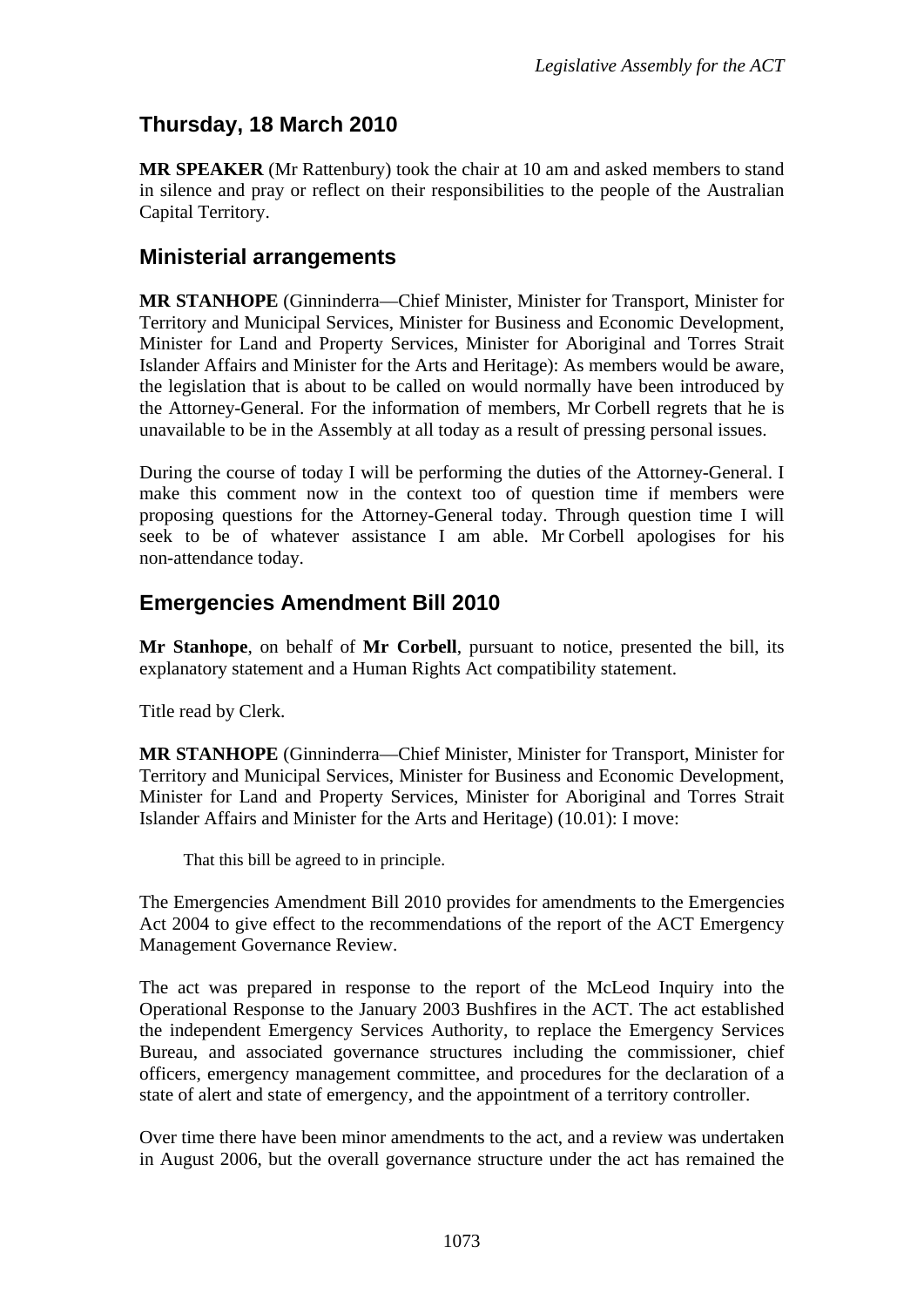same. During September-December 2008 significant issues pertinent to the ACT's governance arrangements for emergency management were identified during the refresh of the ACT emergency plan. This plan provides a basis for emergency management, including the coordination of emergency services agencies, other related ACT, state and commonwealth agencies, and the coordination of other entities.

The main issue identified was that the act is outdated. Consultation with key stakeholders across government revealed that emergency management governance arrangements in the ACT are subject to a number of inadequacies, inconsistencies and duplication of effort. Accordingly, the government requested a review of these governance arrangements, including the identification of relevant amendments to the act.

The review noted that the act has been in place for five years during which arrangements for emergency management, and for multijurisdictional cooperation and coordination, have evolved and developed. The review also noted there is ambiguity in the act surrounding the appointment, roles and functions of a territory controller, particularly given the requirement for a state of emergency to be declared in advance of such an appointment.

The review identified inconsistencies and overlaps between the role of the Emergency Management Committee and the revised committee structures supporting the Security and Emergency Management Committee of cabinet in leading the government's response to, and recovery from, an emergency. It was also considered inappropriate for those Emergency Management Committee members who are not ACT government officials to provide advice to the Security and Emergency Management Committee of cabinet or to a territory controller during an emergency.

The review concluded that current emergency management governance arrangements could be improved by clarifying roles, responsibilities and accountabilities; reducing duplication; establishing clear distinctions between supporting structures for planning, preparedness, response and recovery; and establishing a clear hierarchy of incidents and the related management structures. The government endorsed the review's recommendations and agreed that the act be amended to give effect to these recommendations, as appropriate.

The Emergencies Amendment Bill provides clarity to the current emergency management governance arrangements and to the roles and responsibilities of the relevant advisory bodies. The Emergency Management Committee will be abolished and its core functions transferred to the Security and Emergency Management Senior Officials Group.

The government has agreed that the Security and Emergency Management Senior Officials Group, with support from the Security and Emergency Management Planning Group, is to provide whole-of-government strategic policy advice to the Security and Emergency Management Committee of cabinet on protective security, counter-terrorism and emergency management. Both bodies comprise senior ACT government officials, with all relevant agency heads represented on the Security and Emergency Management Senior Officials Group.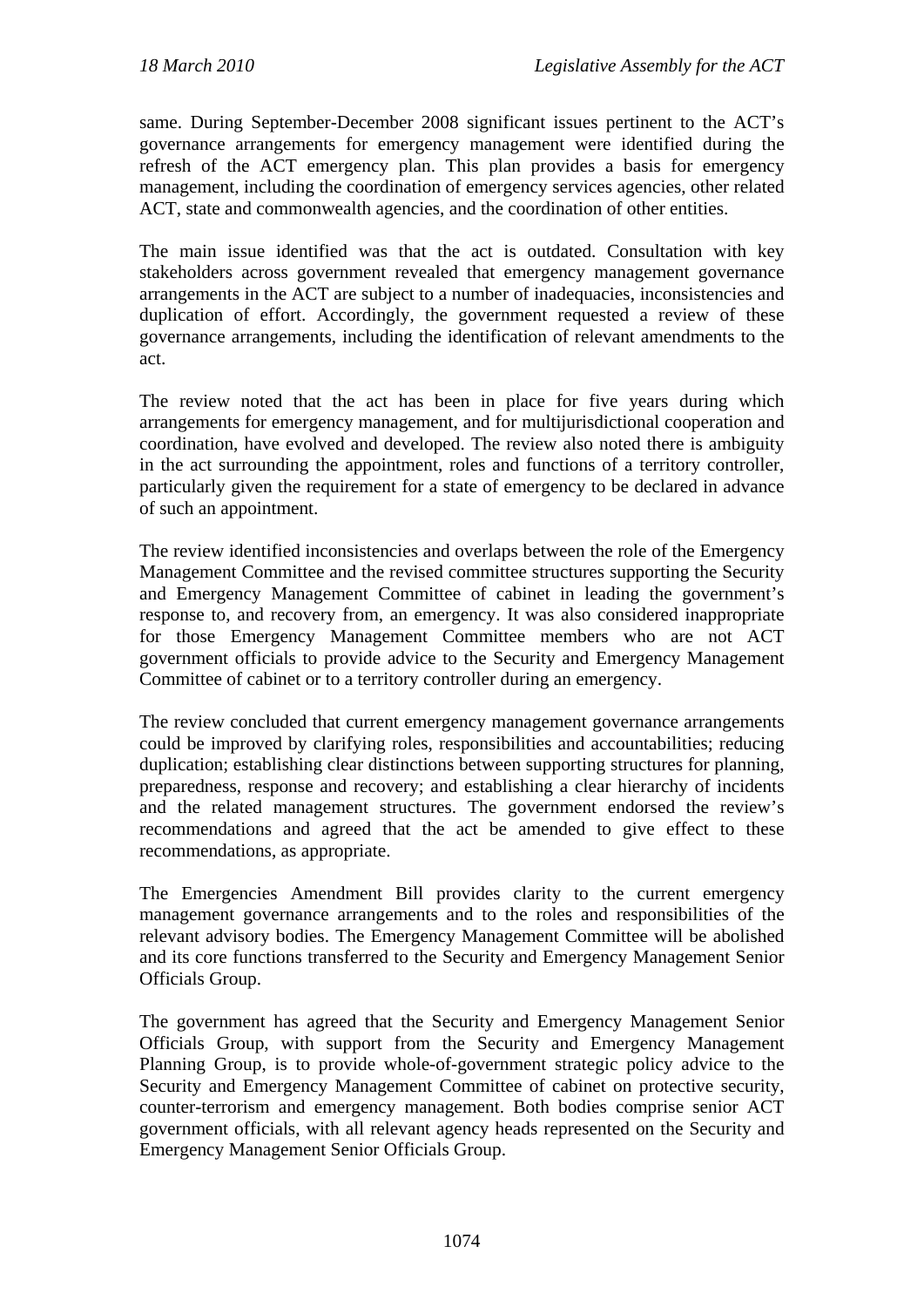The Security and Emergency Management Committee of cabinet, Security and Emergency Management Senior Officials Group and Security and Emergency Management Planning Group will continue to be advised and supported by the Security and Emergency Management Branch within the Department of Justice and Community Safety. The Security and Emergency Management Branch will maintain the whole-of-government incident notification framework for ministers and senior officials, and will transition to the territory crisis centre to support the Security and Emergency Management Committee of cabinet and Security and Emergency Management Senior Officials Group in the overall coordination of a major incident.

The territory controller will be replaced by an emergency controller with provisions for the appointment of that person in circumstances where it is not necessary to declare a state of emergency. Such appointments may arise in circumstances relating to a catastrophic fire danger rating; an animal health incident similar to the equine influenza outbreak; an emerging pandemic similar to the H1N1 outbreak; and where it is necessary to make provisions for recovery well in advance of the peak of an impending emergency.

The appointment framework for the emergency controller will also include a review of an appointment by the Chief Minister no later than 48 hours after the appointment is made, and the cessation of an appointment not later than seven days after an appointment is made or if a state of emergency is declared. The Chief Minister will retain the capacity to direct the emergency controller not to have a particular function or functions, or to have another stated function.

Increasingly, the approach to emergency management is one which deals with all kinds of emergencies using a common set of management arrangements. This all-hazards approach is formally included in the objects of the act and will apply to the prevention, preparedness, response and recovery—PPRR—framework for all emergencies in the ACT.

All ACT government departments and agencies have been fully consulted on the provisions contained in this bill and have agreed that clarity, consistency and intuitive simplicity in the structures providing advice and support to cabinet are central to the success of the government's response to an emergency.

The bill I am introducing today is an important step in ensuring a more effective and efficient emergency management framework for the ACT. It allows for the government to remain in overall control of the response to, and recovery from, a major emergency through the appointment of an emergency controller to direct the operations of such an emergency; and through the provision of strategic leadership to a whole-of-government response by cabinet, supported by advice from ACT senior officials.

Mr Speaker, I commend this bill to the Assembly.

Debate (on motion by **Mr Smyth**) adjourned to the next sitting.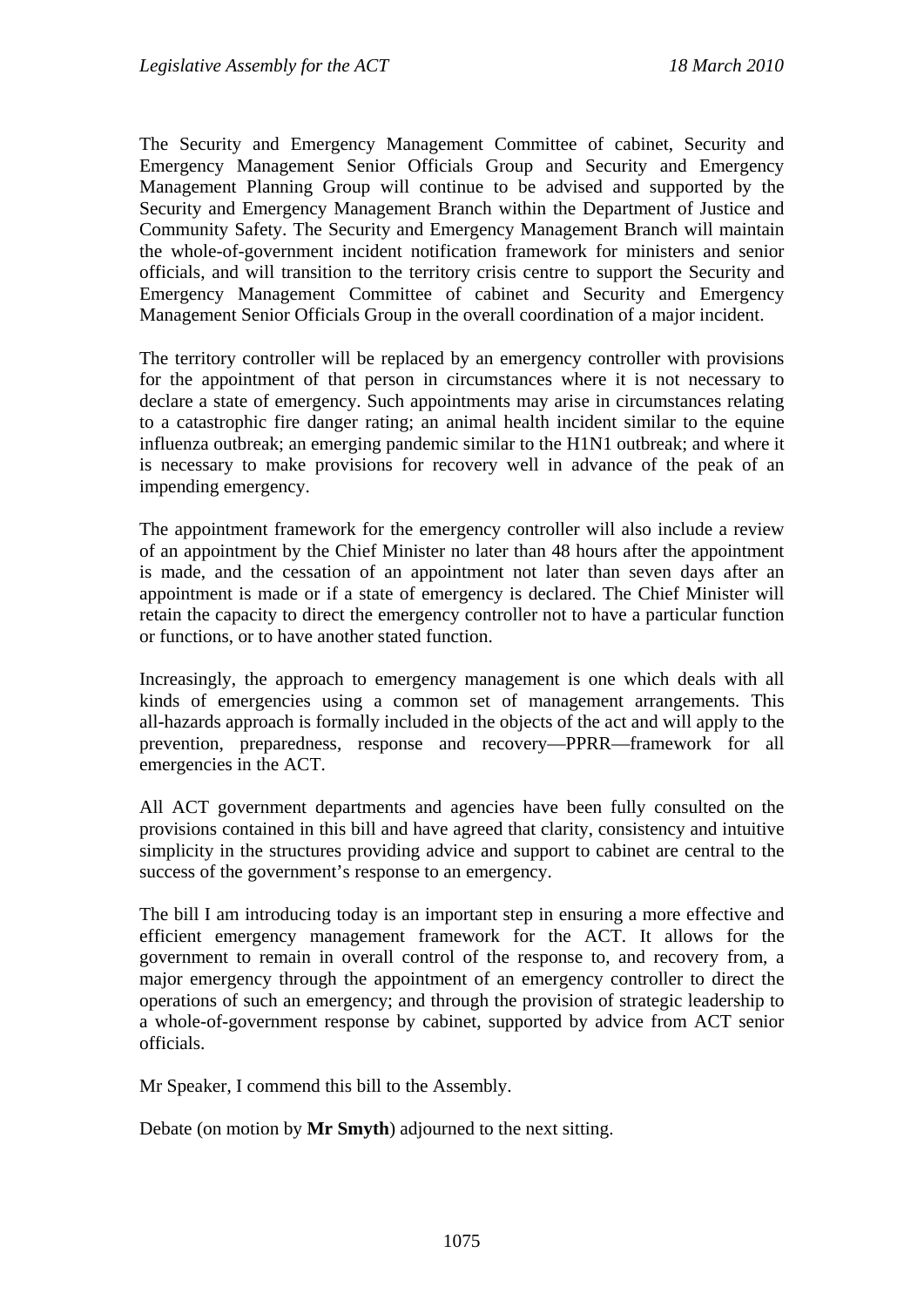#### <span id="page-6-0"></span>**Health, Community and Social Services—Standing Committee Report 3**

**MR DOSZPOT** (Brindabella) (10.09): I present the following report:

Health, Community and Social Services—Standing Committee—Report 3— *Report on Annual and Financial Reports 2008-2009,* dated 10 March 2010, together with a copy of the extracts of the relevant minutes of proceedings.

I move:

That the report be noted.

I present today report 3 from the Standing Committee on Health, Community and Social Services. The annual and financial reports for 2008-2009 referred to the committee on 13 October were ACT Health and the Department of Disability, Housing and Community Services. The committee held two committee hearings, both in December last year, and we heard from the Minister for Health and the Minister for Disability, Housing and Community Services.

An observation that I think we made in last year's commensurate period as well was that the committee does appreciate the vast numbers of programs that agencies are required to report on each year. But during the hearings the committee found once again that more detailed information for some of the programs would have been valuable, and we make that comment once again.

The committee makes eight recommendations. Recommendation 1: the committee recommends that future Department of Disability, Housing and Community Services annual reports include additional information about respite care services, with particular attention to ACT government centre-based respite services and the type and amount of flexible respite that is provided.

Recommendation 2: the committee recommends that data collected under the disability services national minimum dataset relating to unmet need be included in future DHCS annual reports.

Recommendation 3: the committee recommends that DHCS promotes the benefits of using the registration of interest form to families with children with a disability and to proactively seek registrations of interest from all high school children with a disability to assist the department in the planning and provision of post-school and accommodation support options to meet the future needs of these students.

Recommendation 4: the committee recommends that future DHCS annual reports include more information about the grant program under which funding is provided in the summary of grants section of the report.

Recommendation 5: the committee recommends that DHCS review the need for specific funding for the elder abuse program at the end of the 2009-10 financial year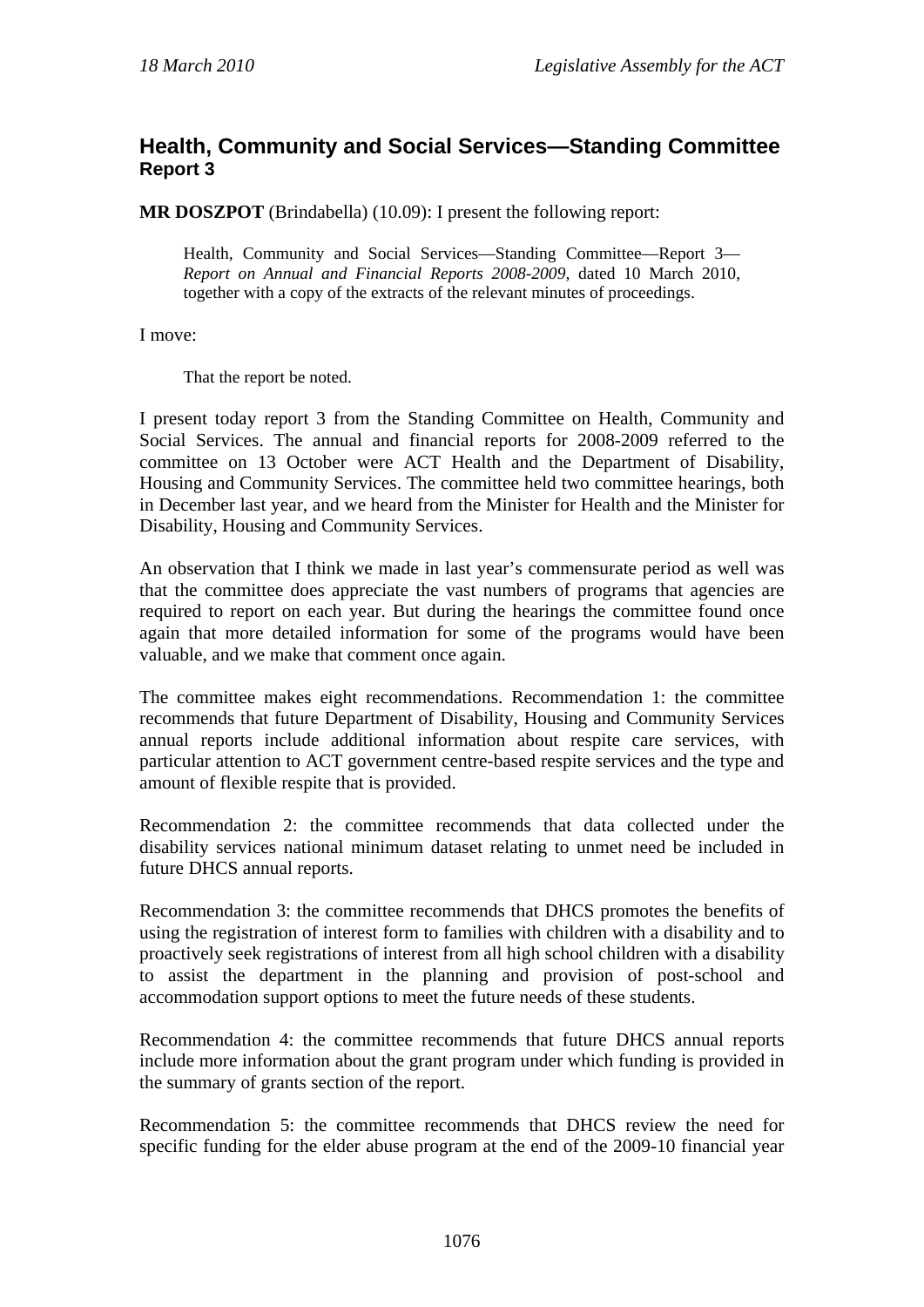based on the level of service demand experienced by ACT disability, aged and carer advocacy service.

Recommendation 6: the committee recommends that Housing ACT provide more information in future annual reports about the success or otherwise of evictions and conditional orders and more information about the strategies used to assist tenants who are experiencing problems.

Recommendation 7: the committee recommends that ACT Health enhance the RADAR program for the elderly to reduce the number of presentations to the emergency departments and to ease the stress on elderly patients by avoiding an unnecessary emergency department presentation.

And recommendation 8: the committee recommends that ACT Health, in the external scrutiny section of its annual report, provide more accurate reporting on relevant inquiries by Legislative Assembly committees concerning the operation of the agency and information on the implementation of Assembly committee recommendations that have been accepted by the government of the day.

On behalf of the committee I would like to thank ministers, departmental officials and agency representatives for their time and cooperation during the annual report hearings. I would like also to thank the members of the committee, Ms Bresnan and Ms Porter, for the professional manner that was adopted during the hearings and for the sharing of views in the final deliberations and the recommendations.

In particular, I would like to pass on my personal thanks, as well as the thanks of all the members of the committee, to the committee secretary, Ms Grace Concannon, for her advice, support and contribution to the report.

Question resolved in the affirmative.

#### <span id="page-7-0"></span>**Executive business—precedence**

*Ordered that executive business be called on.*

## <span id="page-7-1"></span>**Health Legislation Amendment Bill 2009 (No 2)**

Debate resumed from 10 December 2009, on motion by **Ms Gallagher**:

That this bill be agreed to in principle.

**MR HANSON** (Molonglo) (10.15): The opposition will be supporting this legislation today and is, indeed, pleased to do so. The legislation updates the Health Records (Privacy and Access) Act 1997 in the wake of various general practice clinic closures and amalgamations and provides for improved consumer protections and access to health records. I note that this bill is being brought forward as a result of recommendations made by the GP task force, the task force which was, I note, only instigated after much pressure from the opposition and from the community.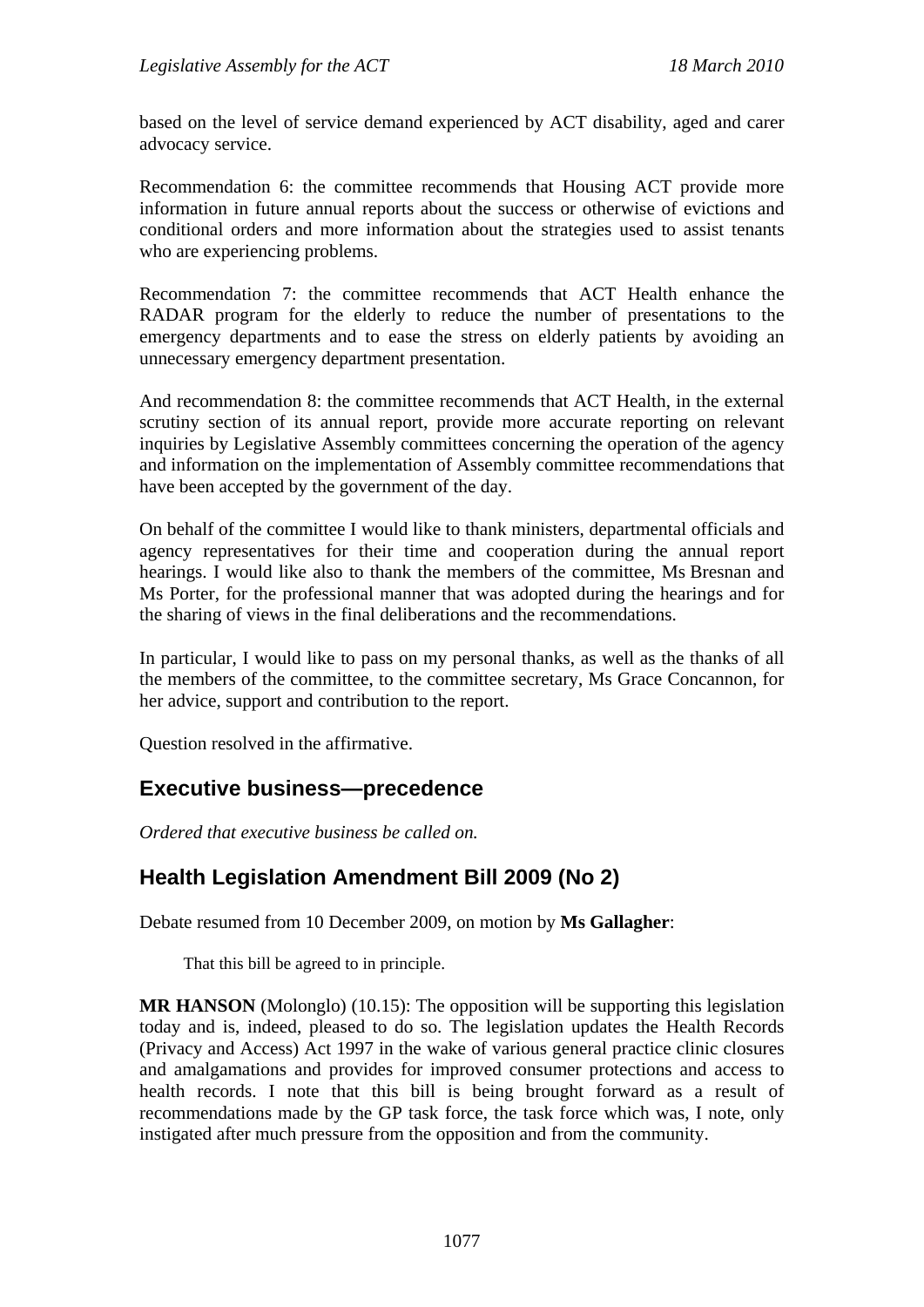This legislation flies in the face of the previous ACT Labor position, which was that there was nothing that it could do to improve GP services in this town. Indeed, this forms one of about 30 recommendations in that task force report, and I do look forward to other elements of that task force report being brought forward by the minister in a timely fashion to this Assembly either for debate or for action.

The minister outlined the objectives of the bill in her presentation speech, and the opposition support these and other measures that would strengthen consumer access to health records. We have sought and received feedback from various groups, most notably the ACT Division of General Practice and the Health Care Consumers Association, both of whom strongly support this legislation. But, as I understand it, that is conditional on the government fulfilling various undertakings during the implementation phase. We will, of course, be monitoring the government to ensure that they do follow through on their commitments.

From my discussions with stakeholders, I understand that the government has committed to a comprehensive communication campaign to ensure that consumers are aware of their rights and that health record keepers are aware of their obligations under the proposed changes. I also understand the government will be providing a plain English information pack outlining those changes.

Such activity should actually be part and parcel of any significant change in legislation, so I am disappointed that these had to be promised as a result of significant lobbying by relevant stakeholders in order to gain their support, but I cannot say that I am overly surprised. I hope that, in conducting its awareness campaign, the minister ensures that health practitioners that manage health records outside of general practice—such as specialist medicine, dentistry, allied health and so on—are all included so that they also are cognisant of how these changes affect them.

The opposition has also received feedback from individual doctors who are not supportive of this legislation and who have raised concerns about what they consider to be unwarranted government interference in the area of health records, increased red tape and increased administrative costs. Of course, we value our GPs highly and we do not take lightly decisions that may have negative impacts on them. We are very aware of the burden of red tape and bureaucracy that is imposed on our GPs in this jurisdiction and, indeed, in other jurisdictions. I am confident, though, that the measures contained in the bill do strike a balance between the needs and expectations of consumers and the responsibilities of record keepers.

One issue that has been raised which will certainly need to be raised in the not-too-distant future is the issue of electronic health records and the challenges that they pose in terms of safe and secure management and appropriate dissemination. Complexities also arise when dealing with the possibilities of various-point-in-time versions of an e-health record. This is, perhaps, an area of policy that may be best determined at the national level, and we await further action from the government on this issue.

I would finally like to add that consultation on this bill with stakeholders could have been done better by the government. Despite the minister's strong remarks to the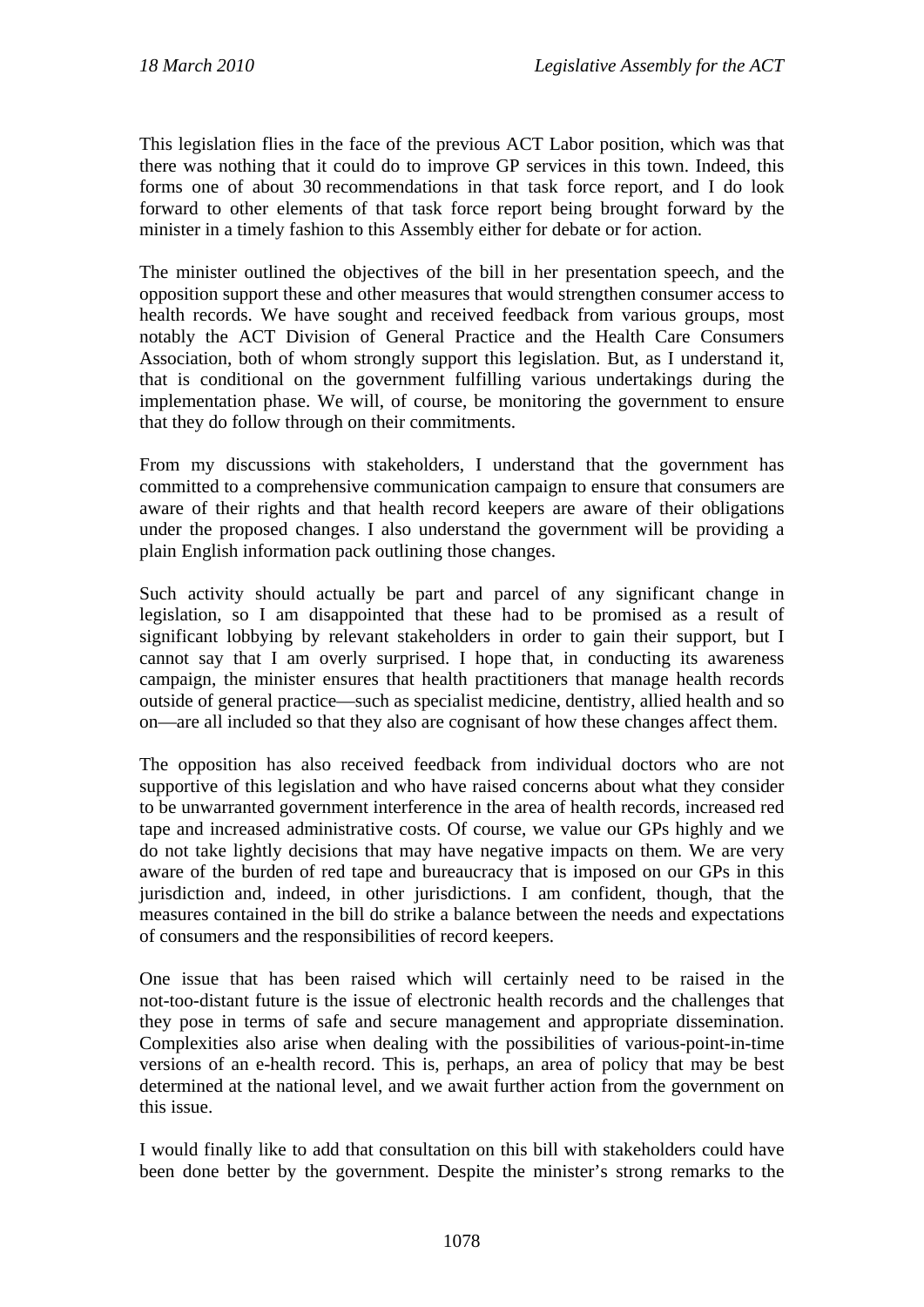contrary in her presentation speech, the feedback that I have received is that there were concerns with the way that the consultation was conducted. Having said that, again, we do support this legislation both in substance and in intent and we will be supporting the bill today. I congratulate and commend those members of ACT Health who have worked tirelessly on this and other elements of legislation lately. They have certainly been busy. I also commend Ms Gallagher, the minister; I congratulate her on bringing this forward, and I look forward to other initiatives that are contained in the task force report that can improve our access to GPs here in the ACT.

**MS BRESNAN** (Brindabella) (10.19): The ACT Greens will be supporting the Health Legislation Amendment Bill 2009 (No 2). We, too, are concerned about the manner in which GP practices have been able to close without giving fair warning to their clients and without making their health records available to them. There have been a number of closures in recent years. For those members of our community that require frequent access to their GP, to find out their GP practice is closing or merging with another one can be quite distressing. The consumer needs to establish quickly where they will be able to go in the future and whether they can make all their health records available to their next GP.

My office has consulted with key health organisations, and they support the moves which are being proposed through this bill. There were some issues raised, one being the fees a consumer would have to pay to access their health records in the lead-up to the GP practice closing. In the past, I believe, this was the only circumstance in which fees could not be imposed, and this is changing under the new legislation. But at least the legislation will now acknowledge that people should not have access to their health records denied if they cannot afford to pay a fee and that the appropriate action is debt recovery rather than effectively withholding medical treatment.

I expect there to be some debate later this year when the determination of fees for access to health records is updated. Already the fees seem quite expensive, especially for those people who are on low incomes. They range from about \$35 to \$70, so there may be an argument from GP practices in the future that those fees should go up to reflect the increased number of people accessing records. The other side to this is that GP practices should build the cost of this service into their business costs and general fees and that the government should provide concessions to people who are on low incomes. I will be interested in this discussion when it happens later this year.

The ACT Division of General Practice has also highlighted that there are some deficiencies in the legislation, given the increased use of electronic health records and that these can be duplicated with several versions developing over time. Hopefully, national e-health developments in coming years will mitigate this problem.

The Health Care Consumers Association and the Division of General Practice have also commented that it is important that ACT Health make consumers and GPs well aware of their rights and responsibilities. Fact sheets need to be made available and be well advertised so that people know about the new rules. Overall, this bill is a good one and is well supported in the community. The Greens are pleased to see these changes being made.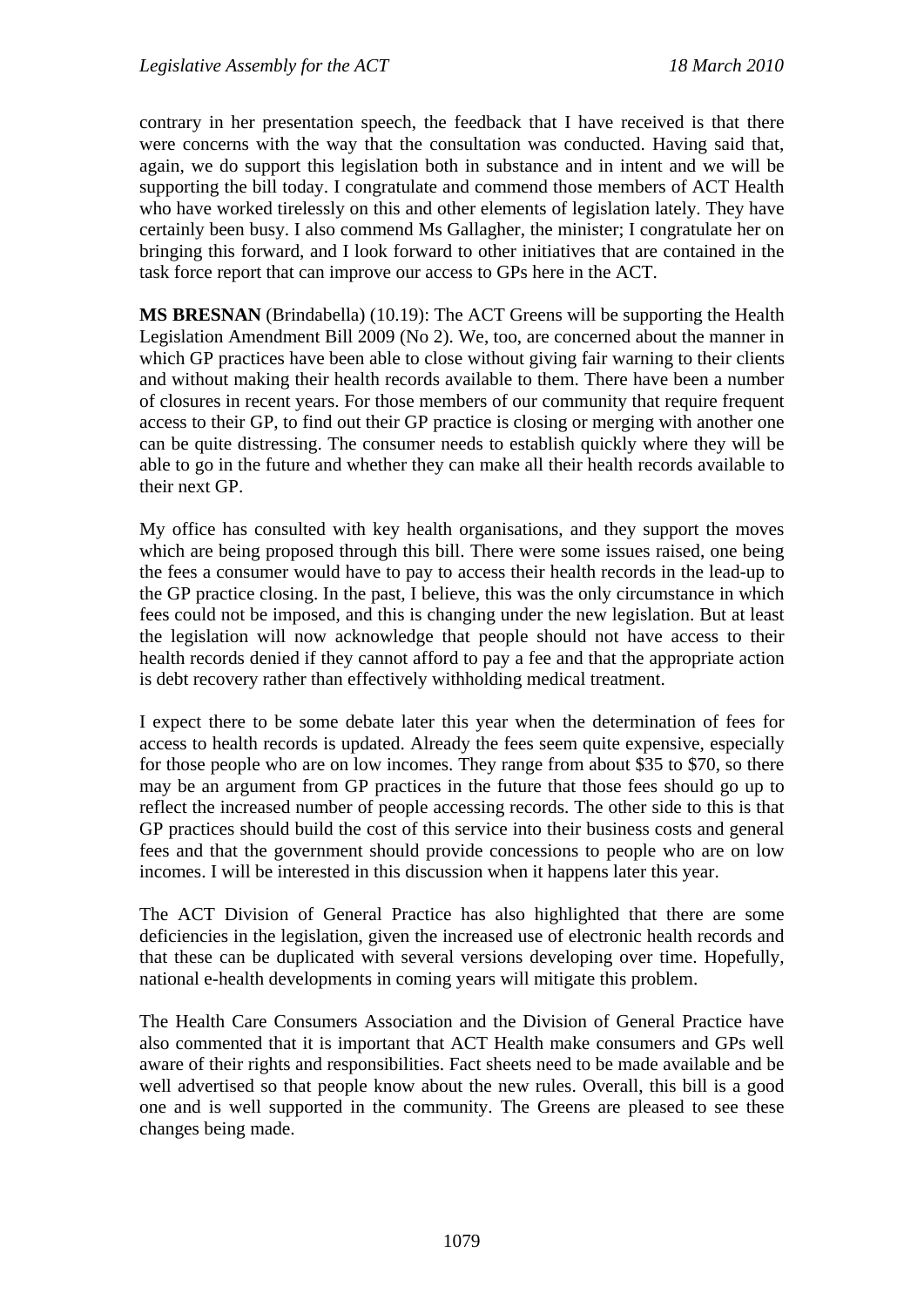**MS GALLAGHER** (Molonglo—Deputy Chief Minister, Treasurer, Minister for Health and Minister for Industrial Relations) (10.22): Thank you very much to Mr Hanson and Ms Bresnan for their contributions to this debate. The Health Legislation Amendment Bill 2009 (No 2), as others have said, adopts the majority of legislative amendments recommended by the ACT GP task force in its final report.

Some of the areas identified by the GP task force needing particular attention included establishing appropriate requirements for practice closures and relocations, including strengthening notification requirements and clarifying time frames. So the bill we are debating today amends the Health Records (Privacy and Access) Act to do the following things: it requires a period of four weeks notice to consumers and the community before a closure, merger or relocation of a practice; it enables the prioritisation of urgent requests for the transfer of health records; it clarifies that consumers can only ask for a copy of their health record and not an original; and it clarifies the time frames around when a requested copy of a record must be provided by a record keeper. It also introduces a requirement that practices notify ACT Health of practice closures, mergers or relocation, and it requires that, when ACT Health is notified of a closure, merger or relocation, the ACT Health Services Commissioner be promptly informed of the notification.

It was indicated by the Health Services Commissioner and the GP task force that confusion generally exists in the community regarding the law on whether or not a consumer can request an original of a health record. This issue is complicated by an incorrect public perception that health records do or should belong to the consumer to whom the health record relates. It has been settled law since 1996 following the High Court decision Breen v Williams that medical records, with the exception of X-rays, blood pathology reports and other similar reports, are the property of the health professional who created that record. The High Court in Breen also decided that consumers have no right of access to private medical records which contain medical information about them.

Back in 1997 the Carnell government engaged in extensive public consultation on this issue and enacted the Health Records (Privacy and Access) Act 1997 to recognise the consumer's right of access to their health record, notwithstanding the High Court's decision on the ownership of that record. The ACT's Health Records (Privacy and Access) Act was the first of its kind in Australia and remains only one of three jurisdictions in this country to have legislation that formally recognises a right of access to those records.

Although there are various interests to consider in our debate on the issue today, the health interests of a consumer should remain the paramount consideration. This view is consistent with why health records are created in the first place. While issues of privacy and self-determination of a consumer are important, if there is reason to believe that a consumer's health interests may be compromised by observing an unqualified right of access, careful consideration should be given to whether the rights should be left unqualified. For example, when access may be detrimental to the physical or psychological health of a person, the Health Records (Privacy and Access) Act allows a health professional to refuse access.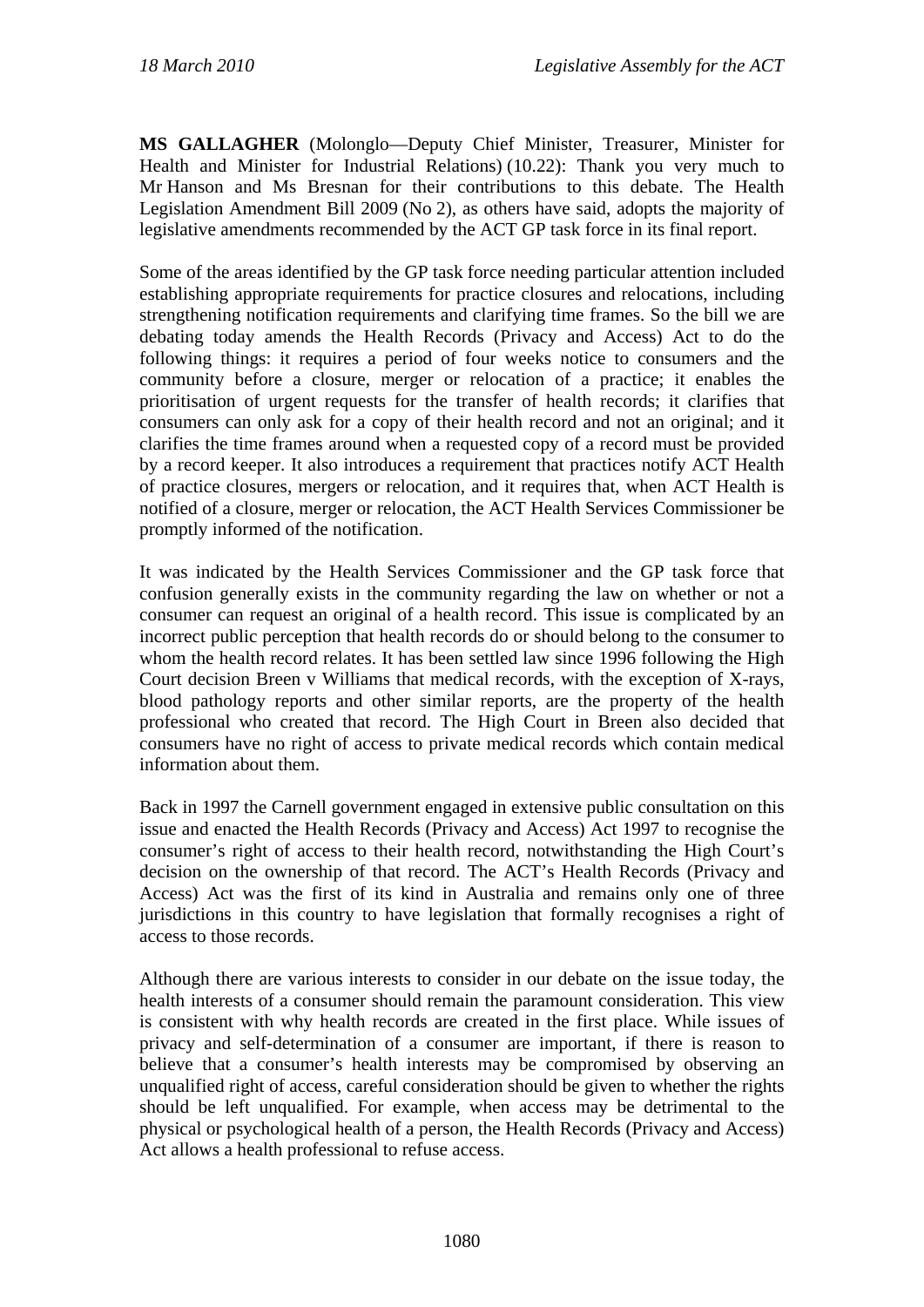In our debate, there has not been compelling reason presented to me that would justify leaving a right of access unqualified to the extent that a consumer can request possession of an original of their health record. On the contrary, I have been presented with strong arguments that enabling consumers a right to request originals of health records runs a public health risk that could compromise the provision of health care. There is too much risk associated with records going missing once they leave the possession of health record keepers, such as health professionals. With the joint requirement that health service practices and record keepers notify their movements to ACT Health and ACT Health then being required to pass that on to the notification of the Health Services Commissioner, a health record will always be able to be tracked so that care can continue to be provided, despite the movements of consumers or health service providers.

Consequently, this bill seeks to clarify that consumers cannot request that an original be provided to them. While the bill does not enable a consumer to request possession of an original of their health record, they are still able to view their original health record and request a copy or a summary of the health record. I believe the approach adopted in this bill strikes a good balance between meeting the interests of the health record keeper, consumers and an overarching public interest.

The GP task force also alluded to a need to compile and maintain an ACT general practice directory for disaster and emergency management and planning purposes. By requiring practices to notify authorities of changes to the physical location of practices, this bill will assist in the maintenance of an up-to-date directory of general practices that could potentially save lives in the case of disasters or emergencies.

The GP task force and the Health Services Commissioner made it quite clear that there was a need to ensure appropriate prioritisation of urgent requests for health records, and this specifically was an issue that came up in particular with one closure last year. It is not just good policy but common sense that, when a person who is threatened with a disability, severe pain, suffering or even death if medical care is not provided urgently seeks a copy of their health record, a request made under such circumstances be treated as a priority. Although this presently occurs in practice, we have taken the extra step of ensuring that this position is reflected in our legislation.

This bill will ensure that when an urgent request is made by a consumer, the request is not only given priority but the record must be provided within seven days of the request being made, not the usual 30. A GP practice receiving an urgent request for record access can either agree to the request if the circumstances are obvious or ask that it be verified by the treating doctor.

I would like to emphasise that the amendments proposed in the bill, which reflect many of the health records recommendations made by the GP task force, have come about from considerable and significant community and industry consultation. It represents not just the sentiments of stakeholders but a balanced view of the interests of the community and the primary healthcare industry. I have also given commitments to communicate broadly with health professionals regarding the changes no later than one month following the passage of this bill. There is more work to be done, but I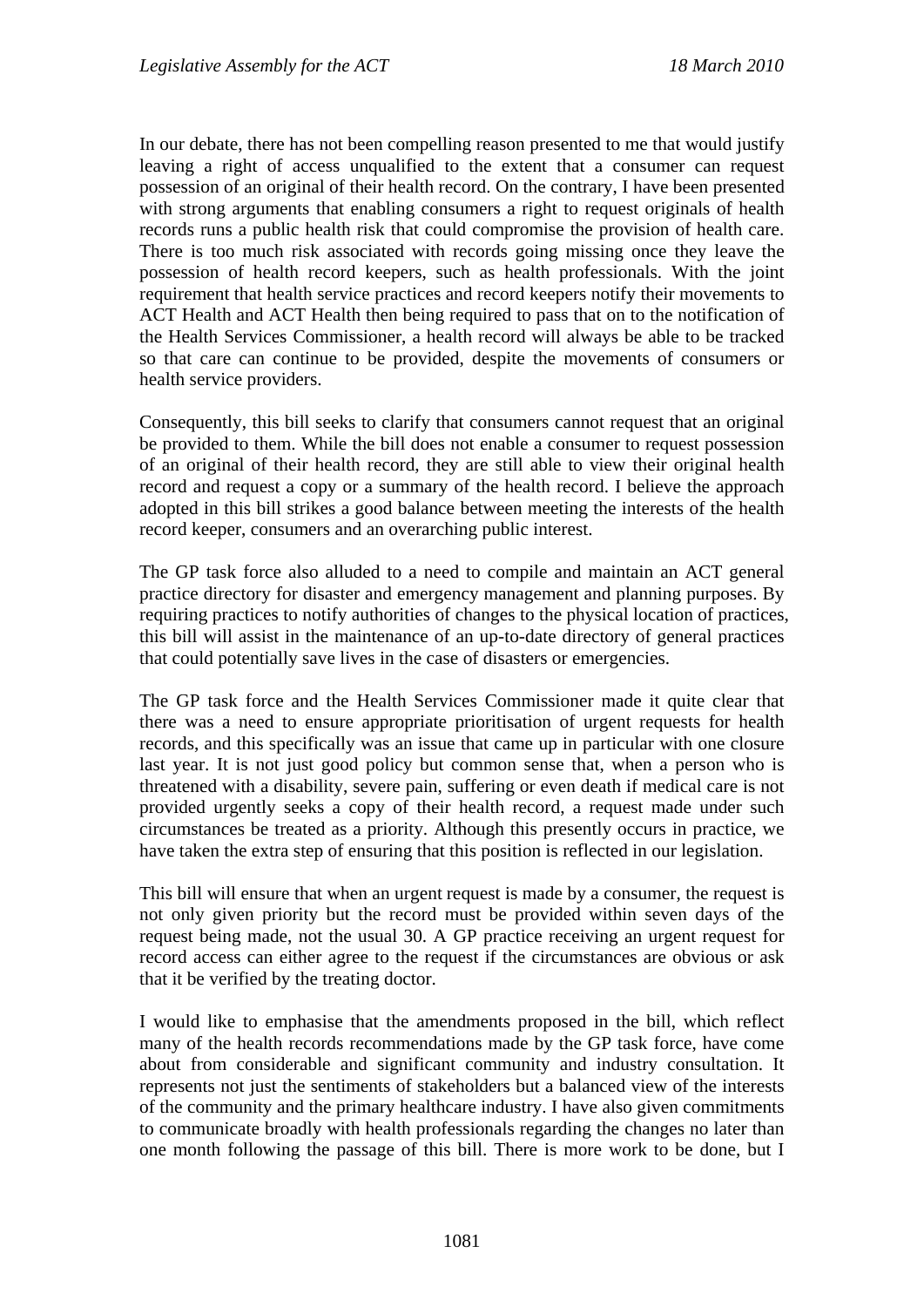thank members for their contributions to the debate and for their support for this important legislation this morning.

Question resolved in the affirmative.

Bill agreed to in principle.

Leave granted to dispense with the detail stage.

Bill agreed to.

### <span id="page-12-0"></span>**Workers Compensation (Default Insurance Fund) Amendment Bill 2010**

Debate resumed from 25 February 2010, on motion by **Ms Gallagher**:

That this bill be agreed to in principle.

**MRS DUNNE** (Ginninderra) (10.30): This bill, which the opposition will support, is another in a series of bills to streamline the workers compensation system in the ACT, including the default insurance fund. The Assembly passed another bill to refine the default insurance fund in October last year.

In essence, this bill seeks to do two things. Firstly, it will reduce the size of the Default Insurance Fund Advisory Committee from six to three external members appointed by the minister, while retaining the fund manager and the Chief Executive of the Chief Minister's Department on the advisory committee. Currently, the six ministerial appointees are spread equally to draw on their experience and expertise as employers, employees and insurers. The amendment will reduce these six appointees to three, with each appointee having experience as an employer, an employee and an insurer, respectively.

I understand that the terms of the current ministerial appointees will expire on 30 June 2010. I further understand that the recruitment process for the three new ministerial appointees will commence as soon as this bill passes, with a view to having the new committee in place by 1 July 2010. I commend the government for its intention of having the new provisions in place on time and I will be watching to ensure that that happens.

Given that the work of the committee is not particularly onerous or complex, reducing the size of the committee would seem sensible. In addition, the committee's principal role is not one of governance but of giving advice when requested, which, on past record, is relatively infrequently.

Notwithstanding the reduction in the size of the committee, it will have little impact on budgetary considerations, since ministerial appointees to the committee do not receive any remuneration.

The bill also serves to clarify the committee's role. Currently, the act requires the committee to "monitor" the operations of the default insurance fund and provide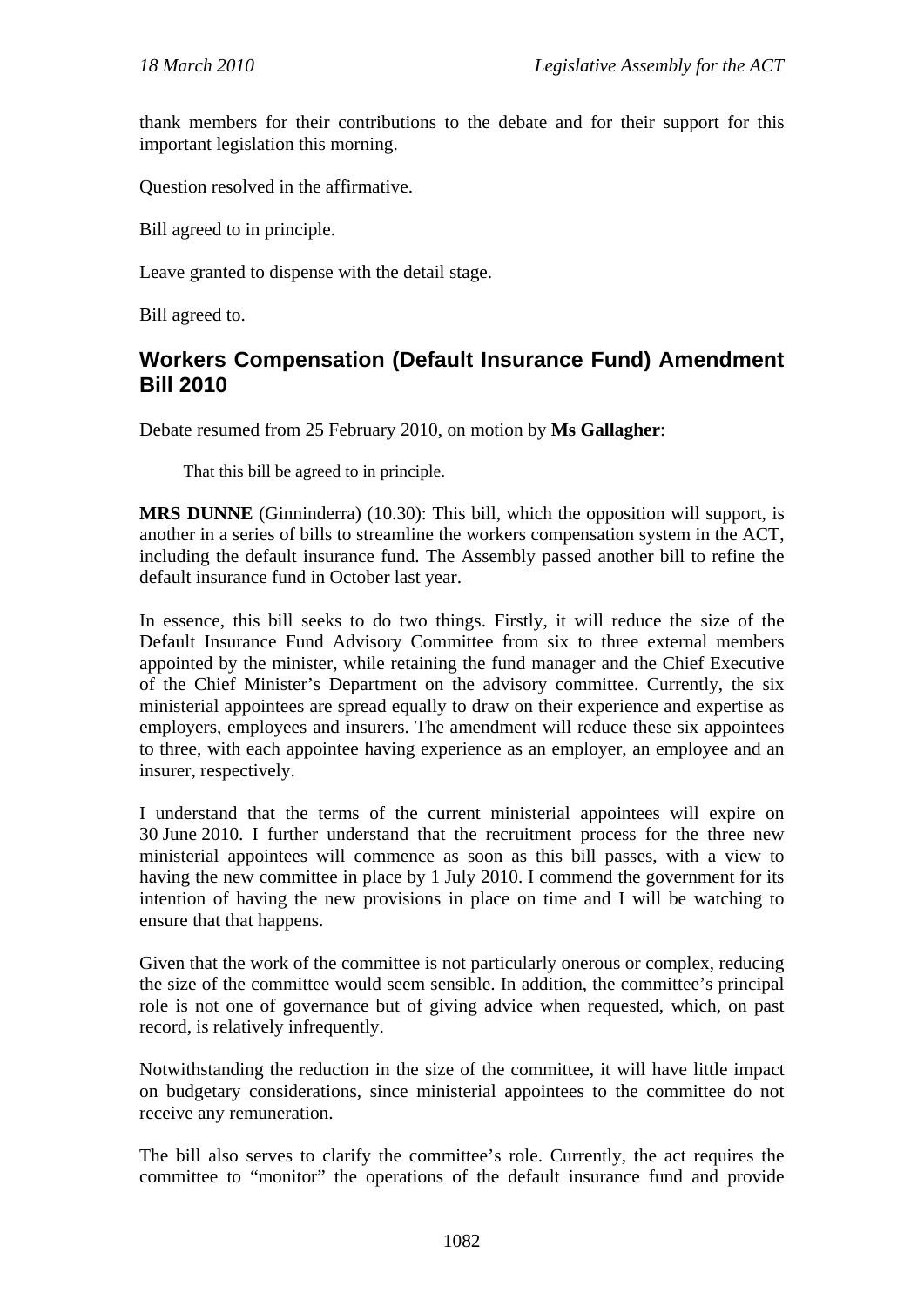advice to the minister or the fund manager if asked. This bill will require the committee to "keep informed of the operations of the DI fund" for the express purposes of providing advice to the minister or the fund manager, if requested.

The act requires the committee to exercise a number of other functions, and this amendment does not remove those obligations. This change to the committee's role seems somewhat cosmetic, although it does seem to focus the committee's attention more towards providing advice to the minister or fund manager, and this is not a bad thing.

The bill also carries a number of other minor and consequential amendments. The DI fund actuary is removed from the committee because that position no longer exists. The chief executive will take that position on the committee and will be the chair. The fund manager will no longer be able to ask the chair to call a meeting of the committee. That prerogative will remain with the chair or be at the request of the minister or at least two committee members. Another amendment will reset the quorum to be the chief executive or fund manager, plus two ministerial appointees.

Mr Speaker, these amendments seem sound and we are happy to support them.

**MS BRESNAN** (Brindabella) (10.33): The Greens will be supporting this bill today. The default insurance fund plays an important role as a safety net for Canberran workers, to ensure that they are never left out of pocket by circumstances outside their control. Workers deserve protection and compensation for any injury that occurs at work. If an insurance company collapses, a business winds up before an injury becomes apparent or an employer is irresponsible and does not provide insurance, the government can and should step in. It is a great reflection of Australian society that we recognise this duty. All too many countries and companies around the world continue to fail to adequately protect or compensate their employees, and we should be proud of the responsibility we as a nation have taken for our workforce.

It is also commendable that the default insurance fund and its predecessors are required so infrequently. Whilst high-profile cases like the collapse of HIH garner a lot of media attention, it should be noted that most employers and insurers have largely done a good job in compensating employees injured on the job.

Whilst prevention measures through occupational health and safety can and should be constantly improved, businesses and government, through compulsory insurance and the default insurance fund, continue to play a vital role in those regrettable cases where someone is injured at work.

The Greens have supported the changes to the administration of the fund, and we recognise the benefits that this bill brings to the default insurance fund. This bill streamlines the advisory committee, whilst retaining the roles and input from all relevant stakeholders, and clarifies the role of the actuary. These steps contribute to having an effective and streamlined process for advising the administrator of the fund. We look forward to continuing the process of improving this small but critical fund and the role it plays.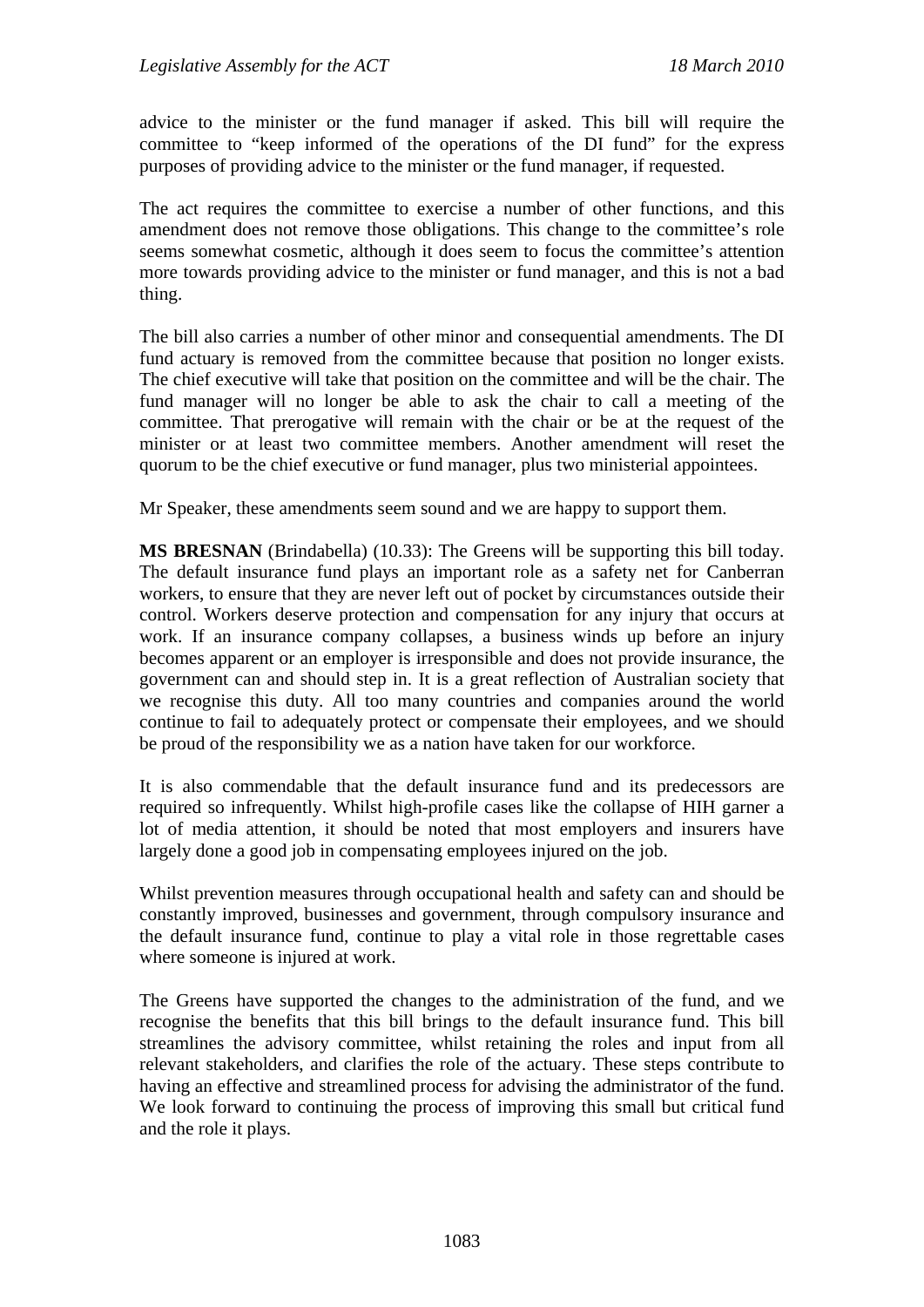**MS GALLAGHER** (Molonglo—Deputy Chief Minister, Treasurer, Minister for Health and Minister for Industrial Relations) (10.35), in reply: I thank members for their contributions today. Last year I addressed the Assembly on the need for improvements to the efficiency and effectiveness of the ACT's workers compensation scheme. The object of workers compensation is to make available a fair and just system that provides care and support for injured workers and an efficient, cost-effective and equitable system for employers. This amendment bill provides further administrative improvement to the functioning of the ACT scheme.

When the Default Insurance Fund Advisory Committee was established in 2005, it was the government's intention that it provide the Minister for Industrial Relations and the fund manager with a mechanism by which to draw on the contribution of experience, knowledge and expertise of stakeholders. Six years on it has become clear that refinement to the functioning and membership structure of the advisory committee is required. This bill proposes minor amendments to the function of the advisory committee which clarify the scope of its role in the overall private sector workers compensation scheme. Put simply, the amendments make it clear that the primary function of the advisory committee is to keep abreast of the operations and conduct of the fund in order to provide, as requested, advice on the same to the Minister for Industrial Relations or the fund manager.

The bill also proposes amendments to ensure balanced stakeholder interests and to preserve equality in the representation of the experience, knowledge and expertise by streamlining the membership of the advisory committee. A more efficient and effective structure will be consistent with the role and functions of the advisory committee under the act.

I thank members for their support. This is a piece of continuing work and there will be further legislative reform in this area of workers compensation as we continue to refine and make sure that we have a very efficient and effective ACT workers compensation scheme here in the ACT.

Question resolved in the affirmative.

Bill agreed to in principle.

Leave granted to dispense with the detail stage.

Bill agreed to.

#### <span id="page-14-0"></span>**Justice and Community Safety Legislation Amendment Bill 2010**

Debate resumed from 11 February 2010, on motion by **Mr Corbell**:

That this bill be agreed to in principle.

**MRS DUNNE** (Ginninderra) (10.38): The Canberra Liberals will be supporting this bill, with one amendment, which I will address later. This is one of many omnibus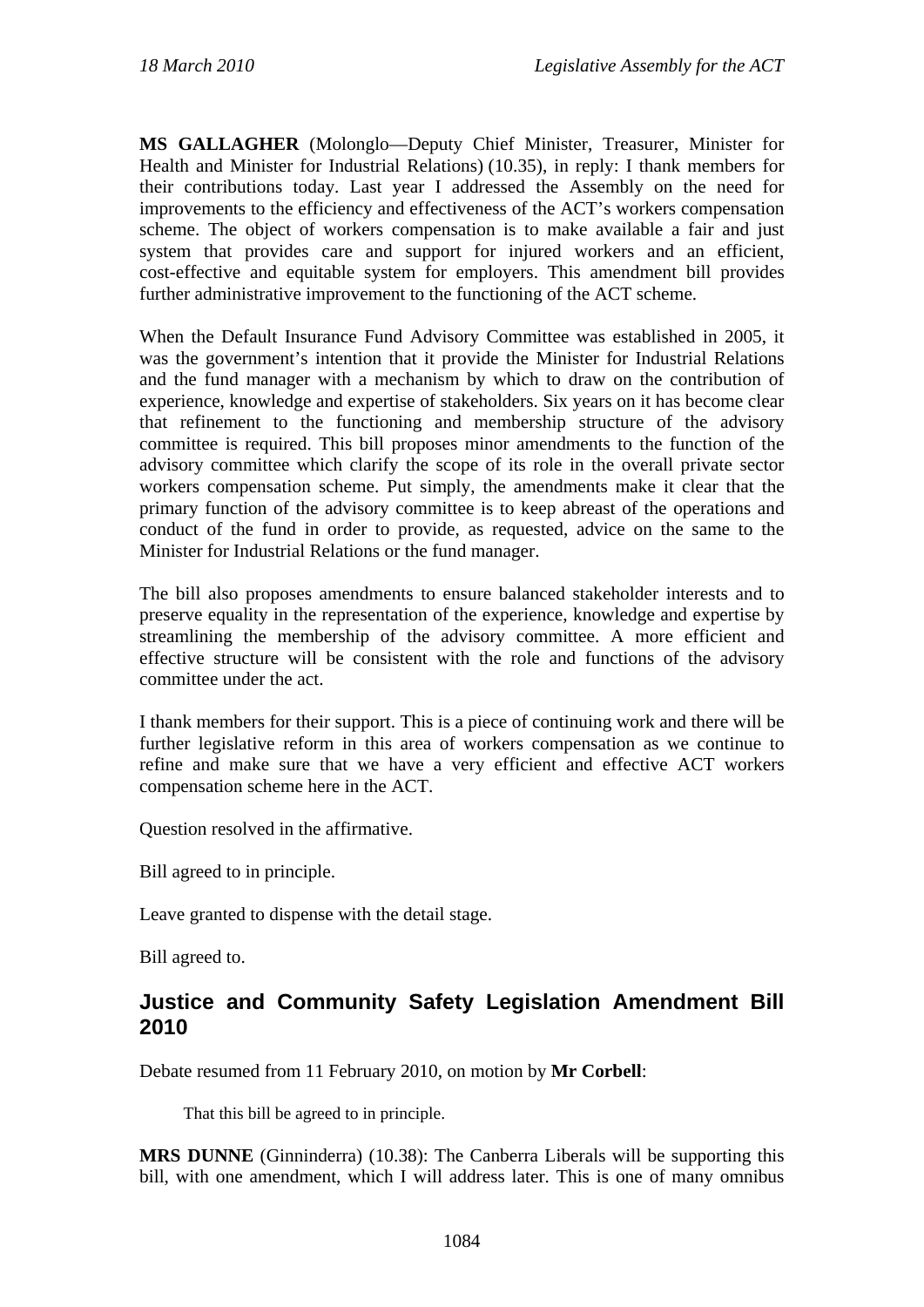bills that have gone before that amend laws administered by the Department of Justice and Community Safety. In this case 10 acts are to be amended. I would comment that a number of the amendments in this bill are substantive in nature. These I will highlight later in my remarks. The others are relatively minor and non-contentious.

On the subject of the substantive amendments, I draw to the attention of the Assembly that once again the Attorney-General has bundled substantive changes into omnibus legislation. Omnibus legislation is meant for amendments of a minor, technical or non-contentious nature. That is the generally accepted practice. They are not meant to be for substantive amendments, and that is not the generally accepted practice. It is about time that the Attorney-General honoured the generally accepted practice.

While the Liberals support all the elements of the bill on this occasion, I still object to the approach that the attorney now consistently adopts. I will say again that substantive changes should be presented in stand-alone bills and not lumped into omnibus legislation. Mr Corbell seems to be a slow learner of the first order.

The first amendment this bill introduces is to the ACT Civil and Administrative Tribunal Act 2008. This is one of the substantive changes. It disapplies provisions relating to correction requests and appeals within the ACAT for decisions under land, planning and environment laws. They will now be appealable to the Supreme Court, but only on questions of law. This restores the provisions that were in place in the days of the Administrative Appeals Tribunal, which the ACAT replaced. It fills an unintended hole.

I will highlight just two other amendments to the ACAT Act, which again refer to matters brought under the land, planning and environment laws. They clarify, firstly, who can be added as a party, such that only a person who could have been a party under an authorising law can be joined to an action, and, secondly, that the ACAT may order costs for frivolous or vexatious claims.

On this last point, I must confess to feelings of both delight and astonishment, equally mixed. For some years now I have been advocating that proponents of claims that are of a frivolous or vexatious nature should be made to pay in the AAT and in the ACAT. Such claims do little other than delay the inevitable. They waste the time of the court and the defending counsel and add to the costs of planning and development proposals in the private sector, generally driving up costs.

Madam Assistant Speaker, you can understand my delight when I saw this amendment come through. My astonishment arises because the Attorney-General, Mr Corbell, until now has been the biggest opponent of this change. Twice before in this place I have proposed the very approach that is now being taken by the Attorney-General, and twice before he has opposed those approaches. I am delighted that the scales have fallen from Mr Corbell's eyes. I am delighted that he now sees with some clarity the error of his ways and the wisdom of the path now created after all those years.

In relation to the question of the excluding of holding costs from the costs that the ACAT can consider in handing down a cost order, I took advice from one of the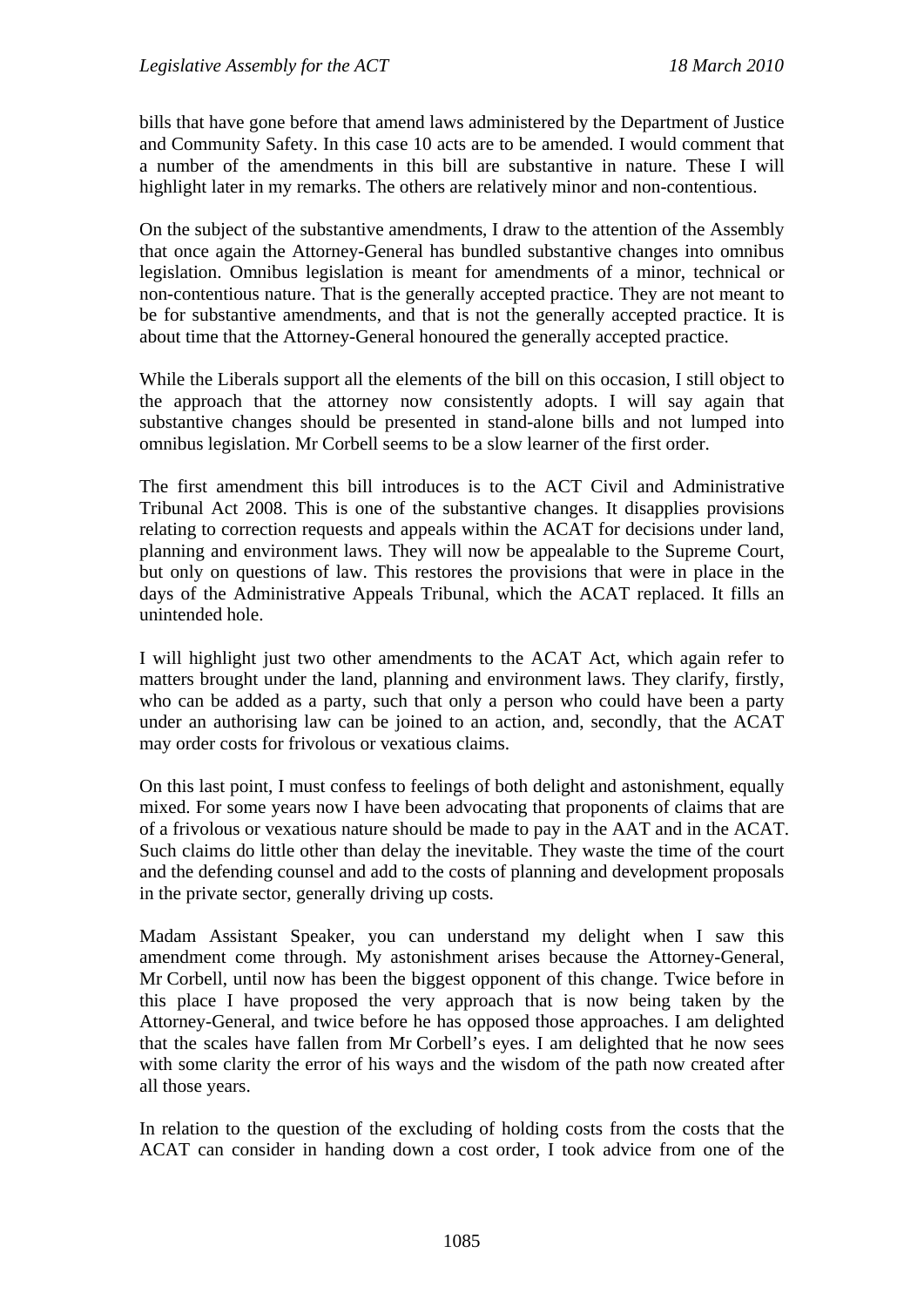stakeholders who provided feedback to me on this aspect of the bill. The ACT Property Council puts it very succinctly, and I can do no better than quote its comments. It says that the council's view is that the effect of this carve-out of holding costs may mean that the respondent that is faced with a vexatious or frivolous claim ultimately ends up being substantially out of pocket, in addition to being faced with the delays.

This says it all, because it raises the obvious question: why should a respondent in a vexatious or frivolous claim that serves only to waste everyone's time and money be expected to carry the costs of employing idle staff, hiring equipment and paying interest on loans while such a matter is dealt with? There is no reason at all. To acknowledge that, I will be introducing an amendment to the bill which will enable the ACAT to consider reasonable holding costs, including reasonable legal costs, when giving cost orders for vexatious or frivolous claims.

The next act dealt with in this bill is an amendment to the Emergencies Act 2004. The amendment extends the ability of the commissioner to appoint a volunteer to a service. It will enable, and provide the necessary protection for, a volunteer to assist in other functions, such as interactive mapping in emergency management. I did have a concern that this might be contrary to the principle that volunteers should not displace paid employees. However, I am assured that volunteers typically undertake a range of activities within the Emergency Services Agency. I might add that it is interesting that, only today, on behalf of the Attorney-General, the Chief Minister has introduced the Emergencies Amendment Bill. I do wonder why this amendment has been placed in an omnibus bill, when surely the minister must have known a month ago, when this bill was introduced, that there was another bill in the offing. It goes to my point that it is not reasonable for substantive amendments to be put in bills like this.

The next amendment is to the Fair Trading (Consumer Affairs) Act 1973, which is amended to include the Eggs (Labelling and Sale) Act 2001 in the definition of "fair trading legislation". This will give the Commissioner for Fair Trading prosecutorial and inspectorial powers, including delegating inspectorial powers to ORS inspectors. Thus, for example, inspectors could enter and inspect retail premises to check signage compliance. This amendment fills a gap left by the ACT Greens when they amended the law for the retail display of eggs last year. Typically, the ideology was bereft of practicality, but this has now been fixed by the watchful eye of the staff of the Department of Justice and Community Safety.

The changes to the Magistrates Court Act 1930 and the Supreme Court Act 1933 again go to substantive policy amendments. They allow the exchange of judicial officers between state and territory courts. It should be noted that this already occurs for ACT Court of Appeal judicial officers, so these amendments are simply an extension of that arrangement. The Supreme Court Act 1933 is amended to remove any doubt as to its jurisdiction following a recent case in which the matter of jurisdiction was argued.

Amendments to the Prohibited Weapons Act 1996 extend the exemptions that apply for foreign police who undertake AFP-led training in the ACT. Now, as well as being able to use prohibited weapons, they will be able to use "prohibited articles" such as clothing modification to conceal weapons.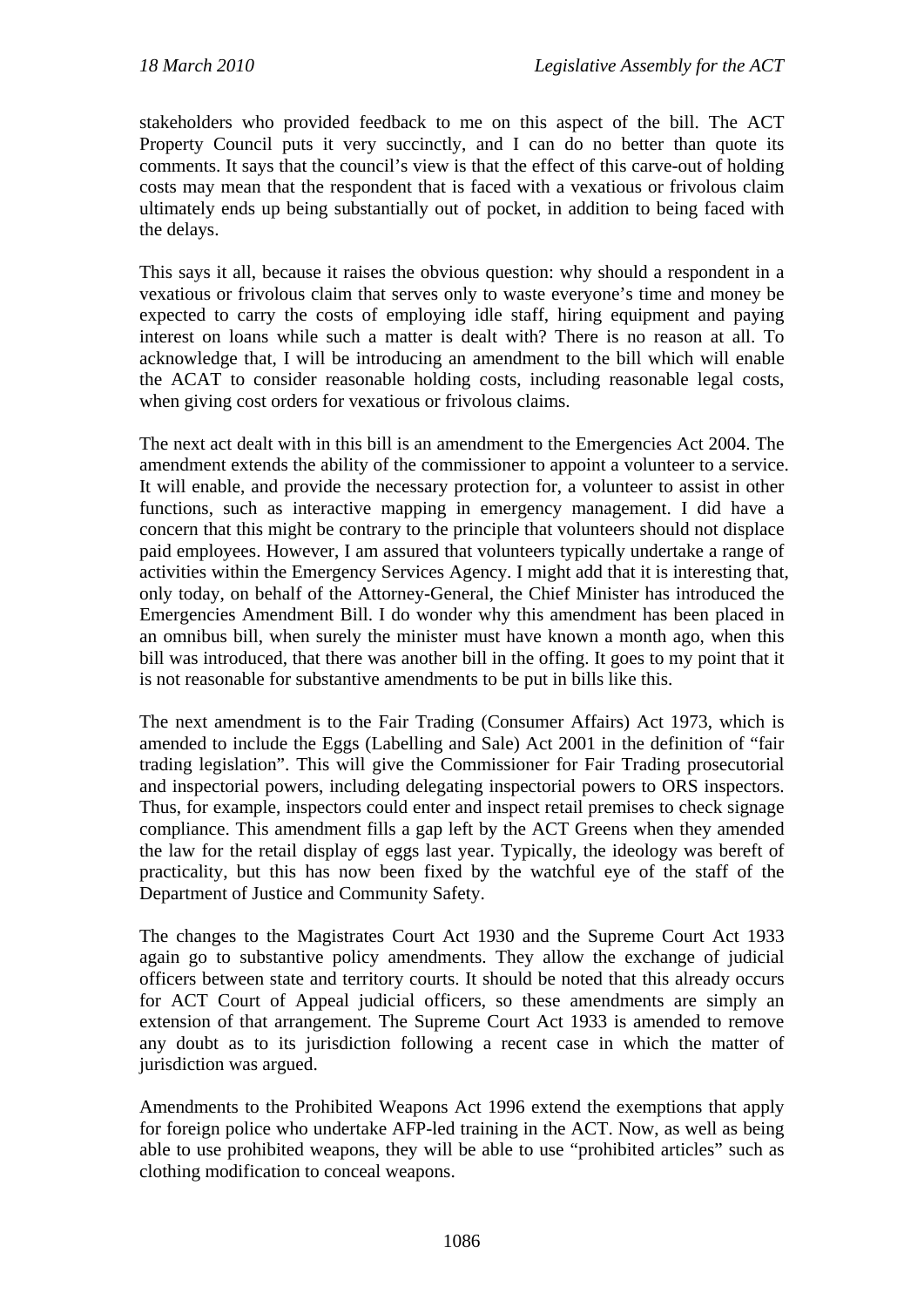The administration and enforcement of ACT trade measurement are to be transferred to the commonwealth from 1 July 2010. So the Road Transport (Mass, Dimensions and Loading) Act 2009 and the Trade Measurement Act 1991 are amended to effect the necessary repeal, amendment and transition provisions. I note that at least the Road Transport (Mass, Dimensions and Loading) Act was recently before us, and it seems to me surprising that these transitional matters were not dealt with then.

Similarly, the responsibility for the regulation of trustee companies is being transferred to the commonwealth. So the amendments to the Trustee Companies Act 1947 will enable ASIC to make a compulsory determination in relation to the transfer of estate assets from a trustee company whose licence has been cancelled.

Finally, another substantive policy change is introduced in the amendments to the Wills Act 1968. In line with national provisions agreed at SCAG, the Supreme Court will be able to order a will to be made, altered or revoked for persons who do not have testamentary capacity.

Subject to my continuing frustration over the Attorney-General's inability to understand the generally accepted purpose of omnibus legislation, and noting my intention in relation to the amendment to the bill dealing with the substantive amendments to the ACAT Act, the amendments carried in this bill are sensible and will be supported.

**MR RATTENBURY** (Molonglo) (10.47): This is a bill that amends nine pieces of legislation and as a result covers a wide variety of topics relevant to the Department of Justice and Community Safety. As with previous JACS bills, the amendments are stated by the government to be minor and technical.

As Mrs Dunne has already touched on, as was also the case with a number of previous JACS bills, some of the amendments are neither minor nor technical. In this JACS bill it is the amendments made to the ACAT Act that are of concern to the Greens. The amendments make changes based on significant policy reasoning that the Greens believe has not had sufficient explanation by the government or had sufficient scrutiny. As such, the ACAT amendments warrant a separate bill in their own right.

Because part 1.1 of the bill makes changes to the ACAT Act that raise important policy questions, the Greens will move an amendment, which I will move later, to omit that part. The amendments proposed by the government are far more appropriately raised through a bill in their own right.

These questions of policy were highlighted in the scrutiny of bills report which outlined significant issues against almost all of the 14 ACAT amendment clauses contained in the bill. The government response to those issues does not adequately address all issues raised and in part raises more questions than it answers.

My office took the additional step of seeking a written briefing from the government on some of the questions we had. I thank the government for preparing those responses. However, what those answers bring out clearly are two things. Firstly,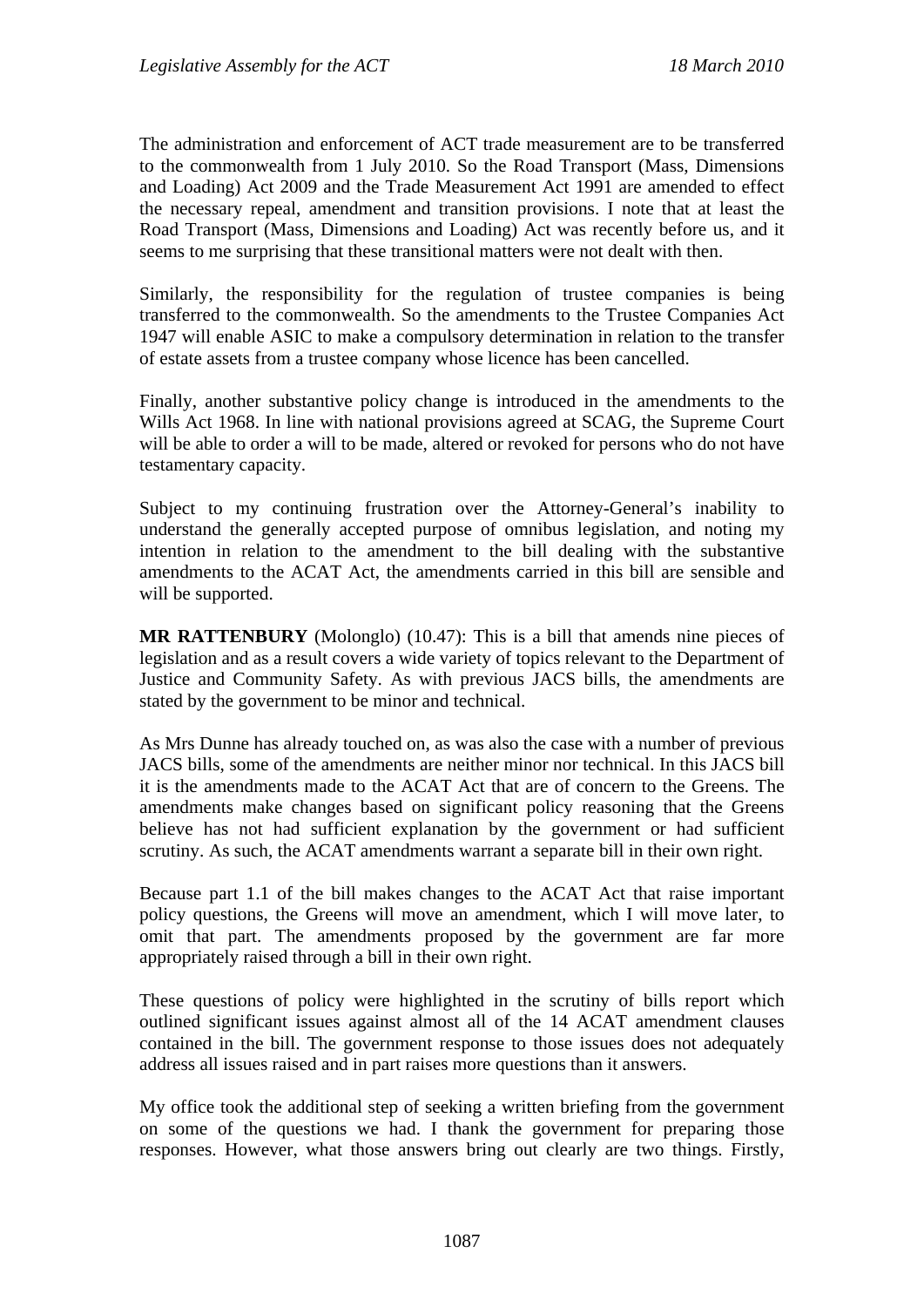there is significant policy reasoning behind these amendments. At the heart of the amendments the government is making a policy differentiation between planning decisions and all other reviewable decisions heard by ACAT.

Currently, all matters get two review hearings at ACAT. The amendments will reduce planning decisions to one review. All other remaining decisions will get their two review opportunities. After planning matters have had their one review, the appeal will lie to the Supreme Court and then on a matter of law.

The policy question left unanswered by the government is why their stated need for greater certainty should not be applied to other reviewable decisions. There is clearly some policy rationale or assumption in the government's thinking. It is not absolutely clear, however, what that rationale is. Had the amendments been brought forward on their own, the government would have been required to disclose their detailed policy thinking. From that point proper consultation could have been achieved.

One argument used by the government has been that the amendments will return the review process to the status quo prior to February 2009 when ACAT commenced. The unanswered question is why all the other reviewable decisions do not deserve to be returned to the status quo as well.

A second and closely related concern for the Greens is that, because these ACAT amendments have not been fully explained or justified, they are in part underdeveloped. In attempting to give greater certainty to builders and developers, the Greens are concerned that the government has proposed untested provisions. In some of the instances, these untested provisions actually have the potential to increase uncertainty and time delays for all involved in ACAT, including developers.

For the record, I will give just one specific example of where the Greens have concerns. The example is the amendment to remove the ability to ask for clarification of an ACAT order. Currently, a party to a review can ask for ACAT to amend an order to clarify it. Such amendments do not alter the effect of the order; rather, they fix minor errors or inconsistencies that exist in it. The stated reason for the removal of that right for planning matters is to enable ACAT to meet its 120-day turnaround time frame and to add certainty for all involved.

However, the Greens have followed through on the detail and are unsure of how an order will be clarified in the future if that is legitimately necessary. The question is this: will the party requiring the clarification be required to apply to the Supreme Court? If this were the case, this would run completely against the stated objective of reducing costs and time. My office asked for the advice of the government and put the following question in writing:

If an order would need correction, how would this be achieved after the amendment? And would that new process add extra time to the matter?

The government advice, given in writing, and I quote it in full, was:

The Government is concerned about the possible misuse of these provisions in planning matters to add cost and delay to the completion of ACAT proceedings.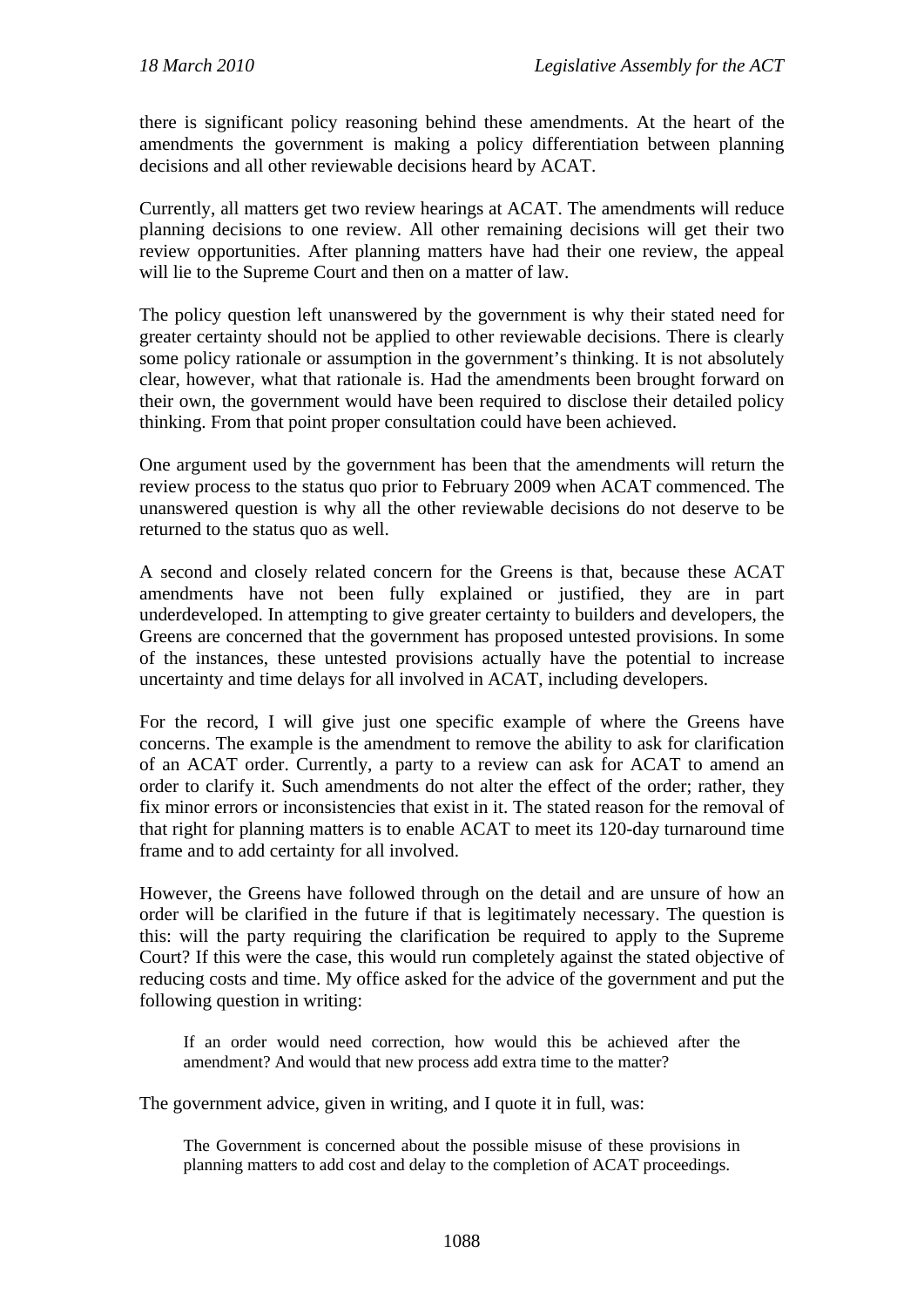I draw from that answer that there is no set position or knowledge within the government of how clarification orders will be achieved in the future after this amendment goes through. This is concerning, given that the overarching objective in these changes is to increase certainty for builders and developers when, in fact, it seems that the perhaps unintended consequence might be somewhat different.

With regard to the amendment that Mrs Dunne has flagged, the Greens will not be supporting Mrs Dunne's amendment because it represents, I believe, a shift in policy which is inappropriate to be achieved through a JACS bill. The proposed amendment, therefore, adds weight to the Greens' view that these amendments are inappropriate. I acknowledge, of course, that once the process is started I guess it is open to the Liberal Party to engage in that same process. But it simply highlights the concerns that I have and why I will be moving the amendment that I will.

The government proposes to enable ACAT to award costs against frivolous and vexatious matters. Costs are defined by the government to include reasonable legal costs but explicitly exclude what are called "holding costs". Holding costs are the costs a developer pays while waiting for a planning review to be finalised. An example is the cost of workers sitting on a site because they are prevented from working until ACAT hands down the review. As Mrs Dunne has flagged, these costs could potentially run to the millions of dollars.

The Liberals' amendment would reverse this and expressly hand ACAT the power to award costs that include holding costs. So we are left with a situation where, with the stroke of a pen and a quick amendment made with 24 hours notice, the bill would potentially go from allowing ACAT to award legal costs in the thousands of dollars to awarding costs in the millions of dollars. The Greens firmly believe that this is anything but a minor and technical amendment. That is a policy that the Liberals may want to pursue. If they do want to pursue it, we are sure it warrants a bill in its own right and significant consultation. On that basis the Greens will not be supporting the amendments.

With regard to the remaining amendments, the remaining changes to the other eight acts are indeed fully justifiable as minor and technical but nevertheless worthy and necessary changes to the law. Two specific examples of these worthy amendments are those made to the Magistrates Court Act and the Supreme Court Act. These are good amendments and deserve brief mention here in the Assembly.

The amendments put in place a system of two-way judicial exchange between the ACT and other states and territories. Judicial exchange is an important issue for the ACT. Court delays are an ongoing problem for our courts and judicial exchange allows for interstate magistrates and judges to temporarily come to the ACT to hear and decide cases. This is one strategy open to the government to help the courts reduce case backlogs.

The Attorney-General has put in place an ongoing working group to look at how the courts can work more efficiently without appointing new full-time judicial officers. The use of judicial exchange should rank highly in those discussions and the Greens welcome the changes today to help facilitate that.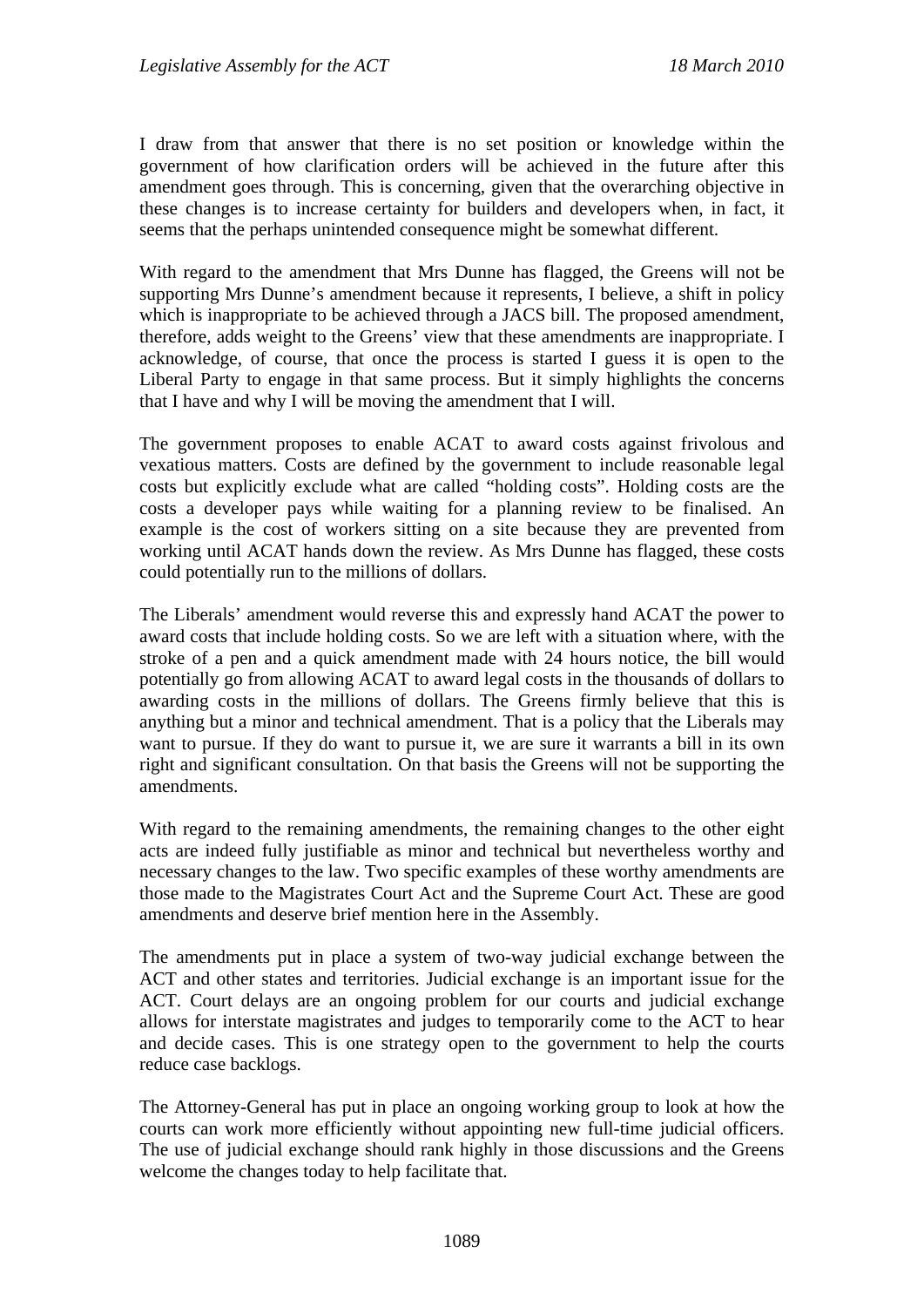However, it is important to note that today's amendments will facilitate judicial exchange but they will not guarantee it. The legislation makes clear that the responsibility for putting in place a judicial exchange arrangement rests with the Attorney-General and his interstate counterparts. The likelihood of judicial exchange occurring will be put at risk if the two jurisdictions cannot agree. Because of this, the Greens encourage the Attorney-General to not delay, to immediately start the necessary negotiations with his counterparts, if he has not done so already.

As I have flagged, the Greens will be supporting the bulk of the bill in principle, but I will be moving my amendment later in the debate.

**MR HARGREAVES** (Brindabella) (10.56): This bill contains a number of provisions amending the jurisdiction of the ACT Civil and Administrative Tribunal, ACAT, with respect to planning reviews. The proposed amendments remove internal appeals from an initial decision of the ACAT in relation to administrative reviews under the Planning and Development Act 2007, the Heritage Act 2004 and the Tree Protection Act 2005. Appeals to the Supreme Court will be confined to questions of law. This restores the process that formerly applied to decisions under these acts when reviewed by the Administrative Appeals Tribunal, the AAT.

It was not the government's intention that the change from AAT to ACAT should have affected the previously clearly defined arrangements for the timely handling of appropriate review rights on planning matters. The provisions removing internal appeals, correction requests and internal rulings on questions of law are accompanied by provisions to clarify the requirements for standing to join applications, and introducing powers for the ACAT to award costs against vexatious litigants. The effect of these changes is to ensure certainty in relation to the process of planning appeals, consistent with section 22P of the ACAT Act, which provides that the ACAT must decide applications under these acts within 120 days after the day the application is made.

Standing to join an application for review and the number of reviews available can be a matter for statute and need not only be regulated by the common law. It is open to government to restrain these rights according to the subject matter and the outcomes sought. In relation to planning appeals, it is the government's policy that, after a merits review in the ACAT, further appeal rights should be restricted to questions of law, to be decided by the Supreme Court. The new regime for planning appeals follows that standard. The proposed system strikes an appropriate balance between appeal rights and certainty for developers.

The reforms to the planning appeals process are supplemented by the introduction of a provision to allow the ACAT to award reasonable costs in the event that an application or applicant is deemed to be frivolous or vexatious under section 32 of the act. Reasonable costs are defined to exclude holding costs such as interest and lender-imposed charges associated with a loan and costs of engaging workers and subcontractors and hiring equipment for a development.

The bill contains a provision to remove any doubt as to the scope of the tribunal to make rules with respect to time frames set under authorising legislation. The provision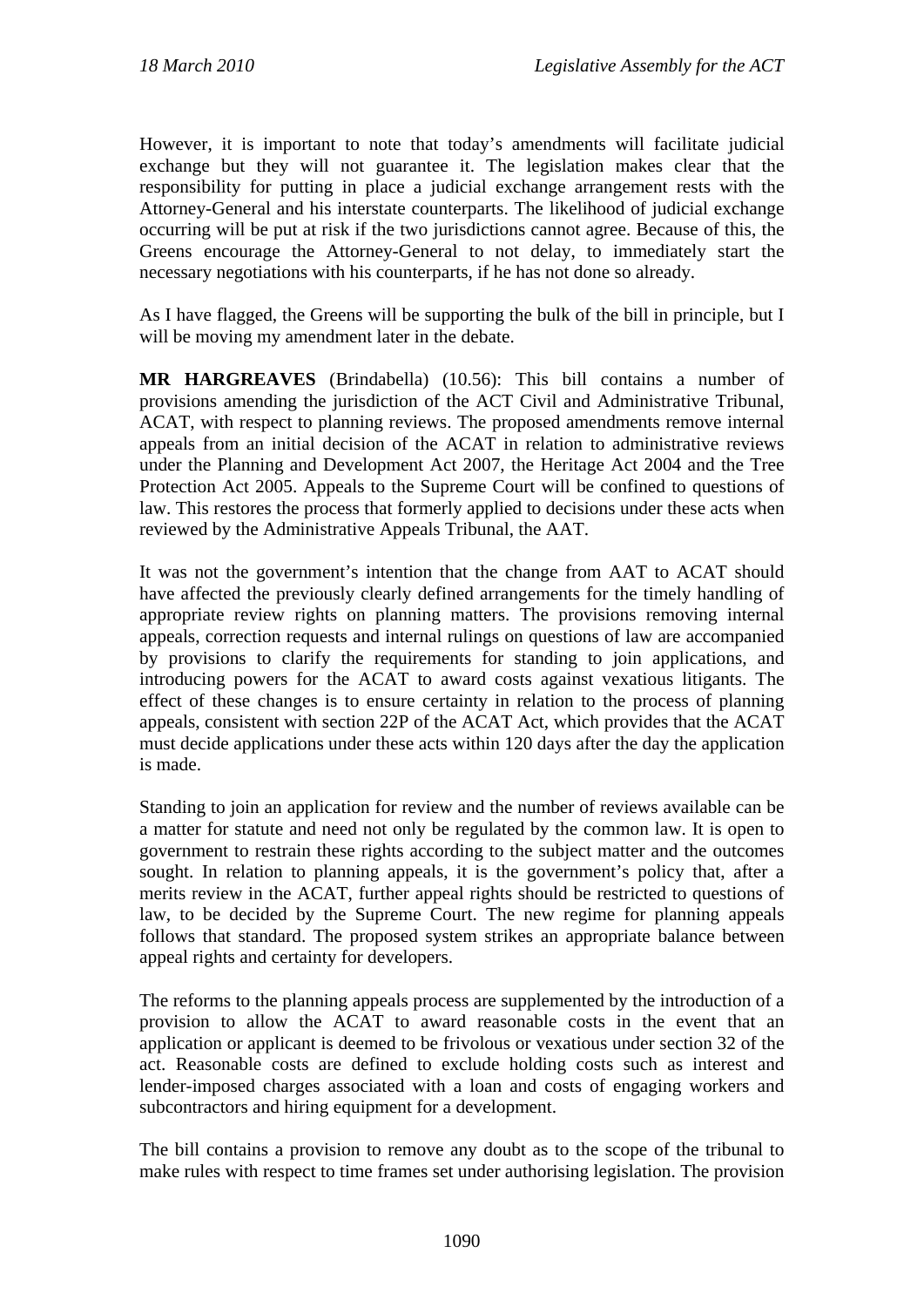confirms that a tribunal rule cannot prescribe a time for doing a thing that is longer than the time prescribed by an authorising law, if the authorising law provides that the thing cannot be done in the longer time. Any procedure under an authorising law for dealing with an application prevails over the procedures set out in the rules for dealing with the application. Members' attention is drawn to section 27. For example, the Planning and Development Act 2007, section 409(3) provides that the period for making an application for review of a decision under that act cannot be extended. That provision prevails over any rule to extend the time for making an application under that act.

The bill also contains provisions clarifying that the ACAT is not required to produce a statement of reasons with respect to interim orders, including orders of a procedural nature. On introduction of the ACAT Act, it was not the government's intention to require tribunal members to produce written statements of reason in relation to interim orders or other orders of an ancillary nature.

Requiring statements of reasons for every interim decision would place an undue burden on the operation of the ACAT and lead to unnecessary delays. Such delays potentially conflict with one of the key objects of the ACAT Act under section 6(c), being to ensure that applications to the tribunal are resolved as quickly as is consistent with achieving justice. There is also potential for litigants to take advantage of any perceived uncertainty in this regard and seek written decisions for all manner of orders to delay a final decision.

The proposed amendment seeks to clarify government policy in this regard, balancing the right of a party to seek reasons to a substantive decision without unduly burdening or delaying the tribunal in carrying out its duties. It remains possible, of course, for the tribunal to produce written reasons for interim and interlocutory decisions if it considers it appropriate to do so.

One of the things that we need to be particularly cautious about in terms of our treatment of appellants, particularly in relation to costs, is that we allow the procedure and the processes to be able to distinguish between a vexatious litigant and somebody who is seeking to have justice before the law who may not have the means to actually pay for an unsuccessful challenge. It is not in the interests of justice to put all appellants in the same position with respect to appellant costs and we should be very careful about doing that in the context of legislation. I do not think anybody would have any difficulty in saying to people that if they are going to be a vexatious litigant—and, heavens, we have had a few of those, I recall; in fact, the Save the Ridge group, in my view, were vexatious litigants—

**Mr Rattenbury**: Yes, trying to protect our nature parks is vexatious to you, John.

**MR HARGREAVES**: I hear Mr Rattenbury interjecting, Madam Deputy Speaker. I might remind the honourable Speaker—and I use both of those words in the interim that in fact they did strive to protect a disused rubbish tip. It is no surprise to me at all that the Greens party would seek to protect a rubbish tip. But there is some sort of conflict here actually when you consider that they do not want us to put anything into the Mugga Lane tip, to preserve it for archaeological purposes. But they were quite happy to protect the same process on O'Connor Ridge.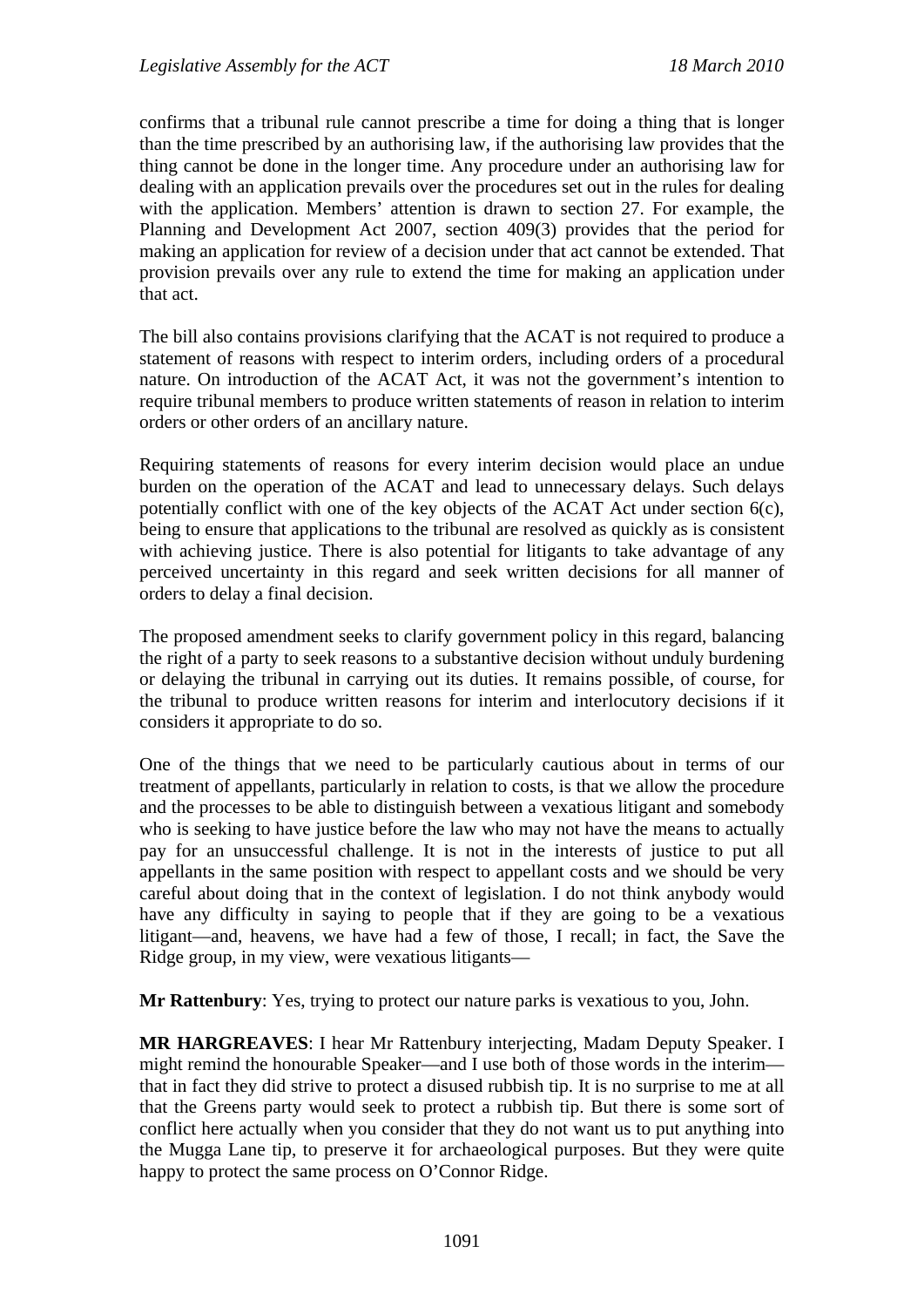I think there is a slight contradiction in terms here, but I respect the honourable member's right to litigate a case which has absolutely no substance at all, because we still respect that right.

To return to the bill and to return to the amendments proposed around the costs of appellants, we have got to be careful that a person who is living in a particular part of the town and who believes that a development will reduce their amenity should have the right to appeal to a just court or judiciary body to have that decision reviewed. If that appeal is in fact an honest appeal—if it is not about holding things up, if it is not about trying to thwart an aim; if it is about the expression of honest distress—we have got to be careful that we do not bankrupt people in the process. We have got to be careful that we do not put people through pecuniary hardship in the process, whilst making sure, though, that vexatious litigants are dealt with by the imposition of the financial penalties.

I believe that the current situation allows that. We have got to be particularly careful not to change this legislation any differently from what applied before. If we wish to encourage people to participate in our planning process and not to consider themselves constant victims of it, we have got to make sure that they have full and free access to the law, allowing, however, that some people never get over it; some people in the town will continue to put in appeal after appeal after appeal for issues which are not in their immediate area. They just do it because they can. And we should be able to allow the system to deal with those people.

The government cannot support an amendment which seeks to lump both of these two groups together, which is what we believe these amendments being presented to the Assembly this morning do. We would ask members to consider themselves in the position of an honest appellant, a person who is in distress, a person who has never come up against the system before in their life and probably never, ever will again. All they want to do is to have a decision reviewed and to put their case according to the criteria at law.

Those people deserve our support. They do not deserve to be penalised because they lose. We do not have a population of planning lawyers. We have a population of ordinary people living their lives, and they should have the right in a situation like the ACAT to present a case as best they can. And if that case is not presented because it is not full of tricky legalistic words, if it is not successful, they should not be penalised for that. If, on the other hand, a person is a repeated attendee, they should be; they should be taught a lesson about being a vexatious litigant. So I commend this legislation to the Assembly.

This piece of enabling legislation really is not, in my view, controversial, but we can make it controversial if those amendments go forth and we find that ordinary people are being victimised by a system that they have no way of countering. I have to tell you, Madam Deputy Speaker, that, were I to appear before an ACAT, I would have no idea what I would be doing, and nobody in my street would know what they were doing. Are we saying that they therefore need to go and engage a lawyer, with the additional costs for that? And are we then saying that if they lose they are going to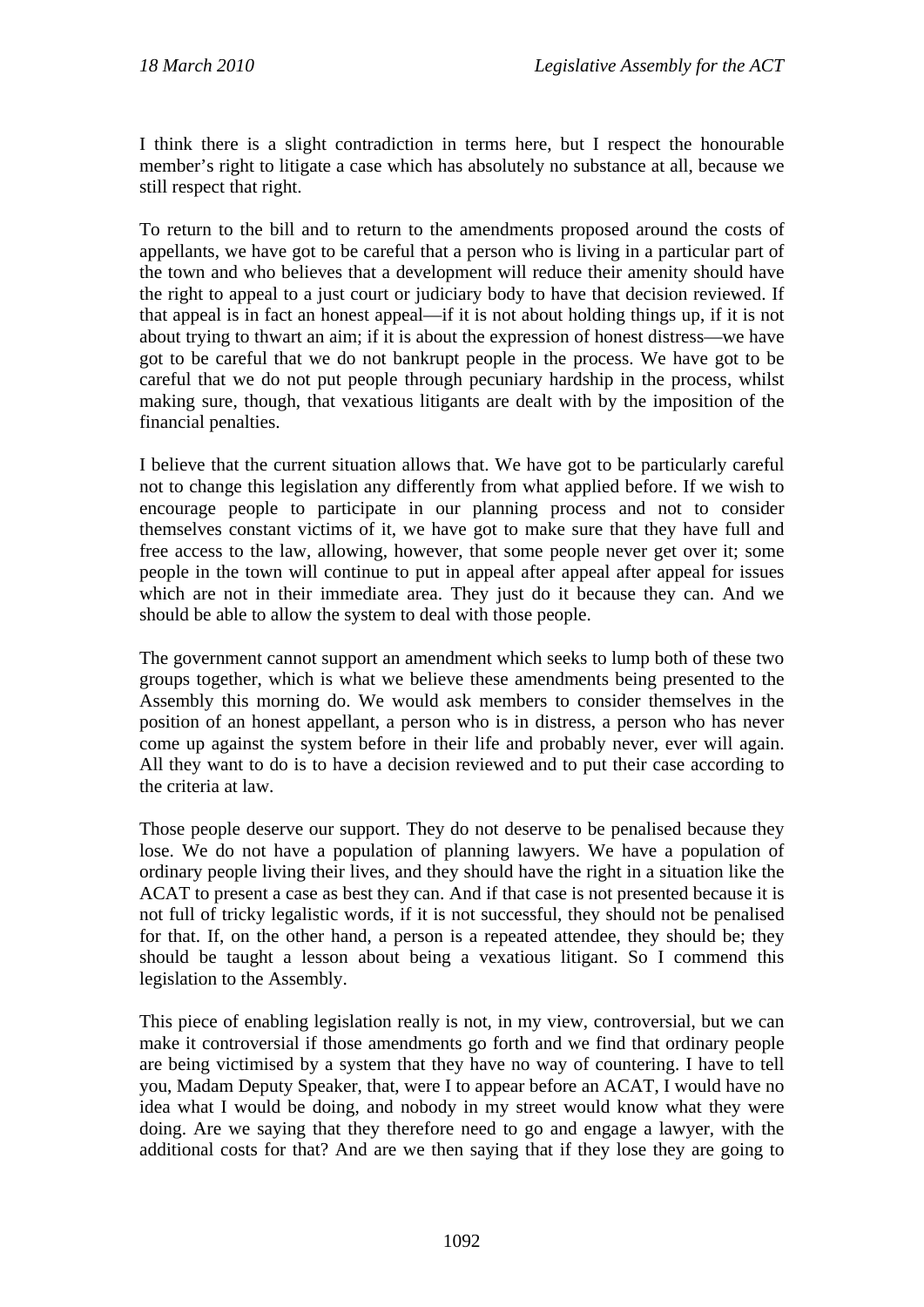cop the equivalent of a court cost and legal costs and everything else on top of that? What that will do is stop honest people challenging a decision that they should be allowed to challenge.

That is not to suggest necessarily that it is in the act that nobody gets these costs. It should not be an automatic cost attributed to the appellant. There should be another decision-making body. And, when we consider making an appeal against the planning decision, we need to work out what the consequences of that are. So what we have got to weigh up is whether we have got the money to actually go to the ACAT and put a case versus having the amenity of our particular area destroyed forever and that is the end of it.

We need not penalise these people, and I do not want the community out there to think that this Assembly is going to be passing laws which, in a sense, disenfranchise the honest person in the interests of whacking a walnut with a massive great hammer. It does not work for me; I am sorry. I commend the legislation to the Assembly.

**MR STANHOPE** (Ginninderra—Chief Minister, Minister for Transport, Minister for Territory and Municipal Services, Minister for Business and Economic Development, Minister for Land and Property Services, Minister for Aboriginal and Torres Strait Islander Affairs and Minister for the Arts and Heritage) (11.11): I will just close the in-principle stage, and I thank members very much for their contributions to the debate. I acknowledge that both Mrs Dunne and Mr Rattenbury have foreshadowed amendments, and I will be quite pleased to go to those in the detail stage.

But just to summarise this bill, it is the 24th bill in a series of legislation that concerns the justice and community safety portfolio. The bill contains amendments to clarify and simplify the operation of legislation and improve existing law to provide more robust protections for the people of the ACT. Other amendments in the bill respond to initiatives of both the Council of Australian Governments and the Standing Committee of Attorneys-General.

Notably, this bill produces a series of amendments to the ACT Civil and Administrative Tribunal Act to restore the appeal processes that existed in the former Administrative Appeals Tribunal in relation to planning appeals. I will go to this in some further detail in relation to the detail stage and Mr Rattenbury's amendment. But at its heart, it needs to be understood that the series of amendments to the ACAT essentially simply establish a status quo that it was believed would be transferred to the ACAT and is not a new policy position or a new policy setting. It really is an attempt to restore an appeal process or arrangement that applied under the Administrative Appeals Tribunal and which inadvertently was not carried across to the ACAT.

The amendments do, however, respond to industry concern that the introduction of the ACAT changed the process—and they certainly did—in a way that was not intended. The government simply wishes to restore the former appeals process for planning applications to ensure certainty in relation to the planning process while protecting the public's right to object to inappropriate development.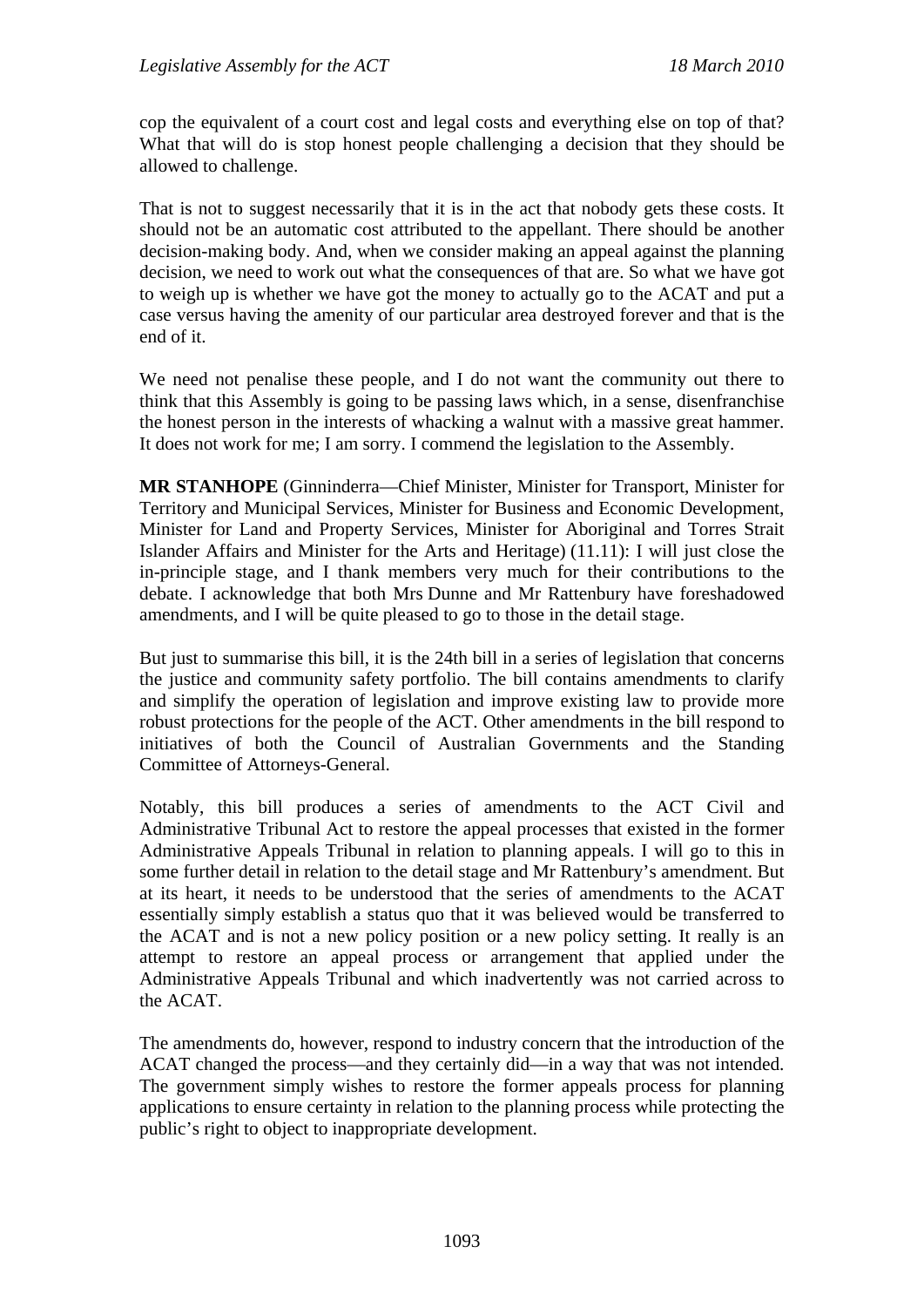The bill also amends the ACAT Act so that there is only one merits review in relation to planning appeals and removes the additional internal review process within the ACAT in respect of decisions under the Heritage Act, the Planning and Development Act and the Tree Protection Act. Appeals to the Supreme Court will be confined to questions of law, rather than law and fact, from the original decision of the ACAT. This restricts the number of occasions on which a party may canvass the merits of a decision rather than the legal basis on which the decision was made.

These amendments restore the position relating to appeals in relation to land, planning and environment matters that existed in the AAT before the commencement of the ACAT Act. These amendments are intended to ensure certainty in relation to reviews of this kind consistent with section 22P of the ACAT Act, which provides that the tribunal must decide applications under these acts within 120 days after the day the application is made.

Other amendments to the ACAT Act clarify who can be added as a party, the time for lodging applications for review and the tribunal's power to make a costs order. Amendments are introduced that clarify that the tribunal may only join a person who could have been a party to a proceeding under an authorising law. In addition, where the tribunal considers that an application under land, planning and environment legislation is frivolous and vexatious, the tribunal may make an order for reasonable costs other than holding costs. Again, these amendments are to ensure certainty in relation to these reviews.

The ACAT Act is also amended to clarify that the tribunal cannot prescribe a longer time to do a thing where a law giving jurisdiction to the tribunal provides that it may not extend the time for doing that thing. Finally, the ACAT Act is amended to exclude orders of a procedural nature, for example, a decision to adjourn, from the requirement to provide a written statement of reasons. The amendment does not exclude the giving of reasons for substantive matters, such as a refusal on an application to join an action, or prevent the tribunal from giving reasons where it considers it appropriate to do so.

In addition to the ACAT amendments, the bill amends a range of ACAT legislation in response to developments in the national forums of SCAG and COAG to achieve national consistency. Amendments to both the Magistrates Court Act and the Supreme Court Act implement a SCAG initiative to allow for the formal exchange of judicial officers between state and territory courts. The amendments are based on the SCAG model provisions and provide identical judicial exchange arrangements between the states and territories and the ACT magistrates and supreme courts.

Once passed, the bill will provide for arrangements in both courts whereby the Attorneys-General of participating states and territories may enter into arrangements for the temporary transfer of judicial officers between courts, ACT courts and corresponding courts. These arrangements may not exceed six months, and judicial officers participating in the exchange are taken to be officers of the receiving court for all purposes, with particular exceptions relating to remuneration, pensions, superannuation and suspension or removal from office. The judicial officer's home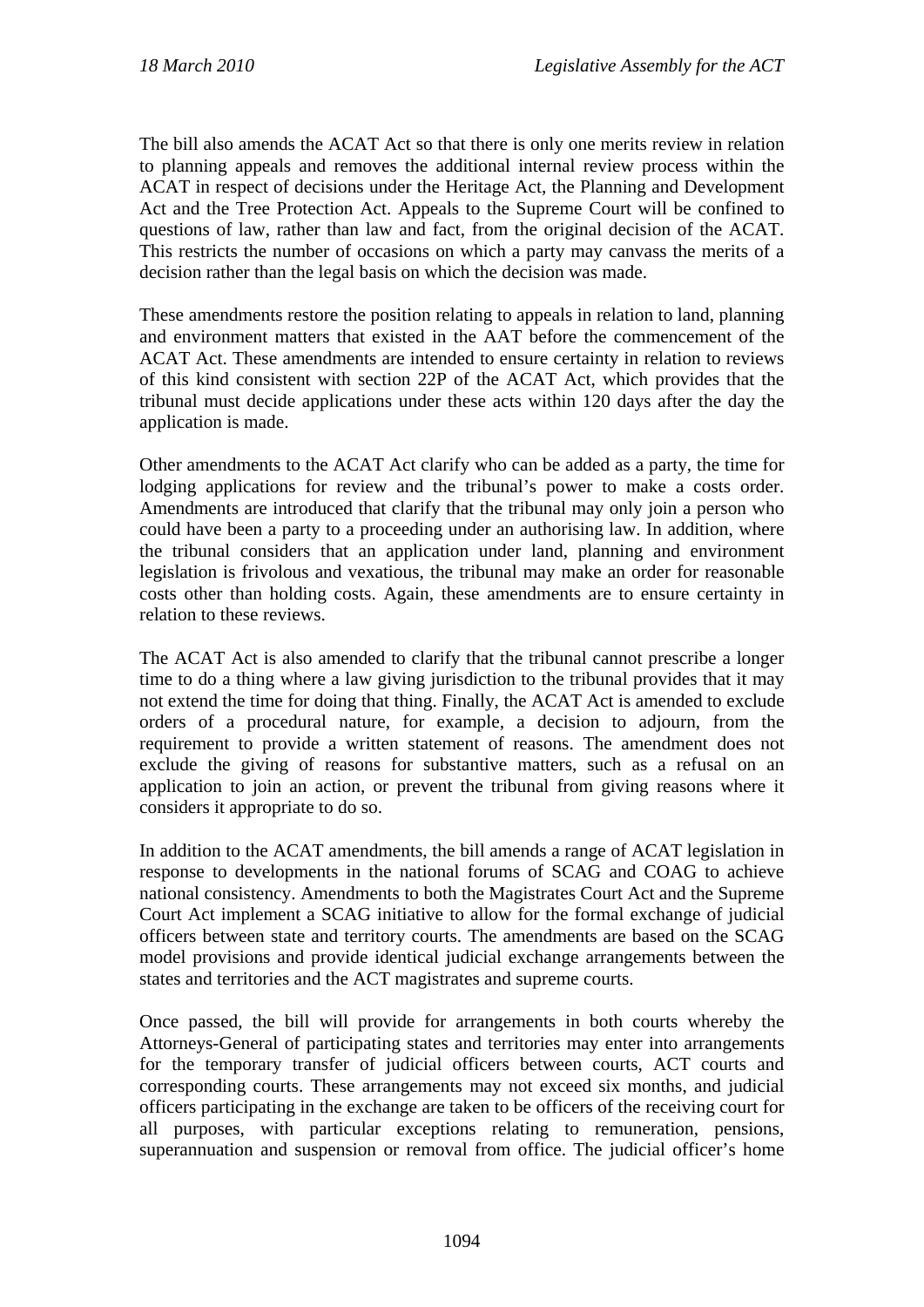jurisdiction legislation applies to these issues. The judicial exchange program is intended to foster a beneficial exchange of information, ideas and skills between jurisdictions.

The bill also effects a COAG decision to establish a national system of trade measurement. The National Measurement Act was passed by the commonwealth parliament in December 2008. The transfer to the commonwealth of full responsibility for administration and enforcement of ACT trade measurement will be effective from 1 July 2010. This bill effects that transition by providing for the repeal of the following legislation: the Trade Measurement Act, the Trade Measurement (Administration) Act, the Trade Measurement (Measuring Instruments) Regulation 1991, the Trade Measurement (Miscellaneous) Regulation 1991, the Trade Measurement (Prepacked Articles) Regulation 1991, the Trade Measurement (Weighbridges) Regulation 1991, and the Magistrates Court (Trade Measurement Infringement Notices) Regulation 2002.

This is in addition to the amendments to the Fair Trading (Consumer Affairs) Act which introduce transitional provisions for trade measurement in relation to disciplinary actions, reviews, seized property, unpaid fees, search warrants and disclosure of information to facilitate a smooth handover from the ACT to the commonwealth. Although this will reduce duplication and promote consistency across Australia, its impact is unlikely to be felt directly by the person on the street.

The Road Transport (Mass, Dimensions and Loading) Act is also amended to update references to the new national scheme of trade measurement administration. This bill introduces further amendments to the Trustee Companies Act 1947. These amendments follow the introduction of amendments in the Justice and Community Safety Legislation Amendment Bill 2009 (No 4).

The previous amendments allowed for the gradual repeal of the ACT Trustee Companies Act following the COAG decision to transfer responsibility for the regulation of trustee companies to the commonwealth. This decision was reflected in the introduction of the Corporations Legislation Amendment (Financial Services Modernisation) Bill 2009, which was passed in November 2009 and provided for staggered commencement to begin from 1 January 2010. As a result of that transfer to the commonwealth, the Australian Securities and Investments Commission was given particular powers under the commonwealth Corporations Act 2001.

This bill now amends the ACT Trustee Companies Act to enable ASIC to make a compulsory determination in relation to the transfer of estate assets from a trustee company whose licence has been cancelled under the commonwealth Corporations Act. To make that determination, ASIC must be satisfied that particular requirements contained in the Corporations Act have been enacted in the state or territory in which the companies are situated. This bill introduces amendments to meet these requirements.

The bill also amends the definition of "trustee company" to be consistent with the new commonwealth legislation. In addition, this bill contains a range of amendments to improve the operation of the existing law. I am pleased that this bill introduces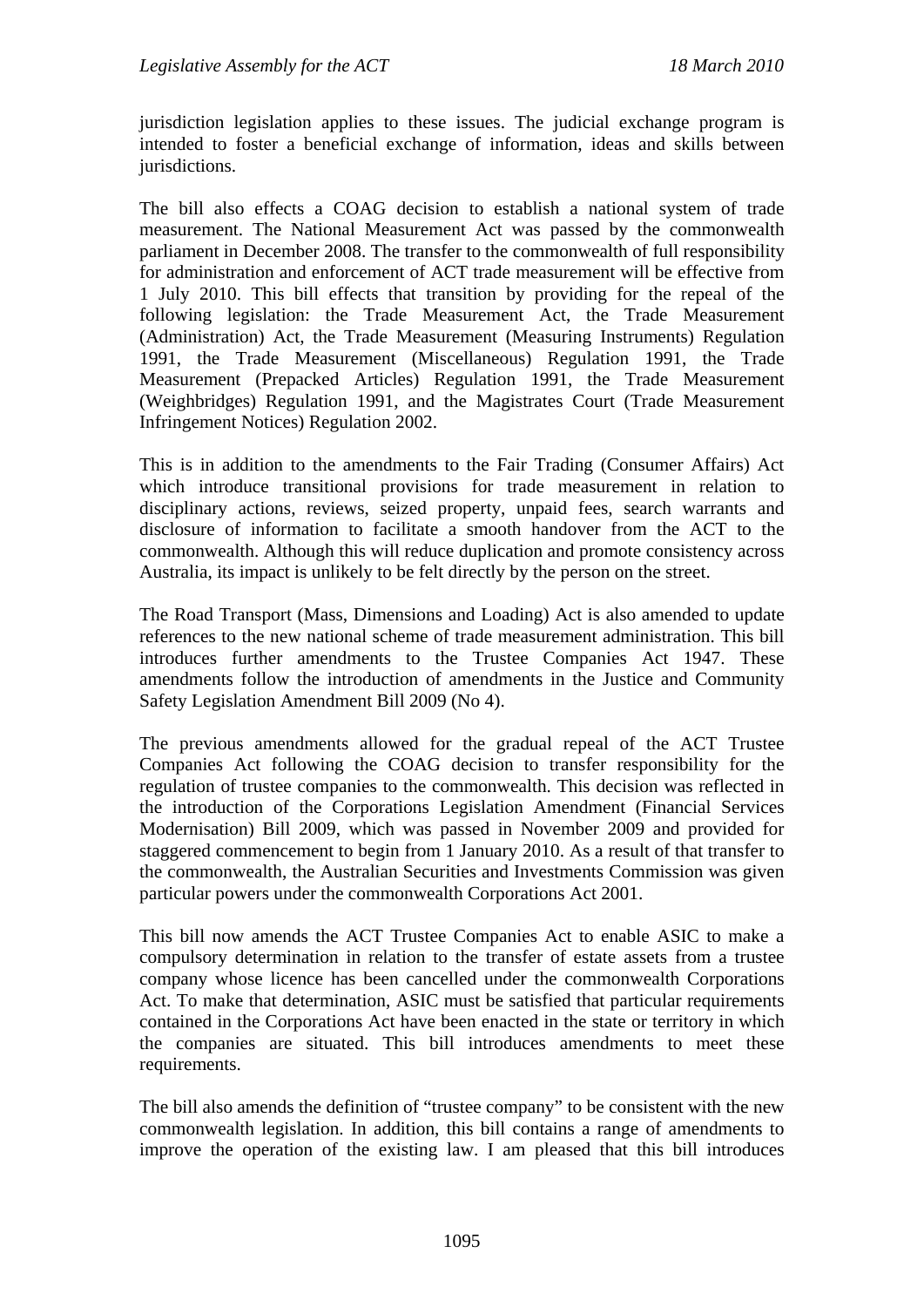amendments to the Wills Act 1968 to provide statutory wills and provisions in the ACT consistent with succession laws in other Australian jurisdictions. The amendments allow applications to be made to the Supreme Court for an order authorising a will to be made, altered or revoked for a person without testamentary capacity. The Supreme Court is required to take a variety of matters into account when considering applications, including the appropriateness of making an order and the likelihood that the person for whom the will is being made would have made the proposed will if they had testamentary capacity. Provisions of this kind are designed to protect the interests of those who lack the capacity.

The bill contains a minor amendment to the Prohibited Weapons Act 1996. By way of background, last year the attorney introduced an amendment to the act in the Justice and Community Safety Legislation Amendment Bill (No 2). The purpose of that amendment was to allow foreign police officers to possess prohibited weapons for training purposes only. The amendment included in this bill extends that exemption for practical purposes to also include prohibited articles. Prohibited articles include items such as a modified article of clothing, accessory or adornment, a purpose of which is to disguise or conceal a weapon. It is necessary and convenient to extend the exemption to items of this kind to ensure the effective and efficient execution of training activities carried out by the Australian Federal Police.

The bill amends the Emergencies Act 2004 to give the Emergency Services Commissioner the power to appoint emergency services support volunteers. The amendments allow the commissioner to appoint these volunteers to assist the commissioner to perform his or her functions under the act or to assist an emergency service to perform its functions. The power to appoint a person as an emergency services support volunteer does not apply if it would be more appropriate for the chief officer of the service to appoint the person as a volunteer member of the service. Emergency services support volunteers will include those who provide interactive mapping services which assist in tracking disasters and which are invaluable to the ESA in carrying out its functions.

The bill also amends the Supreme Court Act 1993 to introduce a modern Lord Cairns Act provision following common law developments. The amendment clarifies and confirms the Supreme Court's ability to award equitable damages, removing any doubt as to its jurisdiction in this regard.

Finally, the bill amends the Fair Trading (Consumer Affairs) Act 1973 to provide the Commissioner for Fair Trading with inspectorate powers to prosecute or investigate offences under the Eggs (Labelling and Sales) Act 2001. The amendment will enable the commissioner to delegate inspectorate powers to investigators in the Office of Regulatory Services who will investigate possible breaches of the act.

I thank members that participated in the debate for their contributions. I acknowledge the points that have been made by both Mrs Dunne and Mr Rattenbury. I thank them for their support in principle of the legislation and look forward to concluding consideration of the bill during the detail stage.

Question resolved in the affirmative.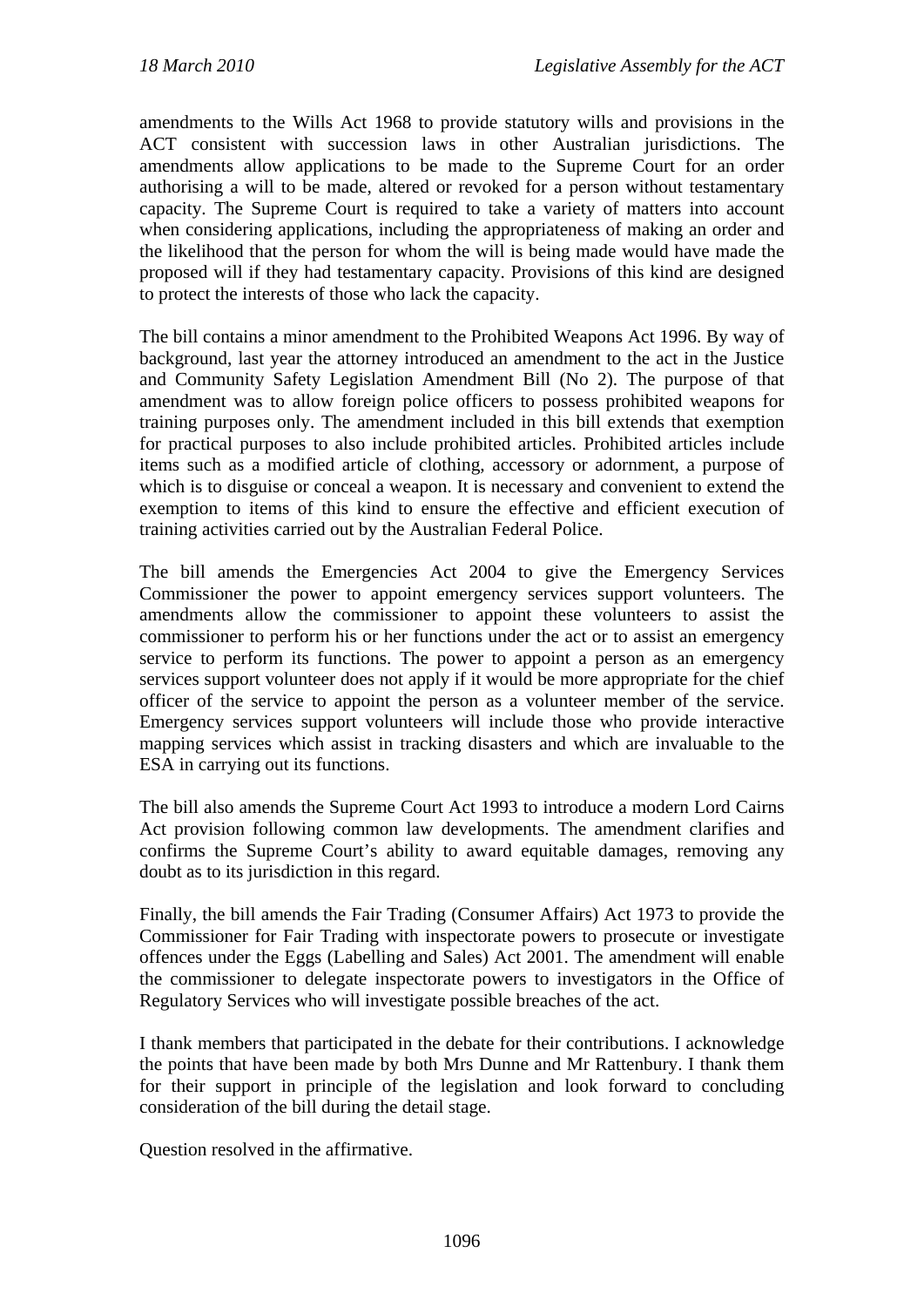Bill agreed to in principle.

#### **Detail stage**

Bill, by leave, taken as a whole.

**MR RATTENBURY** (Molonglo) (11.22): I move amendment No 1 circulated in my name *[see schedule 1 at page 1162]*.

As I flagged in my comments earlier in the discussion, the Greens are moving this amendment because we believe that the proposed amendments to the operation of the tribunal, ACAT, are substantive changes to its operation and we believe that those changes should be brought forward as a substantive bill rather than some attempt to sneak them though as part of a JACS omnibus bill which, as we have discussed already, is, by design, for minor and technical amendments.

I think Mr Hargreaves's extensive speech justifying those amendments and the comments that he made around them highlight the policy substance contained in those changes. And while I am speaking of Mr Hargreaves, I would like to congratulate him on his proud legacy of a slab of bitumen where there used to be a woodland. I am sure his grandchildren will be proud of his efforts.

Mr Stanhope noted that these changes actually restore the status quo. I would beg the question, as I noted in my earlier comments: why is the status quo being restored only for planning decisions and not for other decisions? I think this again highlights that this is a policy change that should have had broader consideration.

We now have a situation where ACAT has been in operation for 12 months or a little over 12 months. Given some of the anecdotal concerns around ACAT, it would be fitting to have a one-year review perhaps of the operation of ACAT. And then if it turns out that changes need to be made, adjustments need to be made—and I think that would not be unreasonable for the operation of a new part of our legal system then let us do that as a substantive set of changes.

Let us have an opportunity for community input and not just the input of the property development community, as seems to be the case with the amendment that is being put forward today. Let us actually go out there and say, "Okay, we need to sort out a few glitches with the operation of the tribunal." That is not an unreasonable thing to do.

So that is why I have put this amendment forward. There is a debate to be had about these amendments. That should be had on another day. I will comment not on the substance of those but simply on the principle that we should be doing this as a proper discussion about the operation of the tribunal.

**MRS DUNNE** (Ginninderra) (11.25): The Liberal opposition will not be supporting Mr Rattenbury's amendment. Although I am sympathetic to the notion and the issues that Mr Rattenbury raised in relation to the substantive nature of the amendments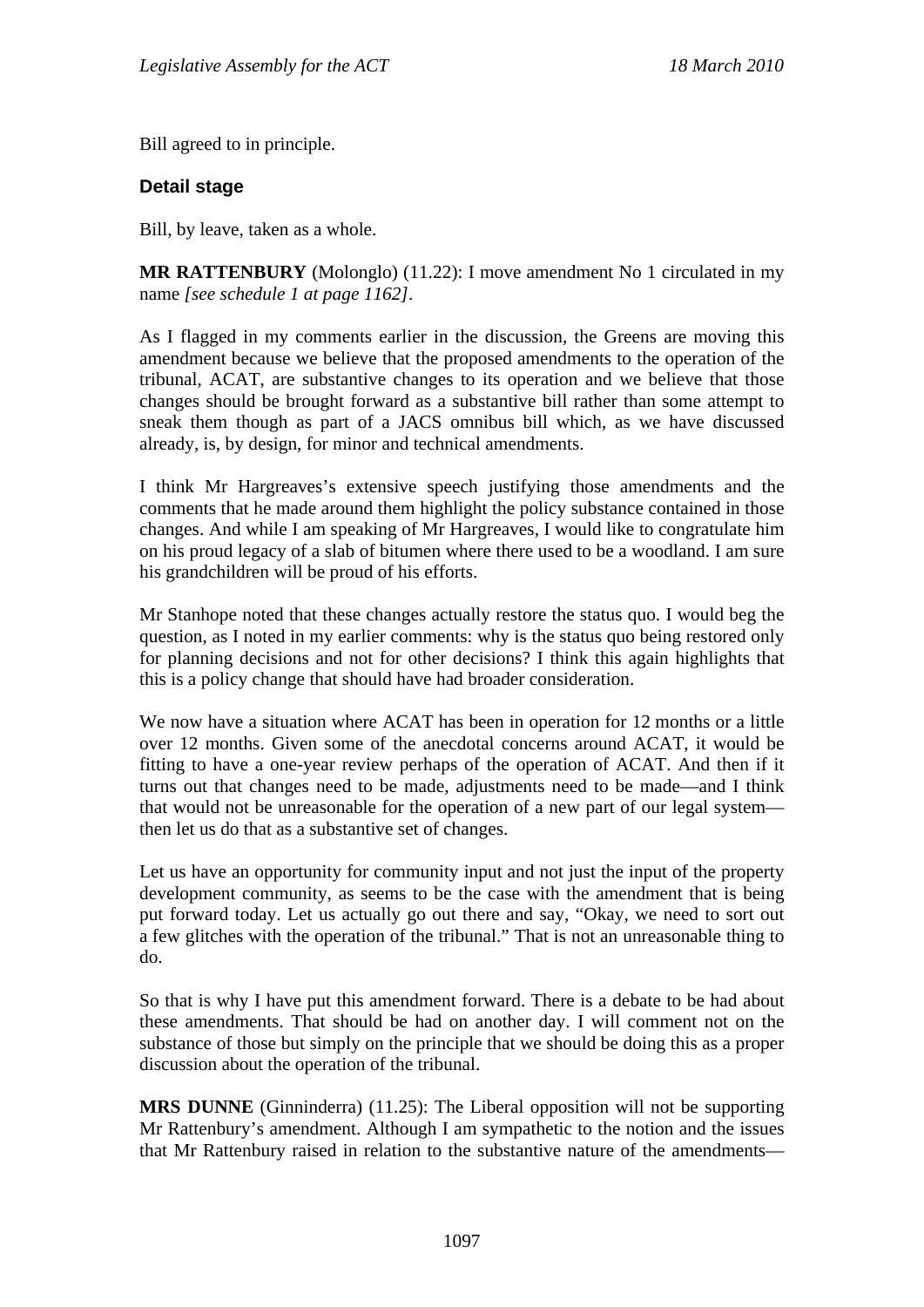and it was something that flickered through my mind as to whether or not one should oppose these things, whether or not we should oppose the bill as a whole because of the substantive nature of some of the amendments—the amendments that are proposed in this case, while substantive, do re-establish the status quo.

Without checking the *Hansard*, I do not know whether at the time of the debate I mentioned in this place, but I certainly did discuss with people, the implications of the double-barrelled appeal process in relation to the planning laws and the impact that would have. And I did predict that it would have an undesirable effect. I do not know whether I did predict it in this place.

While I take on board Mr Rattenbury's views about this being a substantive piece of legislation and it should have been in a standalone piece of legislation—and we will get to that issue later in the day if I have leave to move my motion which is on the program for today—I think that the amendments that relate to planning laws are important, necessary and, in many ways, urgent.

At the moment the current structure of ACAT means that there are substantial delays, that ACAT is not capable of complying with the law in relation to solving planning matters within three months. There are substantial delays in ACAT on a number of matters which are costing builders and developers around this town substantial amounts of money, which means that ordinary Canberrans will face substantial increases in the cost of their dwellings as a result.

While I am sympathetic to Mr Rattenbury's proposal, I think that there is a certain level of urgency. It is a result of, I think, poor policy in relation to the development of ACAT. I do agree with Mr Rattenbury that we should question whether or not it is necessary to have the double-barrelled appeal process in relation to all of the other matters in ACAT. I think that that should be a matter of significant public discussion.

I also agree with Mr Rattenbury that after a year's operation of ACAT it may be time for a review, because, anecdotally—and the representations that I receive especially in relation to small claims matters—there have been considerable problems. Some of them have been addressed but there are still outstanding problems. I concur with Mr Rattenbury's sentiments in that regard.

However, because of what my colleagues and I perceive to be the urgency of dealing with these matters in relation to the appeal mechanisms in the planning process, to enable the planning laws to be complied with so that ACAT can deal with these matters in a three-month time frame, I think it is most important that we pass these amendments today.

**MR STANHOPE** (Ginninderra—Chief Minister, Minister for Transport, Minister for Territory and Municipal Services, Minister for Business and Economic Development, Minister for Land and Property Services, Minister for Aboriginal and Torres Strait Islander Affairs and Minister for the Arts and Heritage) (11.29): I have to say that I agree substantially with all that Mrs Dunne had to say.

**Mrs Dunne**: Again! Gee, scary!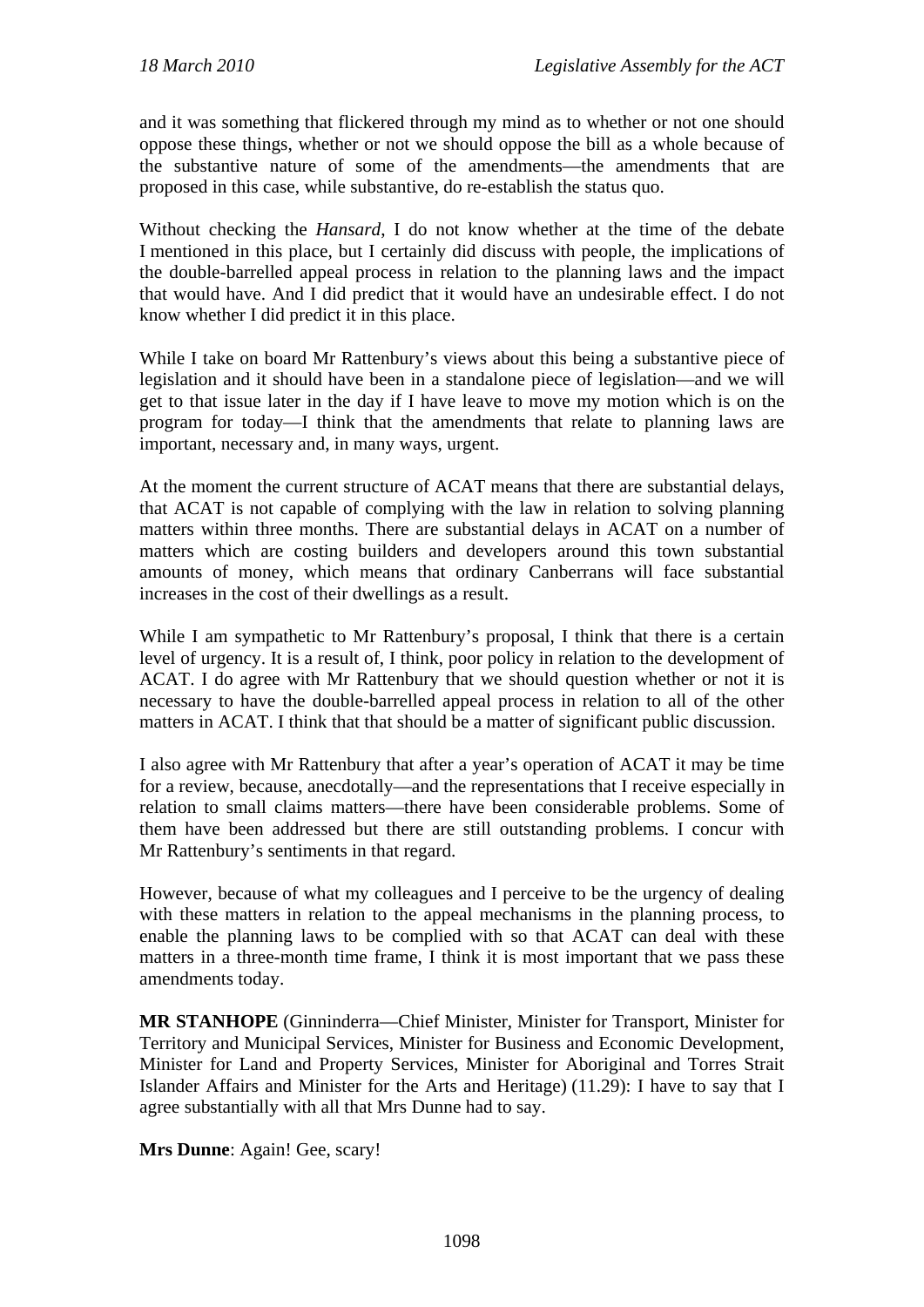**MR STANHOPE**: Substantially. I said, "substantially".

**Mrs Dunne**: Not wholeheartedly this time.

**MR STANHOPE**: Substantially. Mrs Dunne has summarised quite fully the ACT government's position and the ACT government's thinking in relation to this particular issue. We have a view about any unintended consequence, and Mrs Dunne rightly suggests that the unintended consequence should have been identified and should not have occurred.

But it is simply a fact that in the creation of the new review tribunal, ACAT, a transfer from the Administrative Appeals Tribunal to a new structure, a consequence occurred in relation to essentially a double-mirrored review process which was not possible in the Administrative Appeals Tribunal. As a result of the way in which the new administrative structure was developed, it created a circumstance in which there is essentially a double review or the potential for it. It has occurred and it was never intended that it should. It was not anticipated that it would. It does and it has. And it has created, I know in relation to one particular development particularly—and it may be that there are others—a very significant issue for that development.

A merits review process was concluded. The initial applicant was not satisfied with the review and sought an internal review. It seems to me it is an anachronism that a piece of legislation provides or imposes a time limit on a tribunal of 120 days—the 120 days was complied with—an internal review was sought and granted and there is no time limit on the internal review. That is a circumstantial situation where the government never intended or expected that the 120-day time limit on the initial review does not apply to the internal review.

That, potentially, doubly thwarts the government's understanding at the time of the legislation was introduced. The government, as Mrs Dunne has explained, is simply trying now to restore or create the situation that it always intended to apply in relation to these appeals.

As for the broader question that Mr Rattenbury raises about why this particular reform or amendment is being restricted to just planning appeals and not more broadly, I have to say that I do not have a depth of understanding around the operation of this. I am standing in today for the Attorney-General and I do not have the depth of understanding or knowledge that Mr Corbell would have brought to this debate today.

I am relying very much on a five-minute briefing received today in relation to this matter. I am not across the detail of it and I cannot answer that question, the question that Mr Rattenbury poses, but it seems to me a reasonable question to ask. All I can say is that I regret I cannot answer the question. I would have to take further advice on that. In any event, it will not be me, it will be Mr Corbell.

But certainly the government would have no objection—I would have certainly no hesitation in saying we have no objection—to more fully exploring that. But I regret that I cannot. I simply do not have an understanding today that can assist members in relation to that particular issue.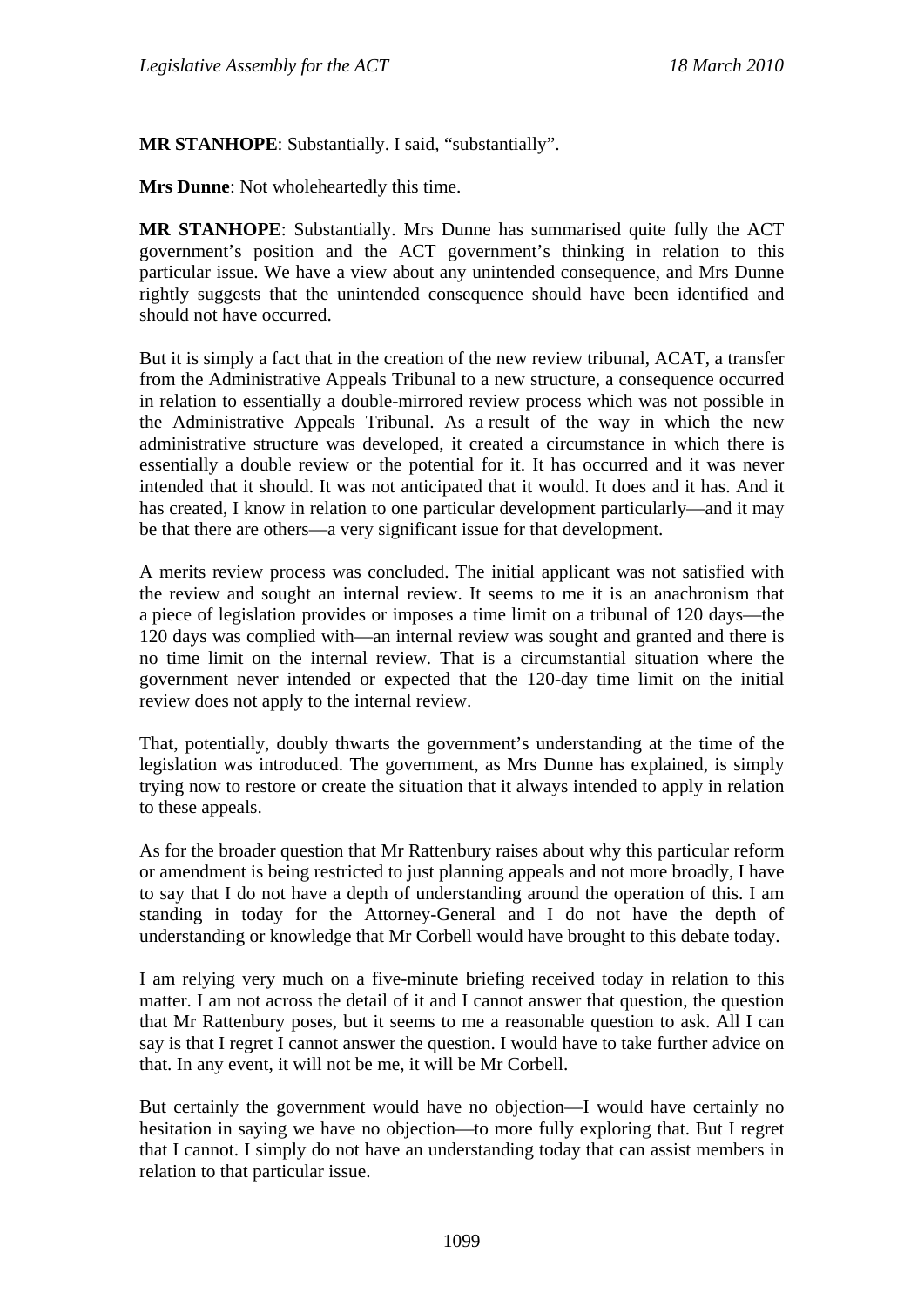But this really is simply an attempt by the government to tidy up what I am advised was an unintended consequence of a change of jurisdiction. And it is a serious issue. It is a serious issue for developers and I accept that it is. I understand it is and, as I say, I received—and I must say it is anecdotal—advice about one development. And the advice that I have received in relation to that was that precisely what the government never intended has occurred in that case. A matter was heard, with a 120-day time limit; the tribunal responded appropriately; then the tribunal agreed to an internal review. The advice I received is that there is no time limit now on the internal review. It may be that the internal review will take a year. And that simply is not an acceptable outcome for that particular developer.

As I say, that was a case that was provided to me anecdotally and that is my understanding of the implications of this particular process. And I do not believe that that is an appropriate regime. It provides no certainty and it was never the government's intention that there be a double merits review process within the tribunal. If an unsuccessful or dissatisfied applicant remains dissatisfied after a merits review through ACAT, then the government's position is that the issue could be appealed on matters of law. We believe that to be the appropriate structure. So the government will not be supporting this particular amendment.

**MR RATTENBURY** (Molonglo) (11.35): You are looking a bit quizzical. I am entitled to speak twice in the detail stage of the bill. I do not intend to speak for long, I assure you, but I am entitled to do it.

I just wanted to comment on Mr Stanhope's contribution, which I listened to carefully, and I think he made the point exactly for why I am moving this amendment. He talked about the time limit and there being no time limit for internal review. I think that is an issue of merit and I think that is a debate that is there to be had. It opens up the question perhaps: why did the government not issue an amendment to put a time limit on the internal review process? There are a range of possible responses to that seemingly evident problem.

I think that underlines the point that we are making, which is that these are not minor or technical amendments. These are substantial policy amendments that warrant a debate, warrant a fuller consideration and warrant, perhaps, some more detailed policy analysis on the part of both the department and the stakeholders.

On that basis, I would implore the Liberal Party to stick to some sort of principle. Mrs Dunne just stood up and said that she considered, looking at this, opposing the whole bill in principle because of the insertion of these provisions. But she decided to let it go anyway. The Liberal Party spent the entire week in this chamber lecturing about accountability. They have hectored, they have lectured, they have ranted about accountability. Yet when a real and concrete opportunity arises to force the government to stick to convention, to stick to the rules of this place, the Libs have squibbed it.

It is fine to stand up here and put motions and fire political pot-shots at the government all day—and that is part of accountability—but this is a real opportunity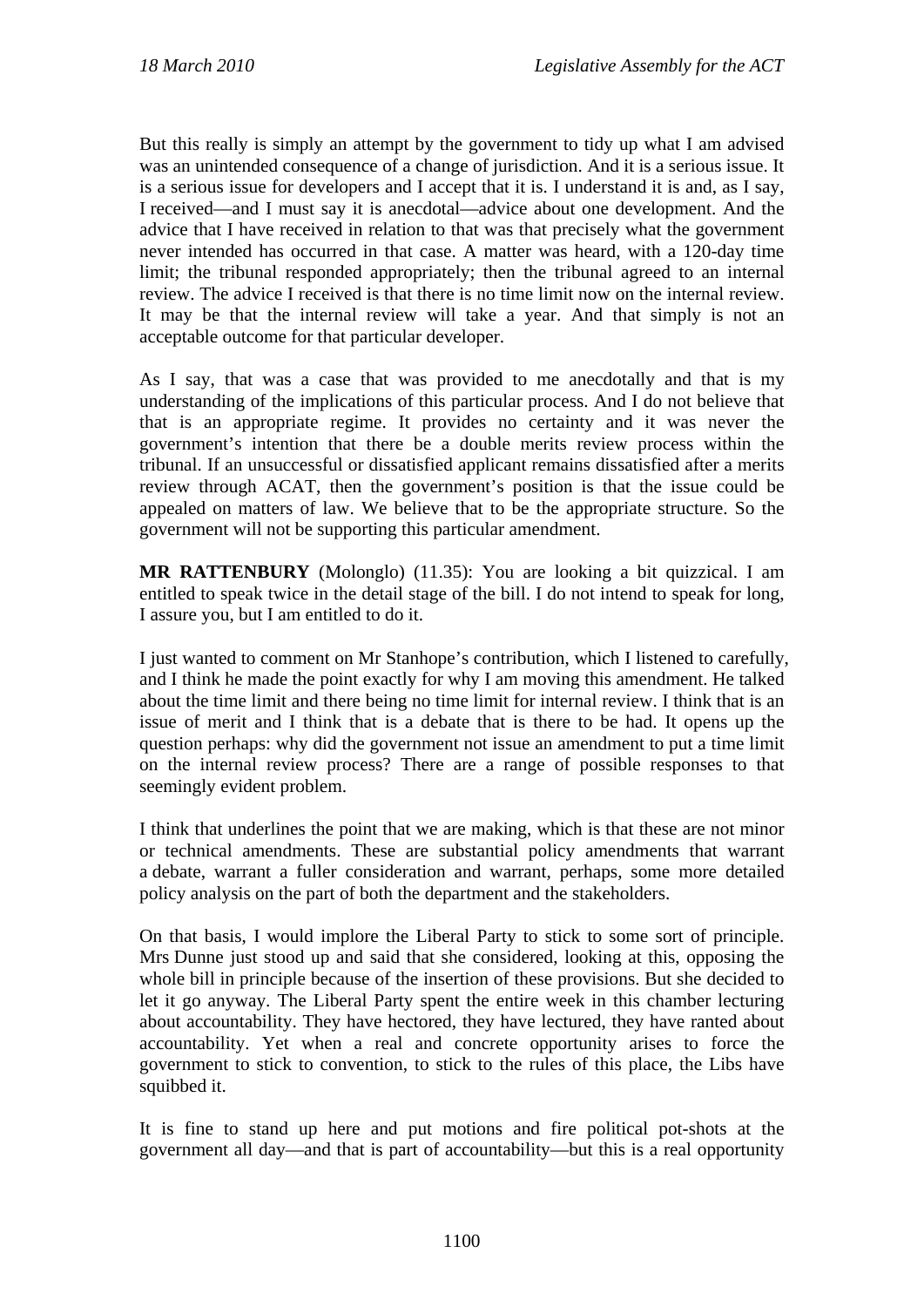on a real piece of legislation, a real vote, to hold the government to account, and the Liberal Party have squibbed it. I think it shows some true colours in this chamber this week and highlights the shocking hypocrisy of those across the chamber.

Question put:

That **Mr Rattenbury's** amendment be agreed to.

The Assembly voted—

Ayes 3 Noes 9

| Ms Bresnan    | Ms Burch      | Ms Porter   |
|---------------|---------------|-------------|
| Ms Le Couteur | Mr Doszpot    | Mr Seselja  |
| Mr Rattenbury | Mrs Dunne     | Mr Smyth    |
|               | Ms Gallagher  | Mr Stanhope |
|               | Mr Hargreaves |             |
|               |               |             |

Question so resolved in the negative.

Amendment negatived.

**MRS DUNNE** (Ginninderra) (11.41), by leave: I move amendment No 1 circulated in my name *[see schedule 2 at page 1162]*.

This is a simple amendment that enables the ACAT to include reasonable holding costs as well as reasonable legal costs in considering a cost order for frivolous or vexatious claims in planning matters. The JACS bill currently specifically excludes holding costs as allowable costs for the ACAT to consider.

Albeit not providing a definition for holding costs, nonetheless the JACS bill gives examples of the kinds of costs that could be regarded as holding costs. These include such things as interest and charges on loans, employee costs and equipment hire, and notes that the examples are not exhaustive. In the opinion of the Canberra Liberals and as outlined in my speech during the in-principle debate, it is unreasonable to expect the respondent in a frivolous or vexatious matter to be carrying holding costs while the matter is pursued through the ACAT.

The position that we have taken is supported by the comments of the Property Council which I quoted in my earlier speech. The Property Council said:

The effect of this carve-out—

that is, the exclusion of holding costs from the menu of costs that the ACAT can consider—

may mean that respondents faced with a vexatious/frivolous claim ultimately end up out of pocket (in addition to being faced with the resulting delay).

All of this adds to costs for building. It also should be noted that holding costs for the most part would be greater than the other sorts of costs that are allowable. Frivolous and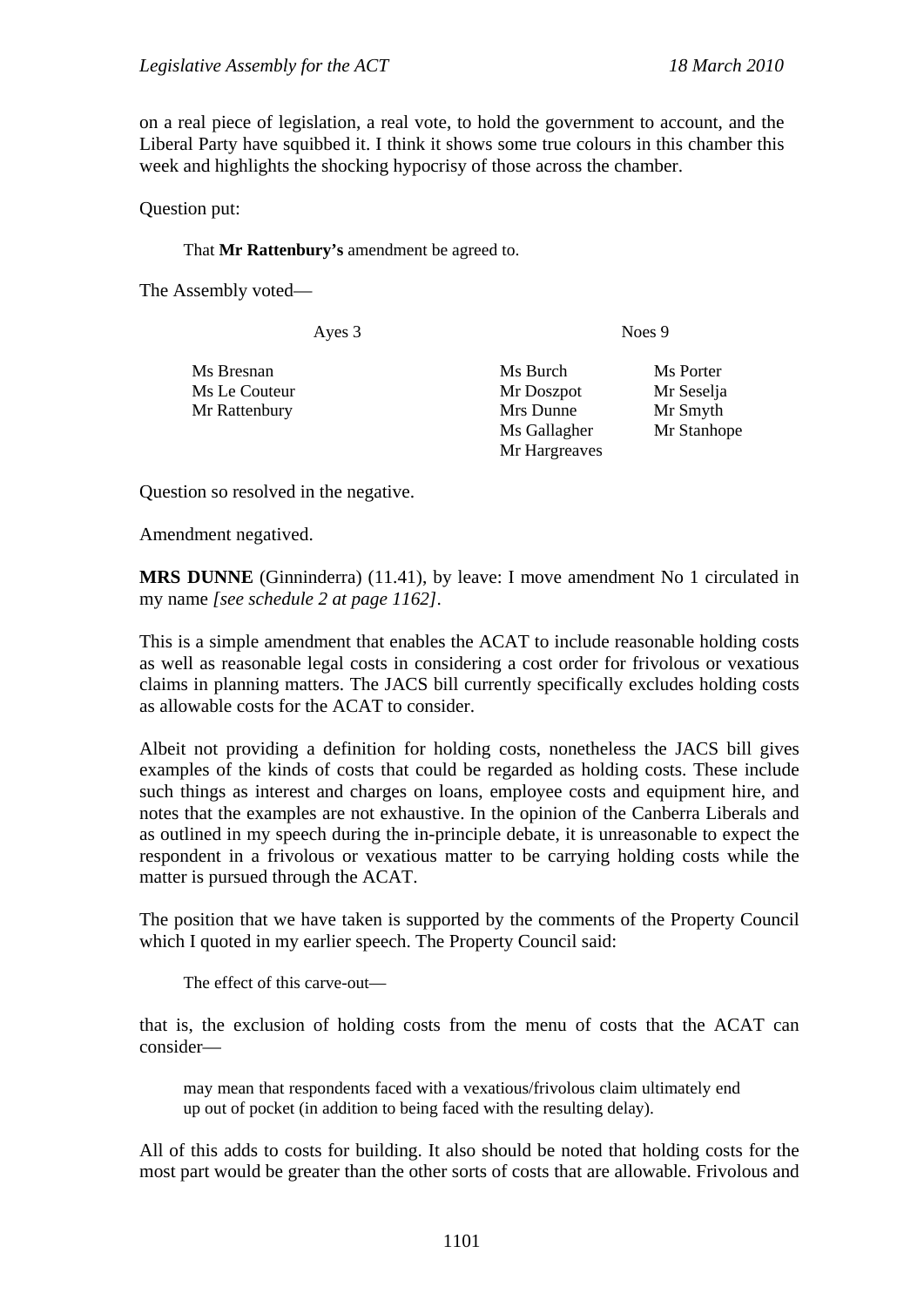vexatious matters generally do nothing more than waste the time and the money of all parties in the matter, not to mention the time of the ACAT. They usually are brought on specifically to achieve that purpose.

So if this legislation can further discourage such claims by exposing applicants to the potential of considerable cost, this is the opportunity to do it and my amendment achieves that purpose. I commend the amendment to the Assembly. I congratulate the government on finally coming on board in the matter of vexatious and frivolous claims and the costs associated with this but I encourage them to come further and to make sure that when costs are being taken into consideration all costs are open for consideration.

This, of course, does not mean that all costs must be taken into consideration but the Canberra Liberals believe that it is reasonable that the possibility of those costs should be taken into account. Mr Stanhope reported anecdotally on a matter that has been held up in the ACAT for a considerable time. On some occasions, the costs associated with being held up in the ACAT are substantial.

I know of one case at the moment that is costing a developer something in the order of \$4,000 a week in holding costs. If that was eventually considered to be a frivolous or vexatious claim, that \$4,000 a week that it is costing him week after week after week could not be recouped. These claims have potential to drive people out of business, to send them into bankruptcy.

I can recall a number of occasions when building companies in this town have come close to being ruined by appeals in the AAT. If people legitimately want to take on appeals in the AAT, they must do so for legitimate reasons. If they are just doing it to be spoilers they need to know that they face substantial costs, because their frivolous claim that might cost them \$200 to put in can put substantial companies out of business, ruin people for a very long time and put people out of work for a long time. Those things need to be weighed up but I think the community good is better served by the prospect of a large menu of costs rather than a small menu of costs.

**MR RATTENBURY** (Molonglo) (11.46): As I flagged in my earlier comments, the Greens will not be supporting this amendment. Again, as I think Mrs Dunne's speech has just highlighted, this is quite a substantial policy question. There is some irony in the fact that shortly after we discuss this matter, Mrs Dunne will move a motion arguing that these provisions should not have been in this bill.

The Liberal Party has passed up the opportunity to defer these provisions but then decided to get in and get dirty and do it anyway. The irony is certainly not lost on the Greens and probably not on a whole lot of other people. The other interesting part of this, and again this underlines it, is that holding costs is not a term used in any other jurisdiction in any kind of formal way.

It probably requires some sort of definition, which has not been done in this legislation. I gather it has had some consideration by the Federal Court with regard to tax matters; so it is a term that is around. But it is reminiscent of our discussion earlier this week in which we tried to pin some substantive meaning on the term "dodgy"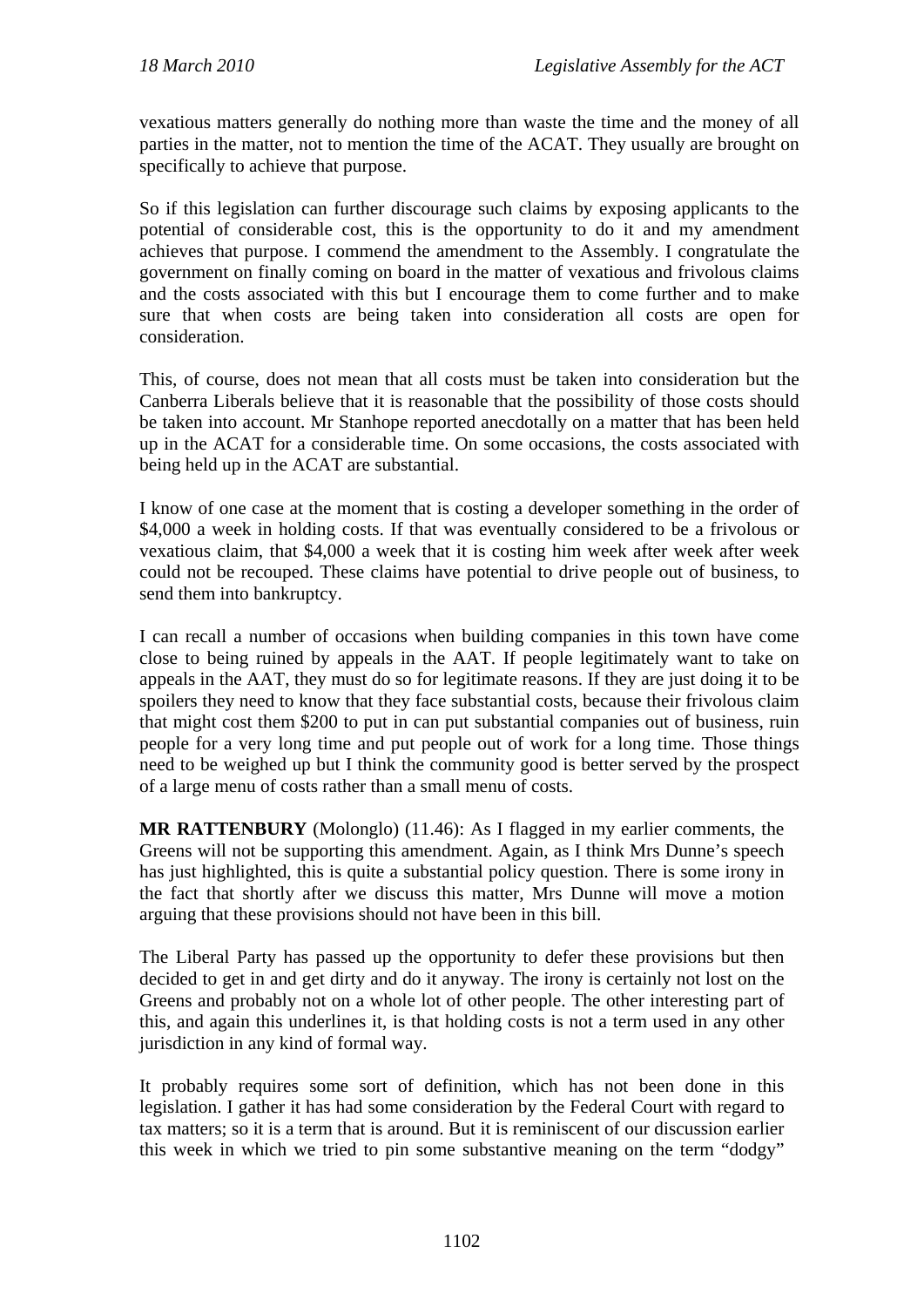when clearly there is not a substantive or concrete definition of the term "dodgy". Yes, the Liberal Party are happy to sort of play with this in the context of a debate where it should not be happening. On that basis, I cannot support the Liberal Party's proposed amendment.

**MR STANHOPE** (Ginninderra—Chief Minister, Minister for Transport, Minister for Territory and Municipal Services, Minister for Business and Economic Development, Minister for Land and Property Services, Minister for Aboriginal and Torres Strait Islander Affairs and Minister for the Arts and Heritage) (11.48): The government will not support Mrs Dunne's amendment. I understand the motivation. I must say that when I saw it, there was just a part of me that certainly—

**Mrs Dunne**: Oh, come on, Jon. One of these days you are going to agree with one of my amendments.

**Mr Rattenbury**: Did you take a cold shower afterwards?

**MR STANHOPE**: Just a part of me immediately identified that circumstances would from time to time I believe potentially justify these sorts of costs. I think they do it. I think there are circumstances I am aware of, once again, anecdotally. Often it is in relation to developer-against-developer appeals.

It is the sort of appeal where one feels there is almost some justification for a more expansive range of potential costs to be awarded against an appellant who is perhaps declared vexatious or not declared vexatious pursuing an issue for essentially commercial reasons or purposes. Anybody who speaks with the development industry or developers separately is aware that some of the appeals that I think the industry would regard as most certainly vexatious are appeals that are pursued by their colleagues. It is at that level that one really does question whether or not the sort of amendment and the sort of costs awards that Mrs Dunne anticipates might be reasonable.

The government's concern with it, however, is the potential for that full range of costs, including holding costs, in addition to non-litigation costs, being imposed against an unsuccessful appellant. It might be seen, and could reasonably be seen, as of such a quantity or potential that it would essentially inhibit unreasonably anybody from ever appealing for fear of—

**Mrs Dunne**: The key word is "vexatious".

**MR STANHOPE**: The trouble with "Well, it will only apply to vexatious" is that there are elements of judgement. In all of these things there is an element of judgement.

**Mr Seselja**: Not many people get declared vexatious litigants.

**MR STANHOPE**: Yes, but you only get declared vexatious actually after the process has commenced. There are issues for judgement in relation to what a reasonable balance is.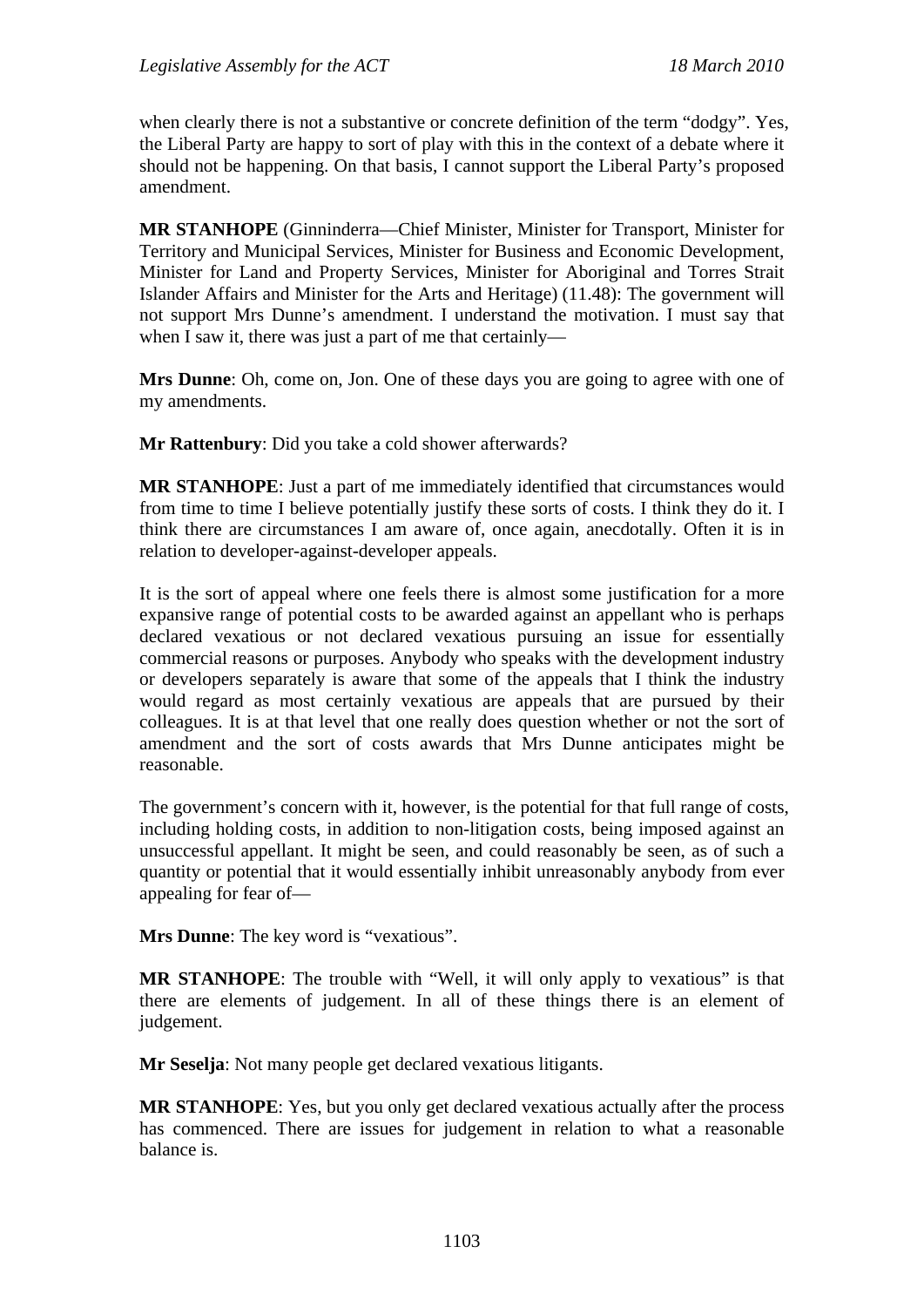At the end of the day, that is the position the government has taken. We look at what we believe is reasonable. We look at what we believe is balanced. We look at what we believe is equitable in relation to the potential for costs and costs awards. The government has come to a conclusion that it is reasonable to expand the range to include reasonable legal costs. We believe that it is going too far then to impose additionally the potential holding costs being applied. It is for that reason the government will not support the amendment.

In saying we will not support it, I understand fully the basis of the argument which Mrs Dunne makes on behalf of the opposition. It is just that on a question of balance we believe it goes too far. That does not mean I do not understand the legitimacy of the argument or the position that is being put, but the government will not support it.

Question put:

That **Mrs Dunne's** amendment be agreed to.

The Assembly voted—

Ayes 4 Noes 8

Mr Doszpot Ms Bresnan Ms Le Couteur Mrs Dunne Ms Burch Ms Burch Ms Porter Mr Seselja Ms Gallagher Mr Rattenbury Mr Smyth Mr Hargreaves Mr Stanhope

Question so resolved in the negative.

Amendment negatived.

Bill, as a whole, agreed to.

Bill agreed to.

#### <span id="page-34-0"></span>**Leave of absence**

Motion (by **Mr Hargreaves**) agreed to:

That leave of absence be granted to Mr Corbell (Attorney-General) for this sitting on the grounds of family business.

#### <span id="page-34-1"></span>**Legislative Assembly—omnibus bills**

**MRS DUNNE** (Ginninderra) (11.56), by leave: I move:

That this Assembly:

(1) notes: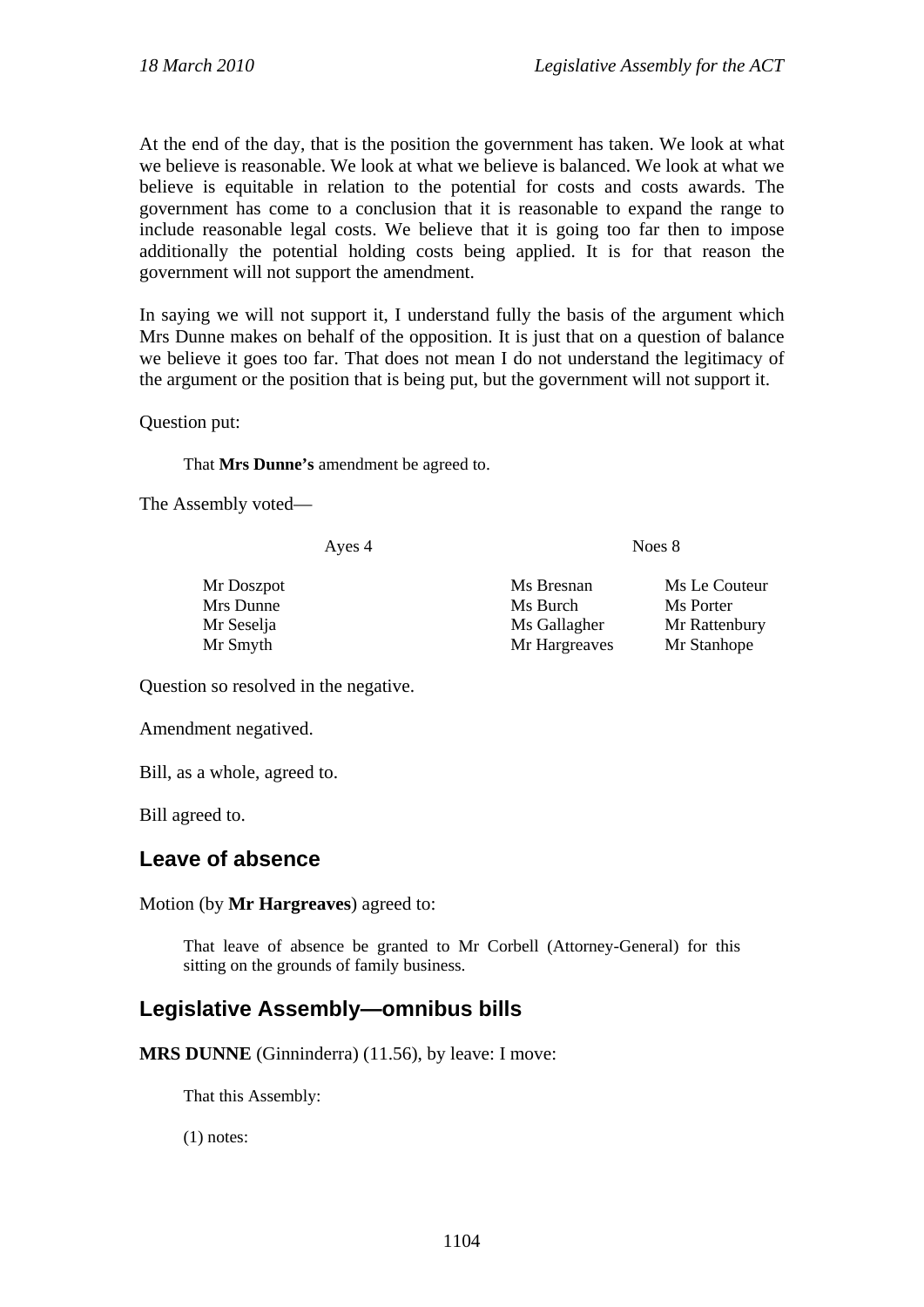- (a) the past generally accepted practice of using "omnibus" bills to deal with amendments to legislation that are minor, technical and non-contentious in nature; and
- (b) the increasing prevalence of the inclusion of substantive amendments to legislation in "omnibus" bills; and
- (2) calls on the Government to:
	- (a) adhere to the generally accepted practice of using "omnibus" bills to deal only with amendments to legislation that are minor, technical and non-contentious in nature; and
	- (b) bring forward amendments of a more substantive nature in separate bills dealing specifically with those amendments.

Omnibus bills have been used in legislatures around the world for centuries. They are typically used to allow the legislature to pass a range of laws in one document. They should be used to deal with matters that are minor and technical in nature or that are non-contentious to our laws.

That said, it is to be acknowledged that omnibus legislation has been used in the past in quite major laws, the most outstanding of which was the compromise of 1850 in the US that was an intricate package of five bills defusing a four-year confrontation between the slave states of the south and the free states of the north that arose from the expectation of territorial expansion of the United States.

The irony of these five bills passing the US legislature is that they were initially combined into one, but they were so substantial and the general public was so uninformed about them that eventually the matters could not pass because the provisions could not be supported by the majority. Therefore, eventually the bills had to be split, whereby they were able to be passed.

In the ACT, we have seen the Attorney-General testing that risk. The latest example is the JACS Amendment Bill, which the Assembly has just voted into law. At the end of the day, we voted for the bill because we agreed with the various elements. But we did consider voting it down because of the predominance of substantive elements that should have been presented separately.

Let me again identify those major elements. They comprise amendments to the ACAT Act, the Emergencies Act, the Magistrates Court Act, the Supreme Court Act and the Wills Act. In other words, half of the 10 acts that were amended by the JACS bill carried substantive changes.

One question I ask myself is: how is the general public supposed to find out about or be aware of these substantive changes? For example, would a family, grappling with the testamentary problems of a member, who hears that the government intends to change the law to allow the Supreme Court to help, go to the JACS bill to find out how it would work? I very much doubt that it would. It would not go looking under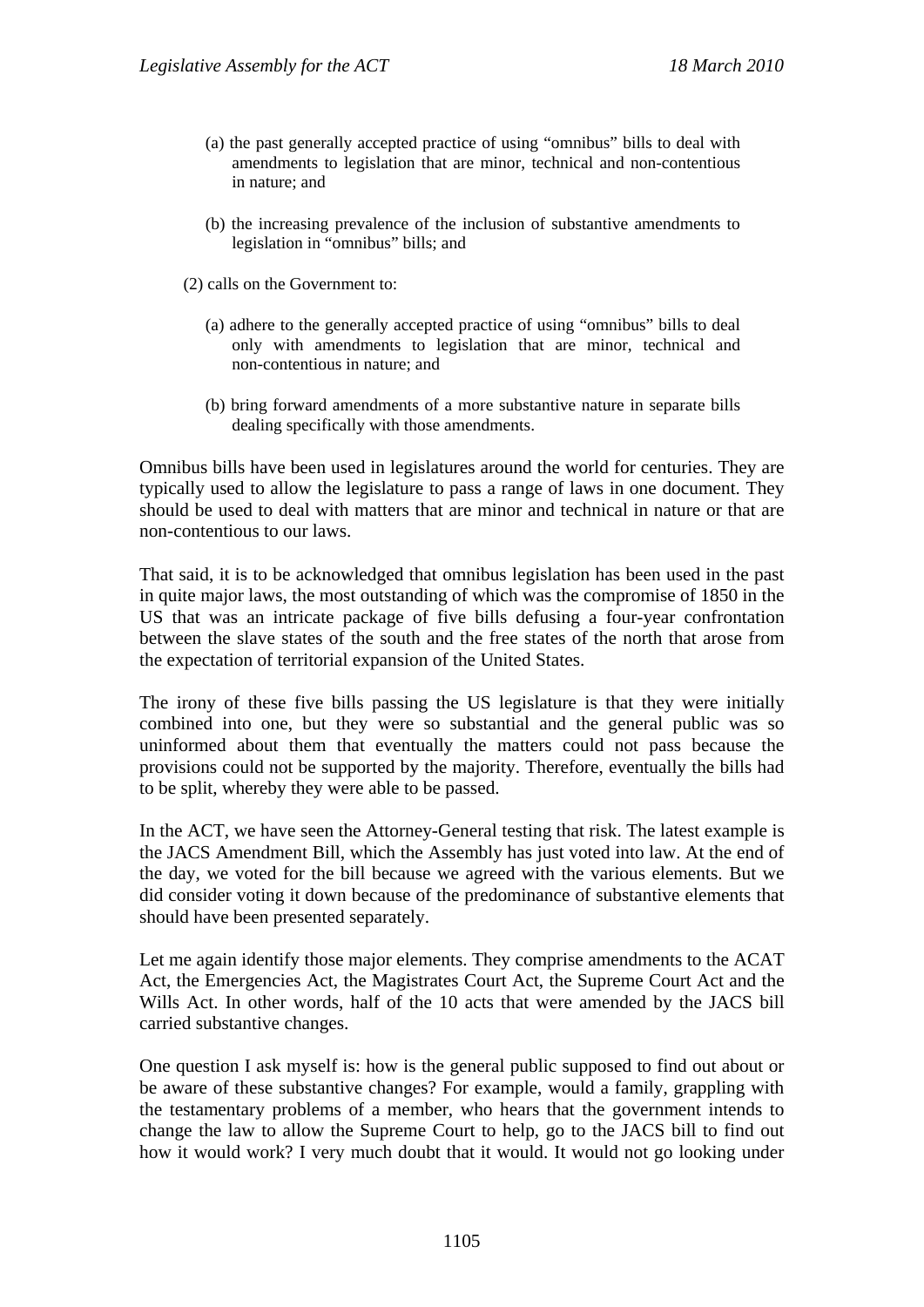"J" in the legislation register for "wills". It would be looking under "W" for something that might be called the wills amendment bill.

Another example arises in the amendments to the ACAT Act, which have been extensively canvassed here today. These amendments, whilst in effect returning the law to its effect under the old AAT legislation, were nonetheless significant and created quite a lot of attention when we consulted with stakeholders. In the end, it was accepted in large part, but it should have come forward in a dedicated bill.

Another much starker example occurred last year when the government tried to hide amendments to the Security Industry Act in a JACS legislation amendment bill—an omnibus bill. Those amendments would require prospective employees to talk to unions about their employment rights and obligations. Worse, those amendments would have duplicated what is already required by commonwealth law.

By trying such a trick, the Labor government, supposedly the champion of the working class, actually tried to make it harder and potentially more expensive for people to find work. It tried to do it via the back door. It tried to bury it amongst a whole swag of other amendments that were, as fitting for omnibus legislation, minor and technical in nature. Worse still, the government told no-one about it. The only reason the security industry found out about it was that we, the Liberal opposition, told them.

Previously we have seen Minister Corbell try to cover up his bungled statutory appointments by slipping enabling provisions into a JACS bill. On that occasion the bungle was only found by the diligence of the secretary of the justice and community safety committee and the minister tried to cover his tracks through omnibus legislation.

The Attorney-General, in the opening paragraph of his presentation speech for the bill the Assembly passed today, said:

The bill I am introducing today will improve the quality of the statute book and make minor and technical amendments to portfolio legislation.

I agree with the purpose of the statement as it might apply generically to omnibus legislation. It is exactly for this purpose that we have omnibus bills. In the case of the JACS bill passed today, however, that has simply not been the case. The government, especially under Minister Corbell, has a track record in this place.

This motion is an alternative to voting down the JACS bill that has just been passed. It is a motion to send a message to this and future governments, including Liberal governments, and to provide them with some guidance on how omnibus legislation should be used. Omnibus legislation should not be used for making substantive changes. It should not be used to sneak through changes the government hopes will not be noticed under a false sense of purpose.

No, Madam Assistant Speaker, omnibus bills should be used for the very purpose the Attorney-General stated in his presentation speech. They should be used for making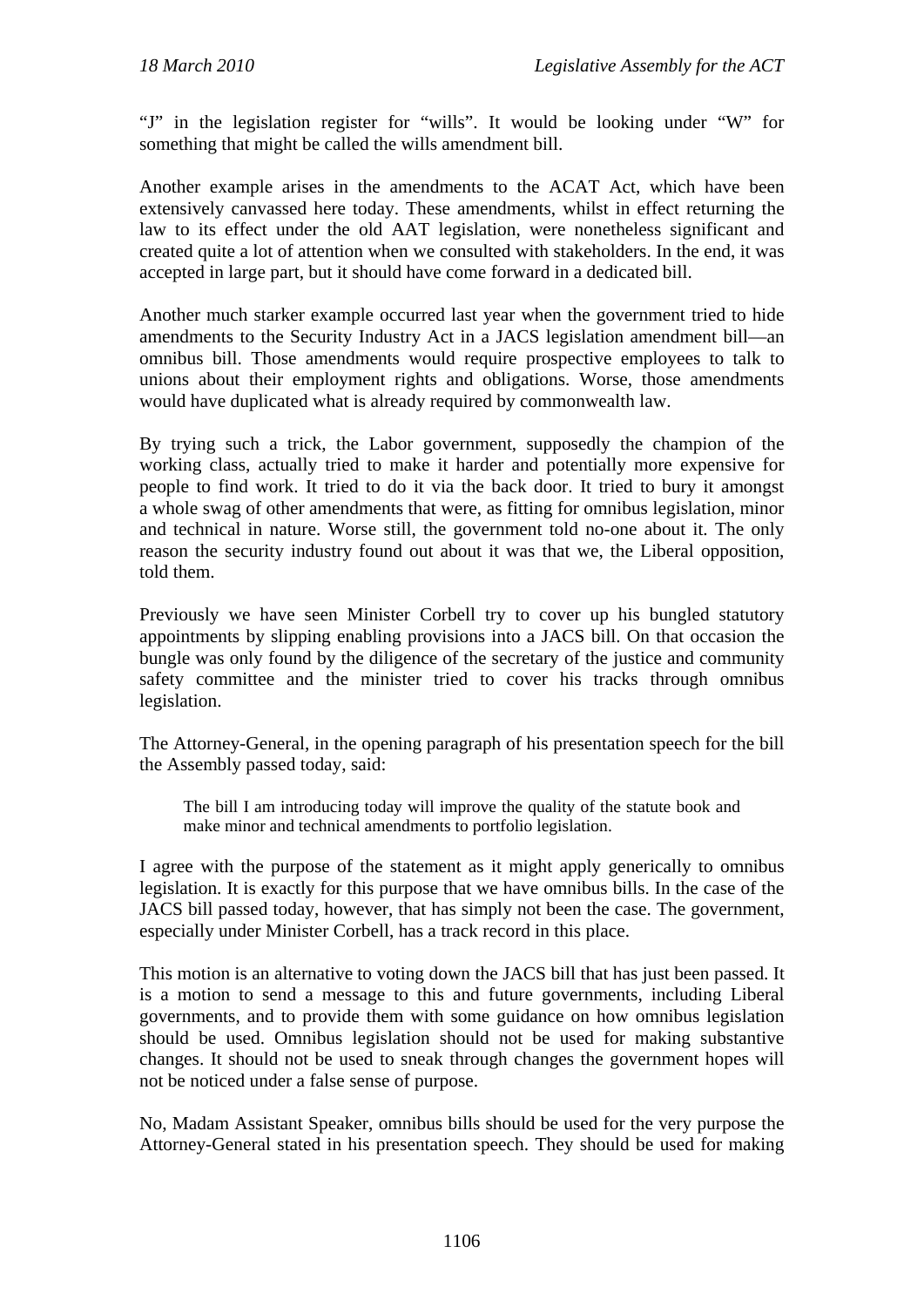minor and technical amendments. Those amendments should be of a non-contentious nature to ensure that the ACT statute books are kept up to date and contemporary. Major policy changes should be dealt with openly and under dedicated bills. I commend this motion to the Assembly.

**MR RATTENBURY** (Molonglo) (12.02): Statute law is made up by continually changing an array of interconnected pieces of legislation. One small change can require changes to numerous other pieces of legislation.

I noted Mrs Dunne's lazy sideswipe regarding the amendments to the Fair Trading (Consumer Affairs) Act 1973 in the earlier debate about the Greens' amendment to try to produce better protection for battery hens in the ACT and to provide consumers with the information to be able to make informed choices. This was exactly an example where one important policy change that was passed had some flow-on effects for other legislation. That is exactly the sort of thing that omnibus bills are supposed to do.

It also underlines the fact that omnibus bill generally are required. They make minor and consequential changes broadly across the entire statute book without introducing policy change. When policy change is made, it warrants and generally receives a bill in its own right.

Justice and community safety bills are the most common types of omnibus bills that the Assembly sees. There have been 24 such acts in the current series. As Mrs Dunne just noted, the standard presentation speech for all JACS bills—not just the most recent one but all of them—contains the introductory text where the minister says, "The bill I am introducing today will improve the quality of the statute book and make minor or technical amendments to portfolio legislation."

The vast majority of amendments pursued through JACS bills are just that, minor and technical. They give effect to existing government policy which is well established. This is not always the case, as we are unfortunately starting to see. Sometimes amendments represent significant policy shifts. The Greens believe this must be guarded against. Mrs Dunne has, in her comments, highlighted a number of examples. For the sake of brevity I will not touch on them again.

The consequences of these moves to bring through perhaps more substantive policy questions are that important policy changes are not fully explained or justified by the government. There is the potential for significant policy changes to slip through without the appropriate level of scrutiny by the Assembly or by stakeholders, an important part of any debate. There is a greater risk of unintended consequences from that legislative change because of the potential lack of focus or lack of scrutiny that may have been received. What were slated as being minor or technical amendments, therefore, do not receive the attention they should.

Having made those comments, I concur with Mrs Dunne's comments about the role of omnibus legislation. I again express my disappointment at the failure to take up the opportunity to stop the government doing this when we voted on the last bill. In concurring with those comments, I indicate that the Greens will support this motion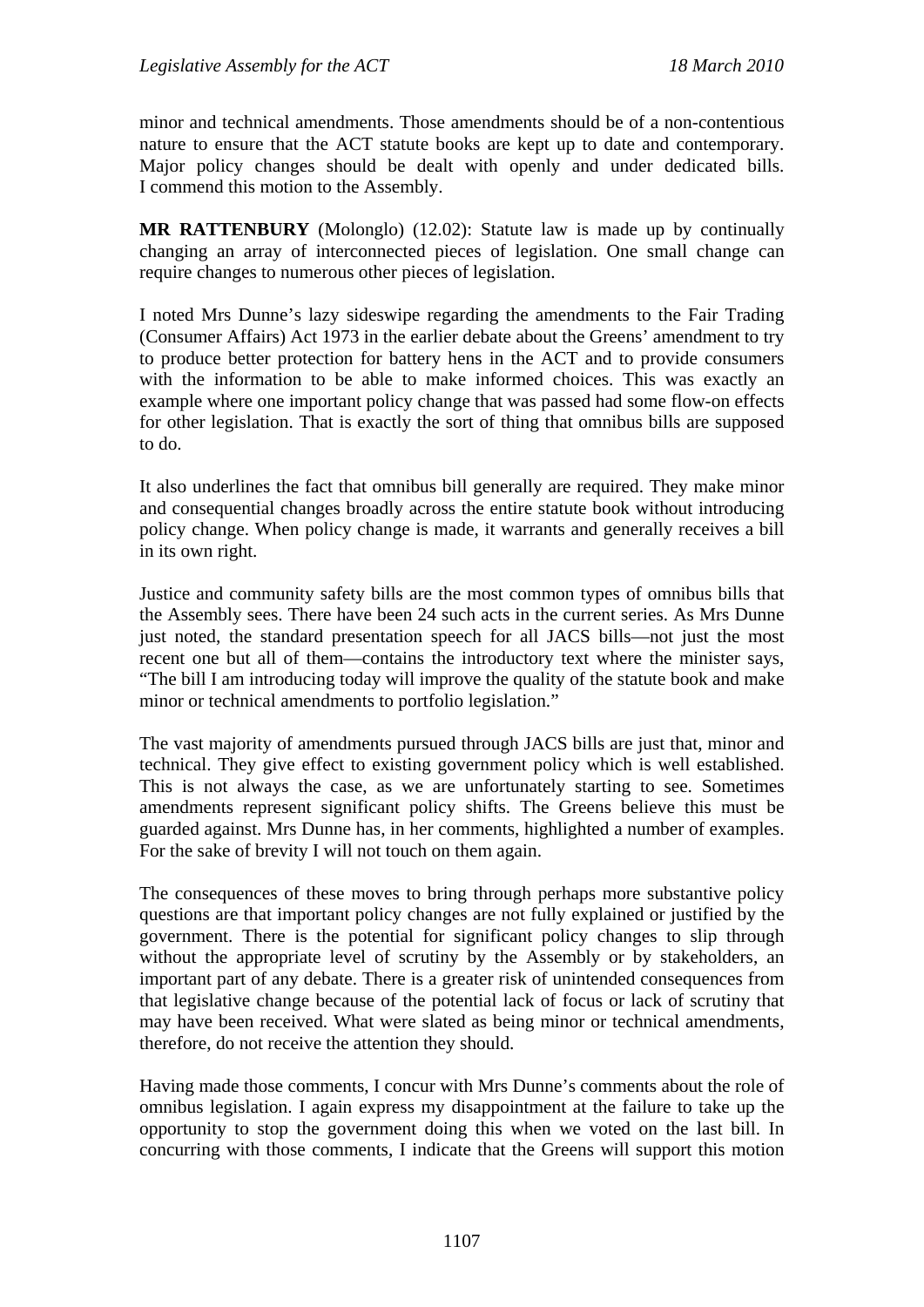today. I welcome the fact that Mrs Dunne did bring it forward, even if she had her tongue perhaps planted in her cheek—I am not quite sure of the internal thought processes there. In doing so, I call on the government to make a commitment to only make policy changes through specific bills directed to that objective rather than using omnibus bills to make such changes.

**MR STANHOPE** (Ginninderra—Chief Minister, Minister for Transport, Minister for Territory and Municipal Services, Minister for Business and Economic Development, Minister for Land and Property Services, Minister for Aboriginal and Torres Strait Islander Affairs and Minister for the Arts and Heritage) (12.06): I think always with a bill or a motion or a proposal such as this we are confronted really by the reality of difference of opinion in relation to some of the definitions that are used to determine what legislation is pursued in a single legislative sense, in an omnibus bill. And then there are two types of omnibus bills that we pursue in this place, most particularly the SLAB bills, which are purely technical, to correct grammatical issues or drafting mistakes or errors or to update legislation, and provide essentially no change.

So we have a SLAB bill introduced by the Attorney General and we have this series, the JACS bills. In relation to the JACS bills, I do not think anybody would ever suggest that substantive amendments are not made in JACS bills. Substantive amendments are never made in a SLAB bill, which is an omnibus bill. So I think we just need to understand the hierarchy. Individual discrete bills for major new initiatives, major new policy, major new policy settings, would always be pursued through a distinct, separate bill.

We then have bills such as the one we have debated today, a JACS bill. I do not think that anybody is arguing or suggesting that there should not be substantive matters pursued through a JACS bill, though the government's expectation, or the norm, would be that a majority of the substantive issues pursued through a JACS bill would not be necessarily controversial but they may be substantive. I think that is perhaps the heart of this motion.

I think it is important through a motion such as this and the acceptance that it has from a majority of members of the Assembly that we not be seeking to constrain the capacity of government to pursue legislative change, for purposes of administrative efficiency and for purposes of clarity and of cleaning up the statute books, in omnibus bills of the form that we have debated today.

The government does not agree with the essential thesis around the ACAT bill. The amendments that have been pursued and have passed today in relation to ACAT are essentially consistent with the initial policy settings that were brought to the Assembly by the government in relation to the creation and powers of the ACAT. There is no essentially new policy setting. In fact, what was sought to be achieved today on the amendments which proved to be somewhat controversial was a return, or actually a maintenance, of what the government had intended be the position. I think nobody in this place at the time thought otherwise in relation to the positions that were taken in relation to the debate and the eventual passage of that bill.

My response to the concerns or the perspective that has been put by both the Liberal Party and the Greens in relation to this motion is that the government would not have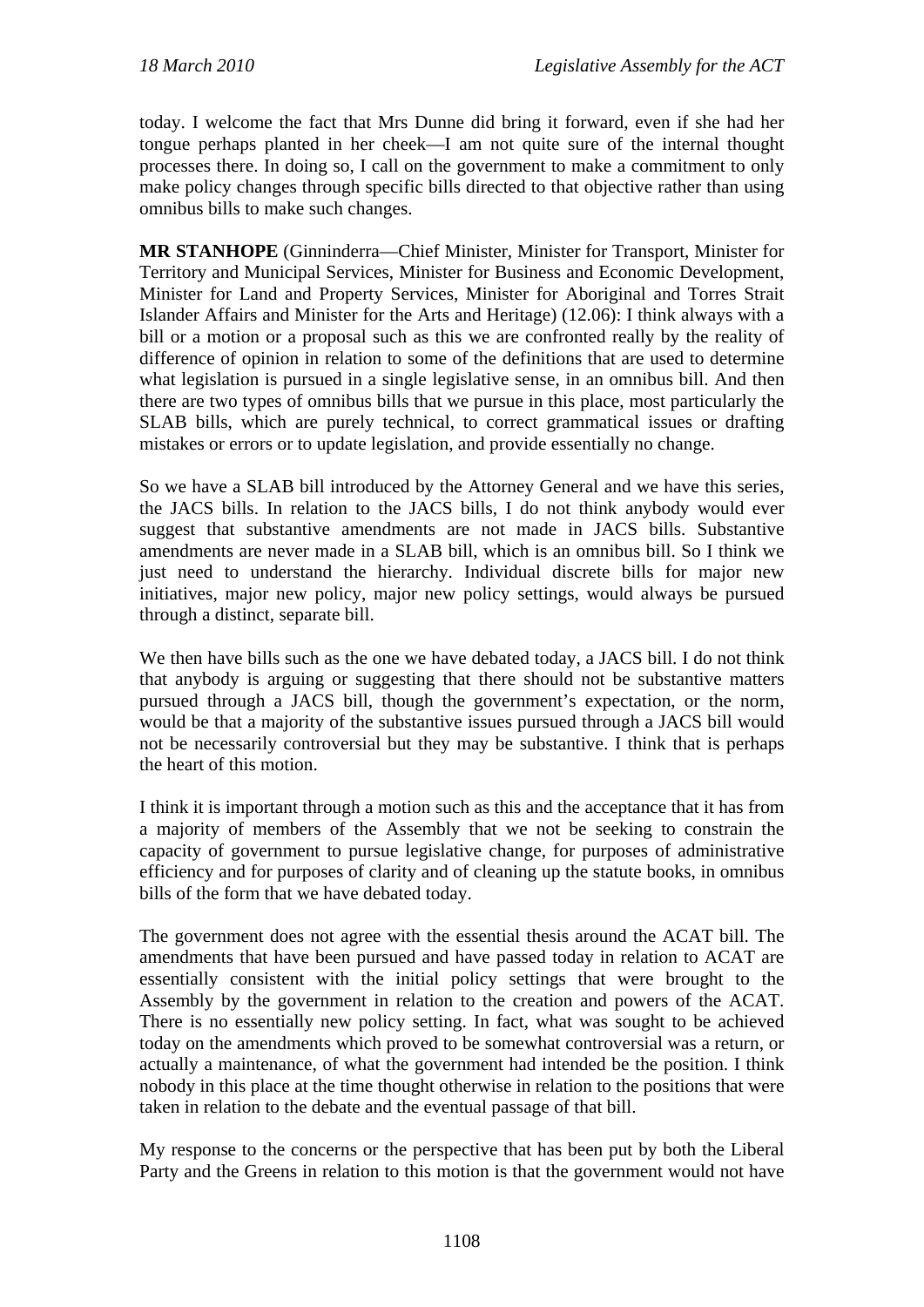expected it to be particularly remarkable or controversial that the government would seek to ensure, or to reflect with some clarity and some certainty, the position which we always understood to be the position—and a position which reflected a previous statutory arrangement. We would not have thought that that was particularly controversial and I have to say that at one level it is not even a particularly substantive matter.

But these are matters for judgement and that is always the case. In saying that, I think it is a fairly rough judgement when the government in relation to that particular amendment brought a particular mindset to its inclusion in the JACS bill. The mindset was that this is not particularly controversial; to us it was not. And, to be honest, we did not think it would be to other members of the Assembly. Nor did we think it was particularly substantive.

So, in response to the motion, we acknowledge the generally accepted practice. It is a practice, of course, that is generally accepted and it is a practice which I believe, in the main, all governments have sought to honour and uphold, certainly in my time in this place. I am sure I could point to JACS bills or bills of this particular nature in the time that we were in opposition that would, in appearance and content, be virtually indistinguishable from the bill we have debated today. But these are matters of judgement and perspective at one level—judgements that are determined depending on which bench you are sitting on.

But I believe, as Mrs Dunne has described it, the generally accepted practice has been essentially honoured, I would have thought reasonably faithfully, by any party that has formed government in this place. I have to say that that would have been my experience in opposition and I would maintain it is my experience in government that this government has no desire not to accept or honour that practice. I do note and I accept that Mrs Dunne in her motion is benignly calling on the government to honour that generally accepted practice. But I guess in honouring that generally accepted practice it is reasonable we have this conversation about what each of the parties in the place understands the generally accepted practice to be. I am saying, in defence of the government, that I do not believe that we have betrayed that generally accepted practice. But we would certainly want to see that it is honoured.

I do not disagree for one minute that it is important that we understand the parameters or the boundaries that are very much part of the accepted notion of omnibus bills. Having said that, I do not disagree with the essential thrust, feeling, desire to ensure that we all understand the way in which these bills will be produced and proceeded with. All I am saying is that I do not believe the government has transgressed, and in that sense the government cannot agree with paragraph 1(b) because we simply do not accept that it represents the way in which we have proceeded with these. So the government, whilst accepting in good will what it is that Mrs Dunne is seeking to highlight, do not accept that we have not, or have ever not, sought to act within the constraints of that practice. So we are happy to support the motion except for paragraph (b).

**MRS DUNNE** (Ginninderra) (12.14): To close, I thank members for their comments and I thank Mr Rattenbury and the Greens in particular for their full support for this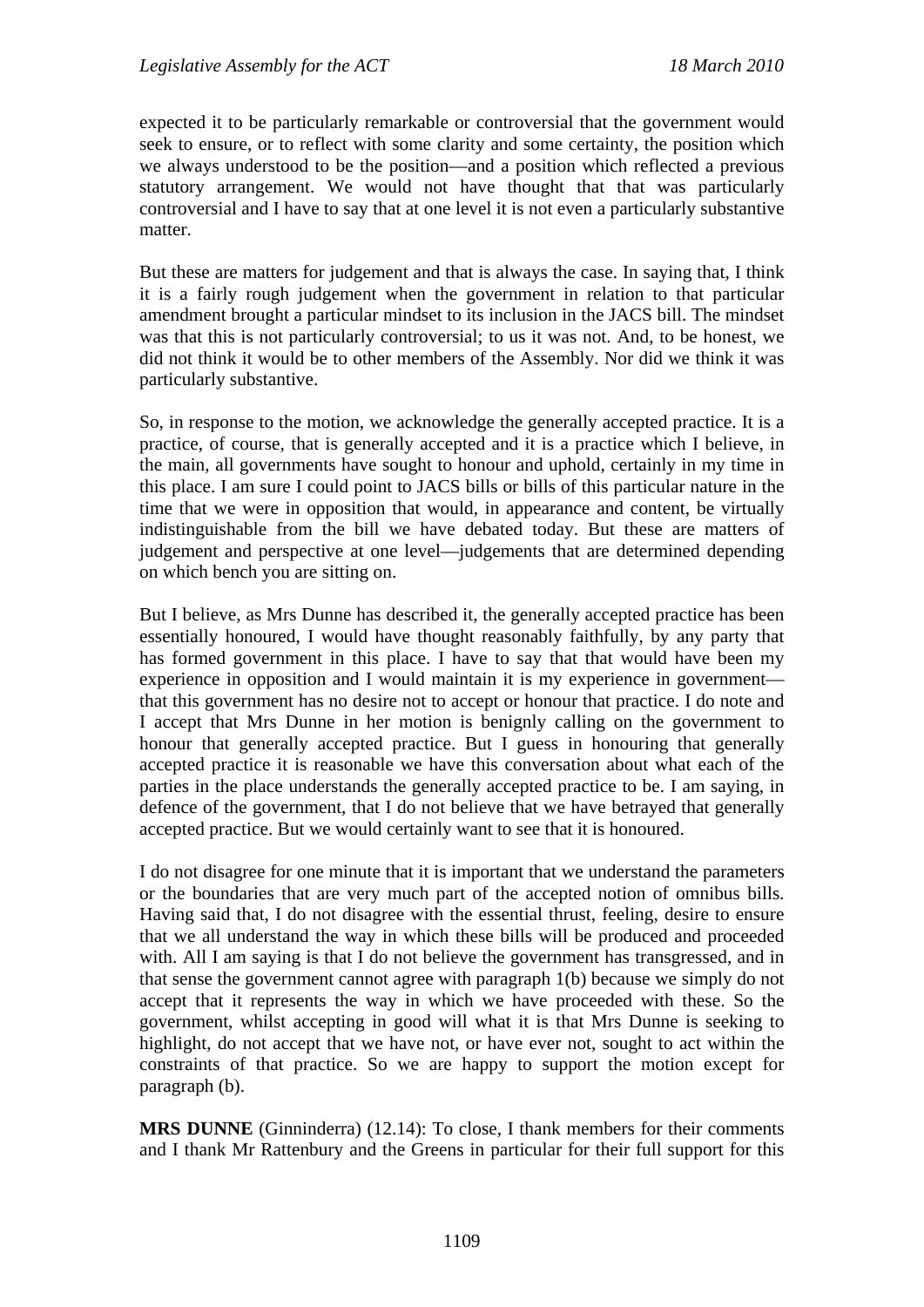motion. I do take up the point that was made by the Chief Minister. This is a fairly benign motion; it is calling on the government to do what is essentially an established practice.

I would rather challenge some of the comments made by the Chief Minister. But, without going back and having a very forensic analysis of the 24 JACS bills that have come in the past, my feeling is that there has been a substantial change under the tutelage of Mr Corbell and I think that it is a change that needs to be nipped in the bud.

I can recall occasions when amendments have been ruled out of order to JACS and SLAB bills because they were not of a routine nature. Ms Tucker wanted to move some amendments—it probably was to a SLAB bill rather than to a JACS bill, because I think it had something to do with gaming machines—and they were ruled out of order because they were of a policy nature and not of a routine fix-up nature.

What we debated today in relation to the ACAT bill was a substantial piece of policy. The fact that we had amendments which were by everyone's reckoning—on the government and crossbenches—even more substantial policy shows that we have had a substantial departure here. The experience that I have had in the last little while shows that the community is uninformed about the changes the government wants to make. I draw attention to the amendments to the security industry that came up in November-December last year, which were substantial changes to the operation of the security industry, and no-one in the security industry knew about them because there was no security industry amendment bill for them to say, "Hmm, I wonder what the government has in store for us." The government, of course, did not consult on the matter and there were no markers for a moderately observant member of an industry group to say, "I should be interested in that," because it was hidden in a justice and community safety amendment bill.

Again, the embarrassing bungling over the appointment of the Official Visitor and others was covered up, or attempted to be covered up, in a justice and community safety bill. They are the standout ones, and then we come to today where a substantial number of the acts amended have substantial policy implications.

I take the point that no family with a troublesome will matter would go to the justice and community safety amendment bill to see what the government is doing about helping them fix up their troublesome will matters—and that is a substantive change.

I thank the Greens for their support. I acknowledge the in-part support of the Chief Minister. I hope that this motion will result in better bills being introduced in this place and where it is necessary to have substantive bills for them to arrive so that members of the community can be aware that changes may be taking place that will affect them.

*Ordered that the question be divided.* 

Paragraph 1(a) agreed to.

Paragraph 1(b) agreed to.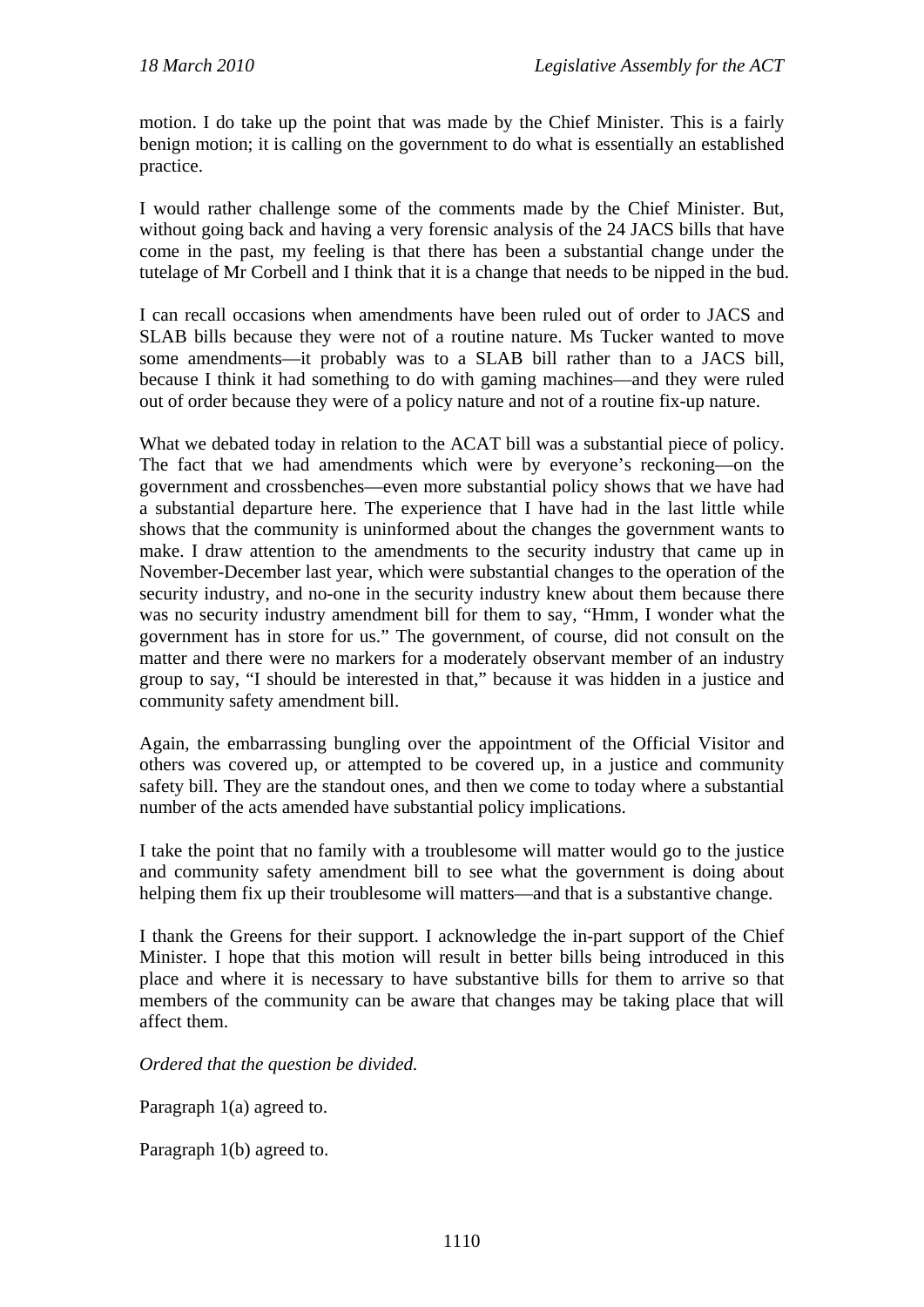Paragraph 2 agreed to.

# **Sitting suspended from 12.19 to 2 pm.**

# **Ministerial arrangements**

**MR STANHOPE** (Ginninderra—Chief Minister, Minister for Transport, Minister for Territory and Municipal Services, Minister for Business and Economic Development, Minister for Land and Property Services, Minister for Aboriginal and Torres Strait Islander Affairs and Minister for the Arts and Heritage): Mr Speaker, just to confirm, as I said, the Attorney-General, Mr Corbell, regrets that he is unable to attend question time today. If there are questions that members had proposed to ask of the Attorney-General in any of his portfolio capacities, I will seek to be of assistance. I will do my best, but if I cannot provide answers today, I will take them on notice.

# **Questions without notice Small business—payment of invoices**

**MR SESELJA**: My question is to the Treasurer, and it relates to small business confidence in the ACT government. Treasurer, the Greens-Labor agreement, in section 7.3, requires that all ACT government agencies pay invoices for small business within 30 days. Treasurer, in responses to questions on notice which state that up to 20 per cent of invoices are paid late, you indicated that ACT government financial systems do not allow agencies to distinguish which invoices relate to small businesses. Given this lack of detail, do you have any idea if this requirement of the agreement is being met?

**Mr Hargreaves**: On a point of order, Mr Speaker, I would ask for your ruling on whether or not the agreement between the Greens and the Labor Party falls within the portfolio of any minister.

**Mr Seselja**: Mr Speaker, as it relates to small business and answers to questions on notice, it absolutely does.

**Mr Hargreaves**: On the point of order, Mr Speaker, Mr Seselja referred specifically on two occasions in his question to the relationship between the subject and the Greens-Labor agreement. If it is to do with the portfolio, I have no objection, but on that, I think it is a problem.

**MR SPEAKER**: Thank you, Mr Hargreaves. Mr Seselja, perhaps you could just reframe your question.

**Mr Seselja**: I am not quite sure which part—

**MR SPEAKER**: You cannot ask about the Labor-Greens parliamentary agreement but the rest of your question is broadly valid. Perhaps you could just reframe it slightly.

**Mr Smyth**: The Treasurer is the minister responsible for liaison.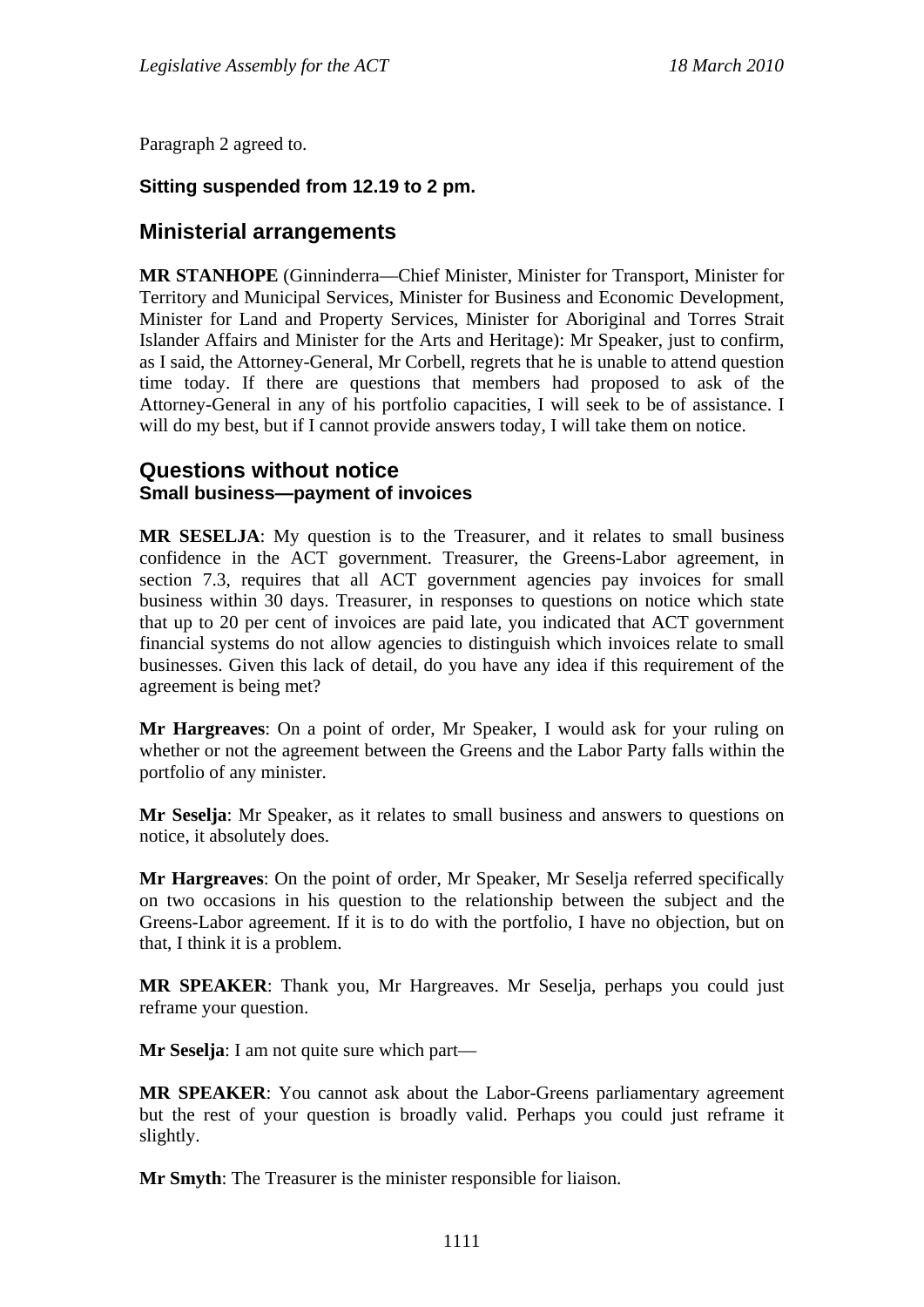**Mr Seselja**: This is the implementation of part of her portfolio.

**MR SPEAKER**: Are you dissenting, Mr Smyth?

**Mr Smyth**: No, I am just commenting.

**MR SPEAKER**: Stand on your feet if you want to make a comment. Mr Seselja.

**Mr Seselja**: So the part that I can't ask about—

**Mr Hanson**: The Greens-Labor agreement?

**MR SPEAKER**: Order! Mr Hanson, if you want to backchat the Speaker, you can stand and seek a point of order as well. I am ruling on what is clearly a matter of substance. I have been given a point of order. If you have got comments to make about the Speaker's ruling, have the decency to stand up and make them. Don't backchat from the floor. Mr Seselja.

**MR SESELJA**: I will reframe, Mr Speaker, according to your ruling. Given this lack of detail, minister, do you have any idea if small businesses are being paid on time?

**MS GALLAGHER**: I can certainly inform the Assembly of the discussions that we have had around this matter. I cannot answer, for every portfolio where payments to businesses are made, about the exact percentage that are being paid. But the issue that was raised with us, and in terms of negotiating the Greens parliamentary agreement, was around ensuring that payments to small business were made in a timely fashion. That is what the agreement was about, and that is certainly what agencies endeavour to deliver. At times, for various reasons, and there are a number of reasons why, invoices can't be paid or won't be paid within that time frame. But the genuine intention is to pay them, and pay them within 30 days.

**MR SPEAKER**: Mr Seselja, a supplementary question?

**MR SESELJA**: Thank you, Mr Speaker. Treasurer, are late payments to small business one of the reasons that small business confidence in the ACT government, as demonstrated by the Sensis business index, is in free fall?

**MS GALLAGHER**: Late payments to small business have not been raised with me by any small business that I can recall. I note the opposition's excitement to grab onto any piece of research or survey that is negative about the territory and talks down the territory. The one thing that the Liberals, in their questions so far, in their preambles to their questions, have not indicated is that in this survey the ACT is the only jurisdiction to experience improved business confidence during the quarter. All of the economic indicators that we have available to us, which I would argue are perhaps more reliable and more robust than a Sensis survey, would indicate that business conditions in the territory are very good and that the business environment in the territory is very good.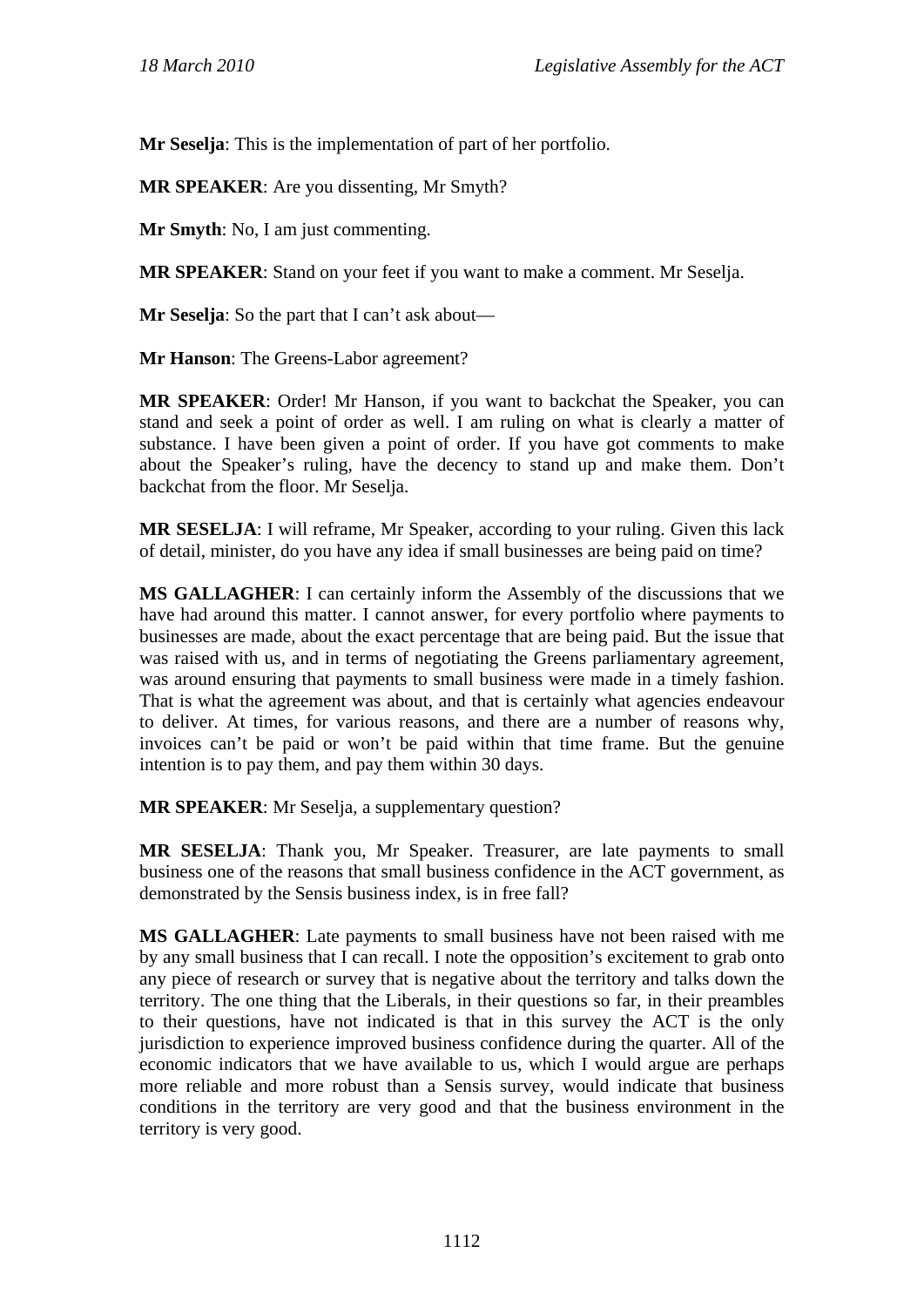I am not surprised that businesses have some concern around the capacity of the territory government to do more for them. That is in the context of the overall budget situation that we are in. All stakeholders would like government to do more for them—to give more, to have more: to have more mentoring programs in business, to have further business assistance programs, to have lower taxes. All of them would. Any business you ask would answer that. But when you weigh things up, as you have to when you are providing a budget for every member of the community across the territory, there are different priorities for each group, and government's job is to weigh them all up and come out at the end of the day with what is affordable and what we believe is a fair deal for everybody.

**MR SPEAKER**: A supplementary question, Ms Le Couteur?

**MS LE COUTEUR**: Thank you. Treasurer, what is the government doing to increase the timeliness of payments to small business and, in fact, to business altogether—all sizes of business?

**MS GALLAGHER**: The government has been very clear about the need to ensure that payments to business for services provided to the ACT government are paid in a timely fashion, in accordance with the agreement that we negotiated with the Greens.

Certainly, in the negotiations we had relating to that agreement concerns had been raised about the impact it has if the government is not paying its bills. Indeed, the only complaint that I have had that I can recall about payments to small business in the last year has been about a bill that was paid too quickly, not too late.

**MR SPEAKER**: A supplementary question, Mr Hargreaves?

**MR HARGEAVES**: Thank you, Mr Speaker.

**Mr Seselja**: The problem is you're paying them too fast?

**Ms Gallagher**: Well, that's the only complaint I've had raised with me.

**MR SPEAKER**: Order! Mr Hargreaves has the floor.

**MR HARGEAVES**: Thank you very much, Mr Speaker. Is it true, Treasurer, that the security of payments legislation introduced by the Stanhope Labor government and supported by the MBA and the industry actually contributes to the viability of our small business in this town?

**Mrs Dunne**: On a point of order, Mr Speaker, could I just seek your ruling on relevance? The security of payments legislation is about payments made by subcontractors to other subcontractors in the building industry and, therefore, is not relevant to the original question, which was about the government paying its accounts.

**MR SPEAKER**: I did not know that detail. Mr Hargreaves?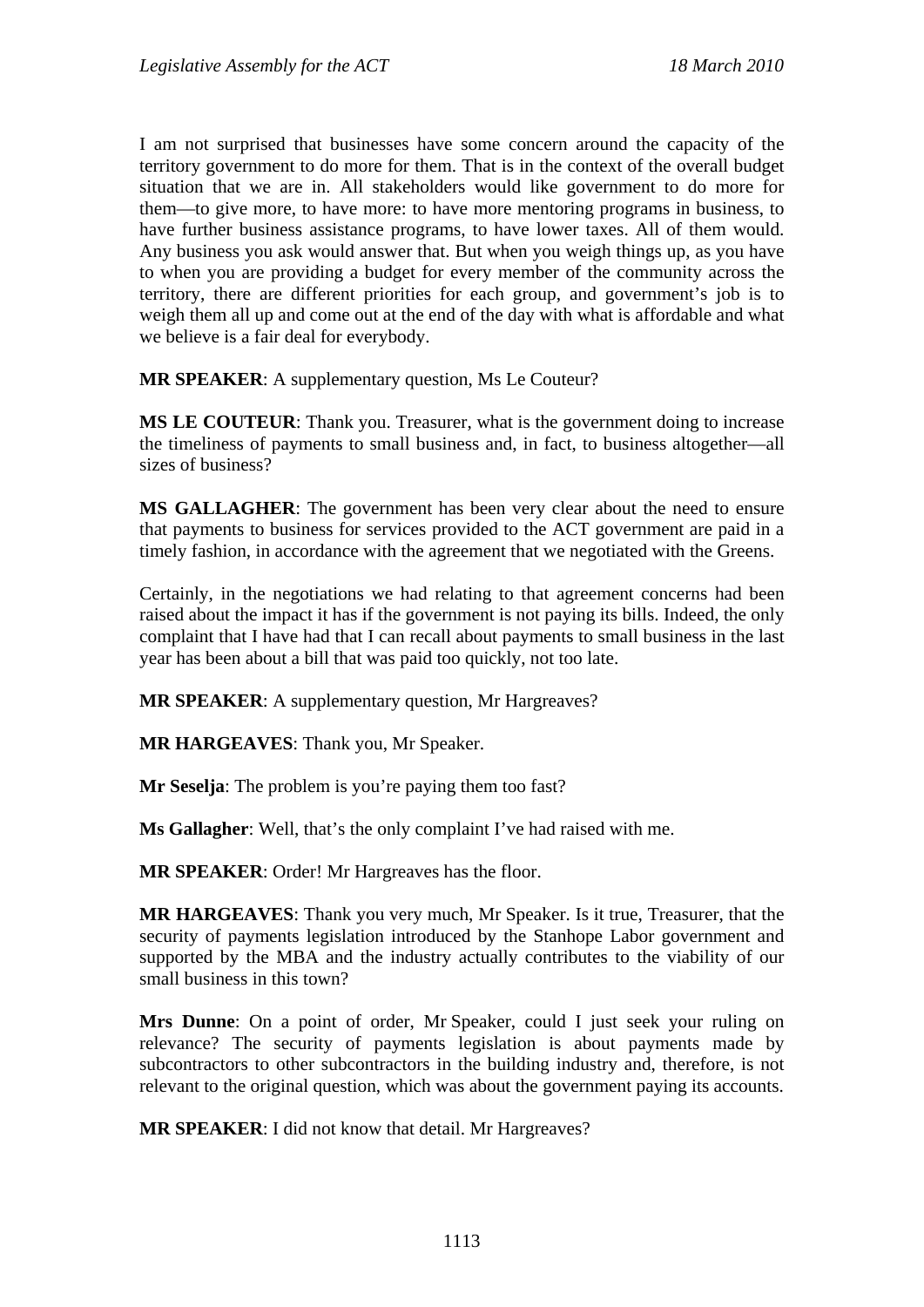**Mr Hargreaves**: On the point of order, Mr Speaker, I appreciate the clarity from Mrs Dunne; she is ever helpful. The issue for me was that the original question went to the payments system within the contractual food chain. I want to know how the security of payments system affects that.

**MR SPEAKER**: The point of order is upheld; the question is out of order.

# **Roads—Ainslie and Hackett**

**MS LE COUTEUR**: My question is to the Minister for Transport and it relates to problems of traffic congestion and safety in inner north suburbs such as Hackett and Ainslie. How is the government addressing the traffic problems in this area, particularly caused by motorists from the north "rat-running" through the suburbs to get to Civic?

**MR STANHOPE**: I thank Ms Le Couteur for the question. I think we are all becoming aware of some increasing pressure through northern parts of Canberra. It is very much an incident of the growth in Gungahlin. At one level it is a situation that has certainly been exacerbated since the start of work on stage 2 of Gungahlin Drive. Since the commencement of work on stage 2 of Gungahlin Drive, particularly at Glenloch Interchange—and I notice this myself as a resident of Belconnen—there have been very significant and marked changes in driver route selection since the commencement of those works. It has impacted on all routes into the city, whether they be down Bindubi, Caswell, Coulter or Belconnen Way.

Out of Belconnen, there has been a marked change in route selection and a number of cars are seeking to get to the city by other than their traditional routes, seeking to avoid, to the extent that they can, some of those traffic works. That is also the case for residents of Gungahlin that previously may have chosen an alternative route to north Canberra. Now they are choosing to seek a way into the city and south through Northbourne Avenue and, indeed, some through other roads through the north.

TAMS monitors road car usage and the numbers of cars on particular roads. There are some engineering solutions to some of the issues—in other words, traffic lights and different configurations in relation to stop and give way signs. TAMS is currently pursuing some of those options. There are major longer term issues for the government and the community in relation to, most particularly, Northbourne Avenue. I touched on these yesterday in relation to the thinking that the government has done as part of the transport in Canberra action plan which is under development, which will be released in the next couple of months. There is obviously a recognition that Northbourne Avenue and the configuration have to be changed. There have to be changes made.

The simple answer to the more recent change in driver behaviour, Ms Le Couteur, is simply the upgrade of Gungahlin Drive, which will be finished, unfortunately, not for a year or so. The government is asking residents to be patient with significant roadworks that are being pursued throughout the whole of the ACT where we have contracts to the tune of \$175 million currently let on 14 separate projects. Each of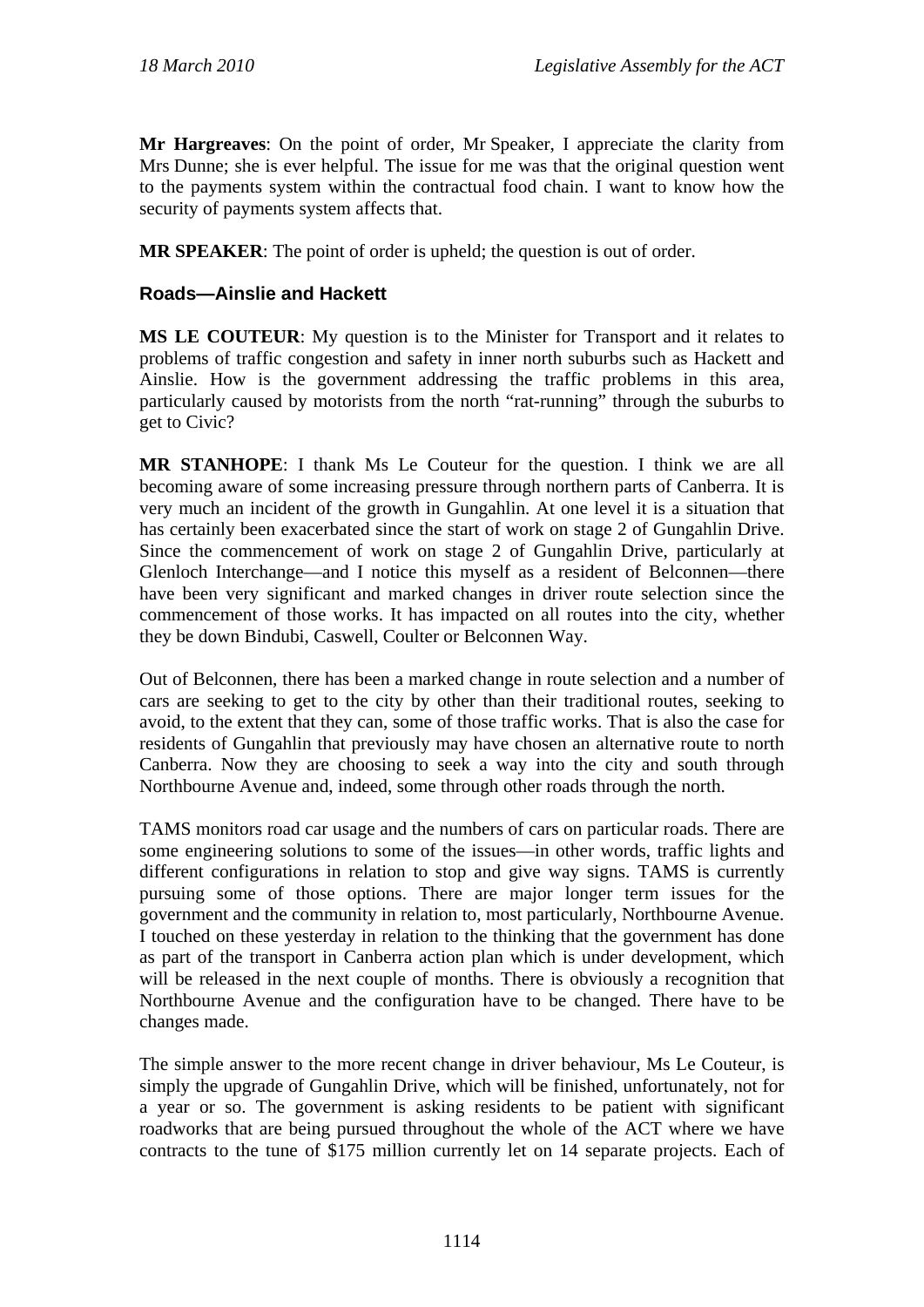them is designed to enhance safety, convenience and indeed to assist us in our sustainable transport aspirations. It is simply impossible for governments to provide improvements without causing some discomfort or some delay. I regret that there will be concern about plans announced today that work is about to commence on an overdue upgrade of London Circuit and some pavement upgrades of parts of Northbourne Avenue.

**MR SPEAKER**: Ms Le Couteur, a supplementary?

**MS LE COUTEUR**: Minister, have you considered helping to solve the traffic problems by opening a park-and-ride facility at Mitchell? In particular, could this be fast-tracked by using the existing overflow car parking at EPIC?

**MR STANHOPE**: I thank Ms Le Couteur for the question. Yes, the government, in the context of its planning, has given consideration to a park-and-ride at Mitchell and, indeed, has given consideration to park-and-ride facilities at a number of destinations. It will all be detailed in a plan that I will release in the next couple of months.

But, Ms Le Couteur, let me hasten to add that the government, through budget cabinet, is currently giving consideration to projects or infrastructure that it believes should be prioritised in the upcoming budget. Whilst I answered yes, we have active plans for park-and-ride facilities at Mitchell, I need to say that in the context that their delivery will, of course, be dependent upon the availability of funds. But yes, what you say is sensible. It is very much part of the government's thinking.

**MR SMYTH**: Supplementary question, Mr Speaker.

**MR SPEAKER**: Yes, Mr Smyth.

**MR SMYTH**: Chief Minister, I note in this week's edition of the *City News* that there is a full-page ad about your roadworks. How much did the ad cost?

**MR STANHOPE**: I will take that question on notice, Mr Speaker.

**MR SPEAKER**: Supplementary question, Ms Bresnan?

**MS BRESNAN**: Thank you, Mr Speaker. Chief Minister, have you considered that, if the Mitchell park-and-ride is not open before the Morriset Road extension is built, the traffic problems in north Canberra will be exacerbated?

**MR STANHOPE**: I thank Ms Bresnan for the question. Most certainly, Ms Bresnan, we believe that park-and-ride facilities and an expanded network of park-and-ride is part of the solution for a significant issue in the territory in relation to achieving modal shift, in achieving a shift from motor cars to other forms of transport. So yes, I accept that—

**Mr Coe**: What have you done with the transport action plan, Jon?

**MR STANHOPE**: I just said a minute ago, Alistair. Wake up, mate. Stop dozing.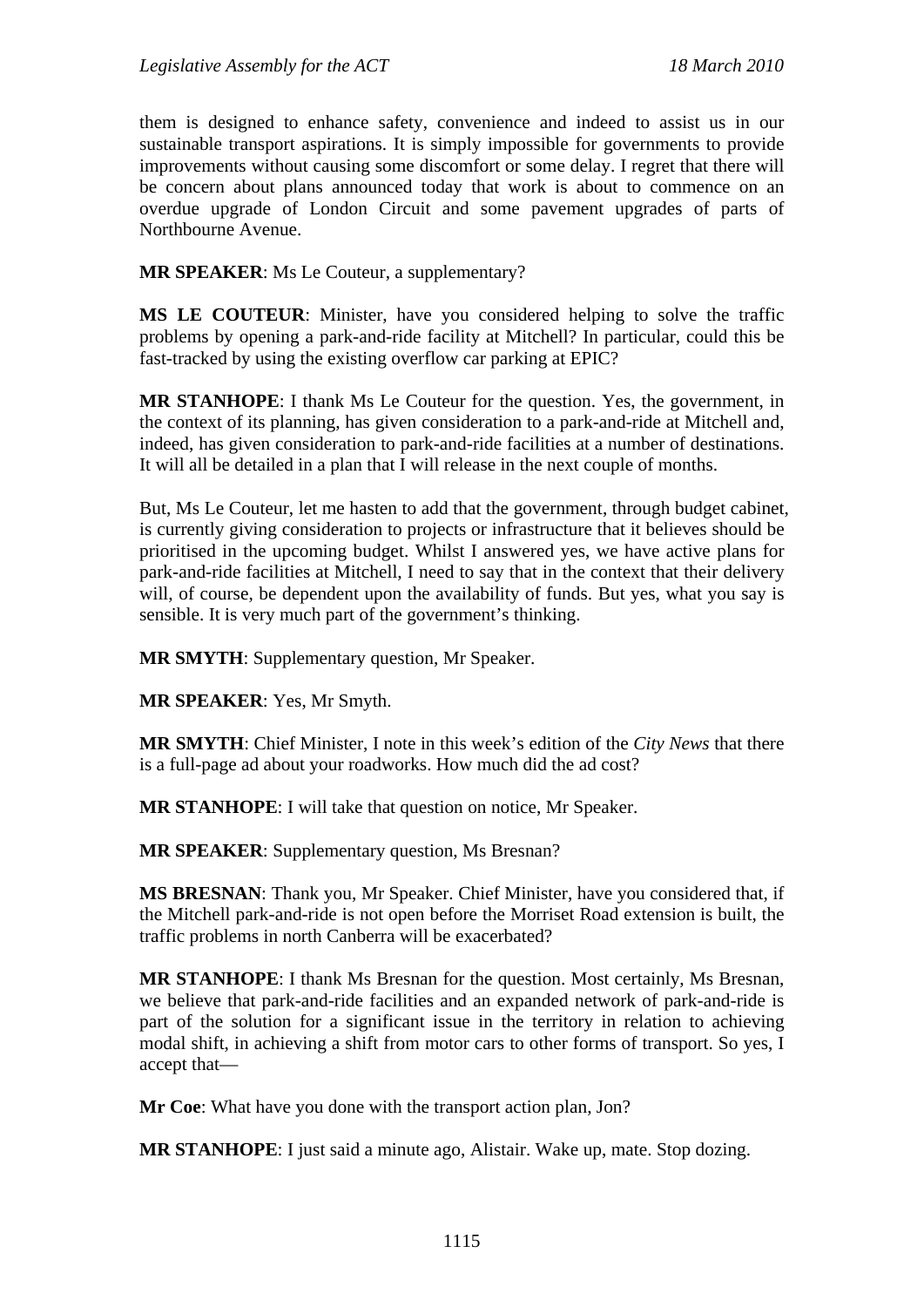**Mr Coe**: What have you done? What have you done, Jon?

**MR STANHOPE**: I said this in answer to a question within the last three minutes. Mr Coe interjects to ask me to answer a question which I just responded to, which I just provided in the last couple of minutes. Ms Bresnan, yes, we accept the role and the place that there is for park-and-ride facilities and we are committed to expanding park-and-ride facilities across the whole of the ACT. We will seek to prioritise our capital funding, including in the upcoming budget, to incorporate additional park-andride facilities, but those are decisions that will be made in the context of the capacity of this particular budget to meet all of the territory's needs.

## **Economy—diversification**

**MR SMYTH**: My question is to the Treasurer. Treasurer, on 6 May 2009, during a debate on the ACT economy, you said:

Government administration and defence account for around 31 per cent of the ACT economy. It would be unrealistic to think that this proportion would change in any significant way, even with major government intervention.

Treasurer, what initiatives have you taken to increase the size of the private sector in the ACT economy?

**MS GALLAGHER**: The focus that I have taken in the past year; particularly post the global financial crisis, has been to take advice from industry about what support they are after from government. The main focus was to maintain employment in the territory. So the decisions we took were to continue to invest and, in fact, to allow for record investment in our capital program to put work out into the ACT when others were not investing at a pace that they had been in previous years and to support business that way, to support employment and to support the economy more broadly through the efforts by which we could, as a small but sizable part of the ACT economy, show confidence in them. That is what we have done. I think if you look at all the economic indicators, it will show that that strategy has been successful.

**MR SPEAKER:** A supplementary question, Mr Smyth?

**MR SMYTH**: Thank you, Mr Speaker. Treasurer, given the actions you claim to have taken, what has been the increase in the size of the private sector in the ACT economy since your actions started?

**MS GALLAGHER**: As I said, Mr Speaker, the focus in the past 12 months has been to maintain jobs in the ACT to support the private sector going through an extremely difficult time, a time that they had never seen or experienced before. We provided them with the support they needed. Indeed, I think if you go and talk to industry groups about that, all of them unanimously say that the local initiatives package and the capital program that we rolled out has supported them to maintain employment and maintain work to the point that some of them have asked us to wind back some of that work.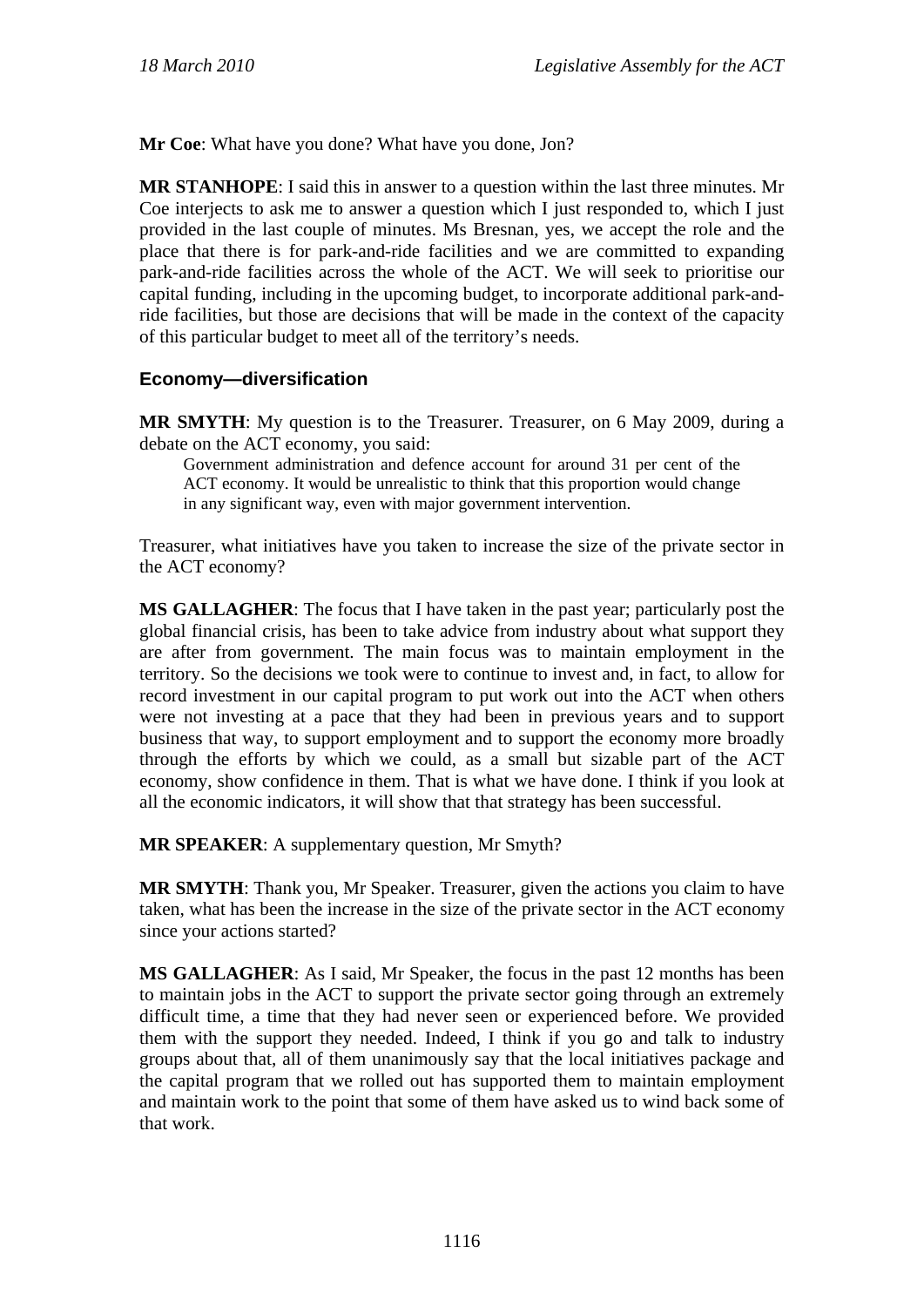I think that has been the strategy. That is the strategy outlined in the budget and that strategy has been successful to the point that the ACT has the strongest performing economy in the country.

### **MR SPEAKER**: Supplementary, Mr Coe?

**MR COE**: That is right, Mr Speaker. Treasurer, how do you explain the failure of the economic white paper to lead to any diversification of the ACT economy?

**MS GALLAGHER**: I am not sure how that relates to Mr Smyth's question—the economic white paper. But, if you look at the steps that this government has taken to support NICTA, for example, to support the ANU, to support research at the hospitals, to build new facilities such as the arboretum—to actually drive, to inspire, to lead with projects—you will see that many of the issues outlined in the white paper have been followed by this government.

I have to say that this has been done—

*Opposition members interjecting—* 

**MS GALLAGHER**: Oh, so you do not like the arboretum now?

*Opposition members interjecting—* 

**MR SPEAKER**: Order!

**MS GALLAGHER**: You are against the arboretum now?

**MR SPEAKER**: Order, members of the opposition! I have spoken time and time again this week, particularly about the volume of interventions. I do not expect the Treasurer or any other minister to be shouted down. The next person who does it will be warned.

**MS GALLAGHER**: I cannot even remember where I was up to. It is actually quite difficult, when all of you start shouting at once when I am speaking, to actually continue on the path. But this government has invested more than any other government into ensuring that our private sector is supported. We have a range of business programs which are actually managed under the portfolio responsibility of the Minister for Business and Economic Development. Perhaps if you have further questions about those, you might want to get off your little "Attack Katy" strategy and ask another minister a question in question time.

Let us look at the economic indicators of the ACT. If you go down one by one, it will demonstrate how strong this economy is—and you cannot say that we have not had a role in this. You blame the government when we go into a technical recession. But, when all the economic indicators are positive and leading the country, all of a sudden it has got nothing to do with us; it has got nothing to do with us.

*Mr Smyth interjecting—*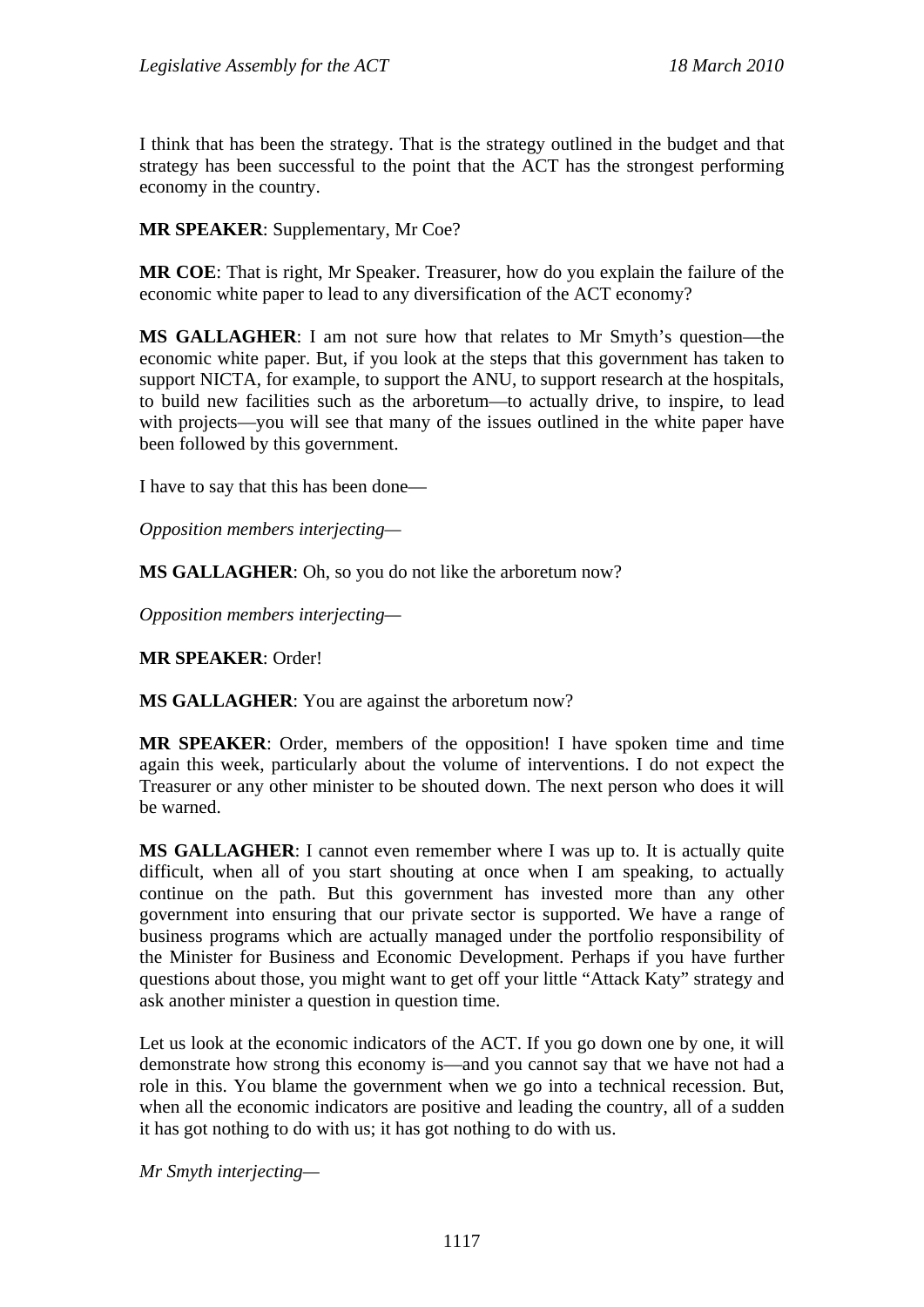**MS GALLAGHER**: Well, you are wrong, Mr Smyth. We set out 12 months ago with a very clear plan about what we wanted to do over the next 12 months—and we have achieved it.

**MR SPEAKER**: Mr Hargreaves, a supplementary?

**MR HARGREAVES**: Mr Speaker, this is about economic and business support to the small business sector, I believe. I am just checking with you. I would like to know: is the government going to give any support to the newsagents industry going forward after 2012? I know this is of interest to the paperboy of the year 1990, Mr Brendan Smyth, and I know he will be looking for a job after the 2012 election. I want to know what support he might get.

**MR SPEAKER**: Thank you, Mr Hargreaves.

**Mr Hanson**: Mr Speaker, on a point of order more generally, if Mr Hargreaves continually asks supplementaries which are vexatious and are clearly just intended to use up supplementaries that could otherwise be used by the crossbench or the opposition, I would ask that you not go to Mr Hargreaves for supplementaries.

**Mr Hargreaves**: Fair suck of the sausage, Mr Speaker. They are getting to me. These people are taking so much latitude with your patience. I must say that you have incredible patience and I congratulate you.

**MR SPEAKER**: The Treasurer, on the question.

**MS GALLAGHER**: Thank you, Mr Speaker. I do not believe the government has taken any decisions about support for newsagencies post 2012 but I am happy to take any submissions that interested parties, particularly those on the other side of the chamber, might like to put forward if they are seeking any government support.

## **Mental health facility**

**MR COE**: My question is to the Minister for Health. Minister, when exactly was the decision taken to include the Quamby site for consideration of the mental health unit? What was the process and who was included in the consultation?

**MS GALLAGHER**: I will check the date on when the decision was taken, but from memory it was in excess of a year ago. We went out with three sites to be considered for the secure mental health facility. There was the former Quamby site at Symonston and then there were two sites out near Mitchell and in Gungahlin.

The government took an agreement in principle that these were the three sites to be considered. We had gone through quite an extensive community consultation process. There were presentations to three community councils. there were three user group workshops, 36 one-to-one meetings and 23 contacts by email requesting feedback. There were three drop-in sessions—one at Narrabundah, one at Canberra Hospital and one in Gungahlin. There were feedback sheets from public drop-in sessions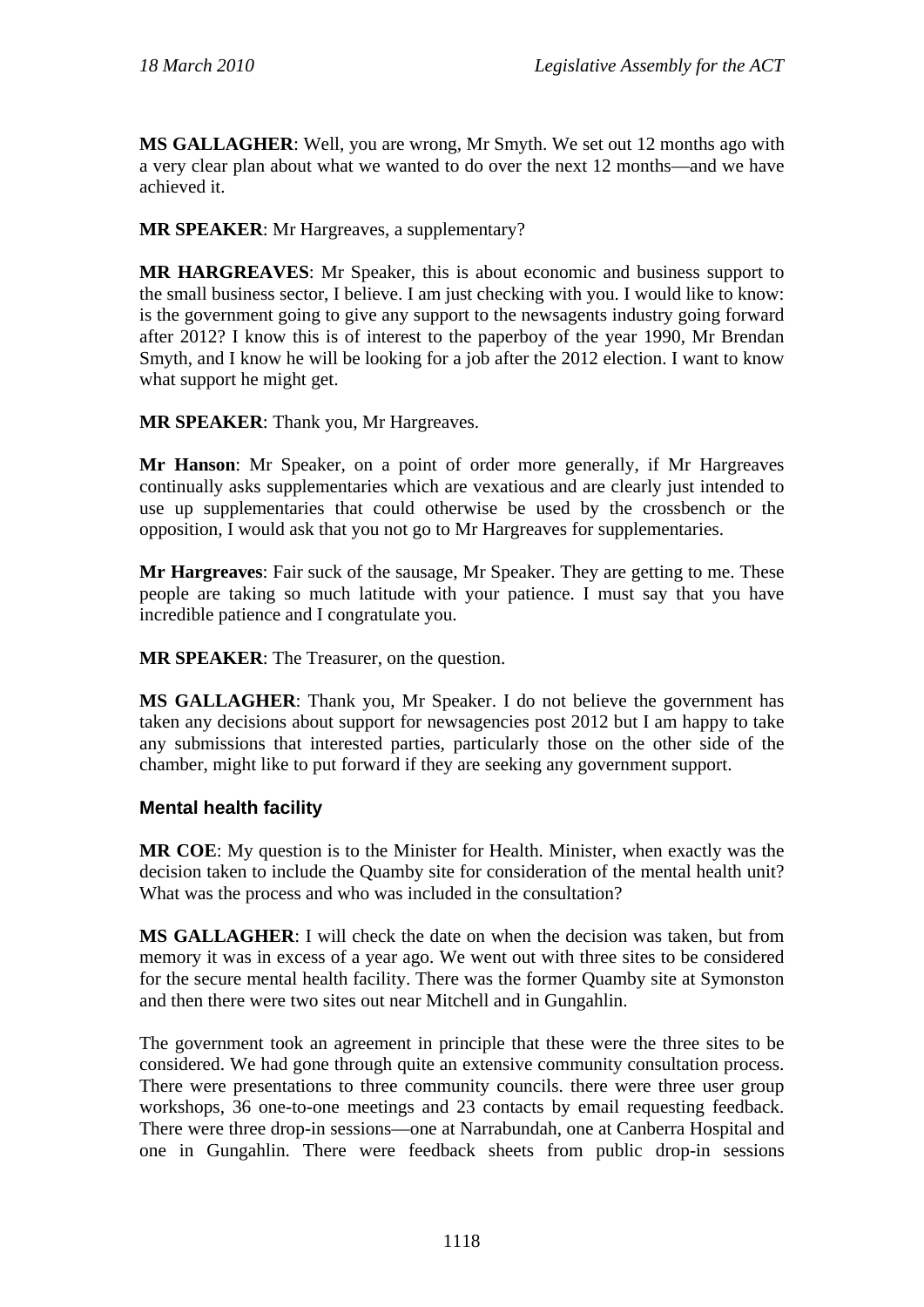returned—14 of those. There were government agency briefings. There were 10 website responses to ACT Health. There were 338 hits to the ACT Health webpage on it. There were 126 hits to the questionnaire on the adult secure unit. There were 1,500 newsletters delivered in Narrabundah, 2½ thousand around the Canberra Hospital and 2,300 in Gungahlin.

The decision to have Quamby as the preferred site was taken in the last two weeks, after looking at the feedback we received and the report on the pros and cons of each of the sites.

**MR SPEAKER**: Mr Coe, a supplementary question?

**MR COE**: Minister, what was the projected cost of the original facility, and what is the projected cost of the new facility?

**MS GALLAGHER**: Well, you can read in your budget papers that the original cost for the secure adult mental health in-patient unit was in the order of \$11.5 million. Choosing Quamby as the preferred site increases the costs by the order of \$3 million to demolish the current Quamby site and to prepare the land for building. That was one of the cons of the Quamby site—the additional costs. Those costs would not be incurred on the Mitchell or Gungahlin sites.

Now that we have chosen the preferred site, we will go through the detailed design stage of that building, and there may be some increased costs as well, because it is not co-located with the adult in-patient unit, which it was originally proposed to do when it was originally budgeted. I think I have said that a number of times publicly before. But the detail of the additional cost has not been agreed to and will be worked through in the next little while as the design of the building is finalised.

**MR SPEAKER**: Yes, Ms Bresnan, a supplementary?

**MS BRESNAN**: Thank you, Mr Speaker. Minister, what is the proposed time frame for the construction of the facility?

**MS GALLAGHER**: It is a little difficult, I guess, to give a concrete answer on this because I am not certain how the process is going to go from here. I have actually been quite heartened by the lack of concern about this facility that has been expressed so far. But I expect that there will be some more community consultation that occurs—

**Mr Smyth**: So how late is it now—five years?

**MS GALLAGHER**: Oh, Mr Smyth, I think you have had about 25 questions already. There is a process here that members get to their feet and ask questions.

**Mr Seselja**: Very sensitive.

**Mr Smyth**: Yes.

**Mr Seselja**: You are sounding sensitive.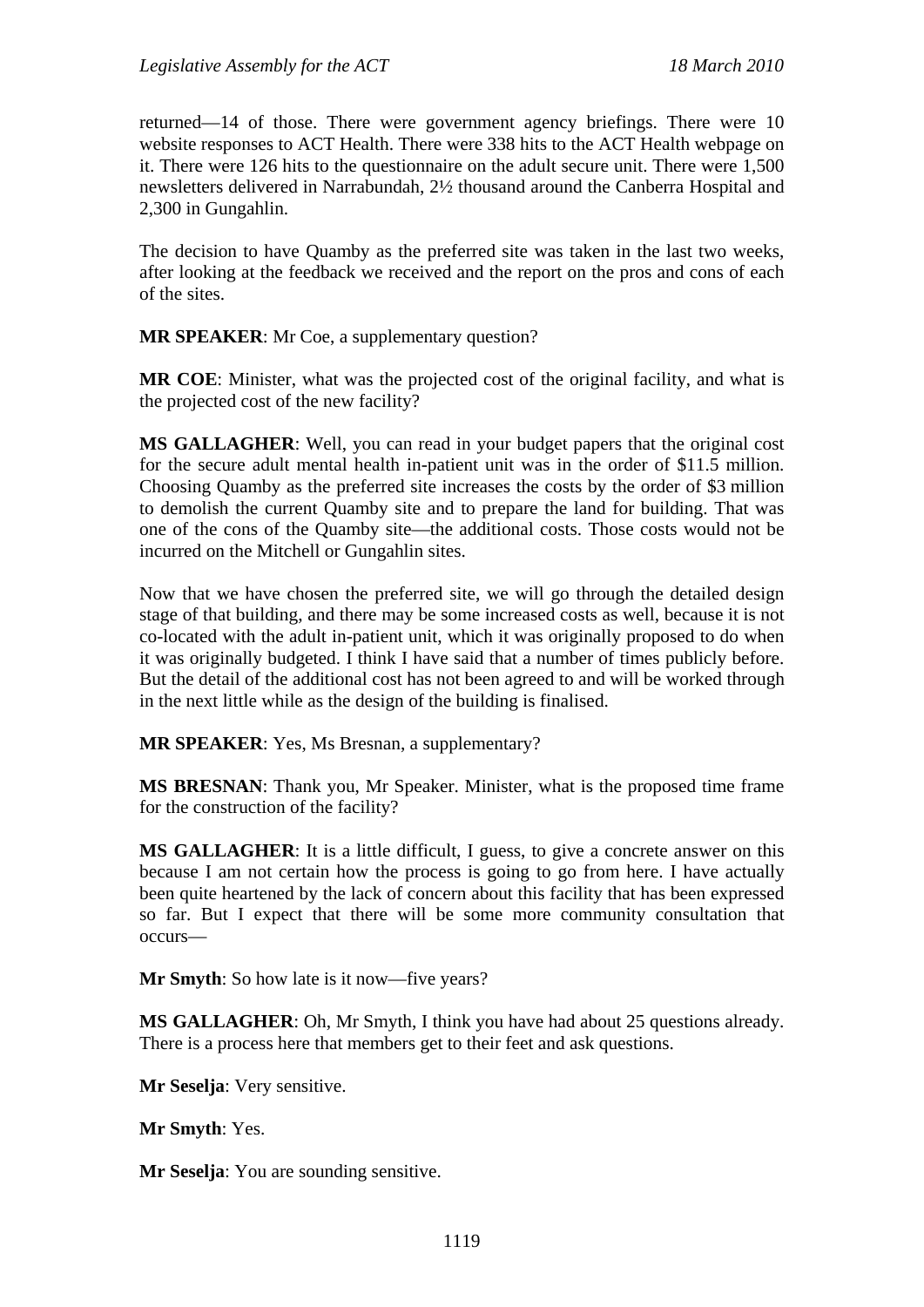**MS GALLAGHER**: I am not sensitive. Look, Mr Seselja, it is my 40th birthday today and I am determined not to let you guys—

**Mr Hanson**: Happy birthday!

**Mr Seselja**: Should we not ask any questions, then, Katy?

**MS GALLAGHER**: That would have been my preferred option but that strategy is long gone. I woke up this morning thinking about the day ahead and wondering what sort of birthday I was in for. I made a decision not to allow you to get to me today. It is 25 past two and I have done pretty well so far.

So the expectation is that I would be very happy if this building was under construction within 12 months. I expect it would be a 12-month construction period. But that is based on everything going smoothly from here in relation to the planning and further consultation processes.

**MR SPEAKER**: Mr Hanson, a supplementary question?

**MR HANSON**: How late is the facility?

**MS GALLAGHER**: It is late in the sense that in the original commitments around the adult in-patient unit we desired—you need to put it in the context of these discussions, that what we—

**Mr Smyth**: You need to put it in the context that you do not deliver capital works.

**MS GALLAGHER**: There is always context to these.

**Mr Hanson**: Five years? Six years?

**MS GALLAGHER**: Governments do not deliberately sit around and do nothing. There are always issues around—

**Mr Smyth**: We are beginning to doubt that about your government.

**MR SPEAKER**: Mr Smyth!

**Mr Seselja**: Sometimes it is sheer incompetence.

**MR SPEAKER**: Order! Stop the clock, please. Members, the minister is actually answering the question Mr Hanson asked. You might care to listen to her.

**Mr Hanson**: On a point of order, Mr Speaker, she is not answering the question; she is trying to make excuses. I asked a question about how late it is—

**MR SPEAKER**: Mr Hanson, sit down. There is no point of order.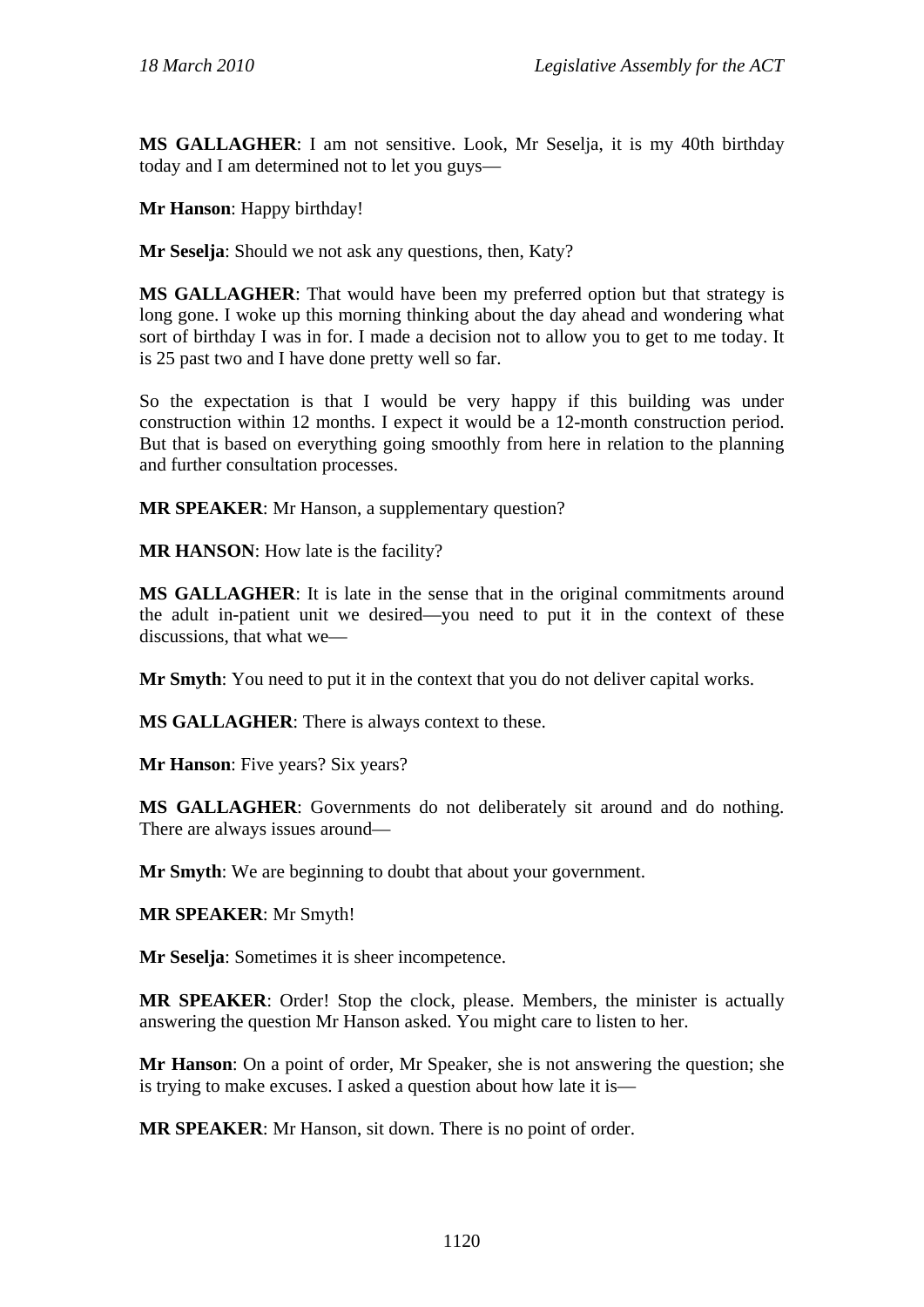**MS GALLAGHER**: I have already acknowledged that under the original proposal it is late, but that proposal has changed significantly. For example, the building that we sought to build for adult mental health facilities was larger than it is going to be now, and that was based on some very lengthy consultations that I held with consumers, who were very unhappy about the proposed size of the building. We then took a decision to have a smaller adult in-patient unit and co-locate it with a secure facility. There was some unhappiness about that in the mental health community—about colocating those facilities. At the time I believed it was the best option to have them colocated due to the smallness of their size.

When we got to the detailed design work of the adult in-patient facility, it became clear that both buildings would potentially be compromised on that block because of the need to provide some confidentiality and protection from the rest of the hospital. Then the government took the decision to move the secure unit, which I think has been welcomed by mental health groups, but we had to then go through a process of consultation about where to place that secure unit. We have now finished that consultation process. We have now got the block of land identified. I hope that it continues to go smoothly and that we will be able to start construction of that building within 12 months.

## **Canberra Hospital—obstetric unit review**

**MR HANSON**: My question is to the Minister for Health and relates to the secret review into allegations of bullying within the obstetric and gynaecology unit of the Canberra Hospital. Minister, what was the selection process to select the reviewer, who selected the reviewer, and has the reviewer undertaken reviews under the Public Interest Disclosure Act 1994 previously; if so, how many?

**MS GALLAGHER**: I reject and find offensive Mr Hanson's preamble of a "secret review". There is not a secret review.

**Mr Seselja**: You won't even reveal the name.

**MS GALLAGHER**: This is the information that is available to everybody—that it is an independent person with experience in handling workplace issues, doing a public interest disclosure process with staff that have requested very strict confidentiality requirements to participate in it. And nobody else is complaining about this apart from Jeremy Hanson. Jeremy Hanson and the opposition are the only people who are continuing to try and interfere with this process. Nobody else is.

In relation to the person that is doing it, it is beyond me why they keep perpetuating this myth that it is a secret review. I cannot think of one review quite like this that has got the kind of attention that this has. The terms of reference are out there; the contact officer is out there; anyone who wants to participate is encouraged to participate and we have—

## **Mr Smyth**: Encouraged?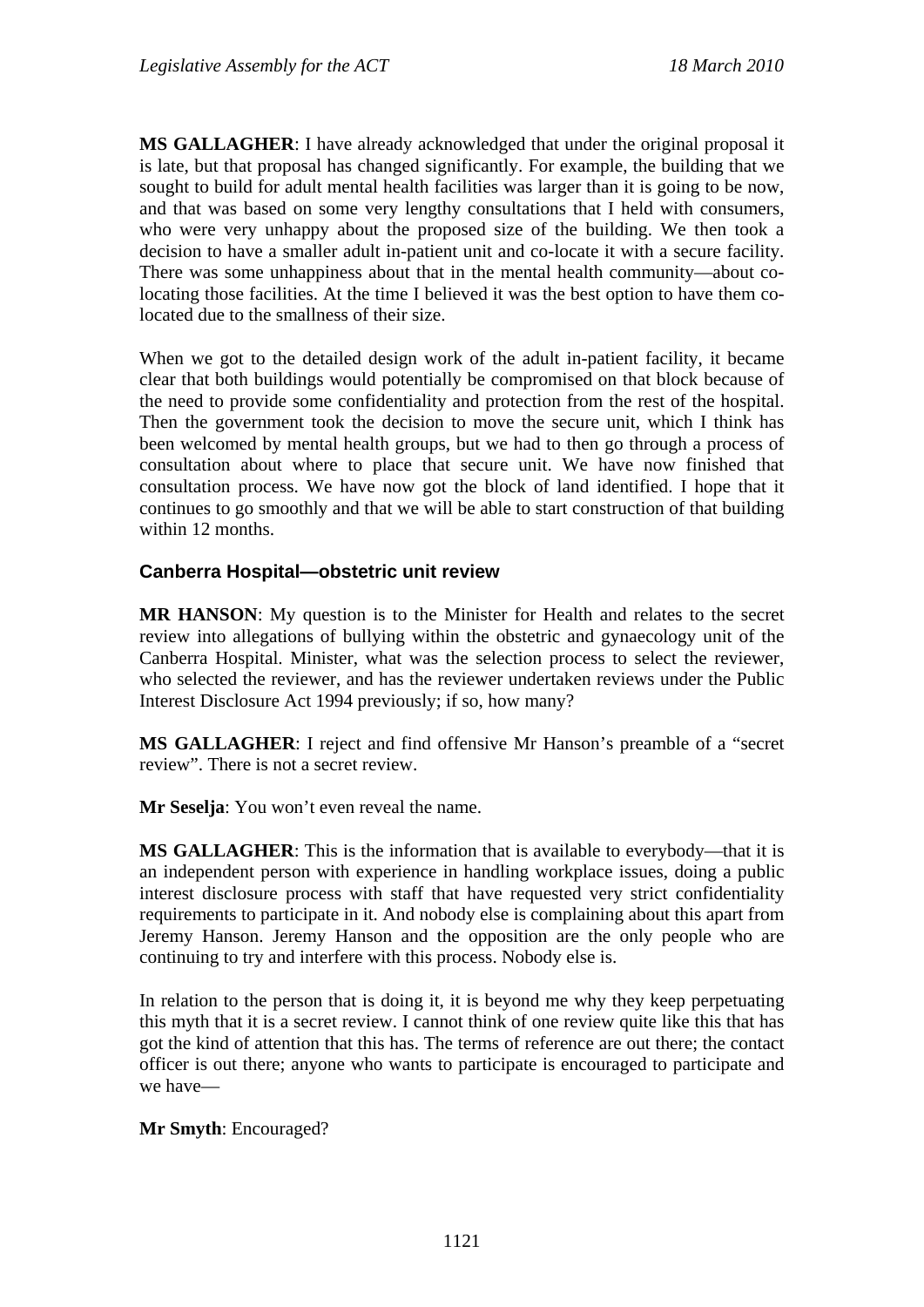**MS GALLAGHER**: Mr Smyth, are you unhappy with something in particular around it? There are fact sheets going out to staff. This is a serious investigation being conducted under serious legislation to protect people to ensure that they will participate. That is what is asked for. That is what has been provided. And now the Liberal opposition have decided to come and cast doubts and shadows over the professional that has agreed to do it. Well, congratulations to you, Mr Hanson; what a wonderful achievement for this week!

**MR SPEAKER**: Mr Hanson, a supplementary?

**MR HANSON**: Minister, has the review been publicly advertised or notified so that members of the public are given an opportunity to participate and, if so, where?

**MS GALLAGHER**: No, because, Mr Hanson, this is a review into allegations of bullying and harassment in a workplace at the Canberra Hospital. That is what the review is about. In the immediate instance, it is for staff in that area.

**Mr Hanson**: A lot of them have left, haven't they?

**MR SPEAKER**: Mr Hanson!

**MS GALLAGHER**: Mr Speaker, if I could just answer without the constant interruptions. It is for staff in the workplace. Then, before Mr Hanson rudely interjected, I was going to say "and for people who used to work there but who no longer work there". That is where the allegations have centred. It is not a free-for-all for any member of the public to provide a submission. That is not what this is about. This is about—

**Mr Smyth**: What about former staff?

**MS GALLAGHER**: Mr Smyth, if you were not listening while I was giving my answer—and I will just remind myself about my 40th birthday wish—for former staff as well who are in the process of being contacted.

**Mr Smyth**: How will they know?

**MR SPEAKER**: Mr Smyth, you will get supplementaries in a moment.

**MS GALLAGHER**: How do they know? That is Mr Smyth's 40th question for today, my 40th birthday. People are being contacted. Anyone who worked there or currently works there or who has shown interest in this or who has contacted ACT Health is being given information about how to participate.

**MR SPEAKER**: Mr Seselja, a supplementary question?

**MR SESELJA:** Minister, what was the selection process to select the reviewer; who selected the reviewer; and has the reviewer undertaken reviews under the Public Interest Disclosure Act?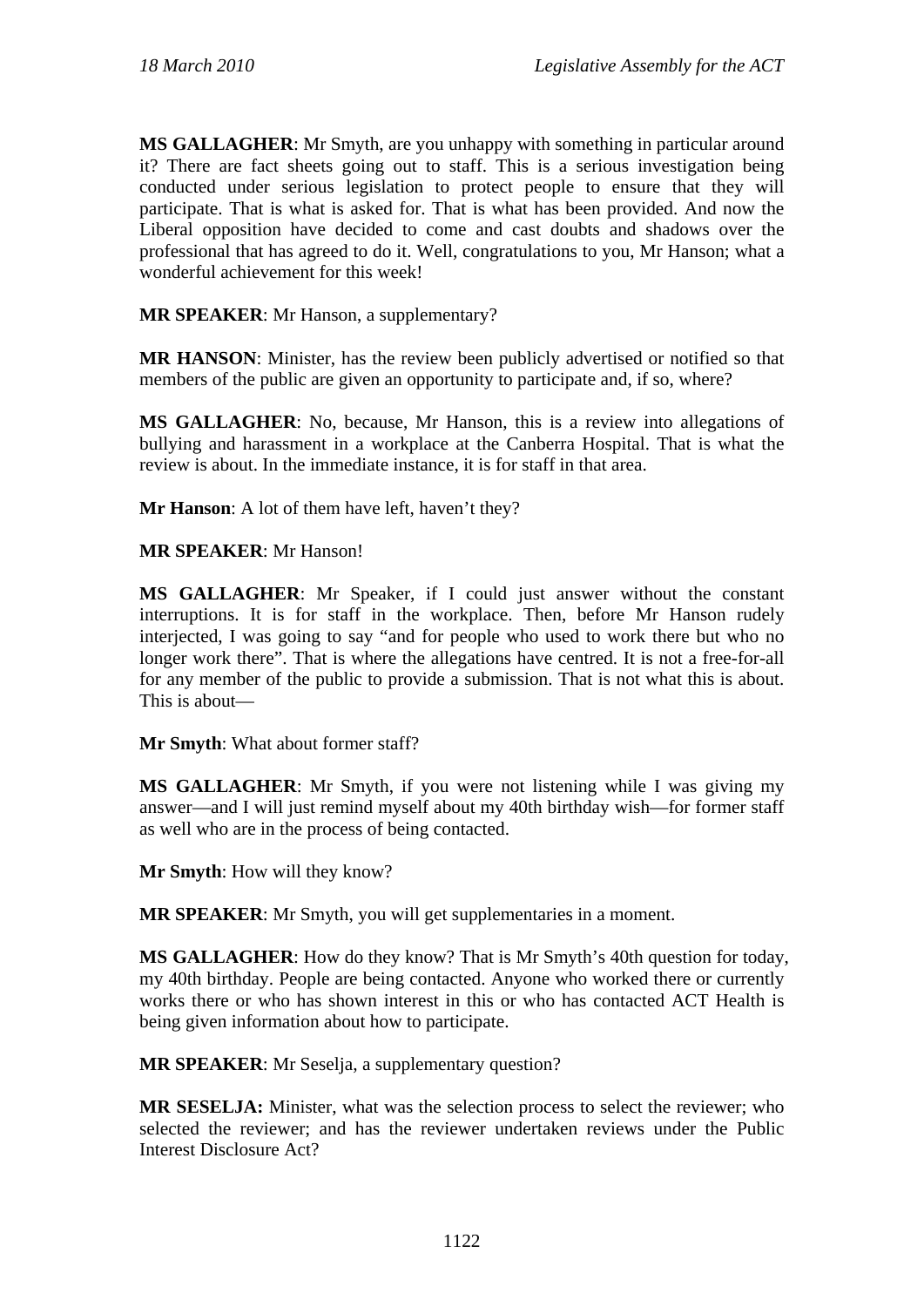**Mr Hargreaves**: On a point of order, Mr Speaker, that is almost the exact question that Mr Hanson asked.

**Mr Seselja**: On the point of order, Mr Speaker, she did not answer it, and it is not the exact question. So the question has not been answered.

**MR SPEAKER**: Order! There is no point of order.

**MS GALLAGHER**: The reviewer was selected by ACT Health. The reviewer is a registered psychologist in the ACT and New South Wales, as well as a nationally accredited mediator with 30 years experience in workplace human relations. He has been a member of the ACT government panel of independent reviewers since 2005. He has undertaken numerous investigations and reviews for a number of ACT and commonwealth government agencies, and the outcomes of these processes were in accordance with the terms of reference.

**MR SPEAKER:** A supplementary, Mr Seselja?

**MR SESELJA**: Thank you, Mr Speaker. Minister, will written submissions be accepted as part of the review and how are they to be submitted?

**MS GALLAGHER**: I understand written submissions will be accepted and have been.

## **Hospitals—Calvary Public Hospital and Clare Holland House**

**MRS DUNNE:** My question is to the Minister for Health. Minister, can you advise the Assembly on the current status of the ACT government's proposal to purchase Calvary hospital and sell Clare Holland House?

**MS GALLAGHER**: The Chief Minister and I met with the archbishop and Little Company of Mary representative, Tom Brennan, who is the Chair of Little Company of Mary Health Care; Mr Martin Laverty, the chief executive of Catholic Health Australia; Father Brian Lucas, secretary of the archbishops conference; and Sister Jennifer Barrow, the Province Leader of Little Company of Mary, I think early last week, to discuss the future arrangements with Calvary hospital.

We have put a preferred position to the archbishop and discussed with the Little Company of Mary, and, rather than have some squeals of secrecy being thrown at me, the preferred option that the government has put—

#### *Mr Seselja interjecting—*

**MS GALLAGHER**: Mr Seselja, you might actually want to listen to this: the preferred option that the government would like to pursue with Little Company of Mary is that we proceed to purchase the hospital and they continue to operate it.

**MR SPEAKER**: Mrs Dunne, a supplementary?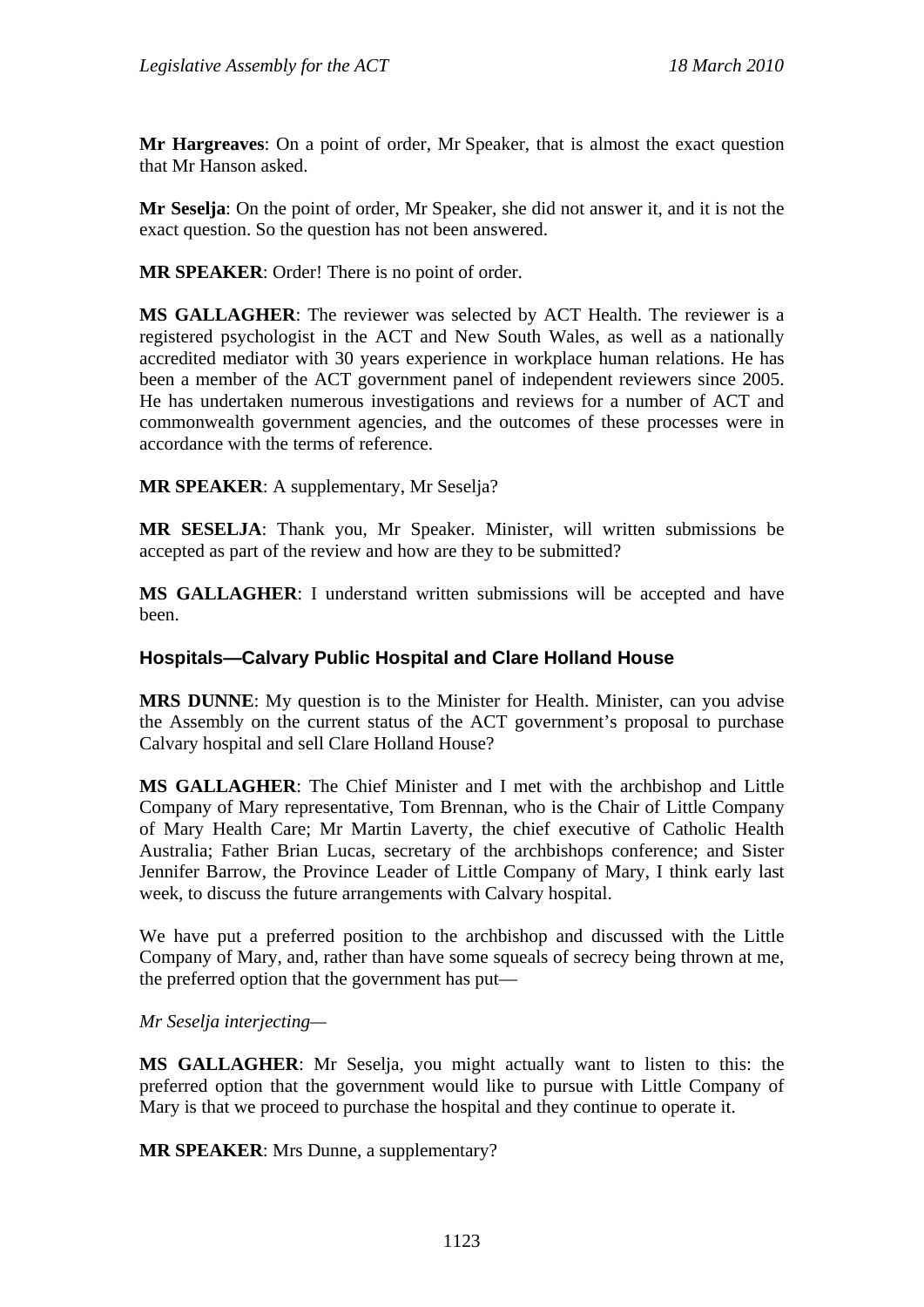**MRS DUNNE**: Yes, Mr Speaker. Minister, in discussing your preferred option at that meeting, did you offer a price?

**MS GALLAGHER**: No. Indeed, there was discussion around whether valuation work would need to be done around a suitable compensation for purchasing the building, but I do not imagine it would be very different to the \$77 million. We are still purchasing the same building and it has not changed enormously in the last year. We did talk about whether there was a need for further valuations. At this point in time we will not pursue it further until we get agreement from the Catholic Church more broadly that they will be supportive of it because I do not want to waste further time.

**MR SPEAKER:** Ms Bresnan, a supplementary question?

**MS BRESNAN**: Minister, has the hospice, Clare Holland House, been part of the discussions with Cavalry?

**MS GALLAGHER**: We have talked about Clare Holland House, not in terms of selling Clare Holland House but just in terms of future operating of Clare Holland House. Little Company of Mary have made it very clear that they want to keep operating services at the hospice and would want to see that as part of any arrangement that the government and Little Company of Mary might be able to reach, should the archbishop and the Catholic church more broadly be supportive of the preferred position that we have put to them.

It is certainly there, although the focus has been very much on the hospital. That really is to enable us to develop that hospital as it needs to be developed. Here we are in government wanting to spend \$200 million on a hospital. It does, at times, seem a little odd that people would be resisting that, because that is what we need to do. We cannot fund it off our budget, and that is the discussion we have had. We simply cannot—particularly now post the loss of the Commonwealth Grants Commission money—fund the upgrade of Cavalry Hospital if it has to be funded off our bottom line and essentially be a gift to the non-government sector. We just cannot do it. But we need to resolve Cavalry as soon as we can.

Little Company of Mary are supportive in principle, I think, of the discussions so far. But, as we saw under the last negotiations, there are other influences in their decision making, and we need to be clear about what position those individuals are taking.

**MR SPEAKER**: Supplementary question, Mr Hanson?

**MR HANSON**: Yes, a supplementary, Mr Speaker. Minister, will you table any analysis that has led to the preparation of this new proposal and table any correspondence arising from the meeting you had with Martin Laverty, the archbishop and Tom Brennan?

**MS GALLAGHER**: I would be surprised if you do not already have it, but in terms of the letters I do not see any reason why I cannot provide members with letters. At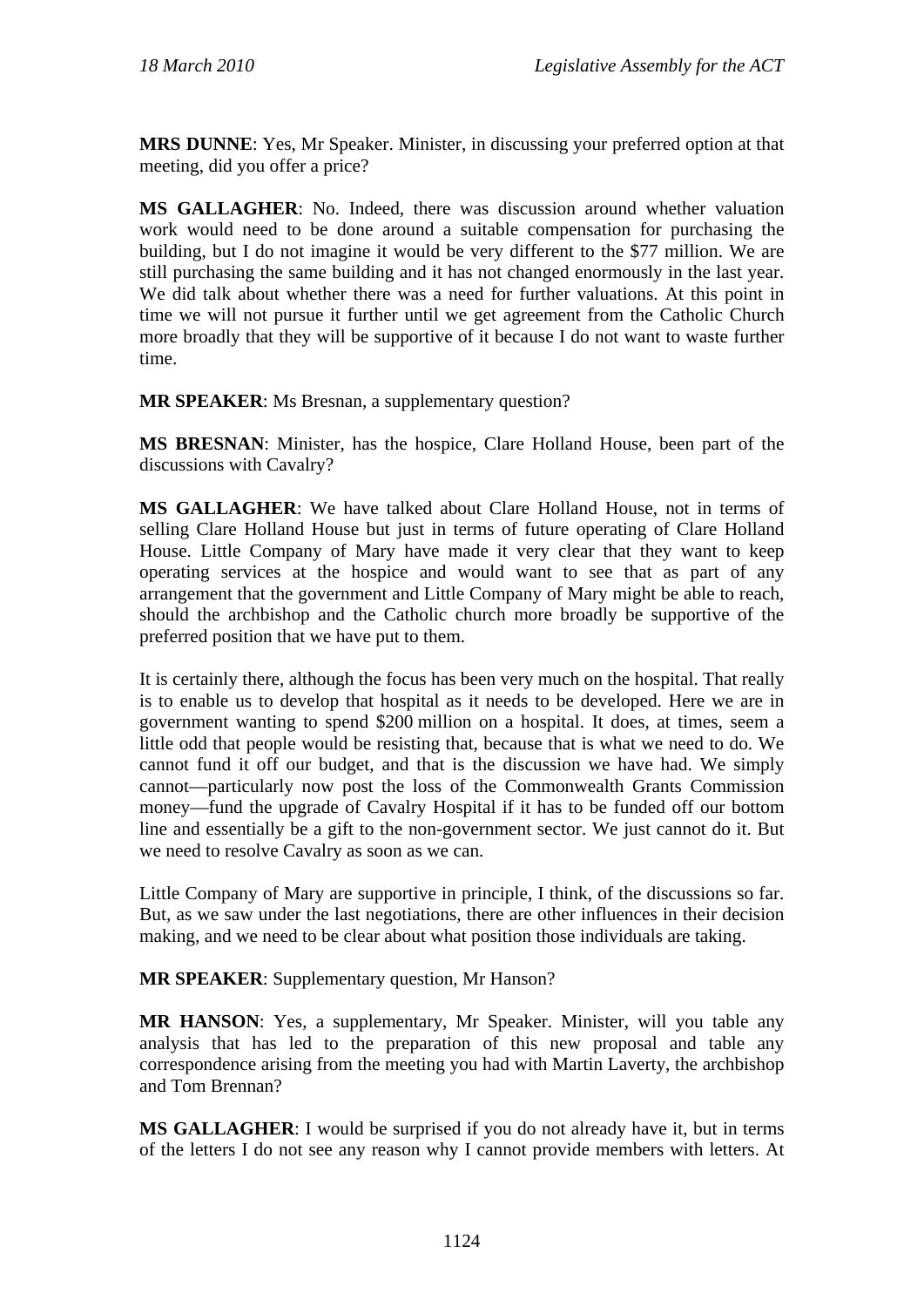the meeting we did make an agreement that all participants at the meeting would keep the discussions confidential while everybody had time to go back to their own groups and talk about it.

But the Chief Minister and I also indicated that should I be asked a question in the Assembly that I would answer that question. Those letters did contain the government's preferred option; so I do not see any problem with providing you with that.

In relation to an analysis that has led to that, I think at this point in time those matters are before cabinet and they will be cabinet in confidence. But the letters will provide you with the information you need.

**Mr Hanson**: Can I have that by close of business?

**MS GALLAGHER**: It is my birthday. I am busy this afternoon.

#### **Multicultural affairs—strategy**

**MR HARGREAVES**: Mr Speaker, my question, through you, is to the Minister for Multicultural Affairs. On behalf of the multicultural community can I wish the Deputy Chief Minister a very happy birthday today. I know they all join with the opposition in wishing her a happy birthday. Minister, can you tell me what the government is doing to support Canberra's multicultural community?

**MS BURCH**: I thank Mr Hargreaves for his continued interest in our multicultural community. The ACT multicultural strategy 2010-13 sets out the ACT government's visions and goals in the multicultural affairs portfolio and clearly outlines activities which will support: a whole-of-government framework for the delivery of programs; increased participation of Canberrans from culturally and linguistically diverse backgrounds in social, economic and community life; opportunities to celebrate and showcase multiculturalism and the various traditions and cultures that constitute the ACT community; improved access and equity in the provision of services for individuals from culturally diverse backgrounds who choose to live in the ACT; and greater leadership within government, community and business sectors to advance multiculturalism in the ACT through engaging with, participating in and promoting the diversity of our community. The multicultural strategy 2010-13 is the product of a comprehensive consultation process which brought together voices from all parts of our city. Over the next four years we can anticipate Canberra reinforcing its place as a recognised leader in multicultural affairs.

The ACT government recognises, encourages and fosters the multicultural community through a range of initiatives focused on boosting opportunities and showcasing our cultural diversity. This includes services to assist the settlement of new migrants. The ACT government has increased funding to the Migrant and Refugee Settlement Services of \$200,000 over four years. This money will be used to provide information, advocacy and referral services to new migrants. Importantly, the Migrant and Refugee Settlement Services will develop and tailor information sessions on housing, aged care and employment to ensure migrants, asylum seekers and refugees have an understanding of how to navigate these essential services.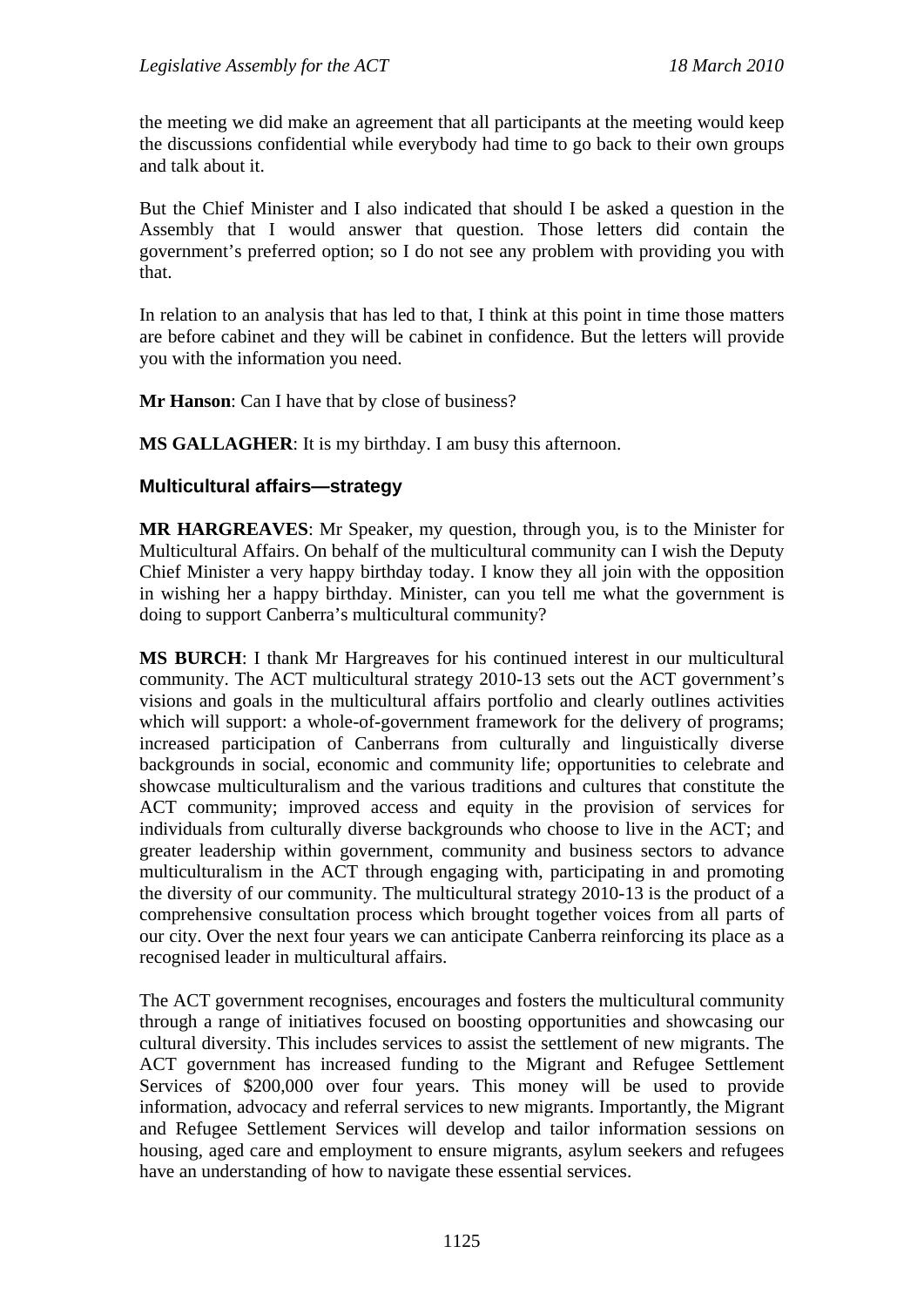The ACT multicultural strategy also highlights the ACT government's intention to provide children and young people with multicultural backgrounds access to age appropriate support services. I am keen to ensure that Multicultural Youth Services, which works with many of our disadvantaged migrant youth, is supported to continue doing its valuable work. In this regard I am happy to announce that we are actively exploring accommodation options for the Multicultural Youth Services drop-in centre, including within the Theo Notaras Multicultural Centre in Civic. I will be making a formal announcement about this development shortly.

The lack of Australian workplace experience can be a barrier to migrants seeking employment. The Office of Multicultural Affairs will continue to offer the successful work experience and support program for migrants living in the ACT. I am delighted to receive advice that 80 per cent of WESP participants have gone on to secure paid contracts in an ACT government agency following their placement. Many migrants are well qualified, often with more than one degree gained overseas, and most have work experience in another country. The Office of Multicultural Affairs will continue to provide free overseas qualifications assessments for people who need their qualifications assessed for a job.

Canberra is a multilingual city with 170-plus languages spoken at home, in public, in education and in the media. The next year or so will prove to be an exciting time for our city's multicultural community as this government and its agencies work with the community to develop a whole-of-government language policy. This work will be led by the Office of Multicultural Affairs. We anticipate releasing a discussion paper in the second half of this year seeking the views of the community on the important issues of languages maintenance in the ACT. This government does offer comprehensive support to our multicultural community.

**MR SPEAKER**: Mr Hargreaves, a supplementary question?

**MR HARGREAVES**: Thanks very much, Mr Speaker. My supplementary to the minister is: can the minister please tell us about available grants that target our multicultural community?

**MS BURCH**: I thank Mr Hargreaves for his interest. The ACT government, through the Office of Multicultural Affairs, runs three grants programs that promote and strengthen our multicultural community. These are the ACT multicultural grants program, the ACT community languages grants program and the ACT multicultural radio grants program. These grants programs align with the ACT multicultural strategy 2010-13. In particular, the grants programs directly relate to the objectives of languages, intercultural harmony and religious acceptance focus areas.

Importantly, all applications for these grants are considered by an assessment panel that includes members of the community and makes recommendations for funding projects.

The aim of the ACT multicultural grants program is to enhance the ACT community through the development of innovative programs that contribute to sustainable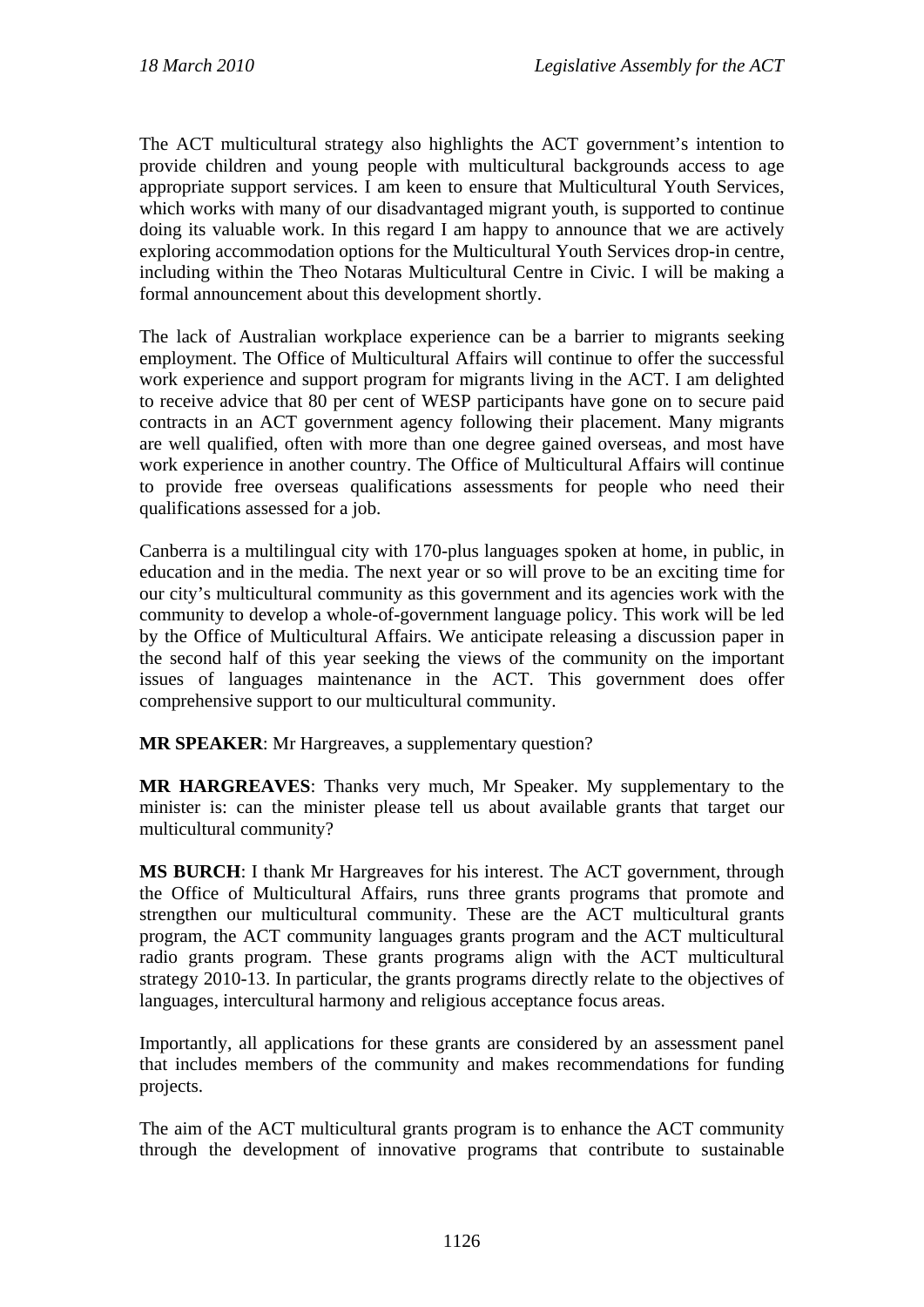communities by highlighting and promoting cultural diversity and social harmony. A total of \$145,000 in funding has been provided to multicultural community groups in this financial year and the next round will open in July this year.

The ACT multicultural radio grants program is also important for our community. Community radio is an important medium for many multicultural groups not only to distribute vital information to their members but also to share their diversity in a forum open to all Canberrans. Under this grants program, a total of \$115,000 is available to both community radio stations and multicultural community broadcasters.

The final grants program is the language grants program. The objective of the community languages grants program is to provide assistance to the multicultural community in facilitating projects with a focus on maintaining mother languages. A total of \$60,000 has been made available under this program. I am pleased to inform the Assembly that both the 2010 radio grants and the languages grants are open for— *(Time expired.)*

**MR SPEAKER**: Mr Doszpot, a supplementary?

**MR DOSZPOT**: Thank you, Mr Speaker. Minister, what did this year's Multicultural Festival cost, how did that compare with the budget and will there be an expanded festival next year to include the fringe festival?

**MR SPEAKER**: Mr Doszpot, the first part of your question—what was the total cost of the 2010 multicultural festival—is on the notice paper. I believe that under the rules of the Assembly you are therefore not allowed to ask it. Would you like to stick to the second half of your question?

**MR DOSZPOT**: Minister, how did the costing of the festival compare with the budget that you had? And if you came in under budget, are you looking at including a fringe festival for next year in an expanded festival?

**Mr Hargreaves**: Point of order, Mr Speaker. Firstly, the first part of the question relates to the substance of the question the answer to which will be on the notice paper.

## **MR SPEAKER**: Okay.

**Mr Hargreaves**: Secondly, this year the fringe festival had nothing to do with the Multicultural Festival; therefore the question is out of order.

**Mr Hanson**: It does not stop the question. I seek clarification of the question on the notice paper. If that simply asked about the budget, what Mr Doszpot is trying to get to is the differential between the budget, what was in the budget, and the actual cost of the fringe festival, which is a very different question—if there is either an overspend or underspend. Then the second part of that is: does the minister intend to run a fringe festival? I would not have had either of those questions appear on the notice paper.

**MR SPEAKER**: Mr Hargreaves, briefly on the point of order. Then I am going to rule on it.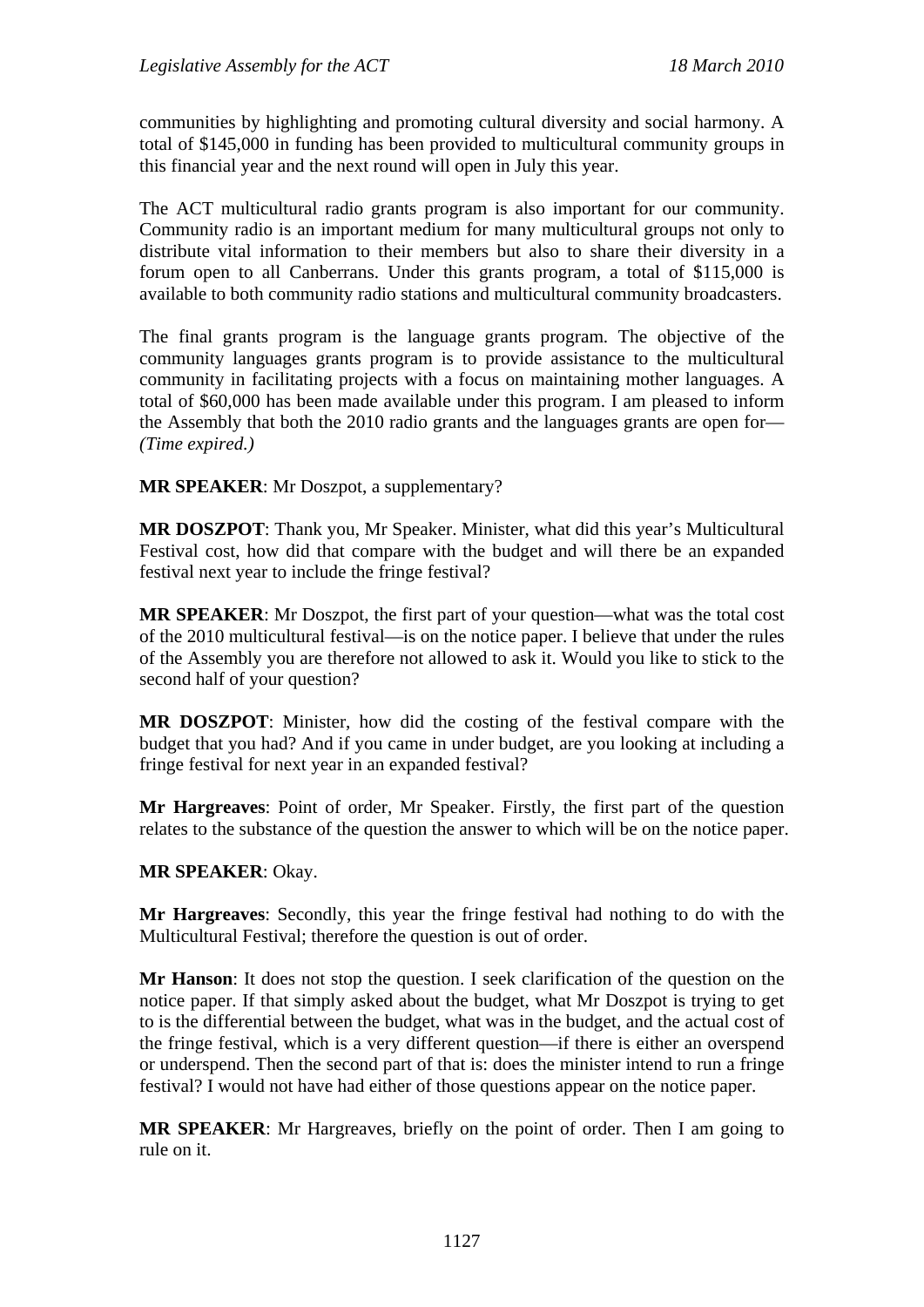**Mr Hargreaves**: Thank you, Mr Speaker. I appreciate that. My original question talked about multicultural support for the multicultural community. The supplementary that I asked talked about the grant to target the multicultural community. The fringe festival was not part of either of those two.

#### *Opposition members interjecting—*

**MR SPEAKER**: Minister Burch is waiting to answer her question. On the point of order, on the first part there is no point of order. The first part of Mr Doszpot's question does not impinge on his question on the notice paper. On the second part, I think it is pushing the envelope, but the minister may choose to comment or not. Given that the fringe festival has historically been part of the Multicultural Festival, it is open to the minister to make a comment if she wishes.

**MS BURCH**: It is a bit like a tennis game going on, but I will try and get to what he was asking. He asked about the fringe festival. This government made a decision to allocate funds for the fringe festival to be part of the National Folk Festival. I remind people that the Folk Festival won the national tourist event, so what a fine home for a fringe festival—to go into the national winner of a tourist event. That might answer that question. The fringe festival people have found a very prestigious home in which to enjoy themselves.

As far as the Multicultural Festival for 2011 is concerned, we are talking with community groups now. We are talking with them about the success of this year's festival and we will work with the community, the diplomatic corps, traders and those interested to see how we can enhance—

**Mr Hanson**: Mr Speaker—

**MR SPEAKER**: Point of order. Stop the clocks.

**Mr Hanson**: The minister is not answering the question, which was about the differential between the budget of the Multicultural Festival and the actual cost of the Multicultural Festival.

**MS BURCH**: It was about the fringe.

**Mr Hanson**: The question was not about the broader questions about what would be included in the Multicultural Festival.

**MR SPEAKER**: Minister, the question was not about next year's festival; it was about the budget of this year's festival.

**MS BURCH**: The budget for 2010?

**MR SPEAKER**: That was as I understood the question.

**MS BURCH**: The budget for 2010—I have articulated that here before. We had a budget of \$418,000. I have said that the advice to me—we are still paying final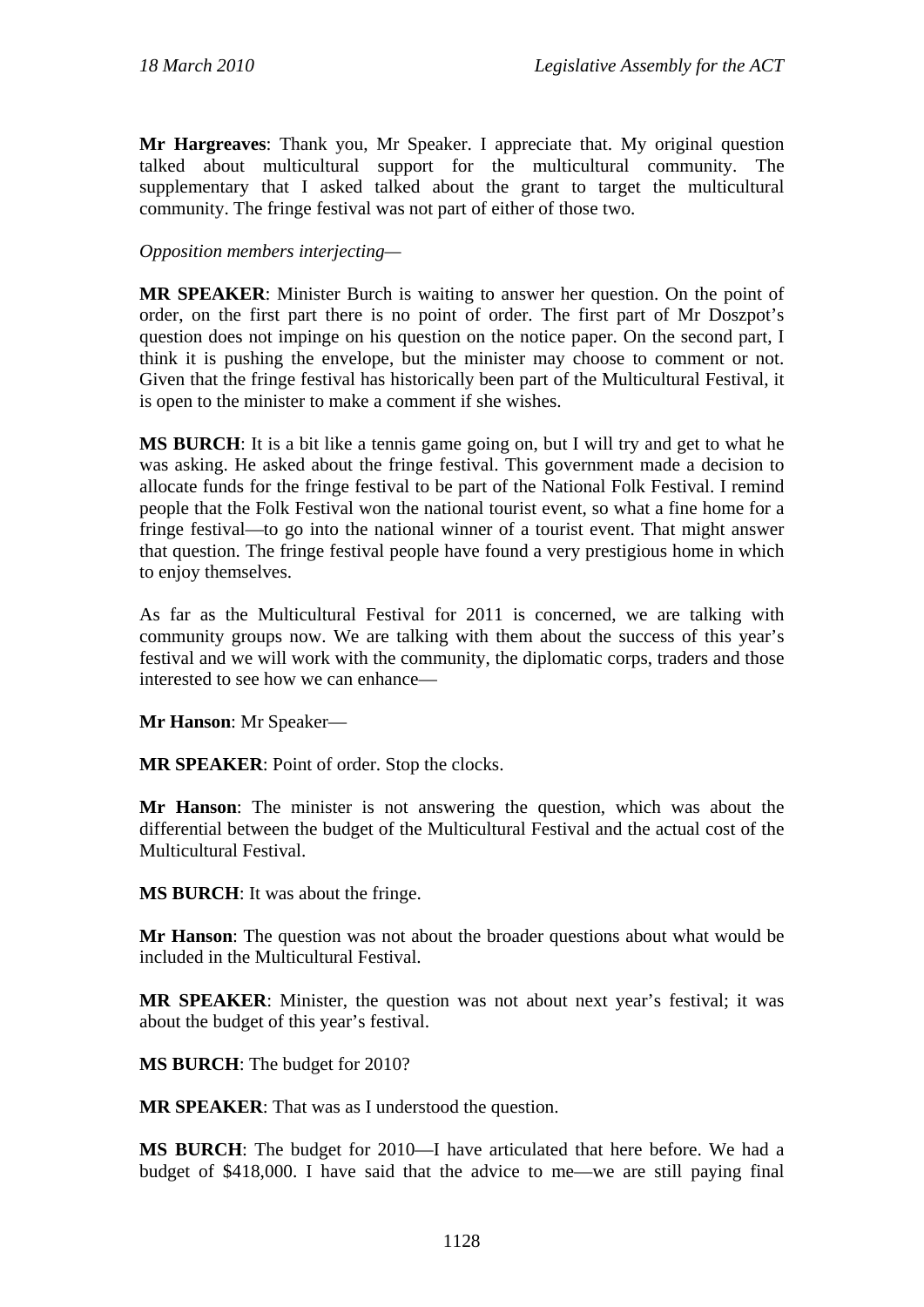invoices—is that we have delivered it on budget over the three days, and it was a success.

**MR SPEAKER**: Ms Bresnan, a supplementary?

**MS BRESNAN**: In regard to refugee services, which you did mention earlier, what specific services are provided for asylum seekers, given their very specific circumstances? That includes housing options.

**MS BURCH**: I thank Ms Bresnan for her interest in refugees and asylum seekers. We have a refugee, asylum seeker and humanitarian coordination committee, and that is a clear way in which the ACT government connects with the important community services provided assistance to these groups of people. The committee has a settlement contact information resource that is provided to refugees and asylum seekers and other humanitarian entrants, and that resource will be updated this year.

We know, and we appreciate, that there are many challenges that these communities face when they come and settle here. In the ACT, we recognise that with financial help, housing, accommodation and, indeed, language support. The ACT government provides housing assistance through gateway services and the refugee transitional housing program. We also provide English lessons through a variety of opportunities that the Department of Education and Training manage and we provide funds through the Migrant and Refugee Settlement Service to undertake programs that fill in gaps in service provision that may be not covered by commonwealth funding.

I understand that the transitional housing that is available for asylum seekers and refugees is, indeed, playing an important part in supporting them. But it is transitional and then they work with Housing ACT to connect them with support structures and support systems and, indeed, how they can be better connected with sustainable housing.

**Mr Seselja**: On a point of order, Mr Speaker—and if you want to take this away and come back to the Assembly—on your ruling on Mr Doszpot's question, I have consulted the Clerk and I understand it is not in the standing orders, though there is mention in the *Companion to the Standing Orders*. Could you give us a ruling on how you will be ruling on that? From my quick reading of the *Companion*, it gives you the discretion to rule such questions out of order but it does not appear to require you to rule such questions out of order.

**MR SPEAKER**: I will take that on board and come back at a later time, given that it is obviously a question of some discussion, by the sound of it.

## **Disability services—support packages**

**MS BRESNAN**: My question is for the minister for disability and is about individual support packages for people with a disability. Minister, yesterday during question time you advised that, with regard to the eight people with disability who were in hospital this time last year despite being medically approved for discharge, three had yet to transition to the community. Minister, can you please advise how many people on top of those existing three currently are in that same situation?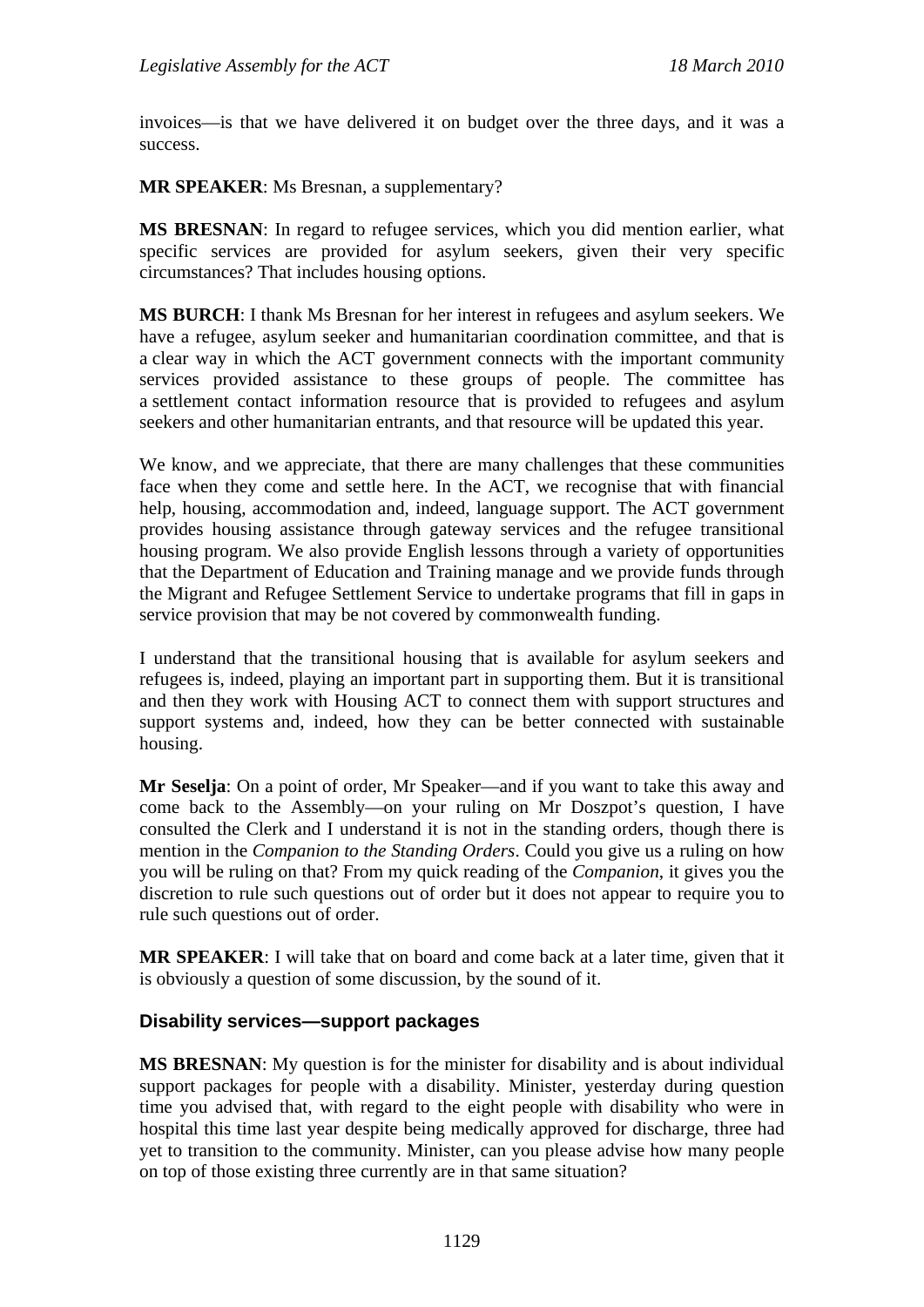**MS BURCH**: I am not aware of additional people on top of those three, but I am not saying that that is a definitive response. Over the next few months, we will have a number of people transitioning into houses in Narrabundah and Ainslie that will afford them sustainable community living. The house in Narrabundah will accommodate four people who are transitioning out of residential nursing home care, and that has taken some time. We are looking at an appropriate provider of those community-based services to best meet their needs.

But, Ms Bresnan, if there are other people that we could add to those three, I am happy to take that advice and share that with you. I think this government, given that we have improved accommodation placements by 31 per cent over the last six to seven years, are doing well. But, as I said yesterday, we can have the accommodation in place, but then we need to work the community sector, the providers—whether they are government providers or community providers—to make sure that we do have appropriate services in place.

**MR SPEAKER**: Yes, Ms Bresnan, a supplementary?

**MS BRESNAN**: Yes, Mr Speaker. Minister, on average how many people each year who acquire a disability apply for an individual support package? Are these numbers built into the government's annual budget for the individual support package program?

**MS BURCH**: The numbers will no doubt vary from year to year. We do collect information on unmet need. Here in the ACT we have a questionnaire that we put to disability clients as part of our national agreement being measured around need. How do we capture the unmet need? We ask if clients, users or carers, requested more support for this type of service than they are currently receiving. The answers are "yes", "no" or "unknown".

An additional question aims to capture the number of hours of unmet need requested. This is phrased in terms of how many additional hours per week, if any, has the service user or carer requested that is not currently received. This work goes into not only our ISP budget but also how Disability ACT responds generally to the community services.

As I said yesterday, we have grown our funding base by 61 per cent. We have \$58 million, from memory if that was my figure yesterday, plus. Total budget for Disability ACT for this year is \$63 million plus. So this is significant money but it is a finite number. I know that the sector out there is using every dollar wisely. We work well with the community sector to see how we make that dollar as effective as we can.

**MR HARGREAVES**: Supplementary, Mr Speaker?

**MR SPEAKER**: Yes, Mr Hargreaves.

**MR HARGREAVES**: Could the minister tell us what the increase in funding for the disability sector has been over the last couple of years, please?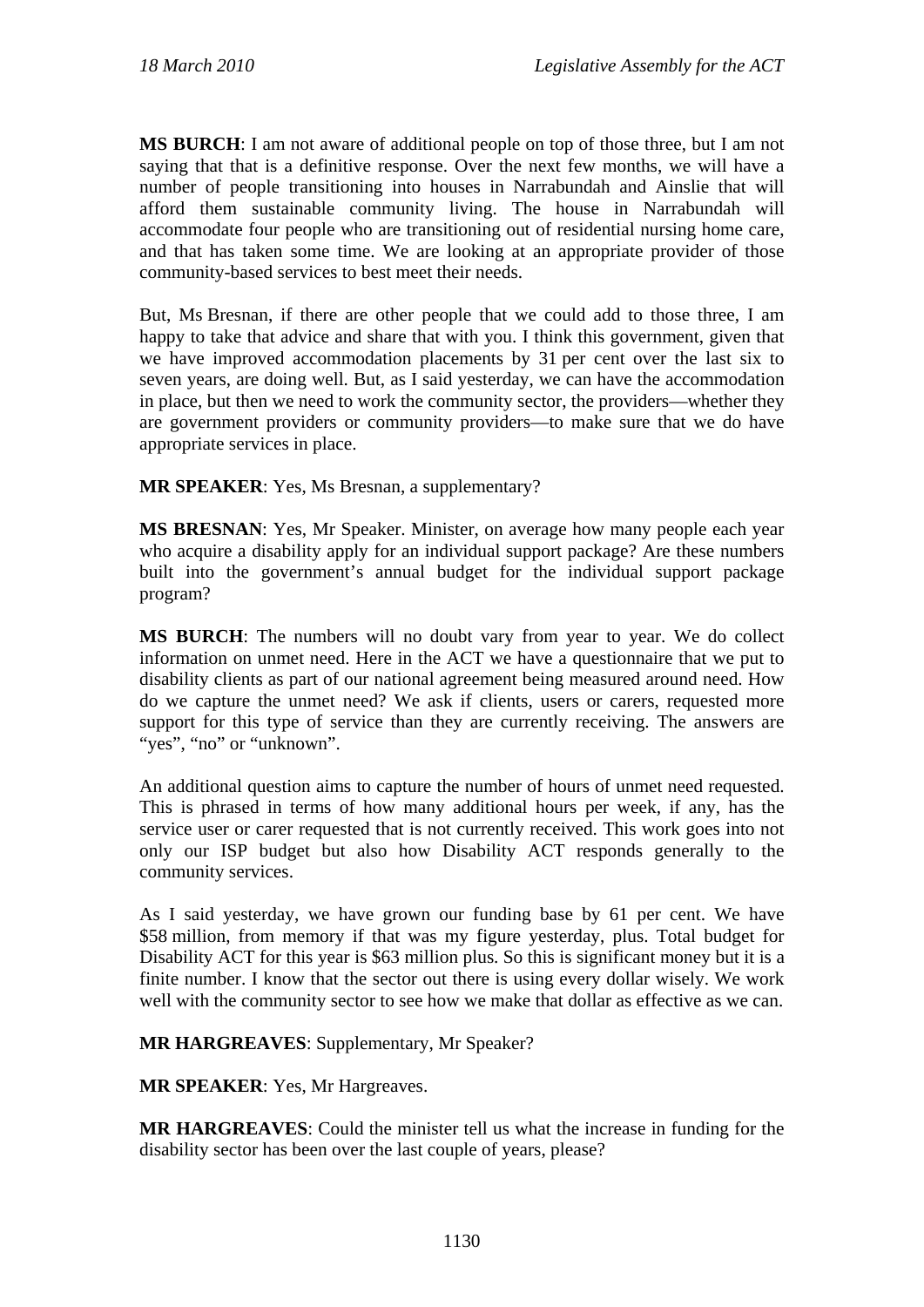**MS BURCH**: I thank the minister for his continued interest in disability services.

**Mr Coe**: The minister?

**MS BURCH**: Sorry, the member. I can say that there has been an increase of 61 per cent in funding assigned to disability services since 2002, and since 2002 the accommodation places have risen by 31 per cent, community support places have increased by 55 per cent, community access hours have increased by 70 per cent, centre-based respite nights have increased by 11 per cent—

*Opposition members interjecting*—

**MS BURCH**: and flexible respite hours have risen by 96 per cent. That is an incredible figure if you look at the amount of families that are wanting respite services; that this government has increased flexible respite hours by 96 per cent is indeed a good outcome.

*Opposition members interjecting*—

**MS BURCH**: The operating budget for this year is—

**MR SPEAKER**: Order, members! I cannot hear the minister.

**MS BURCH**: Thank you. The operating budget for this financial year is \$63.7 million and new funding in the 2009-10 budget included \$3 million over four years being allocated to enable individuals who were medically cleared for discharge—that is that transition from hospital—

*Opposition members interjecting*—

**MS BURCH**: We have also had special care packages, which include \$200,000 for capital works for property modification and an extra \$245,000 for support needs.

So you can see that this government has a record of increasing the resources available to the disability sector.

**MR SPEAKER**: A supplementary question, Ms Le Couteur.

**MS LE COUTEUR**: Minister, can you advise the Assembly what the findings so far have been from the government's recent review of this individual support package program?

**MS BURCH**: That work has been done in partnership with NDS, the community sector and the government sector. We are going through that work now, so we have not come to the end of that analysis process, but when we have, we will come back to you with the findings. Will it influence how we do business? Every bit of work that we do where we can find ways of service improvement we will take on board.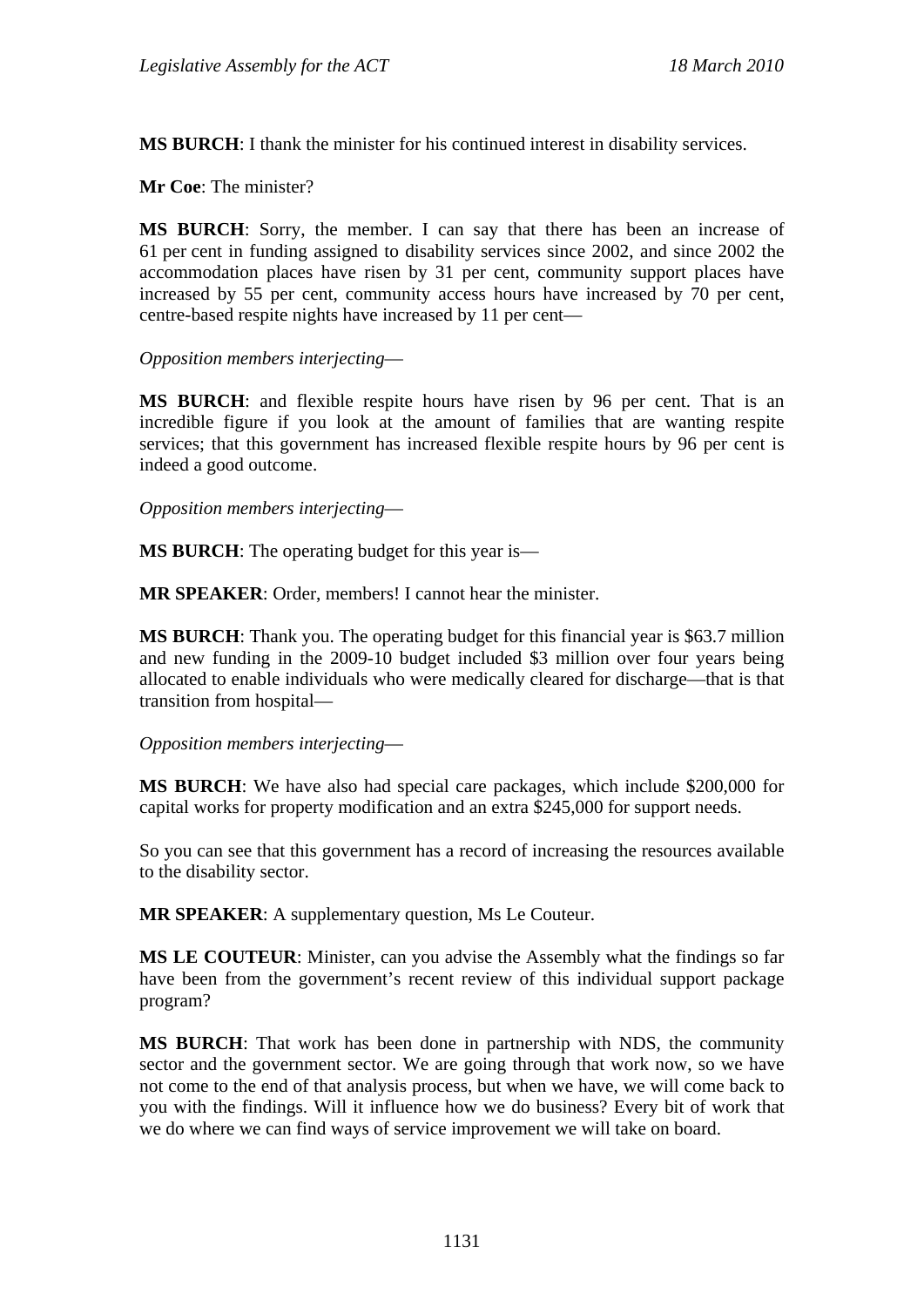# **ACT Planning and Land Authority—workplace injury**

**MR DOSZPOT**: My question is to the Minister for Planning. When did the ACT government first advise the federal government that a man carrying out insulation safety inspections on its behalf had received an electric shock while performing his duties in Scullin?

**MR BARR**: At around the same time that I advised the Assembly.

**MR SPEAKER**: Mr Doszpot, a supplementary?

**MR DOSZPOT**: Minister, why did your officials take so long to inform you and other ministers of this occasion?

**MR BARR**: I am content that my officials, through the Planning and Land Authority—who, as I am sure the member would be aware, were one of a number of government agencies who were in attendance once the incident was alerted—have undertaken appropriate due diligence in ensuring that, when they did inform me, the information they provided was accurate.

In my view, it is entirely appropriate for those agencies to take the time necessary to provide accurate information to ministers. I certainly do not want to create a culture within our public service that goes along similar lines to what we have seen in the commonwealth public service under previous governments. So to put it simply, there will be no children overboard type incidents in the ACT public service as a result of my ministerial office directing public servants to give information that is later proven to be absolutely incorrect. I think that is a very important cultural point within any public service—to ensure that information is accurate and that when it is presented to government that the appropriate authorities can ensure accuracy of that information.

I am content that the information provided to me by the Planning and Land Authority, who were one of a number of government agencies called to that particular incident, is accurate and has been provided to me in a timely manner.

**MR SPEAKER**: Mr Seselja, a supplementary question?

**MR SESELJA**: Minister, will you table all material related to this incident in the Assembly by the close of business next week?

**MR BARR**: I thank Mr Seselja for the question. In principle, I have no problem with that at all. I need to be assured, though, of course, of the privacy of the individuals concerned, most particularly the person who suffered the electric shock. I think all members would agree that it would be inappropriate for that level of information to be provided.

Of course, the further investigations by other ACT government agencies are underway. But in relation to the information that the Planning and Land Authority can provide, yes, I am happy to make that available, and I will make further statements to the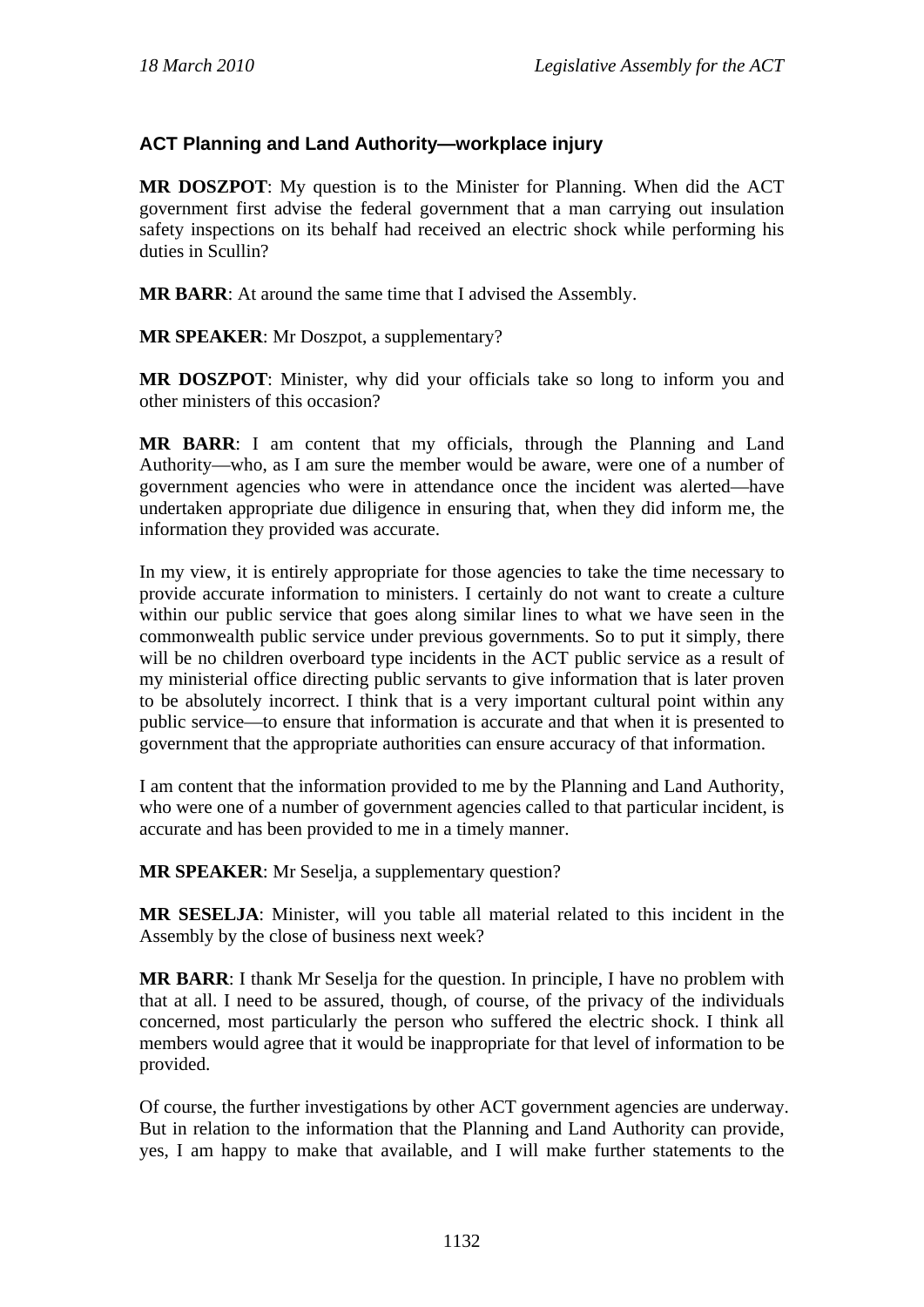Assembly. I will not accept the Leader of the Opposition's time frame, as that may not be in accordance with the completion of the investigation. But I do undertake to come back to the Assembly with further information when it is available. But, again, I stress the point that it is important that that information is accurate and it is provided to the Assembly at the conclusion of a thorough investigation.

**MR SPEAKER**: Ms Le Couteur, a supplementary?

**MS LE COUTEUR**: Thank you, Mr Speaker. Minister, is it possible at this stage to tell whether it was a pre-existing electrical fault or whether it was created as part of the insulation program?

**MR BARR**: I obviously made a statement to the Assembly yesterday in relation to this matter. What I can say is that I will await further advice on the detail of that investigation. But it has been relayed to me that the incident may not be linked to insulation at all. As I indicated in my statement to the Assembly yesterday, the electrical inspector identified voltage tracking from an electrical device in the roof space through a wet ceiling and timbers in the roof space. So it may not be linked to insulation at all.

## **Housing—affordability**

**MS PORTER**: My question is to the Chief Minister. Can the minister update the Assembly on the latest official housing figures relating to affordability, housing starts and housing value and explain how the government's policies have contributed to these results?

**MR STANHOPE**: I thank Ms Porter for the question. Indeed, as I am sure all members are aware, some significant regular reports were released over the last two days in relation to housing starts, housing finance and housing affordability. I was fully expecting questions on the latest Real Estate Institute of Australia reports on housing affordability. I also came today expecting questions from members in relation to yesterday's Australian Bureau of Statistics' report in relation to housing starts, housing loans and housing finance in Australia, including in the ACT. But I am very pleased that Ms Porter is interested.

I wonder why it is that the Liberal Party most particularly is not interested in these reports. Having read and digested them, I know why it is that we did not see a flurry of press releases, as we are wont to see in relation to other reports in relation to these issues.

**Ms Porter**: It is good news, Jon.

**MR STANHOPE**: Precisely, Ms Porter. The reason there were no questions, the reason there were no press releases and the reason there was no flurry of activity and, indeed, perhaps the reason there were no media reports is interesting. I do not think the Real Estate Institute of Australia's latest quarterly report has not been reported by a single media outlet in the ACT. I wonder why that would be, because it is staggeringly good news for the ACT. It actually reveals again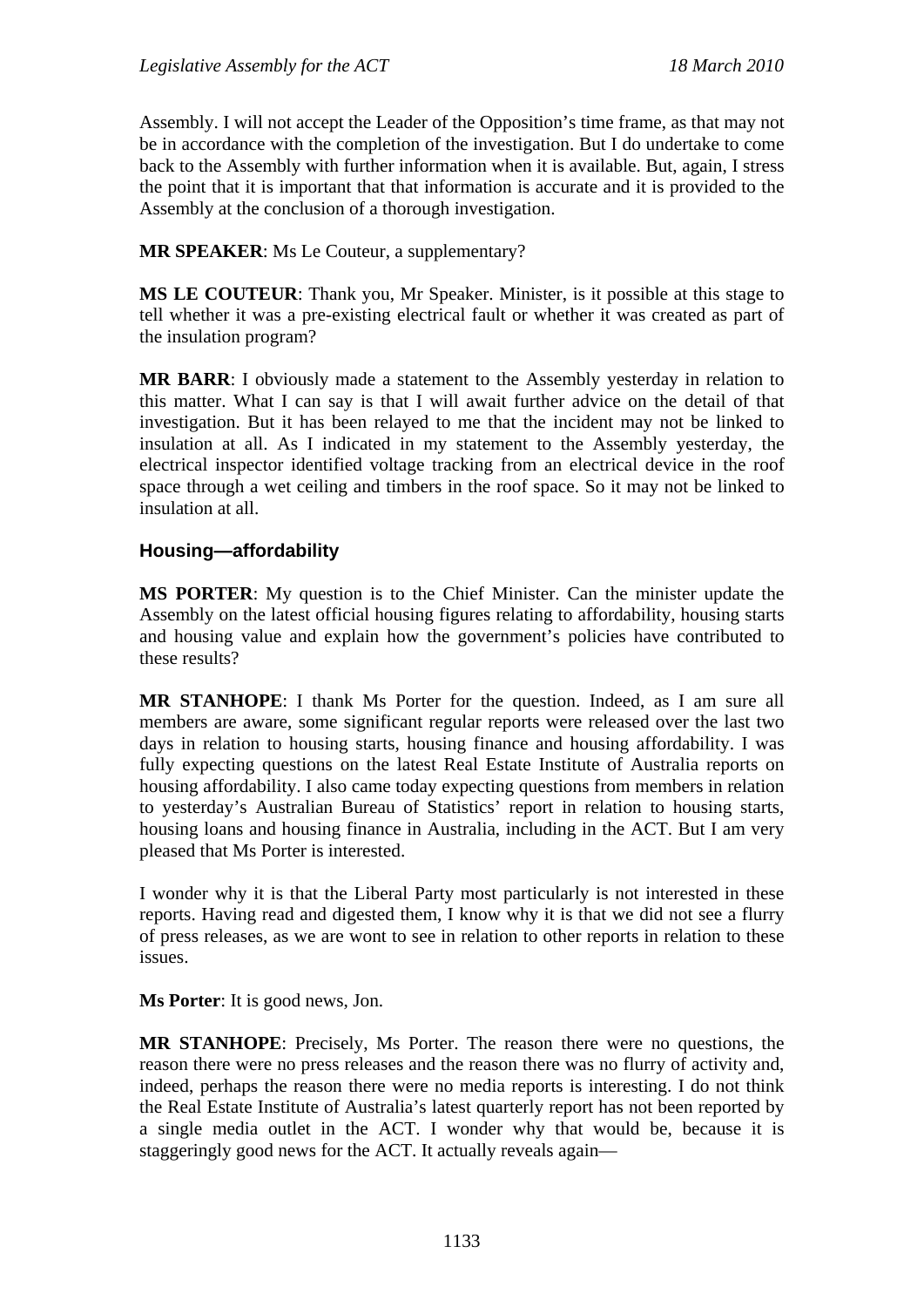**Mr Seselja**: It is a terrible, terrible conspiracy between the Liberal Party, the Property Council—

**MR STANHOPE**: Of course, it is very interesting on any debate in the Assembly on housing affordability that Mr Seselja instinctively begins to look just a touch embarrassed because he knows the subject of land rent is going to be raised. Of course, we will get to land rent in a minute, but in the interim—

**Mr Seselja**: Yes, tell us about it. How many people do you think will go out backwards as a result of land rent?

**MR STANHOPE**: Here we go. Here is the Liberal Party position. He asks, "How many people will go out backwards?" Here we have the Liberal Party position on land rent summarised. We have it now out of Mr Seselja's mouth: the people who access land rent will go out backwards. What a judgement! What a judgement that actually represents of the position of the Liberal Party on who is entitled to own a house. There we have it. They do not deserve to own houses. They are not worthy. They will go out backwards, anyway. They will go out backwards, anyway.

But to get to the views that the Liberal Party did not want to hear about—

**Ms Le Couteur**: Point of order, Mr Speaker. Mr Stanhope has not attempted to answer Ms Porter's question. I would love to hear the answer.

**MR SPEAKER**: Chief Minister, can you answer the question? I am sure you have it.

**MR STANHOPE**: I am glad you are interested, Ms Le Couteur. The answer is that the Real Estate Institute of Australia has again reported that the ACT has the most affordable housing in the nation. Indeed, they report that the average Canberra household spends 17.7 per cent on average of its weekly income on loan repayments on a median three-bedroom home. That is 30 percentage points below the national average. It is 16 percentage points lower than the rate across the border in New South Wales. That is what the Real Estate Institute reports. The Real Estate Institute in its report reflects again on the ACT remaining the most affordable housing jurisdiction in Australia.

But that is not all, of course. It does then also report on affordability in the ACT for rental property. It shows that in relation to rental payments in the ACT, Canberra households pay an average of 16.7 per cent of their income on rent payments, unchanged over the year. But this is by far the lowest in the country, eight per cent lower than the national average. *(Time expired.)*

**MR SPEAKER**: Ms Porter, a supplementary question?

**MS PORTER**: Minister, what effect has the government's policy on mandating 15 per cent of all blocks in new estates to be dedicated to affordable housing had on the availability of moderately priced housing in the ACT?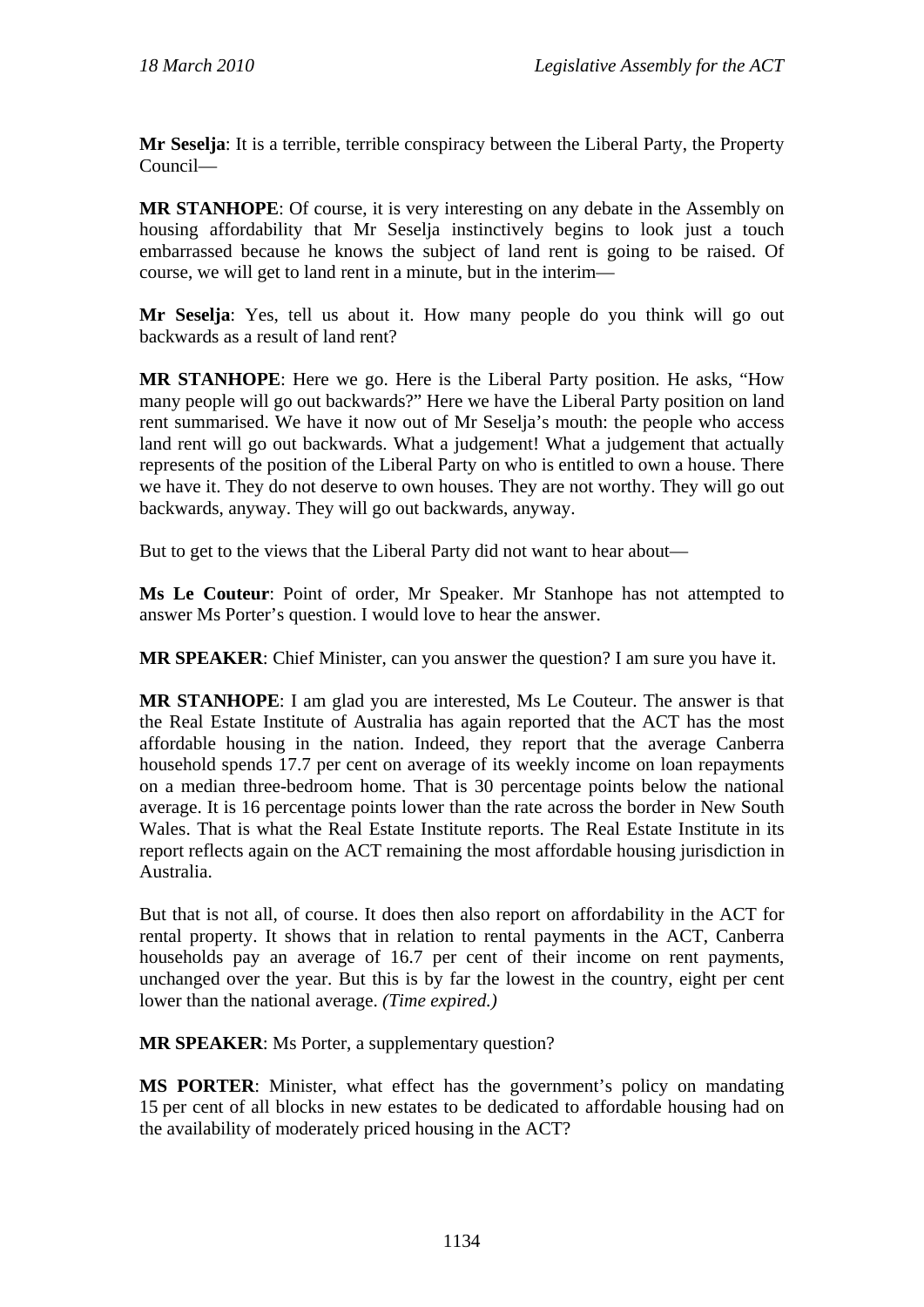**MR STANHOPE**: Thank you, Ms Porter. It is interesting to hear the Liberal Party's cries in relation to this issue and the philosophical issue that underpins them. What the reports have revealed this week is to show just how successful the ACT government's policies in relation to affordability and land release have been over the last three to four years. That is reflected, again, in the outcome of the latest data from the Australian Bureau of Statistics in relation to new home starts and loans in the last quarter report, which was the December quarter. They rose in the ACT by 33.7 per cent in that quarter against a national growth rate of 15 per cent—in other words, double the national rate here in the ACT.

For the 12 months—it was not just a quarterly aberration—new home starts in the ACT grew by 26.1 per cent, and the number of loans issued to first-home buyers in that time increased by the same number—26 per cent. That has been the reported and recorded effect of policies and programs initiated by the ACT government in relation to housing affordability and our ramped up and very concentrated attention on land supply and planning in order to meet the needs of this market. This is a reflection of that.

This is a reflection of all the work that has gone into land supply, land release, infrastructure supporting land release and reform of the planning system to ensure that these sorts of numbers, these sorts of figures, these national results, these results in relation to both affordability and in relation to housing finance, housing starts and construction activity, lead the nation by a country mile. It is a reflection of the work that this government has done. It is reflected in the numbers of greenfield sites that fit within definitions of "affordability". We see the 15 per cent policy that has produced—*(Time expired.)*

**MS LE COUTEUR**: A supplementary, Mr Speaker?

**MR SPEAKER**: Yes, Ms Le Couteur.

**MS LE COUTEUR**: Mr Stanhope, is the reason that the ACT has such good housing affordability our high average incomes and, if so, what does this mean for lower paid workers?

**MR STANHOPE**: It certainly is a significant aspect of it but it is the truest measure of affordability in Australia. And on that measure, against the rest of Australia, we are the most affordable jurisdiction in the nation. But what it means, Ms Le Couteur, is that the government has been able to concentrate on what is regarded by every other jurisdiction—and I meet with them in relation to these issues—as the most far-reaching, the most progressive and, indeed, the most expansive and successful housing affordability program in Australia.

What it has meant for people on lower incomes, Ms Le Couteur, is that we have pursued innovative programs like the land rent scheme, that we have engaged Community Housing in Canberra in a massive construction program in relation to providing affordable accommodation. And we see, and we are seeing, the fruits of that. We are seeing it in the fact that 222 blocks have now been taken up under the land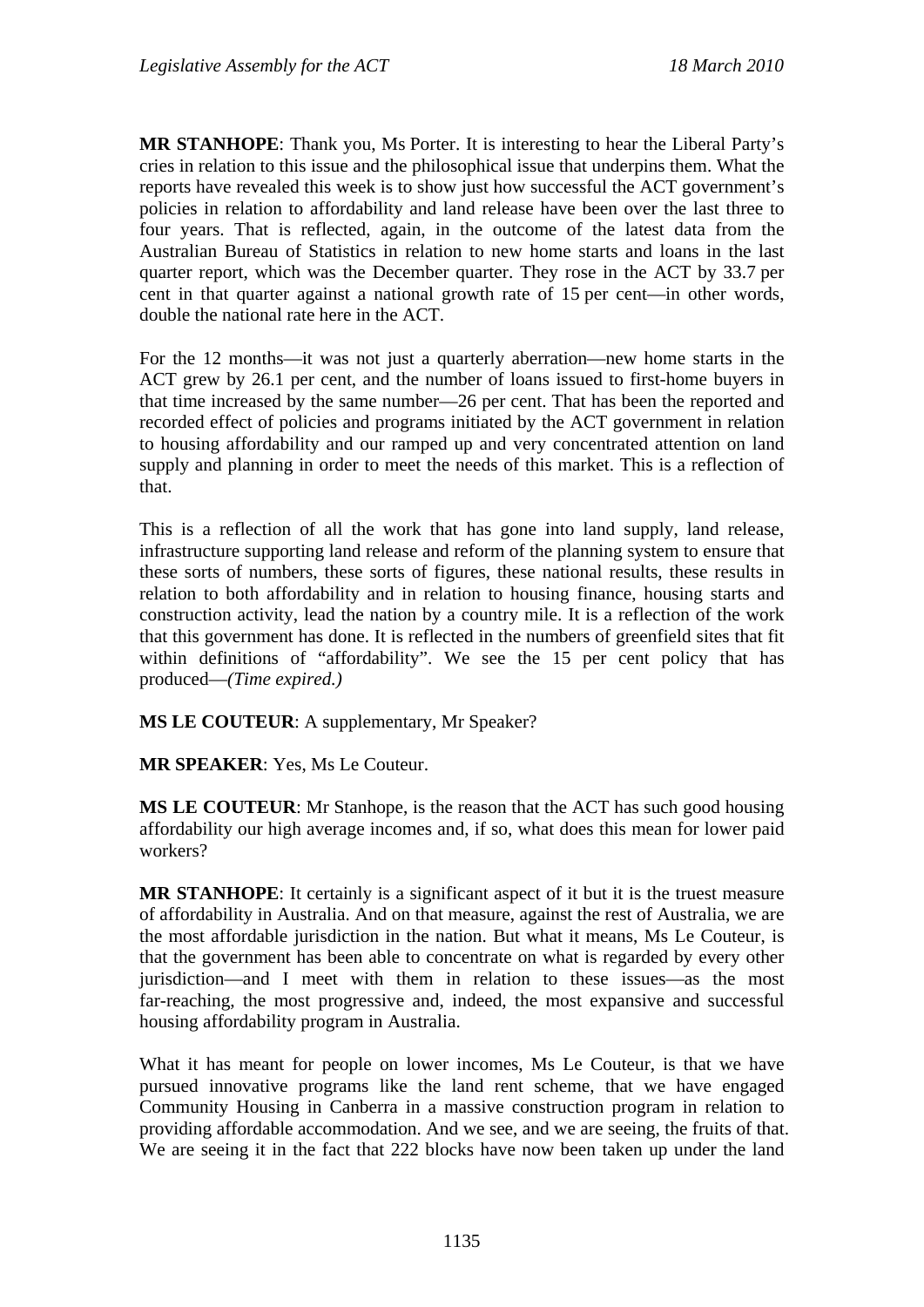rent scheme. We see that CHC Affordable Housing is well on the way to meeting its target. In fact, it will exceed its target, the target set by the ACT government, of delivering 1,000 affordable dwellings over the next 10 years. They are ahead of target in relation to those targets of 500 affordable rental properties and 500 affordable properties for sale.

OwnPlace is currently working on delivering 247 house and land packages for under \$300,000. Of all of the massive number of blocks that have been delivered in greenfields, for instance, just in this financial year, the Village Building Company has delivered 252 homes for under \$350,000. Over the last 2½ years, you have just one developer, pursuing policies initiated by this government, most particularly mandating, firstly, 15 per cent and then 20 per cent of all house and land packages being under \$350,000, delivering in the order of 900 dwellings within that price range. *(Time expired.)* 

**MR SPEAKER**: Mr Hargreaves, a supplementary?

**MR HARGREAVES**: Thank you very much, Mr Speaker. I would like to ask the Chief Minister the last supplementary of the day and the week and it is: what is the government doing through its affordability action plan to ensure that housing remains good value for money?

**MR STANHOPE**: Thank you very much, Mr Hargreaves. In the context of good value for money, it is very interesting, and it is reported today in the *Canberra Times*—I forget the name of the report; I believe I have it here.

**Mr Hanson**: Speak to young families out there trying to get into the real estate market, Jon. What have they got to say to you?

**MR SPEAKER**: Thank you, Mr Hanson.

**MR STANHOPE**: I have the article here. It is in relation to the latest PRDnationwide survey as reported in the *Canberra Times* today. It was a survey of investors across Australia, of people interested in investing in property. The results of that survey are quite remarkable and, once again, come as something of a kick in the shins to the Liberal Party. Of investors across Australia that have property portfolios, only three per cent had a view that properties in Canberra were overvalued, as against a view that 28 per cent believed properties in Sydney were overvalued and 26 per cent believed properties in Brisbane were overvalued. But only three per cent of property investors surveyed by PRD believed that properties in the ACT were overpriced.

That is some of the formal data. Of course, it is the sort of data that the Liberal Party hate, having regard to their complete and total opposition from day one to every one of the housing affordability initiatives that have been pursued by this government, and pursued successfully, to the point now where you have seen in this town over the last year the highest level—it is twice as high as in other places around Australia—of first home buyers.

The interjection has just been made, "What about first home buyers?" There are twice as many first home starts in the ACT as anywhere else in Australia. That is a direct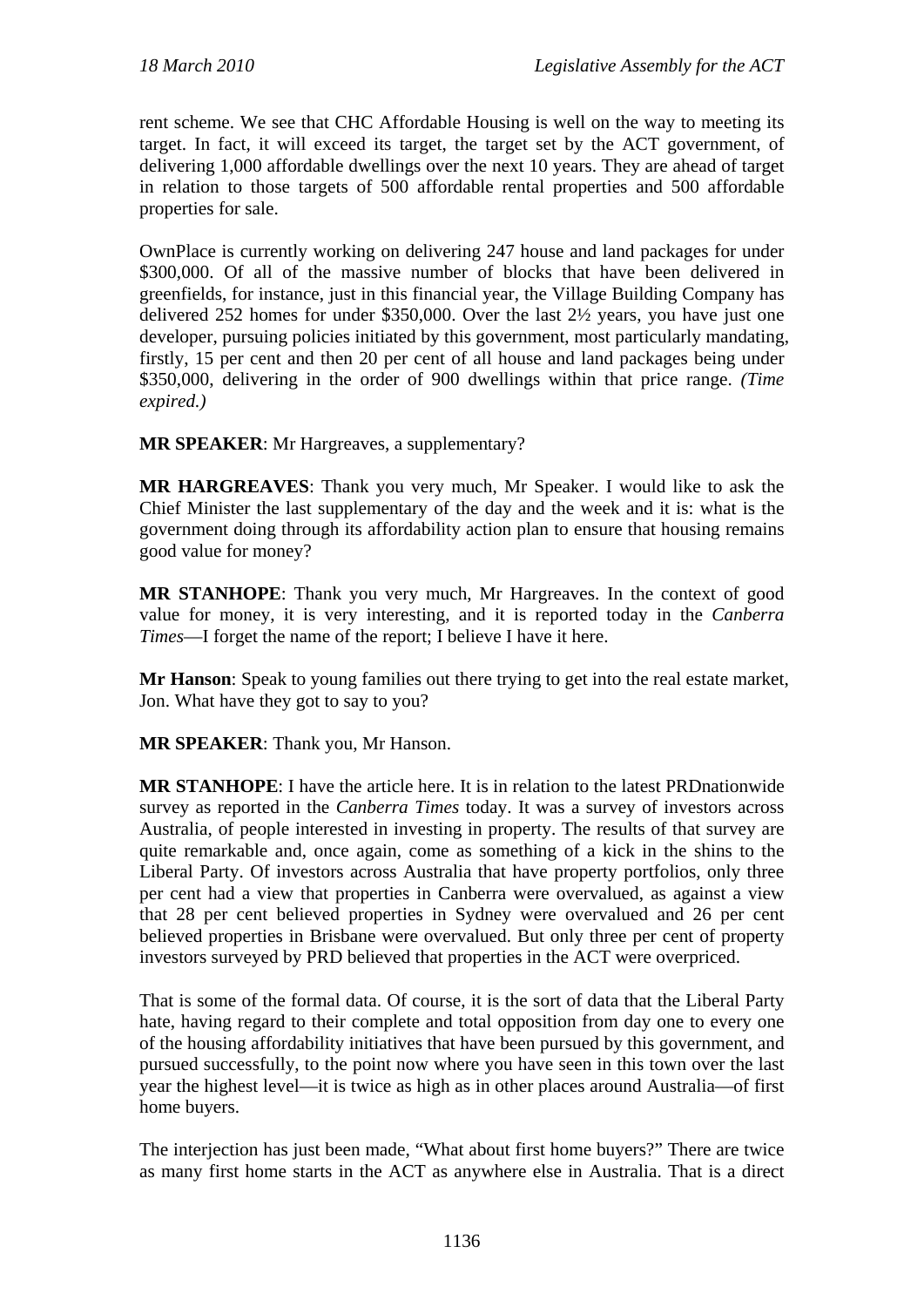result of this government's actions in relation to this area. That is what we have done. It is what we will continue to do. That is how the market is responding and that is how first home buyers and young families are responding.

I ask that all further questions be placed on the notice paper. I will save land rent till next week.

# **Ministerial responsibility**

**MR SMYTH** (Brindabella): Mr Speaker, I seek your advice—and you might like to review the *Hansard* and what you actually said—in regard to the first question asked by the Leader of the Opposition today, which did mention the Greens-Labor agreement and which you ruled out of order. I refer you to standing order 114. I remind you that the question was, of course, to the Treasurer. I refer you to standing order 114 which says:

Questions may be put to a Minister relating to public affairs with which that Minister is officially connected, to proceedings pending in the Assembly or to any matter of administration for which the Minister is responsible.

I would contend that this is a matter relating to a public affair with which the minister is officially connected. I refer you to the ABC website, 11 November 2008, where it says that Labor had appointed the Deputy Chief Minister, Katy Gallagher, the party's liaison officer with the Greens. Given that is a public matter—

**Ms Gallagher**: Check the AAOs.

**Mr Stanhope:** Is that the AAOs, is it?

**Ms Gallagher**: You are usually a bit better than this, Brendan.

**MR SPEAKER**: Order! Mr Smyth has the floor.

**MR SMYTH**: Given that this is a public matter—and we know that the government has used, for instance, Treasury to cost Greens' promises and the Greens-Labor agreement, so there is a public cost to which the Treasurer is actually connected— I would ask you to review what you have said as to whether or not it is appropriate to ask questions in that context.

**MR SPEAKER**: Thank you, Mr Smyth. I am happy to do that.

**MR HARGREAVES** (Brindabella): Mr Speaker, on that, if I may address for your attention Mr Smyth's suggestion to you, I might also ask you to give consideration, in terms of whether or not a minister is connected with any particular subject of public affairs, that a minister's responsibilities, in fact, are delivered to that minister by the Chief Minister under authority of this Assembly, under the administrative arrangements orders. The administrative arrangements orders actually detail the acts of this Assembly for which a minister is responsible. And I hate to tell these people across the chamber, through you, Mr Speaker, the Labor-Greens agreement does not fall into the category of an act before the chamber.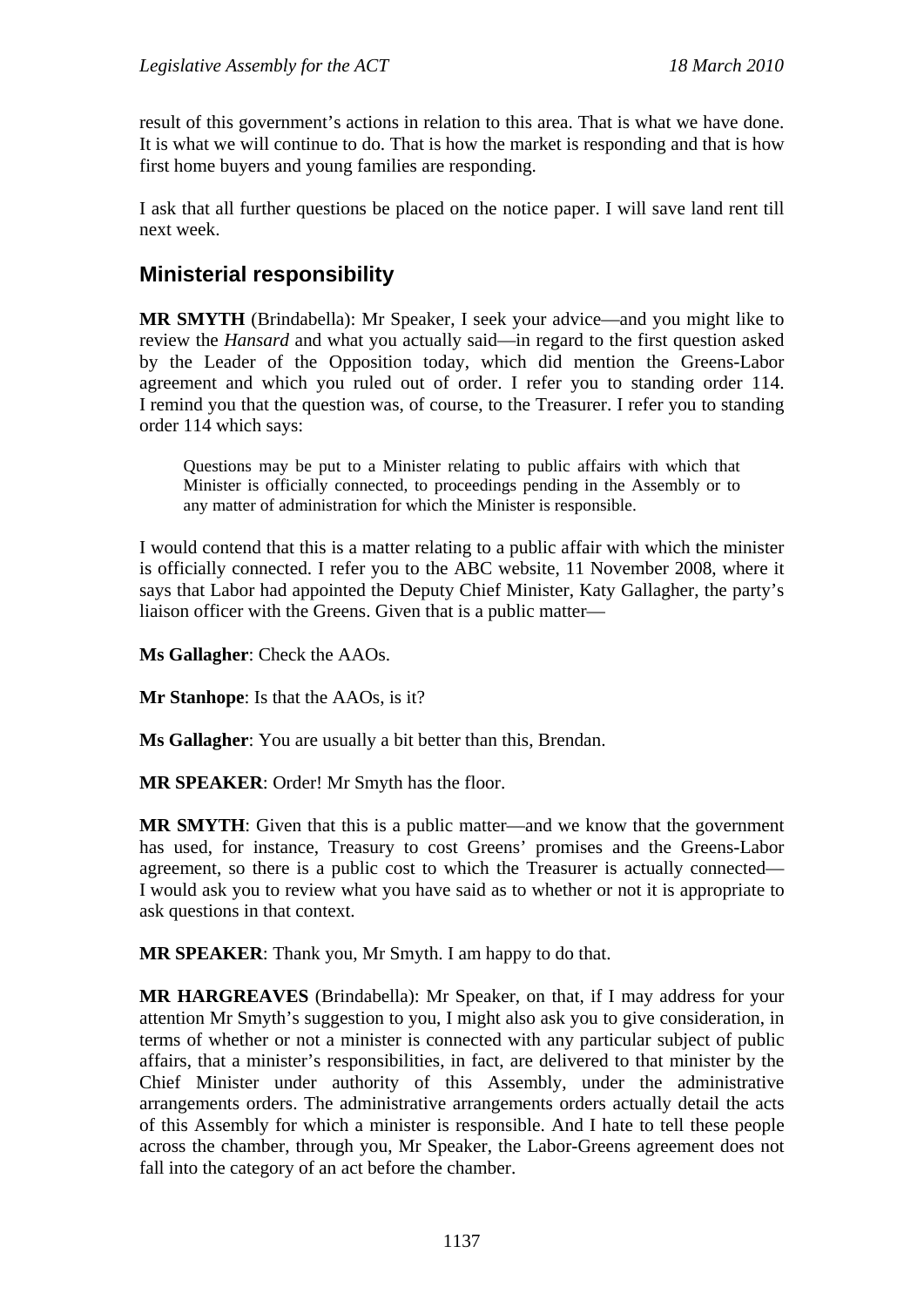**MR SPEAKER**: Thank you, I will—

**MR SMYTH** (Brindabella): If I may, just on Mr Hargreaves's statement—

**MR SPEAKER**: Briefly, Mr Smyth. I am happy to listen to both. I feel I got the point; so unless it is—

**MR SMYTH:** Okay. It is just that it does make it clear that there are three segments to what questions can be asked. It is public affairs; it is things happening in the Assembly or the responsibility as laid out in the AAOs, on which he is correct; but there are other elements beyond the AAOs that one can be asked questions about.

**MR SPEAKER**: Thank you, Mr Smyth. I will consider that and come back to the chamber.

# **Supplementary answer to question without notice Disability services—support packages**

**MS BURCH** This has got nothing to do with that, you will be pleased to know, Mr Speaker. Yesterday, in question time, after a question from Ms Bresnan in relation to long-stay patients transitioning from hospital, in my response I inadvertently said "transition of May of last year". It is actually May 2010. I give my apology for that.

Also during question time, in a response to a question from Ms Le Couteur in relation to unmet need for individual support packages funding, I inadvertently provided incorrect percentages for respite services. For members' information, the correct increase is 96 per cent—I might have said 98 per cent—for flexible respite services and an increase of 11 per cent in centre-based respite services. I made reference to 30 per cent, which was actually the increase in accommodation. There were too many percentages in my head; so I apologise for that error.

# **Answer to question on notice Question No 561**

**MS LE COUTEUR**: Madam Assistant Speaker, under standing order 118A(a), I would like to ask about a question for the Minister for Planning which remains outstanding. It is question 561, which is an outstanding question, Mr Barr.

**MR BARR**: I understood I had answered all of my questions on that. I will check whether there has been a delay in transmittal between my office and the secretariat. And if there has been, I will check that and get back to the member.

**MR ASSISTANT SPEAKER** (Mr Hargreaves): As I understand it, the chamber support staff does not have this registered as an outstanding question, Ms Le Couteur, but I am sure the minister will look and see whether he can get you another copy of that answer.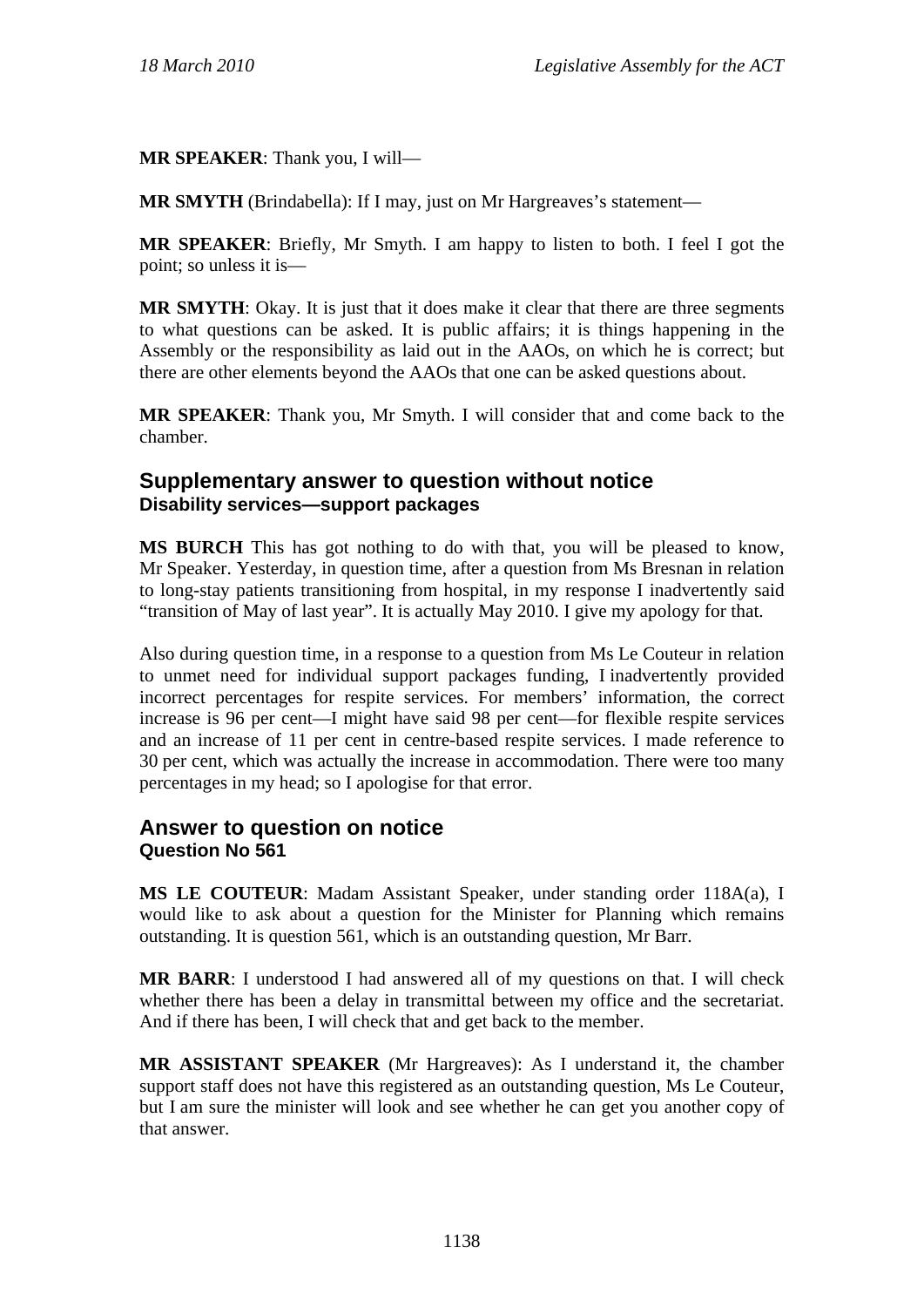# **Homelessness Discussion of matter of public importance**

**MR ASSISTANT SPEAKER**: Mr Speaker has received letters from Ms Bresnan, Mr Coe, Mr Doszpot, Mrs Dunne, Mr Hanson, Mr Hargreaves, Ms Le Couteur, Ms Porter, Mr Seselja and Mr Smyth proposing that matters of public importance be submitted to the Assembly. In accordance with standing order 79, Mr Speaker has determined that the matter proposed by Ms Porter be submitted to the Assembly, namely:

The importance of a comprehensive strategy to address homelessness in the ACT.

**MS PORTER** (Ginninderra) (3.24): I am very happy to be able to bring this matter of public importance before the Assembly this afternoon. I think the words that we could focus on are "a comprehensive strategy to address homelessness in the ACT".

The ACT government is aware of the complex range of issues that we need to look at when dealing with homelessness in the community. These of course present a number of challenges to any government looking to address this issue. And that is why I raise these matters today. I am pleased to be able to say that the ACT government's approach to homelessness is, indeed, both comprehensive and underpinned by a strong collaboration with specialist homelessness services.

Homelessness, Mr Assistant Speaker, as I am sure you are well aware, is not something that government addresses alone. Homelessness also requires a whole-of-community response and new approaches if the nation is to succeed in halving homelessness by 2020. Of course, this is not exclusively an ACT issue but we are talking about how it affects us in the ACT this afternoon, what the government is actually doing and, indeed, how we can respond as a community.

Obviously, to address homelessness, we will need to work together to address the factors that cause it and the factors that prevent people from moving out of the cycle of homelessness. Some of these factors—and there are numerous factors, as you are well aware, Mr Assistant Speaker—are poor literacy and numeracy, one's employment status, one's education status, one's educational opportunities both in the past and in the future, one's health. As I said, there are many factors that lead a person, a family or part of a family to become homeless.

We need to continue to establish new partnerships and collaborations between government agencies, homelessness services and other mainstream services in areas such as health care and education. We need to better understand the relationships between past trauma—mental illness, for instance—and how this affects a person's ability to access and maintain their housing.

I had the great pleasure about two year ago of launching a wonderful piece of research by the Institute of Child Protection Studies on the experience of children who have been homeless. I did that across the road in the Canberra Museum and Gallery. I do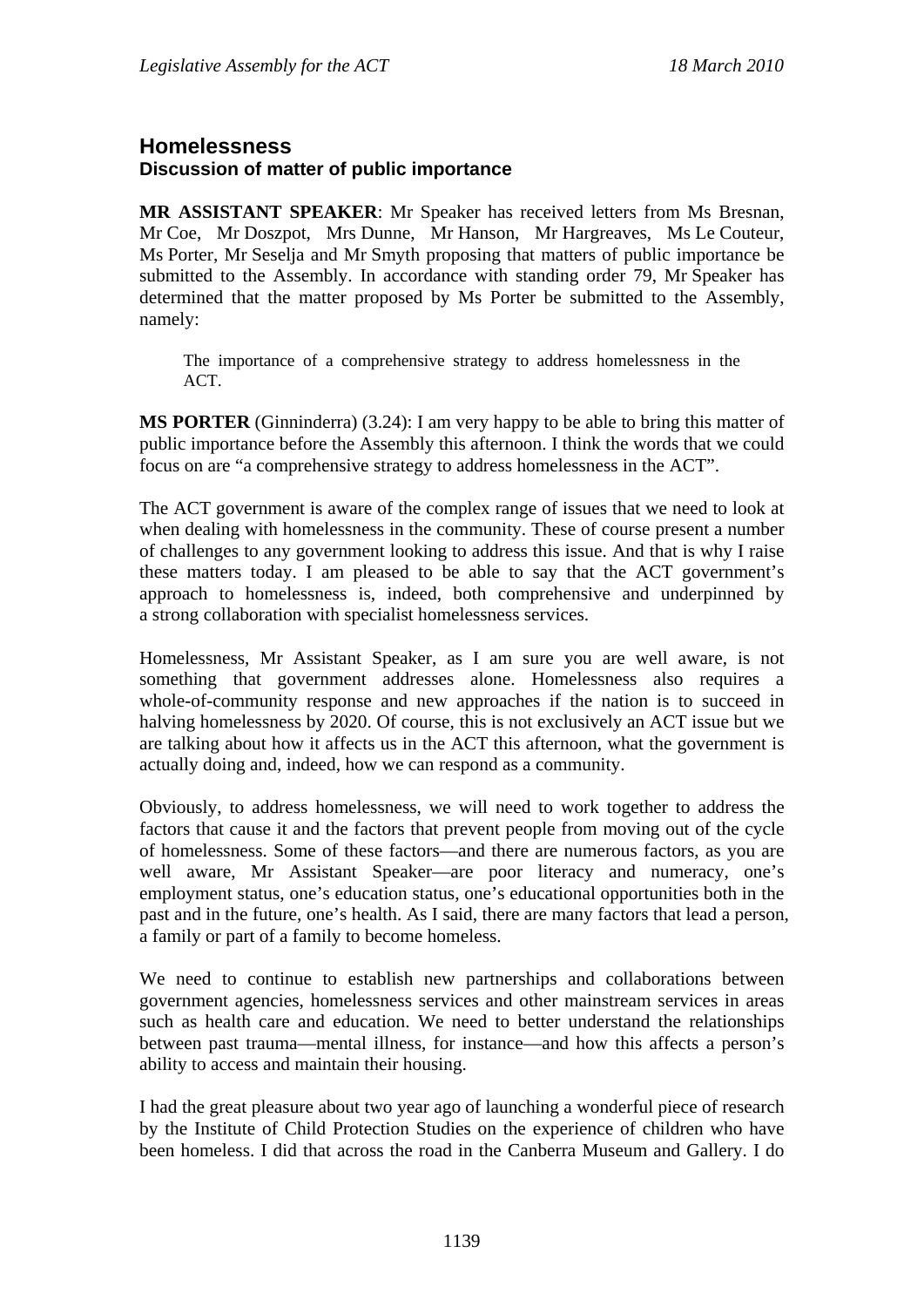remember that day most distinctly. This research was funded by the ACT as part of the homelessness strategy.

Obviously, it is important to see children as individuals in their own right. Obviously, it is important to be able to listen to their experiences and for us to understand how these experiences inform us when looking at a homelessness strategy. Children are not just appendages of their parents. Children are individuals who have unique experiences and we need to listen to them and listen to their experiences, their views, their beliefs, their aspirations.

What came out of that study was a toolkit for homelessness services for how to deal sensitively and appropriately in a child-focused way with children in homelessness services. That is an invaluable asset, Mr Assistant Speaker, as I am sure you and all of us here agree.

I think it is very important to understand that the ACT government does have a comprehensive strategy to address homelessness, including looking at the special needs of children, as I was talking about just now. Homelessness is not just about not having a roof over your head. And to be in a home is not necessarily just about having a roof over your head.

That became extremely clear in the results of the research with the children. It was discovered that many of those children, as I recall from listening to the comments that were made by those who did the research on that day and by reading the material that was provided for the toolkit and the results of the research, relayed to the researchers that a home was not necessarily assigned to a place or a building. A home to them was a place, whether other members of their family resided with them, whether one or more of their parents were with them, whether their siblings were with them, even whether their family pets were co-located with them.

So you can see that, when we look at homelessness and how we respond to homelessness, we need to take all these many factors into consideration, particularly when we are responding to the needs of children. And children, of course, are very vulnerable in these situations.

One example of Housing's approach is the housing accommodation and support initiative which, importantly, provides both clinical management and housing solutions for clients experiencing significant mental health issues. As I said, a person's ill health is one of the factors that may lead the person to become homeless. The housing accommodation support initiative model is a three-way partnership between Housing ACT, ACT Mental Health and community mental health providers.

When I was in the last Assembly and I was working on the standing committee on health, we did an inquiry into appropriate accommodation for people living with a mental illness. It was brought out time and time again that often a person's homelessness or living in what they would consider unsuitable accommodation was, in large part, due to the fact that they were suffering from or had suffered from quite significant mental illness in the past or in the present. Of course, that is only one factor in many factors that would affect those people but it is a significant factor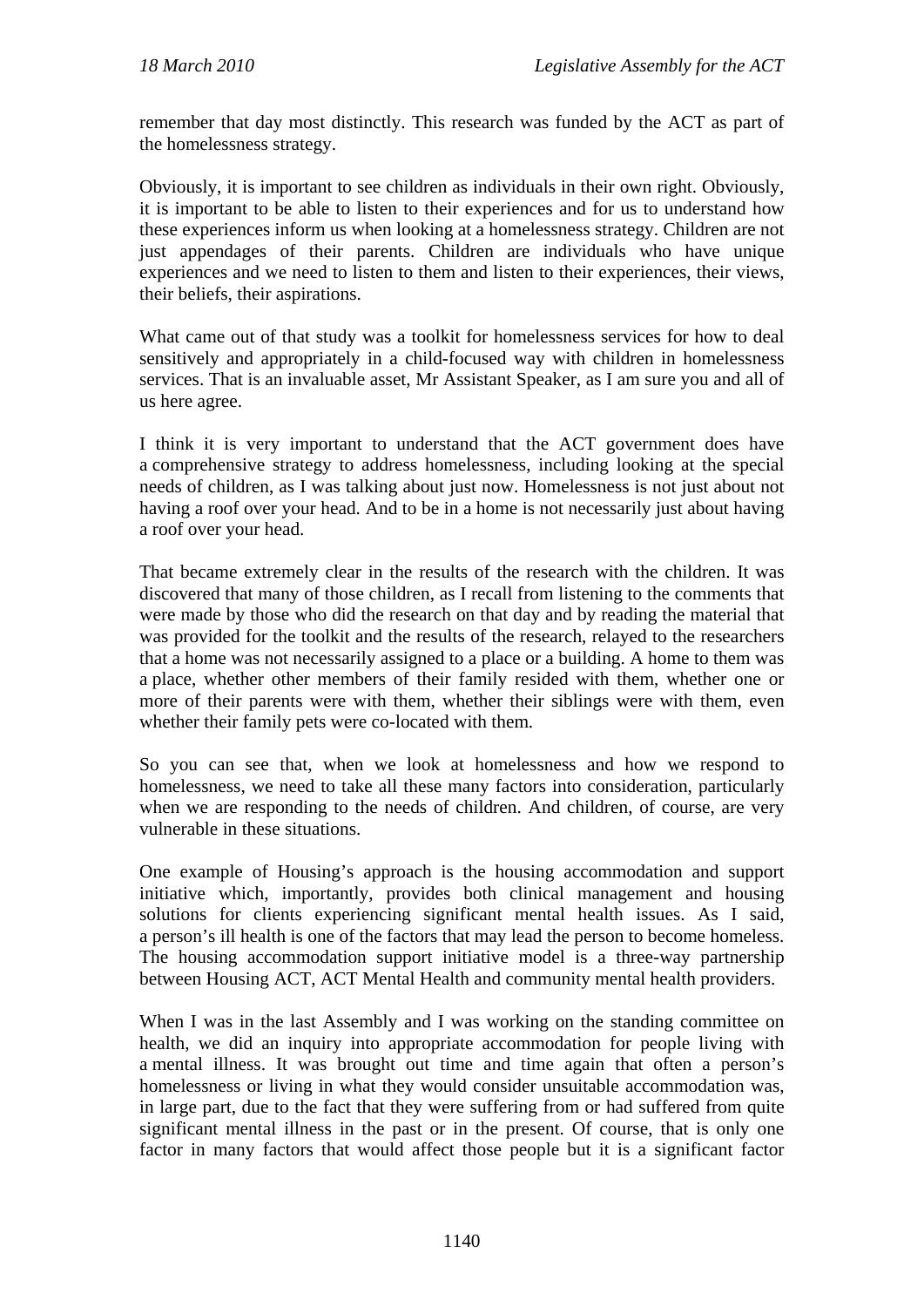indeed. The housing accommodation and support initiative model is a model that integrates service delivery and will provide improved outcomes for people with a mental illness, in relation to both sustained long-term public housing tenancies and improved mental health services.

Linking appropriate support with housing is also important to respond to domestic violence. Sadly, women and children escaping domestic violence continue to be the largest group of people seeking support from homelessness services. The ACT government has already commenced work that improves the outcome for women and children escaping domestic violence, to allow them the option of remaining in their public housing home.

I must say, as a survivor of domestic violence in a previous relationship, I know that the spectre of becoming homeless featured largely in my reluctance to leave my family home to avoid violence. Therefore, it took me much longer to actually make that move than probably was very wise but, as I said, there was the spectre of being homeless because I was obviously the person that would have to leave, given the attitude of the other person. I left it a very long time.

The staying at home after domestic violence project is a joint partnership between Housing ACT and the Domestic Violence Crisis Service and recognises the need to address both the accommodation and the support needs of women and children after domestic violence. I think we would all agree that, for people who have been affected or are being affected by domestic violence, the most important thing is that they are safe. But they cannot feel safe unless they know they have a place that they can call home.

The ACT government is aware that homelessness has a potential to affect older people as well. As a government, we are well aware of the large increase in our older population that will occur in the ACT in the not-too-distant future. This expected increase in the number of older people living in the ACT must always be factored into our planning.

We know that currently the health minister has before us the plans that she has been putting in place to address this issue with regard to health. And it is no different to looking at housing and planning to ensure that we are responding appropriately to this challenge that we have on our doorstep. The housing needs of older people are a key focus of the ACT's program under the nation building and jobs plan. Fortunately, new housing stock will feature universal design principles to support older people to age in place.

It is surprising, when you have a disability of some description, which I did have a few years ago—members would recall I had my hip replaced—how many things you find in a normal home that can prevent you getting around comfortably. And obviously, as we age—I am sure you know that is going to be a long time for you, Mr Assistant Speaker—there are challenges that are thrown up in our homes. I certainly found those when I had a temporary disability. So it is very important that these features are designed into our homes so that people can age in place.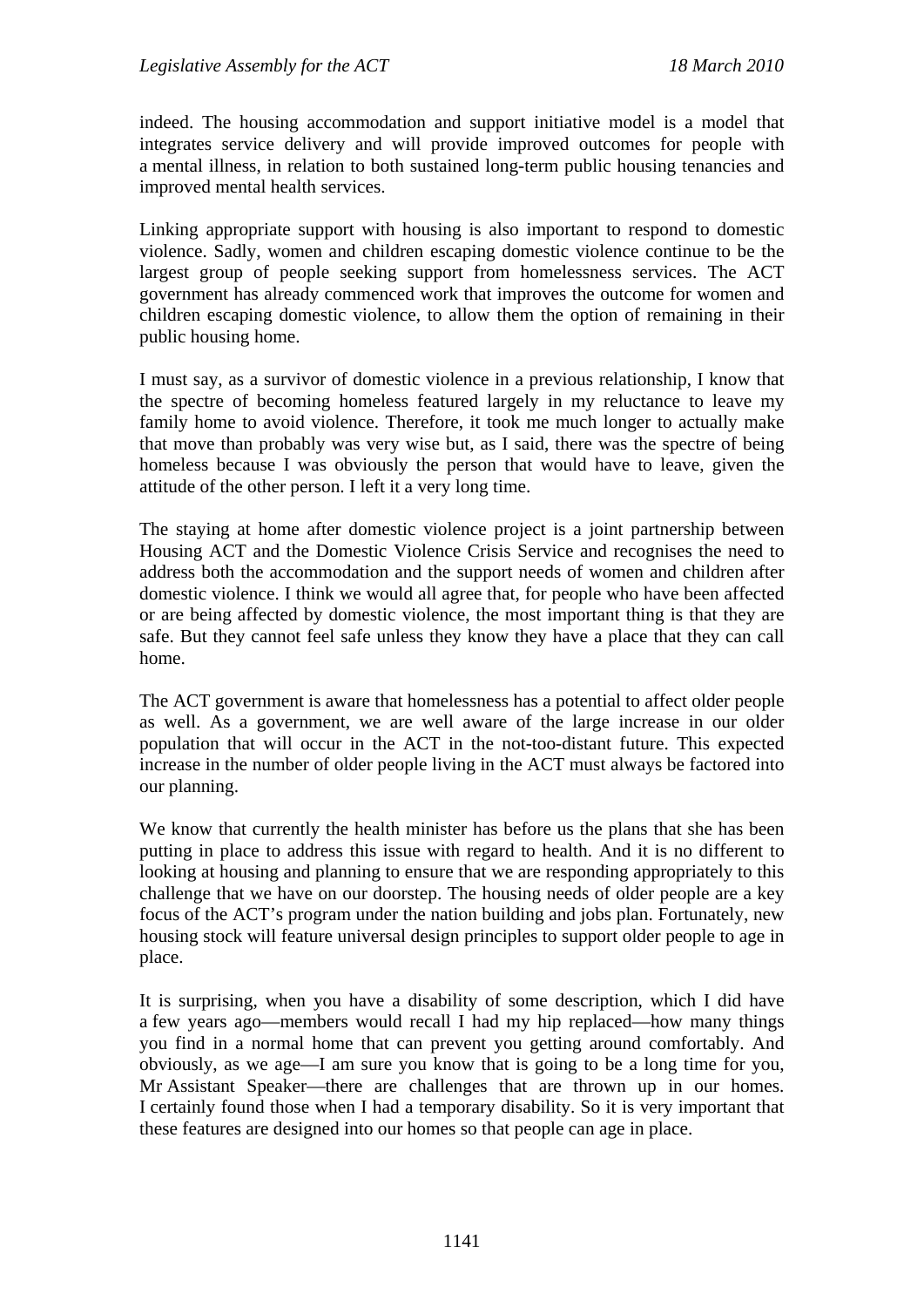I know that it is the preferred option of many older people in our community to remain where their relationships are, where their local shops are, where their friends are obviously, and their day-to-day activities. Two hundred and forty properties will be provided under this initiative and it will make a significant impact on homelessness and on the disadvantaged.

Members will be pleased to know that Housing ACT is also undertaking a needs analysis of older public housing tenants to assess the suitability of their current housing adequacy, of their support networks. And I will be very interested to read the results of this analysis.

Examples I have given demonstrate the range of approaches that are being implemented to respond to homelessness. Homelessness is a complex issue and it does require a range of responses. It does require collaborative approaches. It does require us to work as a whole community—government, all the government agencies and all the community agencies. These initiatives, along with an existing range of specialist homelessness services, represent a comprehensive strategy which is among the best, if not the best, in the nation.

The ACT government will continue to work to build relationships across the community, continue to respond to these issues, continue to explore the needs of the homeless to ensure that we are appropriately responding, adequately responding at all times. It is a big challenge but I know that, with government, with all our government agencies and with the community, we can do this together and we can continue to deliver a comprehensive strategy, as I said, which is among the best, if not the best, in the nation. And I commend this discussion to the rest of the members this afternoon. I think it is a very important matter that we need to discuss.

**MS BRESNAN** (Brindabella) (3.38): I thank Ms Porter for raising this matter of public importance today. The ACT Greens believe access to safe, secure and affordable housing is a human right and an essential prerequisite to social equity. If people do not have secure housing, it is very difficult for other areas of their lives to be addressed, including health and employment.

It is often said by organisations like ACTCOSS that, in a city like Canberra, we should be aiming for zero homelessness, and the Greens agree with this statement. According to the 2006 census, the ACT then had approximately 1,354 people who were homeless. This figure can also be described as a rate of homelessness at 42 per 10,000, up from the 2001 census that showed there were 40 people homeless per 10,000 people. This is quite a significant figure when you look at the population of the ACT. The current rate of homelessness in the ACT is unacceptable and must be reduced as a matter of urgency.

People who make up the homeless population generally reflect those who are most vulnerable in our community. Some 76 per cent of our homeless are under 35, and 22 per cent are children under the age of 12. Women comprise 53 per cent of the homeless population, compared with 44 per cent nationally. Although Aboriginal and Torres Strait Islander people made up 1.25 per cent of the ACT population in the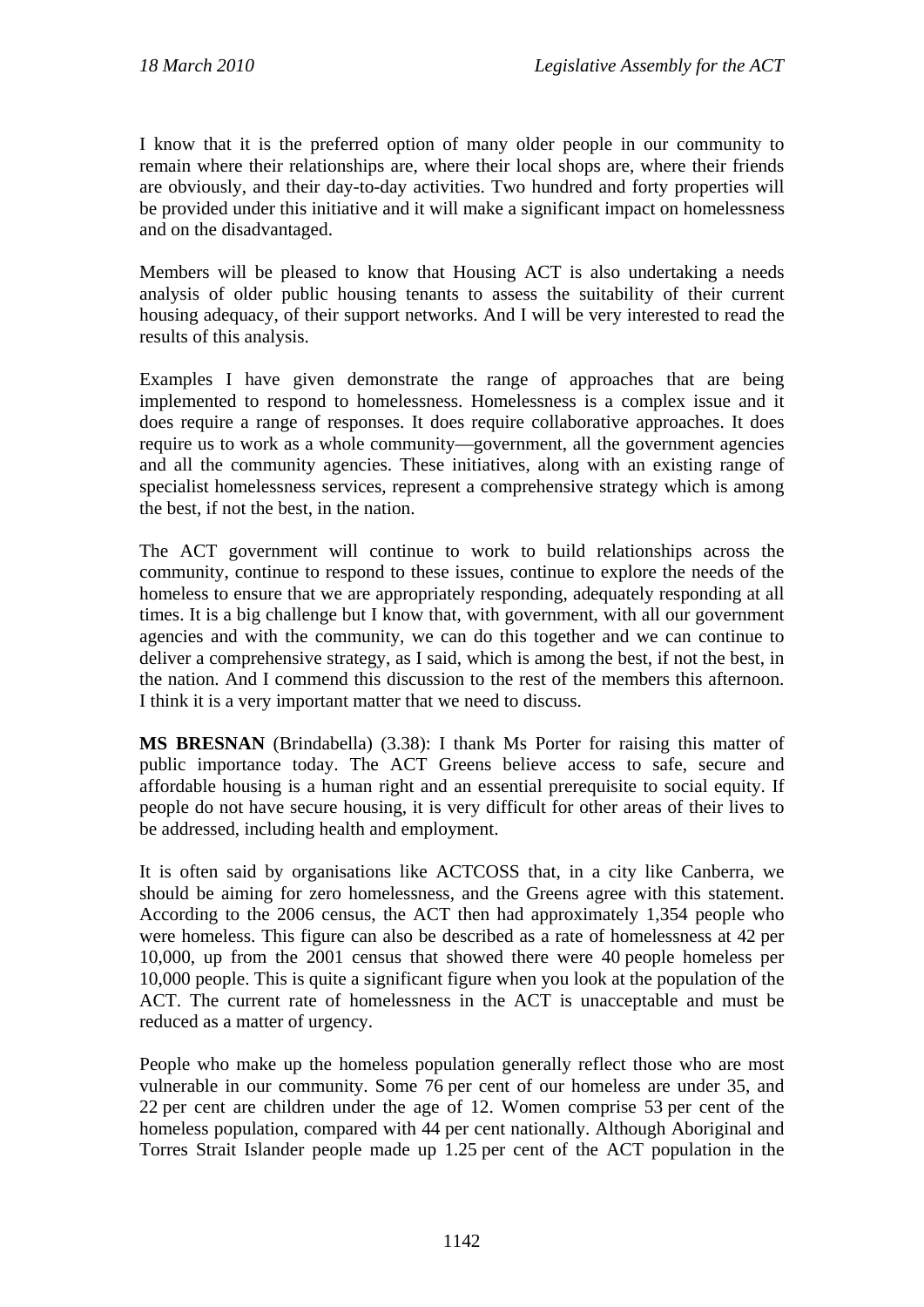2006 census, they comprised 19.7 per cent of people staying at homeless accommodation and 3.8 per cent of rough sleepers.

In addressing this topic today, I would like to refer to the review being conducted by the ACT government Department of Disability, Housing and Community Services into homelessness services. The discussion paper issued by the department in November 2009 provides points of insight about our future funding situation, given the changes in federal government policy. It is concerning that our ACT government is being asked by the federal government to achieve more outcomes with less funding into the future.

As I have noted previously in the Assembly, while there has been a significant investment in housing through the federal stimulus funding, the concern is what will happen when this funding ends and the changes to the federal-state housing agreement begin to impact. According to the discussion paper, funding for the ACT under the national affordable housing agreement declines from 2.2 per cent of total funding in 2008-09 to 1.9 per cent in 2010-12, an approximate funding loss of \$2.2 million. A further reduction to 1.6 per cent is expected by 2015-16.

Under the old supported accommodation assistance program, the ACT received 3.6 per cent of national funding. I think it is worth remembering that, several years back in 2004, the federal government also decreased that funding to the ACT. The ACT government tried to cover this loss but, due to the 2006-07 functional review, the ACT government cut back on this further.

So while we may face a decrease in funding, there are some worthwhile goals being set out in the government's future homelessness policy. For example, by 2013 the government is aiming for a decrease of seven per cent in the number of people who are homeless. The federal and ACT governments' reform priorities for homelessness services are focused on an increase of wraparound services to ensure that long-term positive outcomes are achieved. There will also be a focus on reducing the number of accommodation transitions.

The Greens are supportive of the housing first model, as it is premised on the notion that housing is a basic human right and so should not be denied to anyone. The housing first model attempts to give a homeless person a house straight away that they can stay in and then receive wraparound services to assist the sustainability of their tenancy. This is in contrast to the continuum housing model, where a homeless person is taken to emergency shelter, to transitional housing to public housing.

The housing first model does require access to a large amount of housing stock, and there are concerns about the program's viability, as public housing was cut significantly under the Howard Liberal government years. Already the ACT features a shortage of housing properties for those people who are on very low incomes, and the waiting list for public housing is growing, despite having tighter eligibility criteria.

Already there is a great bottleneck in accommodation support services, with few exit points to offer to clients. It is critical, therefore, that the ACT government vigorously commits to its goals of working towards public housing making up 10 per cent of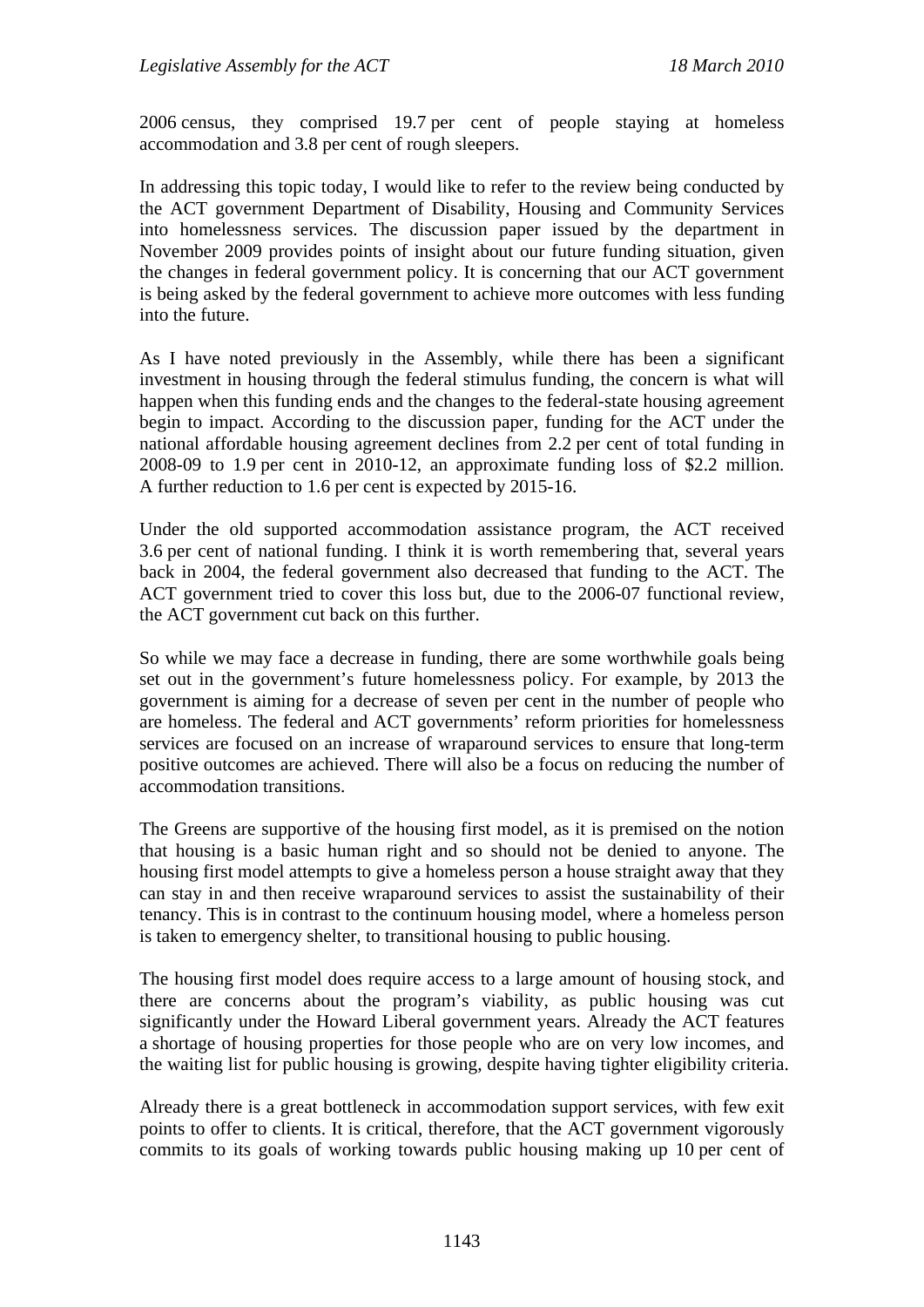housing stock in the ACT, as is detailed in the parliamentary agreement. This figure of 10 per cent housing is also argued by ACTCOSS and the YWCA in their submissions to DHCS.

The federal government's stimulus housing does make a significant contribution towards the ACT meeting this goal, but it is also important that the ACT government sustains and builds on these numbers. The concern from the housing and community sector is that over coming years state and territory governments will use the stimulus housing boost as an opportunity to dispose of a great number of public housing dwellings that are in poor condition.

While ACTCOSS welcomes the housing first initiative, its submission stresses the need to retain a range of crisis and transitional accommodation options for people experiencing homelessness. There is no, one clear solution for people suffering homelessness. There are a number of groups that make up the population, and each has its own unique requirements. Services must be tailored to suit each group and each individual and it should not be a one-size-fits-all approach.

While some homeless people will be assisted quite obviously by being given a home straight away and receiving wraparound services, some homeless people may work better in a situation where they are housed in emergency and group-style accommodation and where they are assisted and prepared to live on their own. Young people, migrants or refugees and women who suffer domestic violence are particular groups who may not be suitable for housing first. Migrant women are a particularly vulnerable group as they have very specific needs. To quote Marluce Peters from the ACTCOSS submission to the DHCS discussion paper:

The plight of migrant women in a violent relationship is often especially difficult. If they have not been issued a visa of their own, their visa ties them to the perpetrator which places them at a higher risk of being severely abused. This dependence can only be countered if countries guarantee migrant women separate residence and work permits that do not tie them to their husbands and families.

Migrant women must also be given sufficient social and economic support to enable them to start a life of their own. They often have access to fewer resources and are barred from social benefits. This makes it all the more important to admit abused migrant women to refuges. For them and their children, a refuge may well be the only place where they are safe and supported.

As Ms Porter has also mentioned, I would like to refer to people with mental illness, as they are also a particularly vulnerable group. This can be because there are difficulties experienced in maintaining stable housing due to the episodic nature of mental illness. The idea of the continuum housing will not be appropriate for people with episodic conditions and, indeed, other groups I have already mentioned, such as women experiencing domestic violence, as there may be difficulties in maintaining employment and health treatments, for example. If support services are not provided and if they are placed in inappropriate housing, there is a real risk that they may lose their housing and fall into a vicious cycle of homelessness.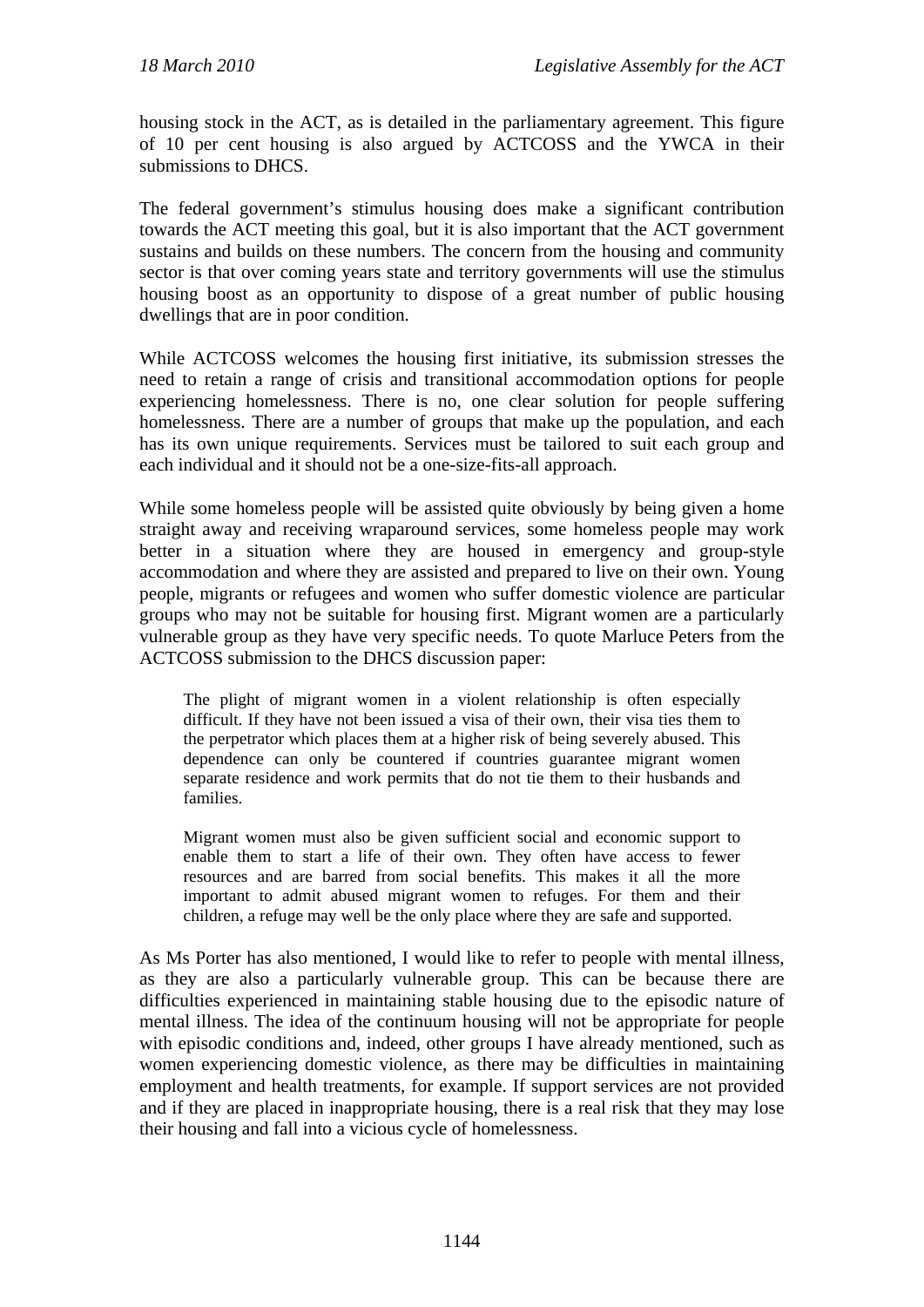As Ms Porter has also mentioned, there are specific programs, such as the very successful HASI project which began in Sydney, and it is very good to see that it is to be piloted in the ACT. This does provide a high-level service to people with high needs. There are, however, a significant number of people with mental illness who will not be able to access this project and may be at risk of homelessness if they do not access appropriate housing or receive the necessary support services.

It is worth emphasising again the importance of having a variety of options for people who are vulnerable, at risk of homelessness and in other high-needs groups. Discussing social housing options is relevant, as a lack of suitable housing increases the risk of homelessness. A range of options is needed, and this includes emergency housing, community housing and public housing. They all have a role to offer. It is acknowledged by organisations and the community housing sector that this is needed.

Community housing will be appropriate for some people, and this often depends on their specific needs, whether they are able to afford 75 per cent of market rent and other factors. However, some public housing will be the most appropriate option. It offers a greater security of tenure, which includes the fact that there is a tribunal process available to deal with tenancies in the instances where it is required. Affordable housing will be suitable for others but, again, it is if their circumstances and means enable this, including being able to maintain stable housing, which is a crucial factor in all of this.

The reality is that there are vulnerable people in the community who need housing and who also may need assistance. Some people need significant assistance simply to maintain their housing. Ignoring this fact places people in danger of homelessness, which then affects every other area of their lives.

I would also just quickly like to read from the YWCA submission to the DHCS paper in discussing that ongoing need to have a range of housing options for people:

Our experience working with people facing homelessness is that crises such as those outlined above —

which included loss of job, ill health, family crisis, domestic violence, accidents at work—

can mean that very quickly people are without income and having to rely on a welfare payment that will not adequately cover the cost of housing. Currently, public housing is the only viable option for these people, and with the system unable to cope with the current demand, it seems the goal of halving homelessness will not be able to be achieved without significantly increasing public housing stock, or other affordable housing options, beyond what is being proposed.

**MR COE** (Ginninderra) (3.49): I too believe that it is important to have a comprehensive strategy to address homelessness here in the ACT. I think it is important that any set of programs designed to reduce homelessness does not simply address the short-term issues of homelessness but is genuinely strategic, including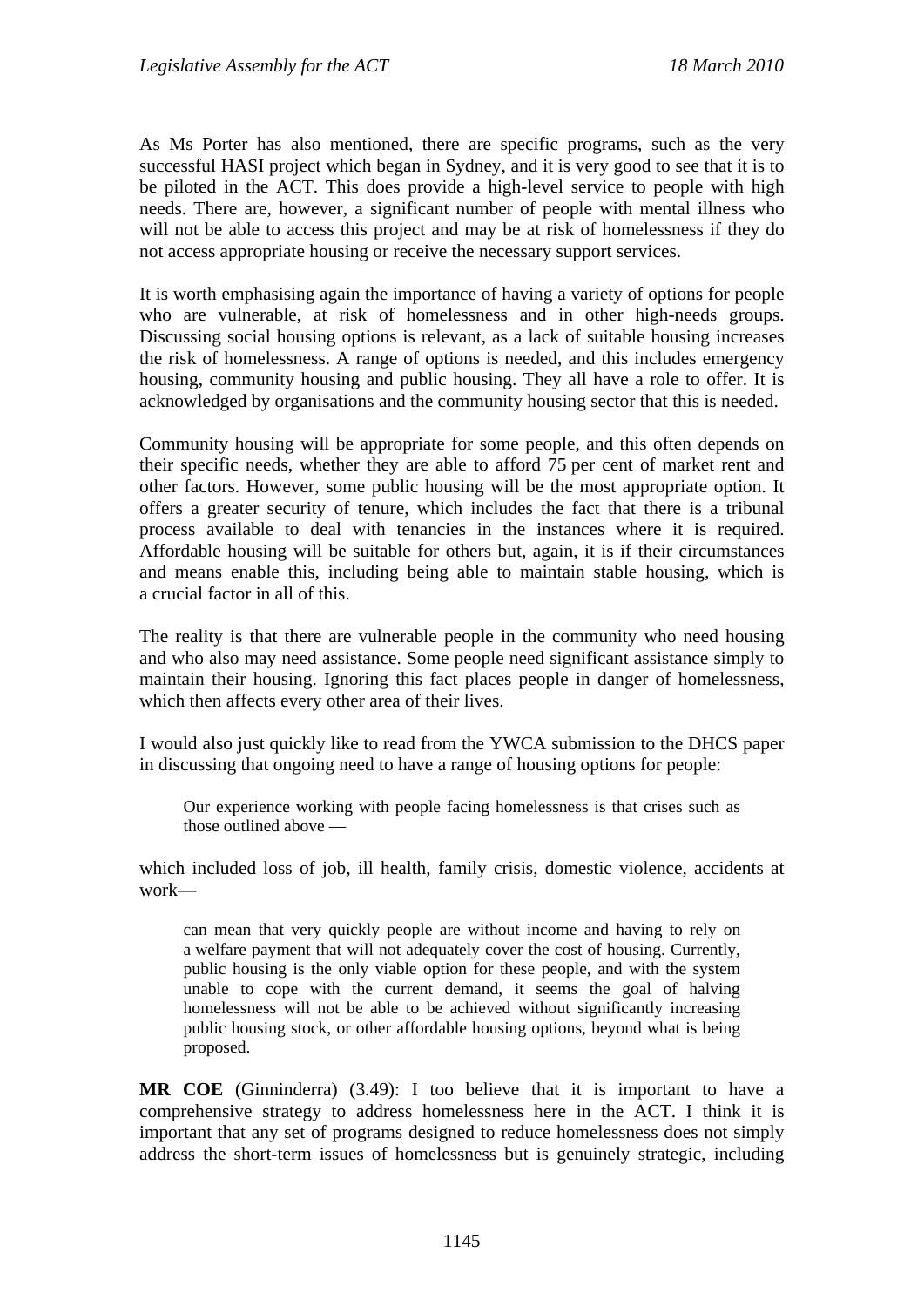looking at the long-term issues and some of the key issues which can lead to someone becoming homeless.

Homelessness is sometimes a very unfortunate symptom of a number of other issues. Such issues can include financial stress, often caused by a sudden change in circumstances such as the loss of a job or reduction in welfare payments; a family breakdown; physical health; mental health; substance abuse; ongoing disabilities or acute disabilities that have come on recently; or many other issues. Of course, there are a number of even broader issues that impact on all citizens—such as house prices, the rental market, housing supply, access to information, financial literacy and many more—which have a profound impact on homelessness.

I firmly believe that the cost of homeownership in Canberra is putting considerable stress on Canberra families and is changing the entrenched homeownership culture and life and family expectations of Canberrans. On any measure, the average house price in Canberra is well over \$400,000, with the entry level also being extremely high. The reasons for this are many, but a key one is the Stanhope government's erratic supply of land. Since the ALP came to power in 2001, we have not seen a steady land release strategy, which has created uncertainty in the sector and led to higher house prices. In a situation that is extremely unfortunate for Canberrans, the ACT government must prioritise troubleshooting for their budget woes instead of housing affordability for all Canberrans.

This talk of house prices may seem irrelevant for people that are homeless or on the cusp of homelessness. However, there is a strong ripple effect that stems from housing issues at the top or at the homeownership level. When you have high house prices, the entry level is higher; therefore more people are forced into the rental market, which drives up rental prices. This creates greater incentive for property investors because of the increased yield. And there is greater pressure: it makes Canberra houses more attractive for investment opportunities, which in turn drives up house prices even further. This again encourages more people into the rental market. The problem can mean that house prices spiral well out of reach of many or most Canberra families.

There is hardly anyone in Canberra living in a group house who would be paying less than \$100 per week in rent. For many, I imagine it is more like \$150 or \$180 a week. By the time you factor in electricity and gas, the price per week can soar. If you are a casual, a student or on a basic wage, or if you have a family, you have dependants, you are on welfare or you have health issues, this can simply be too much. A slippery slope, starting with couch surfing or staying with friends, may commence, and the homeless cycle can then be entrenched.

This also puts considerable pressure on our public housing stock. At the moment we have about 11,000 or so tenancies here in the ACT. I think it was 10,500 as at the last budget. A lot of people who are taking out public housing tenancies are doing so simply because of the rental market and the high house prices. In earlier times they would not have been forced into public housing at all. The bar is being raised for the housing market and, in terms of when someone would need to seek support from the government in terms of housing, the bar is being broadened to cover more people. So we are getting more people, putting more pressure on Housing ACT stock and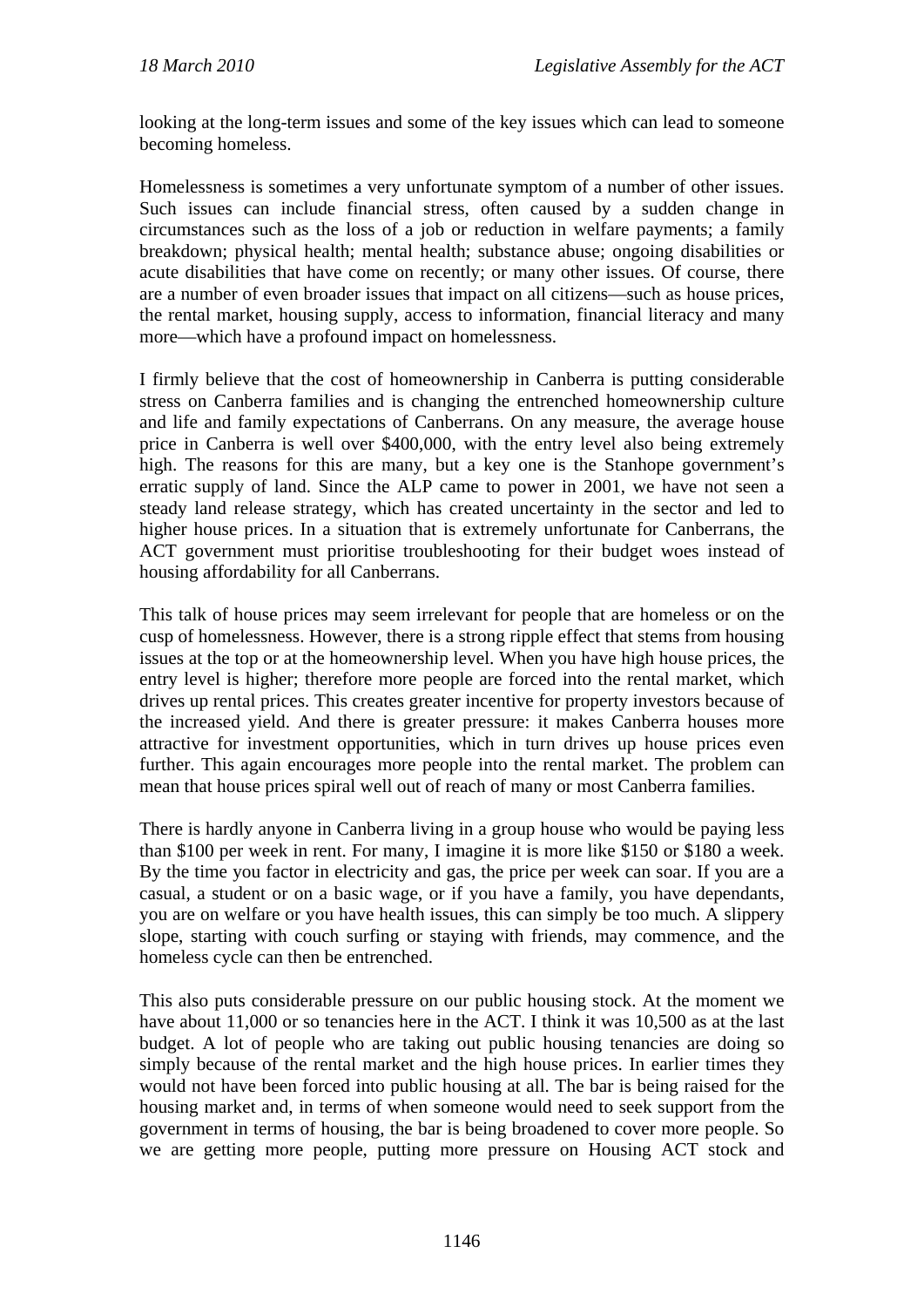community housing stock, which is creating a very unfortunate situation and is overloading Housing ACT.

In 2008, the federal government agency FAHCSIA released a report *The road home*. The first paragraph of the executive summary states:

Homelessness can affect anyone. In Australia, around 105,000 people are homeless on any given night. While the overall rate of homelessness has been relatively stable over the last 12 years, increasing numbers of children, families and older people are experiencing homelessness. Since 2001, there has been a drop in the numbers of young people who are homeless. Indigenous people are over-represented in the homeless population.

The executive summary goes on to say:

Homelessness includes people who are sleeping rough, as well as people staying in temporary, unstable or substandard accommodation. Many people who are homeless cycle between homelessness and marginal housing. People are staying in crisis accommodation for longer because they have nowhere else to go.

Homelessness is not just a housing problem. Homelessness has many drivers and causes, including the shortage of affordable housing, long term unemployment, mental health issues, substance abuse and family and relationship breakdown. Among women, domestic and family violence is the main reason for seeking help from specialist homelessness services.

In addition to that, those in our community who are suffering from a disability have a particularly rough time. If you are suffering from a disability and you are perhaps on welfare or you are working in a low-paid job—if that happens to be your circumstance—it is extremely tough to find accommodation in Canberra in the private market. Then you are forced into the public housing market, which is not desirable.

It is not desirable for Canberrans to go into public housing. I think everyone in this place would prefer, if possible, that people were able to stay in the private sector. We have only about 10,000 dwellings available here in the ACT. It is a privilege to live in public housing. A lot of people would not want to live in public housing if they had that choice, but unfortunately many Canberrans do not have that choice. It is for that reason that we have to make sure that we limit the number of people that are forced into that predicament and give enough support to people in that situation.

This time last year ACTCOSS put in a budget submission for the 2009-10 budget. In that 2009-10 budget they advocated for an increase in commonwealth rent assistance to ease pressures on people paying 50 per cent or more of their income for rental accommodation. They also sought to establish a rental subsidy scheme in the ACT. They sought to fund the expansion of tenancy support programs that prevent evictions, as indicated in the white paper on homelessness, the white paper that I referred to earlier. They also sought to fund a brokerage service to connect long-term lessees with landlords who are interested in long-term arrangements. The final thing that ACTCOSS recommended with regard to homelessness was to complete the review of the Residential Tenancies Act 1997 and ensure that it included provisions to strengthen the security and amenity provided for tenants.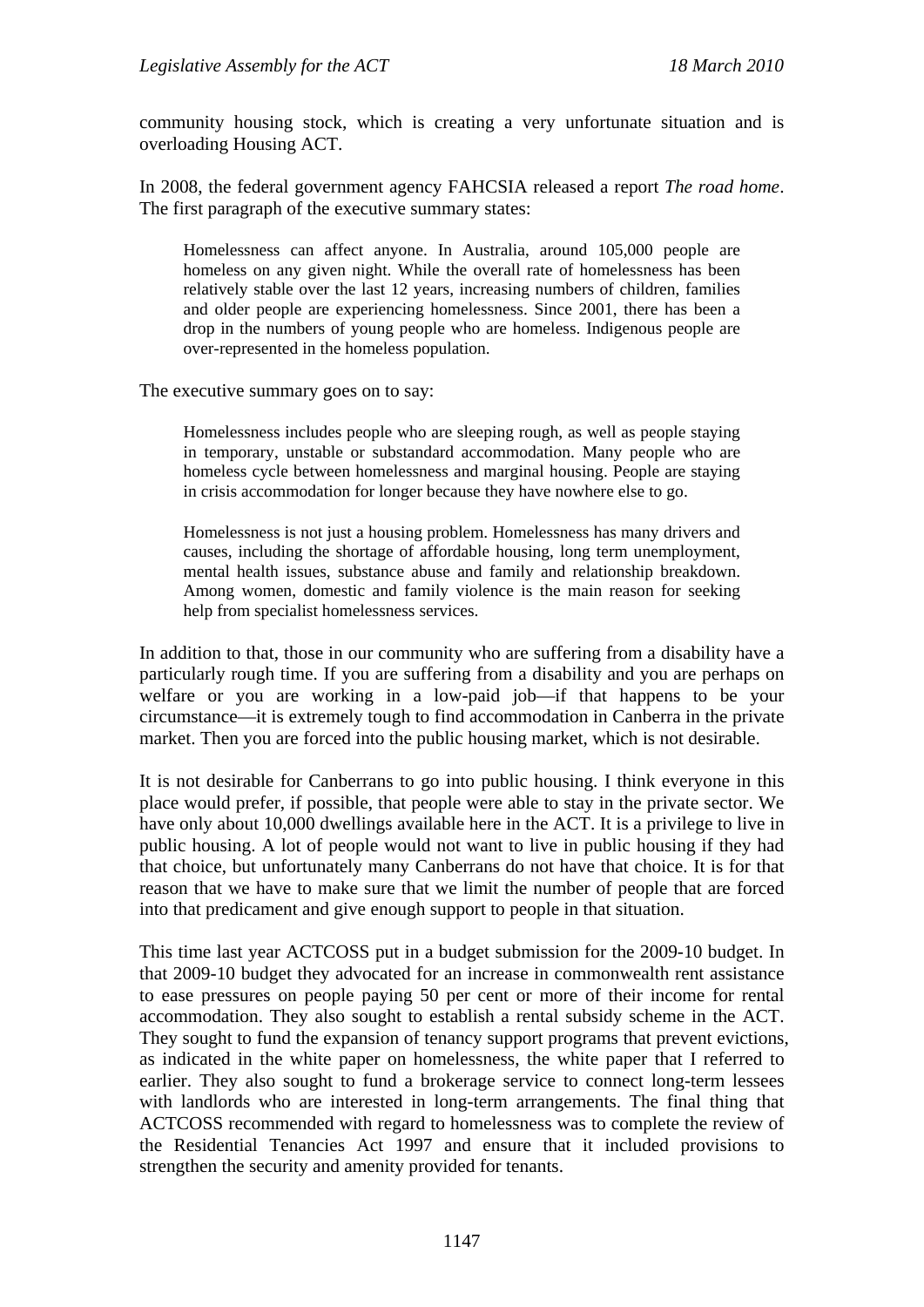ACTCOSS have already submitted, and made public, their budget paper for 2010-11. On page 7, it mentions a particularly interesting case study about "More people sleeping rough". It says:

Anecdotal evidence indicates a rising number of rough sleepers in Canberra over recent months. Community members working in emergency relief services and free food services have observed a growing number of Canberrans accessing services accompanied by all their belongings, indicating they were sleeping rough.

Despite the recent injection of funds through the National Partnership Agreement on Homelessness, there is need for more targeted support for people experiencing homelessness or at risk of homelessness. It is essential that planning for these programs involves consultation with the local community and the community sector. ACTCOSS supports a process that steers as far as possible away from competitive tendering which places organisations in competition with each other, rather than encouraging collaboration.

It is a very interesting case study, one that many organisations are echoing. Organisations such as the Salvation Army, St Vincent de Paul, ACT Shelter, Anglicare, Uniting Care and others are recording increases in the number of people that are seeking their services and the number of people that are seeking increased services compared with what they have sought in the past.

It is particularly timely that Ms Porter should move this matter of public importance today. I very much support this debate. The issue is something that, if possible, we should talk about more often in this place. And, as I said at the start of my speech, it is important that we have a genuinely strategic approach to this issue. We cannot just be looking at short-term issues. We cannot just be addressing the symptom—the symptom being that someone is actually homeless. We have to look at the broader issues. We have to look at house prices; we have to look at job stability; we have to look at all the other factors and all the other support services that are on offer in Canberra to make sure that people are not in such a dire situation that they are homeless and need to seek the support of the government through other agencies.

**MR HARGREAVES** (Brindabella) (3.59): I thank Ms Porter very much for putting this matter before the Assembly. As a former minister for housing, I have a very big commitment to this. As I was sitting here, I was wondering how many members of the Legislative Assembly have been homeless. How many have actually done couch surfing? How many have had the despair of finding that all of your possessions and the whole of your life are in the car that you own, which is worth about \$600 on the open market. I experienced that in 1978 and 1980, when I had no home until I was rescued by a family member. You have to go through it to know the depth of despair that can overwhelm oneself. It was with that experience that I entered into some of the reforms I did as minister for housing in 2004.

I would like to outline now why the ACT government has sought to refocus the provision of public housing to become a part of a much larger homelessness services sector, discuss the nature of those changes and share the results that have been achieved to date.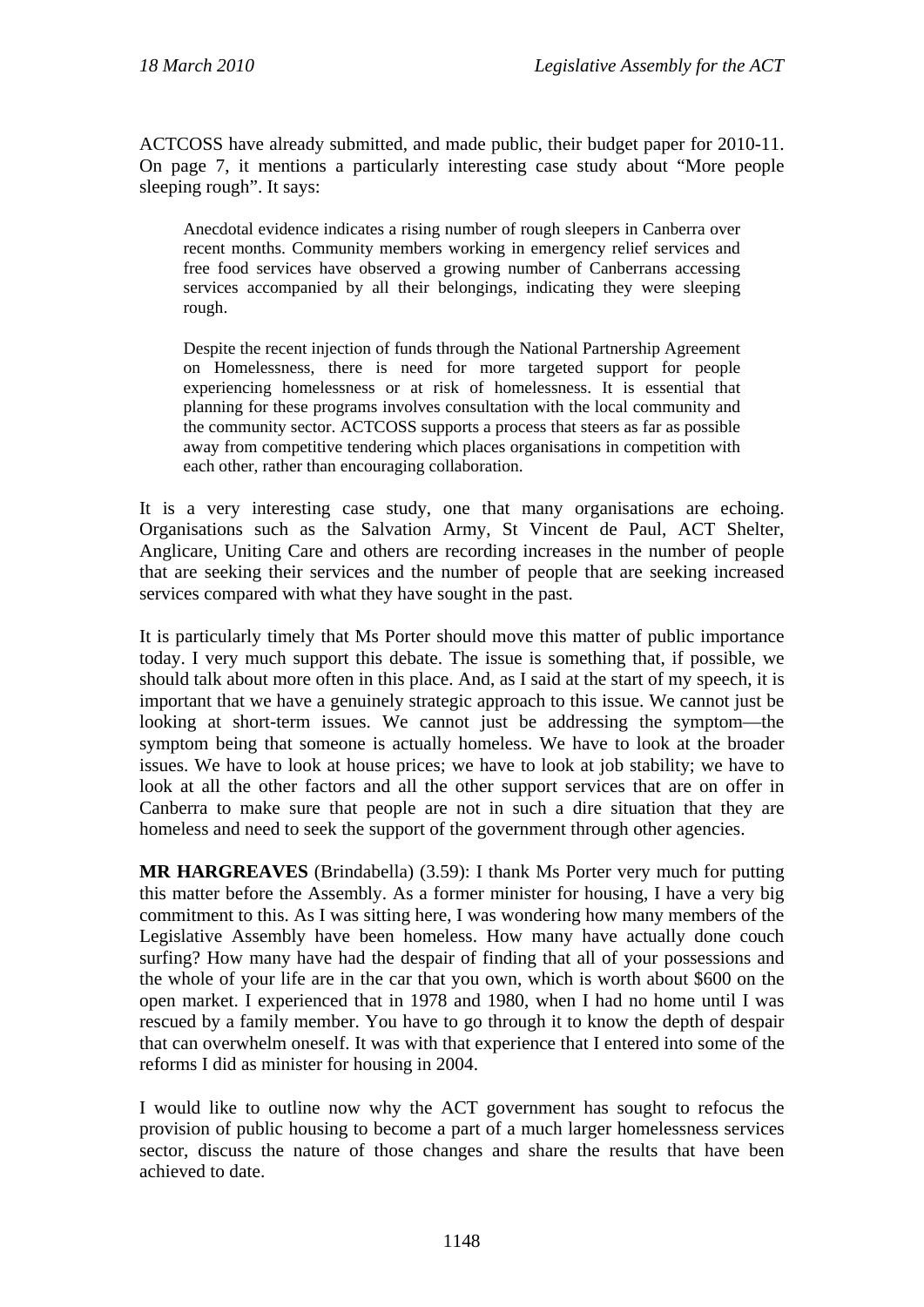There is a continuum of housing. At one end it starts with imminent homelessness and goes into homelessness. Mr Coe is absolutely right: sticking a set of bricks and mortar together is not the solution. You have got to go to the real cause of it all. As I was saying to the minister not long ago, homelessness is not houselessness. Homelessness is as much a state of mind as it is a state of circumstance. We need to understand that. Failure to understand it will mean a failure in public policy.

Public housing plays a vital role in supporting an efficient and effective service system where people who are homeless or at risk of homelessness can transition from crisis accommodation to public housing where this is the most appropriate exit point. Mr Coe says that people do not want to be in public housing if they can help it. Wrong. There are people who live in multi-unit complexes who might not want to be there, and I agree with that, but let me tell you that there are people in stand-alone public housing properties who absolutely adore their properties and do not want to go anywhere. So let us be correct about our assumptions on this.

Over the past few years, the community's views on the future direction of ACT Housing's social and housing system have been more widely canvassed than ever before.

In June 2006 the government introduced a package of reforms to sharpen the focus of the public rental housing assistance program for those in the ACT community most in need of housing assistance. These reforms included a raft of measures to target assistance more clearly to those people most in need. The priority needs system was completely overhauled and now targets people who have a range of complex needs.

Part of the reform to the priority system was to clearly position Housing ACT as the post-crisis response. The concurrent reform within homelessness services, then known as the SAAP sector, realigned it as the crisis and transitional response to homelessness. This reform ensured that homeless people can access support services at every stage of their transition to independence.

A strong feature of the new system was the introduction of a multidisciplinary panel to assess applications on a comparative needs basis. The panel draws its expertise through a diverse representation that includes representatives from across government and community sectors, including homelessness agencies; mental health, drug and alcohol services; Disability ACT; Therapy ACT; child protection; and so on.

Through its cooperative and collaborative approach, the panel allows Housing ACT to bring to bear a great depth of expert opinion to assist in the categorisation of public housing applicants with high and complex needs. To date, 87½ per cent of applicants have been housed within three months. That is incredible. Three months! That is a fantastic achievement. It clearly shows that the system we put in place is actually working.

The transitional housing program utilises vacant Housing ACT stock to provide short-term accommodation for people exiting crisis accommodation. Properties are available for periods of three to six months to encourage clients to achieve their goal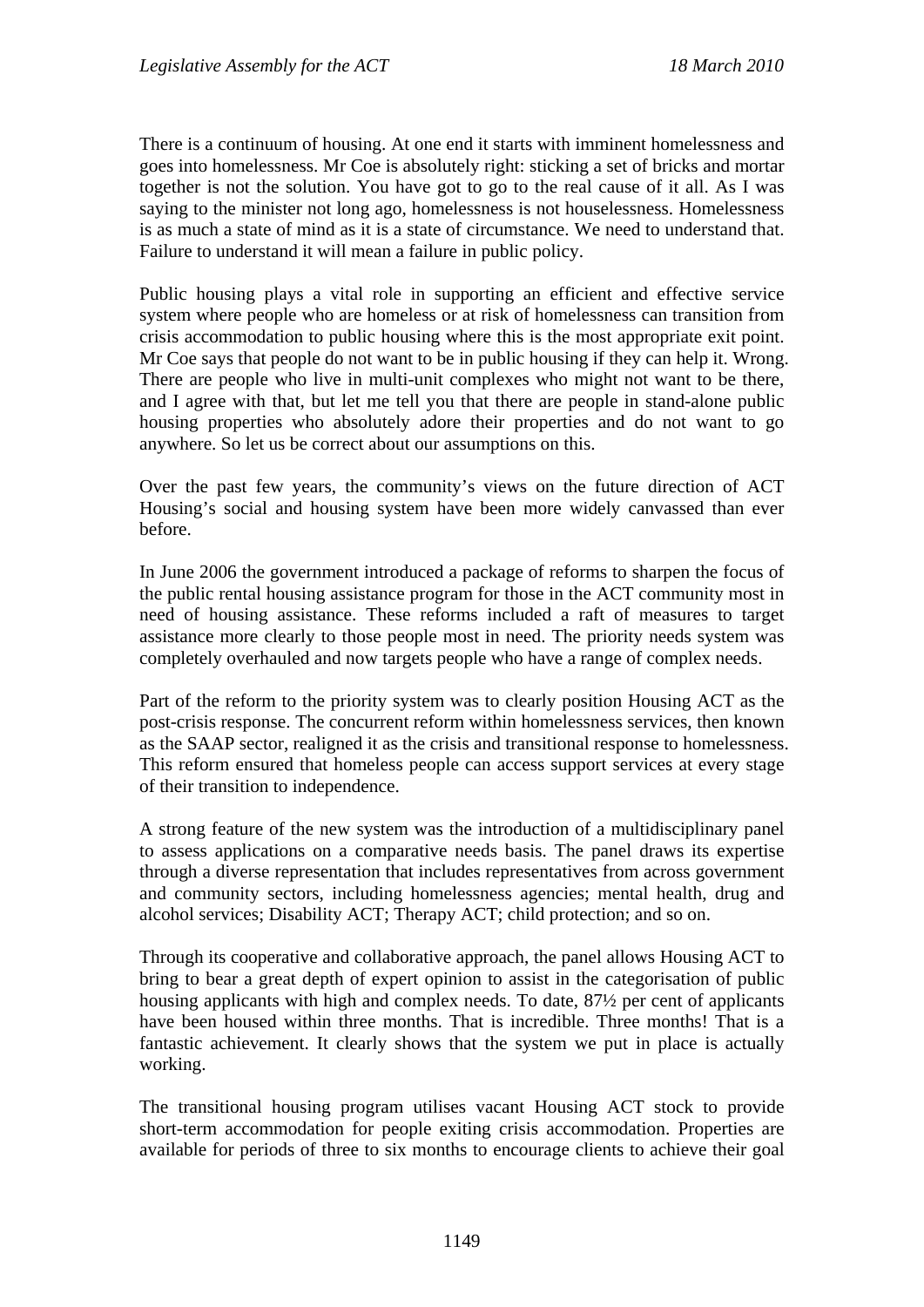of independent living. This enables better utilisation of Housing ACT stock which may be vacant for a period of time because it is awaiting redevelopment or is hard to let. This year Housing ACT has increased the number of properties available to the transitional housing program.

Building on the fine tradition of public housing in Canberra, the challenge for this era of public housing is to continue to work collaboratively to reform service delivery practices to improve responsiveness to those most in need. In this regard, the ACT government, in partnership with the commonwealth government, has embarked on a program of further reform for the homelessness sector that builds on the reforms that I have already outlined. The direction of these reforms is to provide for a shift from a high proportion of accommodation support periods to increased periods of outreach support to people to prevent them from becoming homeless or to support their tenancies once they have become housed after a period of homelessness.

In addition, there will be a significant shift to a "housing first" approach with "wraparound" support to ensure that long-term positive outcomes are achieved. A capacity for crisis accommodation will be retained to ensure that the safety and immediate support needs of vulnerable Canberrans such as women escaping domestic violence are met. Key reform directions are the central access point for homelessness services, which will streamline access to services and housing; assertive engagement and persistent support for rough sleepers; early intervention to prevent repeat cycles of homelessness and to sustain tenancies; and the breaking of cycles of poverty by building links to education and training, and ultimately employment. The buzz words for this are "social inclusion".

The central access point will streamline service entry points into the homelessness service system and other support services, ensuring that clients do not have to negotiate multiple agencies to access services. The central access point will provide a one-stop shop. It will be more than just an information and "warm referral" service. It will have the ability to allocate clients to accommodation vacancies and provide access to other support mechanisms such as outreach and personal support.

The central access point has three components. The first one is a central intake. The second one is a common waiting list between public and community housing, which has already been progressed. And the third one is the combined housing and homelessness shopfront co-location, incorporating other government and community assistance programs such as Centrelink, ACT government service providers and community organisations. This is an important step to improve the integration of homelessness services, employment and training providers and Centrelink.

The central intake service is one of the ACT government's commitments under the implementation plan for the national partnership agreement on homelessness. The key deliverable from this agreement is to offer more connected, integrated and responsive services for people who are homeless or at risk of homelessness.

It will be imperative to establish and expand partnerships between specialist homeless services and mainstream service systems if we are to achieve broader change in the lives of people affected by homelessness. The provision of stable housing will see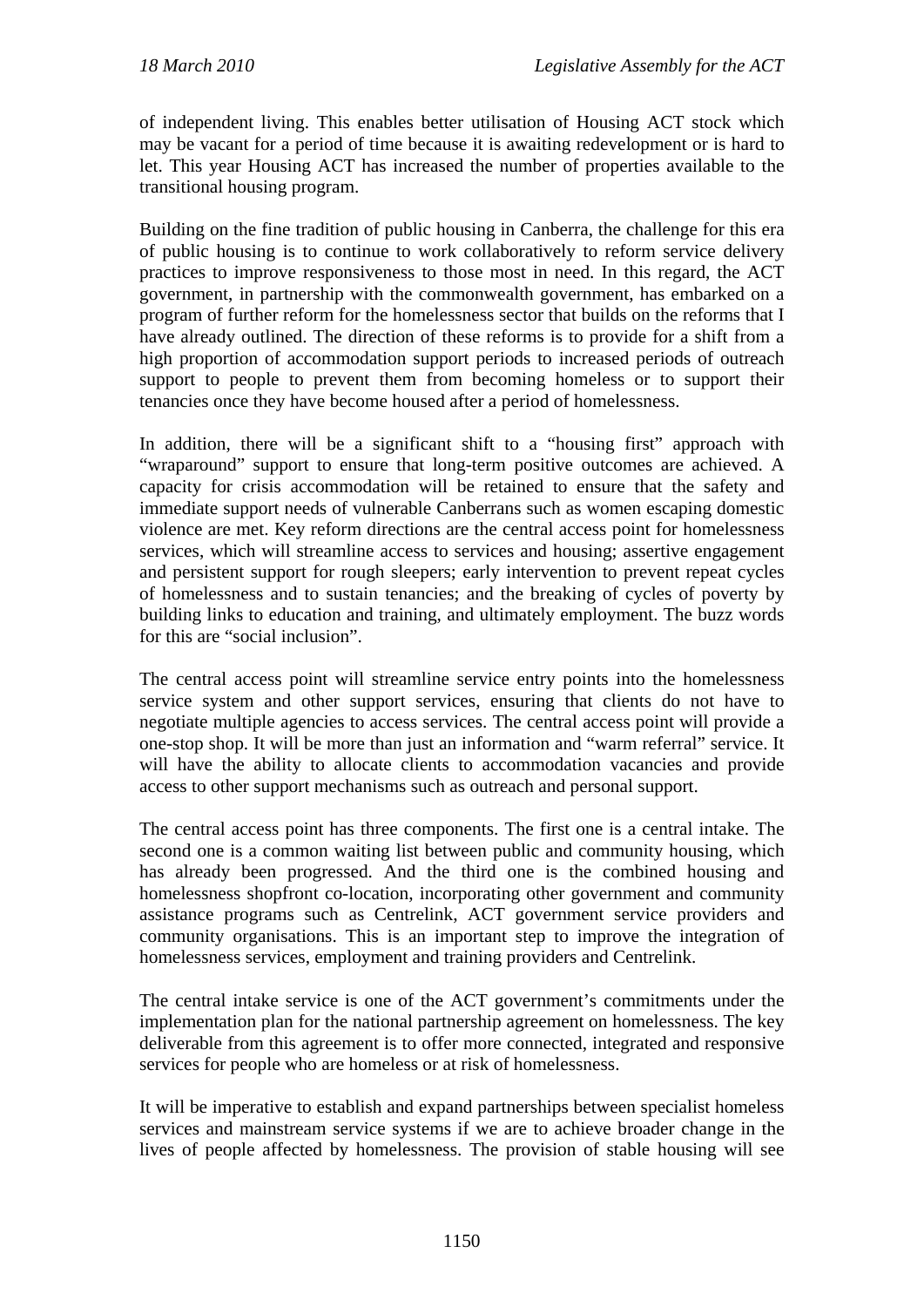broader social impacts for the community in general, including better health, education and employment outcomes for tenants. It will provide a stable base for tenants, and from that base other agencies can provide assistance to resolve the many other issues that people might need help with.

The ACT is well positioned for reform, with demonstrated capacity through "Breaking the cycle", the ACT homelessness strategy; changes to public housing under the Housing Assistance Act 2007 and the revised public housing rental assistance program; and the ACT government's affordable housing action plan, phase II.

We need to be practical and serious if we are to get on top of homelessness. Words are fine, but we need action. Within finite resources, we need to concentrate on what we can do, and we need to do it well. We have truly reformed our public housing system to better respond to those most in need in the Canberra community, including those who are homeless or at risk of homelessness.

I want to congratulate the Department of Disability, Housing and Community Services, particularly Sandra Lambert, Maureen Sheehan and their officers, for the innovative reforms that they have done over the years. I want to also congratulate those community service providers who came and had participation in the ministerial forums. In the discussions and the summits they said what we needed to do to reform the sector. Of the reforms that were talked about in those summits, I think 90 per cent have been delivered, and they have been delivered in partnership between the government and the community sector. Right now we have got just a little bit further to go to tackle both ends of the housing continuum that I described earlier.

I will go back to the very beginning. When a person becomes homeless, and I have experienced this, it is the deepest feeling of despair a person can ever imagine. The black hole is huge. And at the bottom of that black hole is a black dot. We need to make sure that nobody falls into that black hole.

**MS LE COUTEUR** (Molonglo) (4.09): I wish to thank you very much, Madam Deputy Speaker, for introducing this topic to discuss today. Ms Bresnan has already talked about many of the direct issues facing homeless people in Canberra today. I do not intend to double up on that, although I will make brief mention of a demographic group that is not always considered but is one that is dear to my heart. I refer to older people, especially women a little older than I, who often have been part of a relationship breakup. They no longer are part owner of a matrimonial home and they have found themselves comparatively late in their lives with potentially not much employment prospects and few assets.

I have a number of friends who are in this situation and who are looking at a wait of many years before they could hope for public housing and the prospect, when they stop working, of not having any possibility of paying for private rental. I think homelessness can occur in all groups in our society and we need to consider it for all those groups.

What I will spend more time on in my talk today is housing affordability, which obviously is a considerable contributor to homelessness. If you cannot afford to buy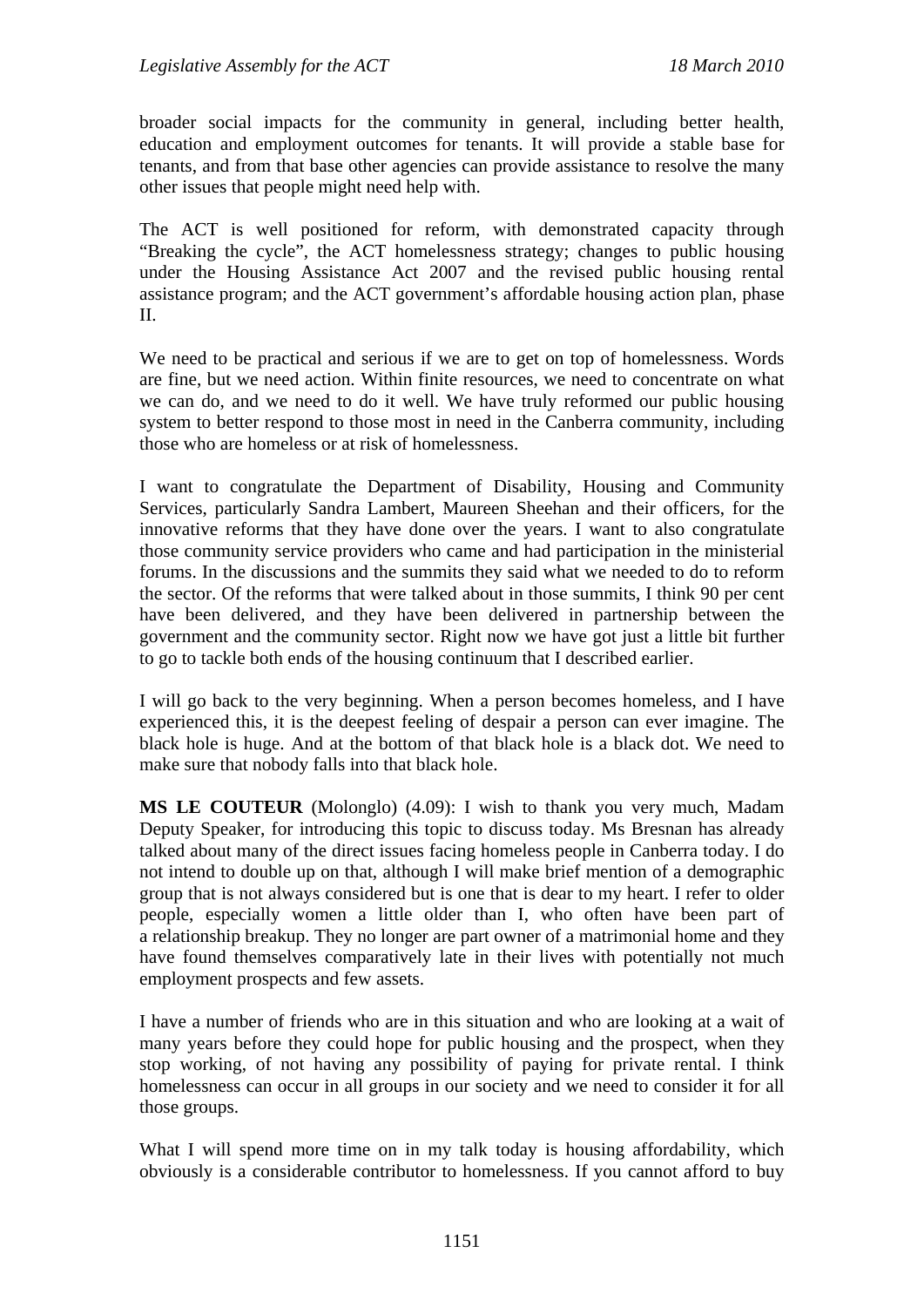or rent a house, or if there simply is not enough housing availability, then homelessness is one of the outcomes. I think we have all spoken about how important it is to have safe and affordable housing. It is considered a basic human right. There are many organisations like YWCA, Housing ACT et cetera who will agree with that.

In terms of housing affordability, as the previous speakers have said, obviously the government has been very focused on land supply and the cost of the actual bricks and mortar of the house. In fact, we heard the Chief Minister speak on this earlier today in question time. That is important but it is not the only thing that is important.

What is important for a house owner, a house renter or a person who is occupying a house is the total cost of living there. That is not just the rent and the mortgage. It is your utilities, it is your energy, it is your fuel, it is your water, it is your transport. All of those make a huge difference towards affordability. I think that it would not be too hard for the government to raise the bar as far as these are concerned.

In particular, I would mention first public housing. The government has done some work in terms of increasing energy efficiency in public housing. But I am well aware that there is still a lot to do. There are many public houses which do not yet have adequate heating and cooling. This means that their tenants, who are vulnerable from the point of view of income already, have ongoing high costs of living there.

I am very pleased to see the interest that the members of the government here are paying to this and, hopefully, the agreement of members of the government to these sentiments. Building sustainably and retrofitting for efficiency is a win-win situation. It saves energy for the people living in the houses and it helps us as a territory to meet our carbon emission targets when, of course, we get them.

One good example of this win-win situation was to be seen in yesterday's *Canberra Times* where the University of Canberra outlined their most recent innovation in terms of the housing shortage for students. They have just launched—I guess that is the word—a new building. It is five-star energy rated and it is about 500 residences for students. They do not have any air-conditioning. They are so well designed they do not need it. According to the *Canberra Times* article, the students were very happy with the temperatures over summer. The cost of running the 500 new units or rooms was, I think they said, a couple of hundred dollars per month in terms of energy.

For their previous 240 rooms, they were paying in excess of \$10,000 a month for energy over the summer. So to go from \$10,000 to a few hundred dollars and twice the number of rooms is a very good achievement. This is one case where the owner has realised that building for sustainability is a long-term plus. I hope that other builders of mass accommodation will take note of this and continue the trend.

Looking at housing affordability, I think every speaker has agreed that it is an issue. I guess that one of the things we think of is that we need to have broader, more innovative solutions. The government has tried some things and unfortunately they have not worked as yet. As Ms Bresnan said, one of the solutions is to raise the level of public housing in Canberra. This was one of the items of the parliamentary agreement, as I am sure you are all aware.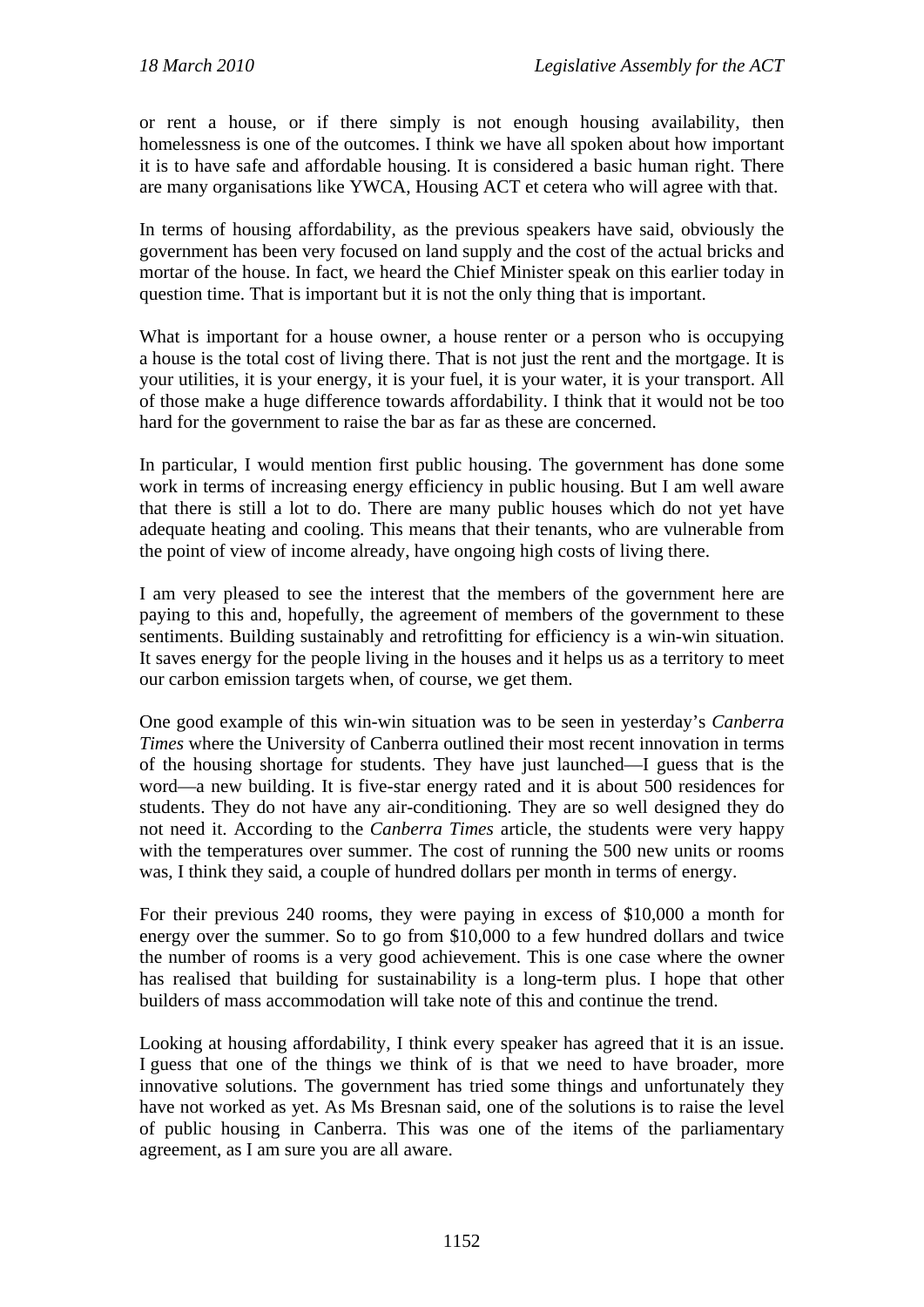In this context, I am very pleased about the federal stimulus funding for public and community housing. It has certainly increased and I look forward to the completion of these new places. But we need to agree and commit to more in the future.

While the government strategy seems to be to release every piece of land possible, this is not actually going to solve the problem in the long run. Given how dependent the territory's budget is on this land, the territory is never going to sell the land as cheaply as it would need to for some people to afford it.

In looking at land releases or housing in general, we need to look at a wider range than we have been looking at in the past. One I would like to suggest is co-housing. Co-housing is about 10 per cent of housing stock in Denmark. When I am talking about co-housing, it is a form of multiunit housing where there are shared facilities the bottom-line things like shared laundries.

They usually have a common house and in that common house there will be some extra rooms so that you do not have to have a spare bedroom for when your aunt or uncle comes to stay. There is spare accommodation there. There is a workshop that all the guys, or the women if they want, can share. There will be a shared meeting space with a dining area so that the group can all get together socially, which leads to a much better community inclusion.

I am going to run out of time but one of the things I would also like to talk about is a recent relaxation in the rules which used to prohibit people having a second kitchen in their house unless it was actually made into two houses, which was usually impossible. I am aware that ACTPLA is currently reviewing what they call habitable suites and what the rest of us call granny flats.

I think this is an area where, with suitable policies, we probably could make, at comparatively little cost and social disruption, a difference to housing affordability and housing availability, because I am aware that particularly in our inner suburbs there is a lot of unutilised housing. There are a lot of houses which were big enough for the whole family. Now the family is down to one or two people. If those one or two people could reorganise the house a bit better they would probably be very happy to share the house.

That reorganisation may be another kitchen or it may be another bedroom but I think this is something which should be promoted. ACTPLA needs to do the policy work and promote it because the current situation is that, if you do create a secondary dwelling or habitable suite, it has to be turned back into your original dwelling if the person it was for leaves—for instance, if your grandmother finally moves to a nursing home or a disabled person has to move into another form of care.

I will just very briefly talk about some of the other issues. One of the issues for Canberra, of course, is the size of an average house. Australia is now officially building the largest new homes in the world. Of course, bigger houses cost more to build and more to run. Late last year CommSec released data showing that new homes in Australia are an average size of 214.6 square metres. In contrast, the United States,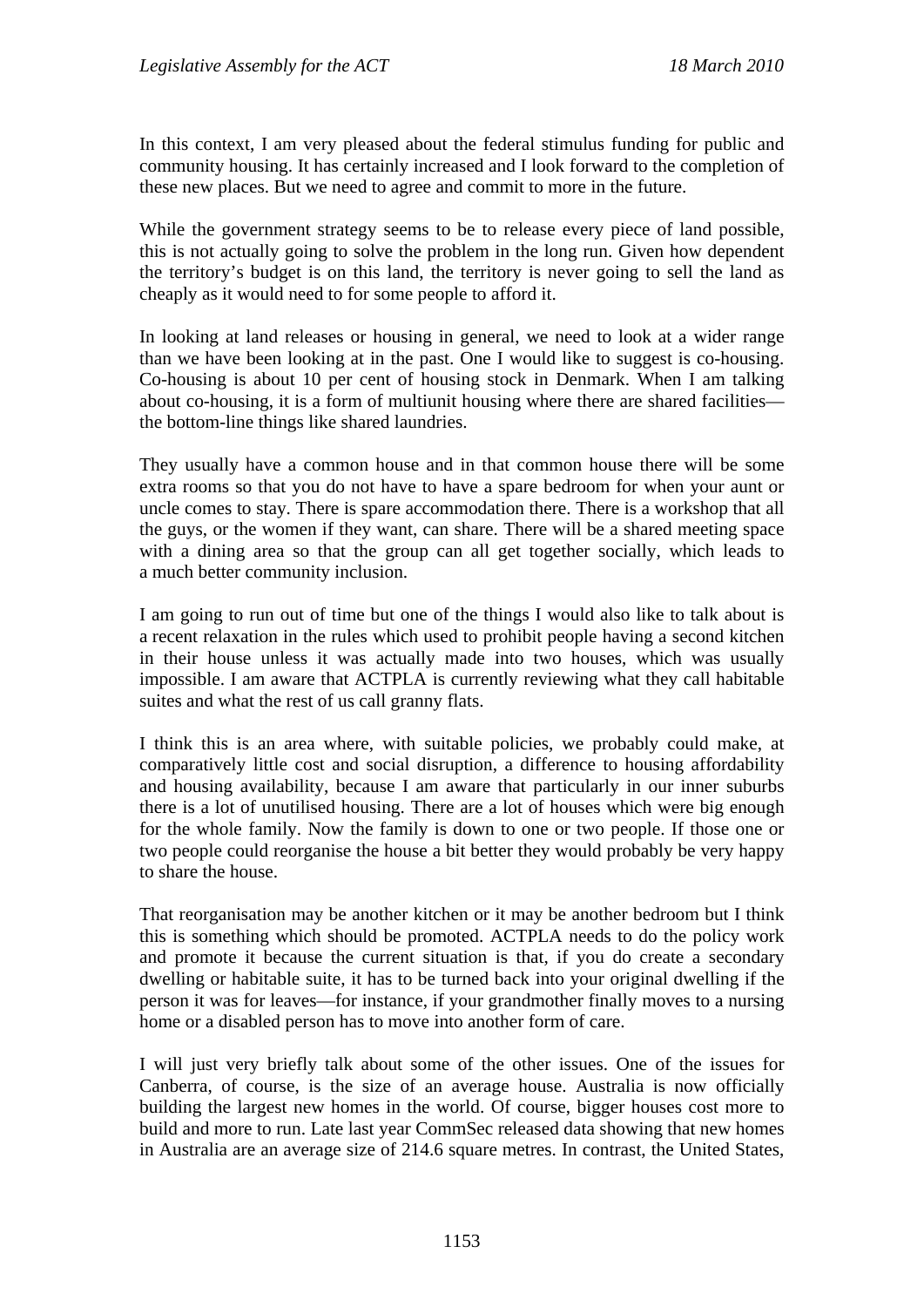which used to have the biggest in the world, averaged a mere 201 square metres, while in the United Kingdom the average is only 76 square metres. Addressing the size of housing is one way of addressing affordability and thus homelessness.

There are a lot of other issues outside the ACT government's control, particularly our tax system, negative gearing and capital gains. *(Time expired.)*

**MS BURCH** (Brindabella—Minister for Disability, Housing and Community Services, Minister for Children and Young People, Minister for Ageing, Minister for Multicultural Affairs and Minister for Women) (4.19): The ACT government has a longstanding commitment to provide support to people experiencing or at risk of homelessness. The ACT has the lowest percentage of homelessness population experiencing primary homelessness, that is, sleeping rough, at 5.7 per cent, compared to a national average of 15.6 per cent. This is a result that our community should be proud of but it does not disguise the fact there are still people in need.

We should also be proud of the fact that, while across Australia it is estimated that only about 30 per cent of homeless people actually receive a service from a homelessness service, in the ACT 50 per cent of homeless people receive a service. Of course, herein lies the problem: there are honest people who are flying under the radar who need our assistance and have never even presented for assistance to a service.

Under the national affordable housing agreement, the ACT and Australian governments combined to provide over \$18 million per year to address homelessness and both governments say we need to do more. In December 2008 the Australian government white paper on homelessness, *The road home*, announced the bold goal to halve overall homelessness by 2020. This is a commendable commitment but I think it is deplorable that the federal opposition leader has recently seen fit to backflip on an all-party agreement to this commendable target. Let there be no doubt that targets will require a shift in mentality from providing a high-quality crisis response to intervening early and acting to prevent homelessness.

A man who is quite wise has recently provided me with a comment: homelessness should not be confused with houselessness; it is as much a state of mind as it is a state of circumstance. That goes to the need for early intervention and prevention. That is the effort that we will put in and it requires a whole of community effort and effective partnership between services such as schools, hospitals, Centrelink and specialist homelessness services.

The Australian and ACT governments have jointly invested an additional \$20 million over five years in the national partnership agreement on homelessness to implement new approaches. The initiative will shift efforts towards preventing both the systemic and individual causes of homelessness and supporting people to access and sustain long-term housing options. The initiatives will directly target the needs of vulnerable groups, especially children, young people, young families, rough sleepers, people exiting custody, people experiencing mental health issues and those subjected to domestic violence.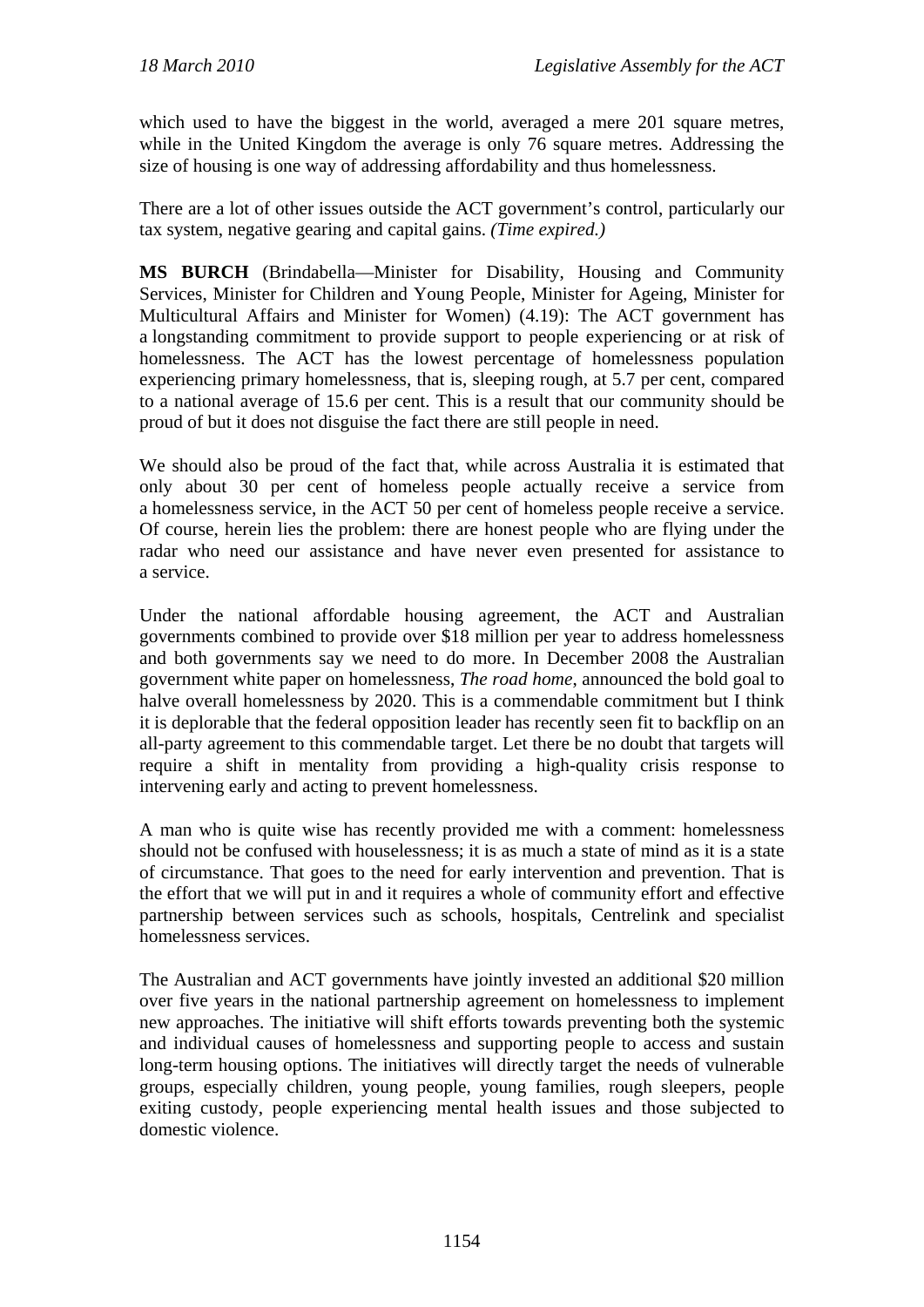During 2008 the ACT government investigated homelessness as part of the ACT affordable housing action plan. This work was undertaken in consultation with local experts providing front-line services in our community. The plan identified that homelessness in the ACT needs to focus not only on the provision of housing for people sleeping rough but must also include mechanisms to assist people to sustain and maintain stable tenancies. I think most others who have spoken this afternoon also recognise that. The plan also identified the importance of both support and services appropriate to addressing some of the causal factors that lead to homelessness, such as mental health, drug and alcohol abuse, domestic violence and the availability of employment opportunities, as equally important in breaking the cycle of homelessness.

In response to the need to create innovative solutions to homelessness in the ACT, the ACT government has committed to a range of new initiatives that will focus on preventing homelessness and on supporting those at greatest risk. A street to home program will receive \$898,000 over the next four years to support the needs of people experiencing chronic homelessness. This program will provide assertive engagement and outreach to assist those people into appropriate housing and to maintain that housing. I recently announced the ACT Society of St Vincent de Paul as the successful tenderer for this service and the service has been operational since 1 March of this year.

A place to call home is an initiative that will receive \$10 million over five years to provide 20 additional properties to accommodate homeless families and to provide those families with the necessary support to sustain their tenancies.

**MR ASSISTANT SPEAKER** (Mr Hargreaves): The discussion is concluded.

# **Adjournment**

Motion by **Ms Burch** proposed:

That the Assembly do now adjourn.

### **Allegations against members' staff**

**MRS DUNNE** (Ginninderra) (4.24): Yesterday Mr Barr got stuck into Mr Hanson for reading "trashy questions that are fed to him by the guttersnipes on the Liberal Party staffers bench". Mr Barr's unparliamentary words inadvertently complimented our staff by insinuating that he had anticipated your dorothy dixer—that they had anticipated your dorothy dixer and had a supplementary ready for Mr Hanson to go. I know our staff are good and it is obvious that Mr Barr holds them in some awe, but they also have enough trust in their members to be able to come up with their own supps to the government's dixers.

The incident speaks volumes about the attitude that Mr Barr has for staff. We saw it during last year's estimates committee when he dropped his former chief of staff in it with his exposition of implausible deniability. The attitude that Labor members have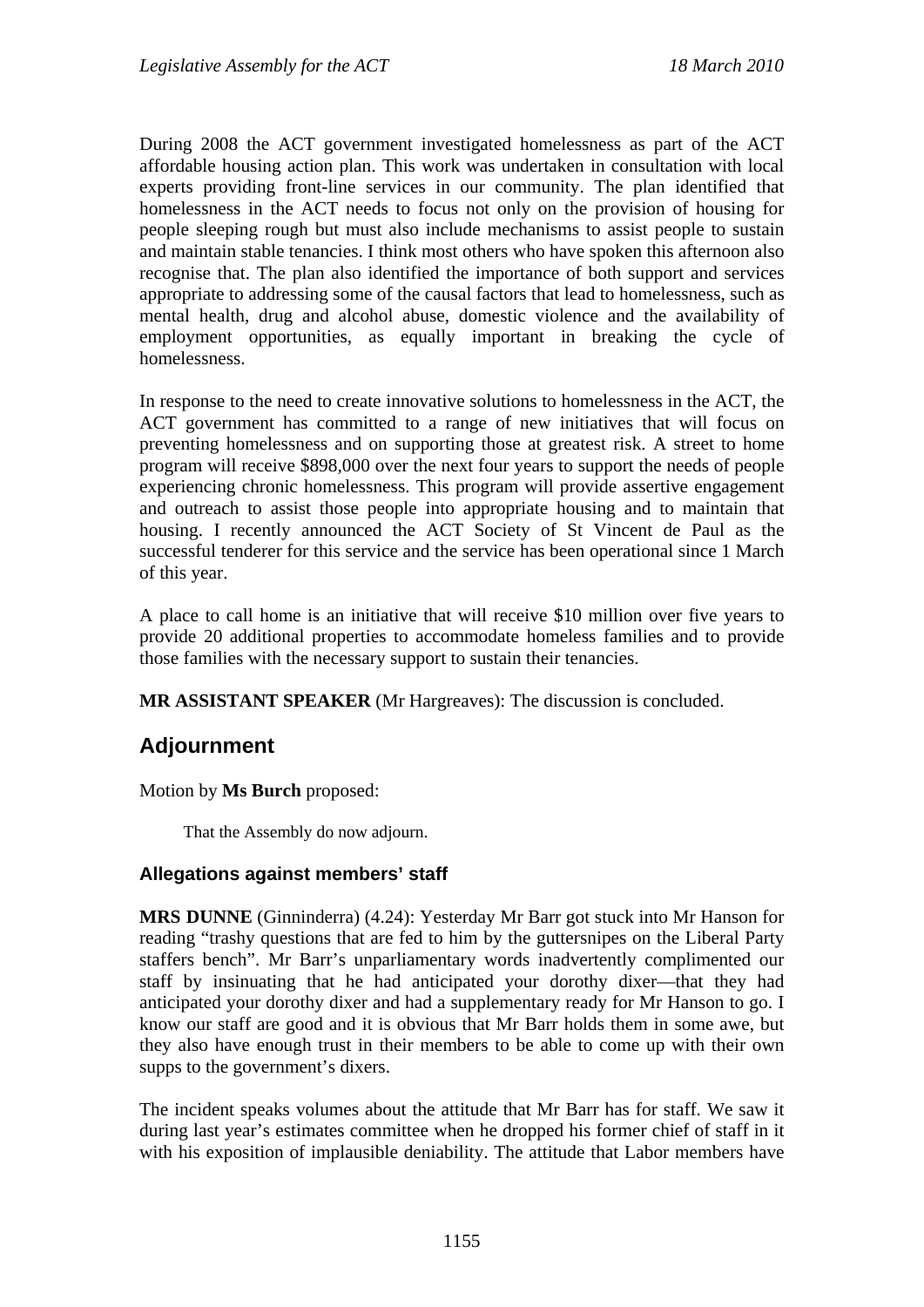to their staff is evidenced by the exodus from various offices upstairs. The exodus from the Chief Minister's office should be a matter of concern. Obviously staff there are getting sick of the Chief Minister waking up in a bad mood and insisting on ads being placed in the paper or the dispatch of the odd cranky letter.

If rumours are true, the disregard for Assembly staff by Labor members extends as far as the Prime Minister himself. According to what Mr Hargreaves tells me, Kevin Rudd has such disdain for the Labor staff that he is about to intervene to derail the preselection aspirations of at least one. Apparently, K Rudd bears a grudge to the extent that he would sabotage a rank and file preselection because that Labor staffer apparently stood up to him once. The Prime Minister has a track record for bearing a grudge. The case of the DFAT officer whose ambassadorial posting was vetoed by the Prime Minister is a standout example.

But ACT Labor's preselection is another case in point—or so Mr Hargreaves tells me. The question of the Labor preselection is an interesting one, and Mr Hargreaves is obviously a player. Understandably he is keen to promote his wife's chances by whatever means. He has spoken to me fairly often about what may or may not be going on inside and outside his faction. He tells me that a call will soon be made by the Prime Minister. Mr Hargreaves tells me that Kevin Rudd will pull the pin on the rank and file preselection. I presume the Prime Minister was involved in the national executive decision in favour of rank and file preselection only a few weeks ago, but it seems that some decisions are more binding than others.

So it is on for the young and old in ACT Labor. The calls are being made, the phones are running hot, the numbers are being counted and the commitments are being firmed up. I am wondering how committed Mr Hargreaves is to advancing his wife's cause in this race. Is he prepared to break all links with the fractured right faction to do a deal with the left, and what will the terms of the deal with the left be? On the grapevine I hear that Mr Hargreaves is willing to resign to make way for the return to the Assembly of Mick Gentleman in return for the left's support for his wife. That is one of the fascinating facets of this farrago on which Mr Hargreaves so far has not been so forthcoming with me.

**MR ASSISTANT SPEAKER**: I call Mr Seselja. I was just gobsmacked by that last harangue and I do apologise for my tardiness.

# **St Michael's primary school**

**MR SESELJA** (Molonglo—Leader of the Opposition) (4.27): Thank you, Mr Speaker. I just wanted to make mention of St Michael's primary School in Kaleen. A number of us had the opportunity to attend a breakfast there yesterday as part of Catholic Education Week in the territory. It was well attended by many parents, students and teachers. Principal Dave Austin did a wonderful job of hosting the morning. It was also well attended by local representatives, both federal and local, including my colleagues Mr Doszpot and Mr Coe. It was a testament to what a wonderful school community it is. I have been there on a number of occasions now and have always felt exceedingly welcome.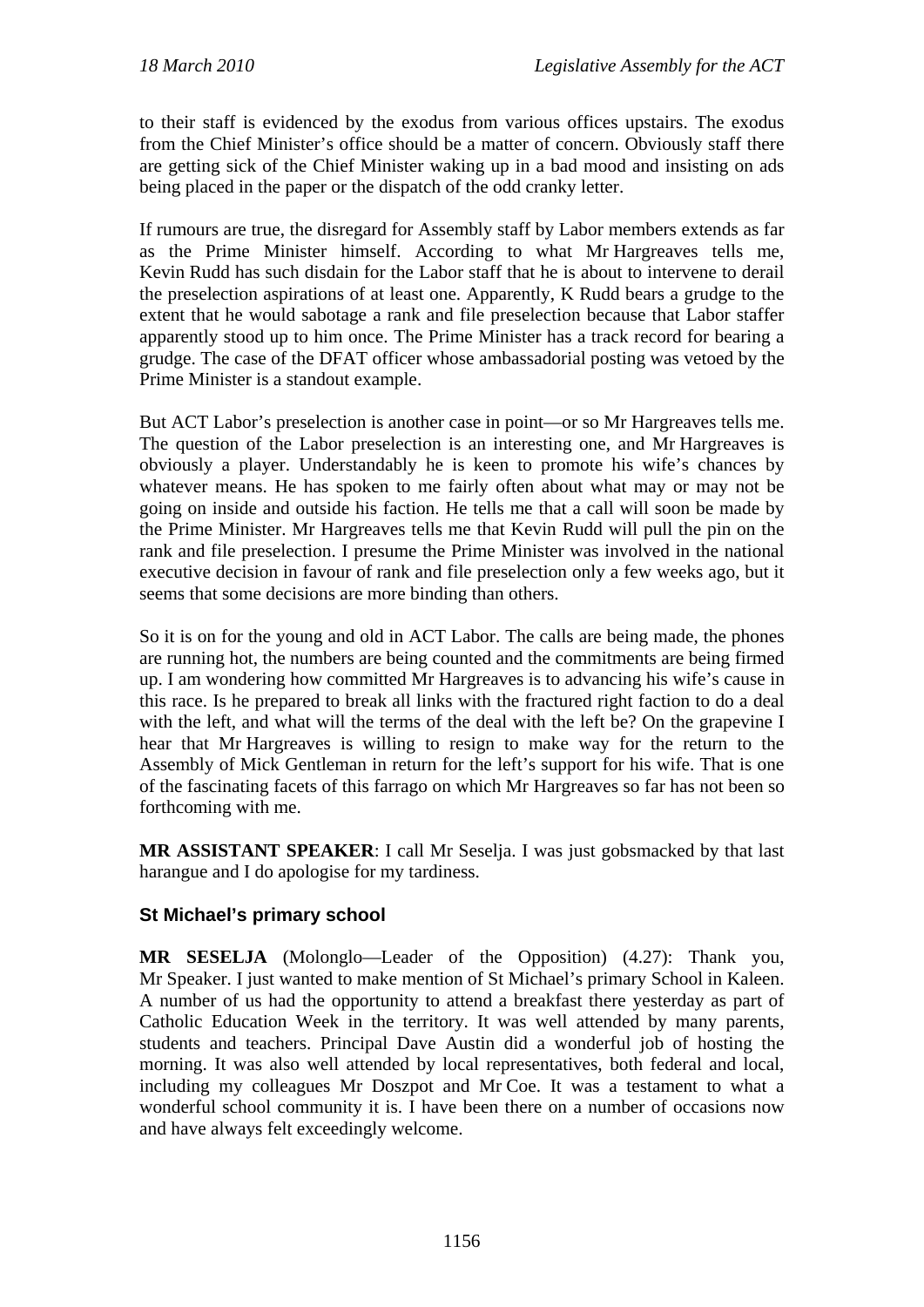It also speaks of a bigger story about Catholic education in the ACT. Catholic education, as was mentioned during the MPI discussion earlier this week, has played a significant role in the education of children in the territory. Tens of thousands of children have been educated in Catholic schools in Canberra. The Canberra Liberals certainly believe that that contribution has been a significant one. It has been a very worthy one and has made a major contribution to our territory.

St Michael's is, I think, a fantastic school. It is a fantastic example of a small school that does a very good job. I am not sure of the exact number but I think it is somewhere under 300 students at St Michael's. That would be the number that would have put it in the firing line for closure a couple of years ago had it been a government school. It is a school community that not only instils wonderful values in its students but also achieves excellent educational outcomes. I would like to pay tribute to principal Dave Austin, parents and friends and all of the teachers and staff at the school, as well as all of those who made us feel so welcome and who put on the wonderful breakfast for us yesterday.

# **Education—special needs Merici college**

**MR DOSZPOT** (Brindabella) (4.30): I had the pleasure today of meeting with families, teachers and the principal, Ms Jo Karaolis, from St Lucy's school in Wahroonga, New South Wales. The school is part of the Dominican Sisters of Eastern Australia and provides education specifically for students with a disability.

This group came to Canberra on a mission, a mission to remind the federal government that they have said nothing about children with disabilities when talking up the so-called education revolution. The group rallied today at Parliament House and reminded us all of the role that special skills play in education. They asked the Rudd government a very timely and legitimate question: are they—the special needs schools—considered to be part of the education revolution? And well may they ask.

The number of students with disabilities in every sector increases every year and this must be addressed. While we do not have any non-government special schools in the ACT, many of our non-government schools have a growing number of students with special needs enrolling each year. We need to recognise that the issues facing students with special needs are the same across the education sectors and certainly the same for parents of all children with special needs.

With the conclusion of the ACT Shaddock review into special education, we can see the value of including the non-government sector in the terms of reference something that Minister Barr tried to stop at every turn for over two months, completely ignoring the logic of including the non-government sector in this review, until the very last moment when he did a now well known and now regular Barr flip—back flip.

I look forward to hearing which of the 68 options provided by the Shaddock review will be implemented by this government. I asked Mr Barr during question time on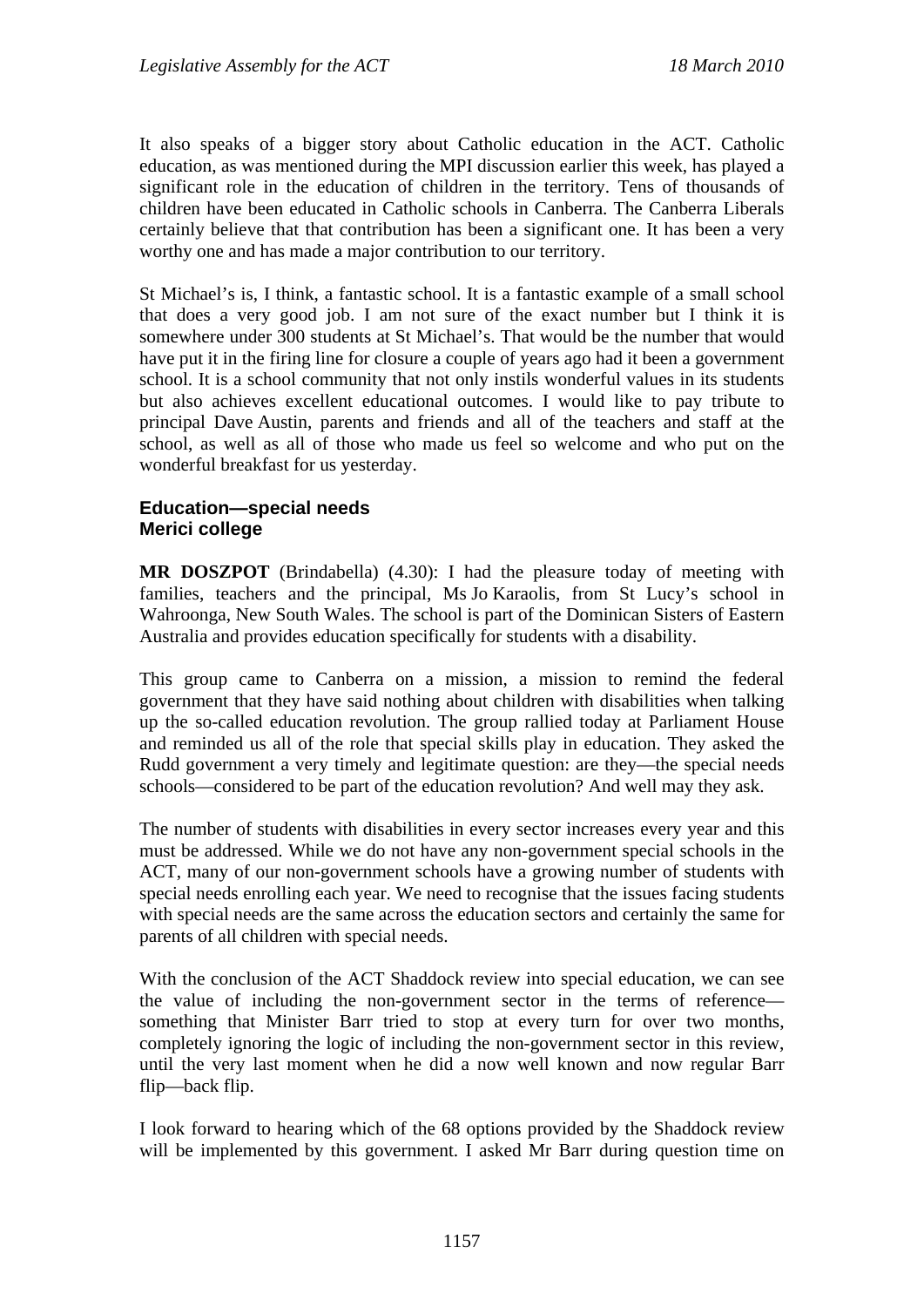Tuesday which of the 68 review options will be implemented and which stakeholders he had sought feedback and advice from. His answers were curt and non-committal. I would not blame the local ACT special needs community if they felt compelled to ask the same question that their New South Wales counterparts asked today: are we part of the education revolution? Mr Barr, we are waiting for your answer.

Madam Deputy Speaker, as part of Catholic schools week, along with you I attended a function at Merici college this morning. It was in the very early hours, around 7.15 am. Madam Deputy Speaker, you were the guest speaker at the school and there were some prominent sporting people there also. They were assisting the children in celebrating the Catholic approach to the development of the whole person, particularly with regard to healthy eating and healthy lifestyle choices—an innovation that Merici college has brought about through their canteen, which is run by staff and students for all staff and all students.

We also met with the principal, Catherine Rey, and the school board president, Steven Cork. I would like to thank them again for their hospitality and for the innovation that they have brought to education in Canberra through the way their canteen is run by the staff and the students for the benefit of all the staff and the students.

# **Allegations against members' staff**

**MR HARGREAVES** (Brindabella) (4.34): I am forced to rise to respond to Mrs Dunne who, I have to say, absolutely surprises me. I have been in this place for a dozen years, Madam Deputy Speaker, and I have never seen such a vitriolic piece of venom thrown across the chamber in all of my time here. Any member who displays and disports themselves in that manner ought to resign from this Assembly forthwith.

I have had my sparring with those opposite on some massive subjects but never have I seen such a disgusting, wormlike performance from a person whom I formerly had a respect for. I have lost all respect for Mrs Dunne, Madam Deputy Speaker, for as long as my backside hits the ground. Let me just tell you: she accuses me of knowing what is in the mind of the Prime Minister. Well, thank you for the compliment. If I knew what was in the mind of the Prime Minister, let me tell you something, Madam Deputy Speaker: Mrs Dunne would be the last person I would speak to. She does not have my confidence to keep anything to herself, so why on earth would I want to do something stupid like that?

The other thing, Madam Deputy Speaker, is that she besmirches the good name of my wife, who is a bona fide candidate. I have to put it on the record now, thank you very much to Mrs Dunne, that I have had nothing to do with her campaign. Any suggestion is a rampant insult to my wife and I will hear nothing of it. Madam Deputy Speaker, this is a disgusting display. I do not know where she gets her information from. Perhaps, in fact, it is from her friends, through the hallowed halls of the churches that she frequents. Perhaps there are some people in this building who should consider whether they deport themselves with any credibility and any respect.

I have had nothing to do with this. I have had a conversation, in passing, Madam Deputy Speaker, where it was Mrs Dunne who suggested to me that there may have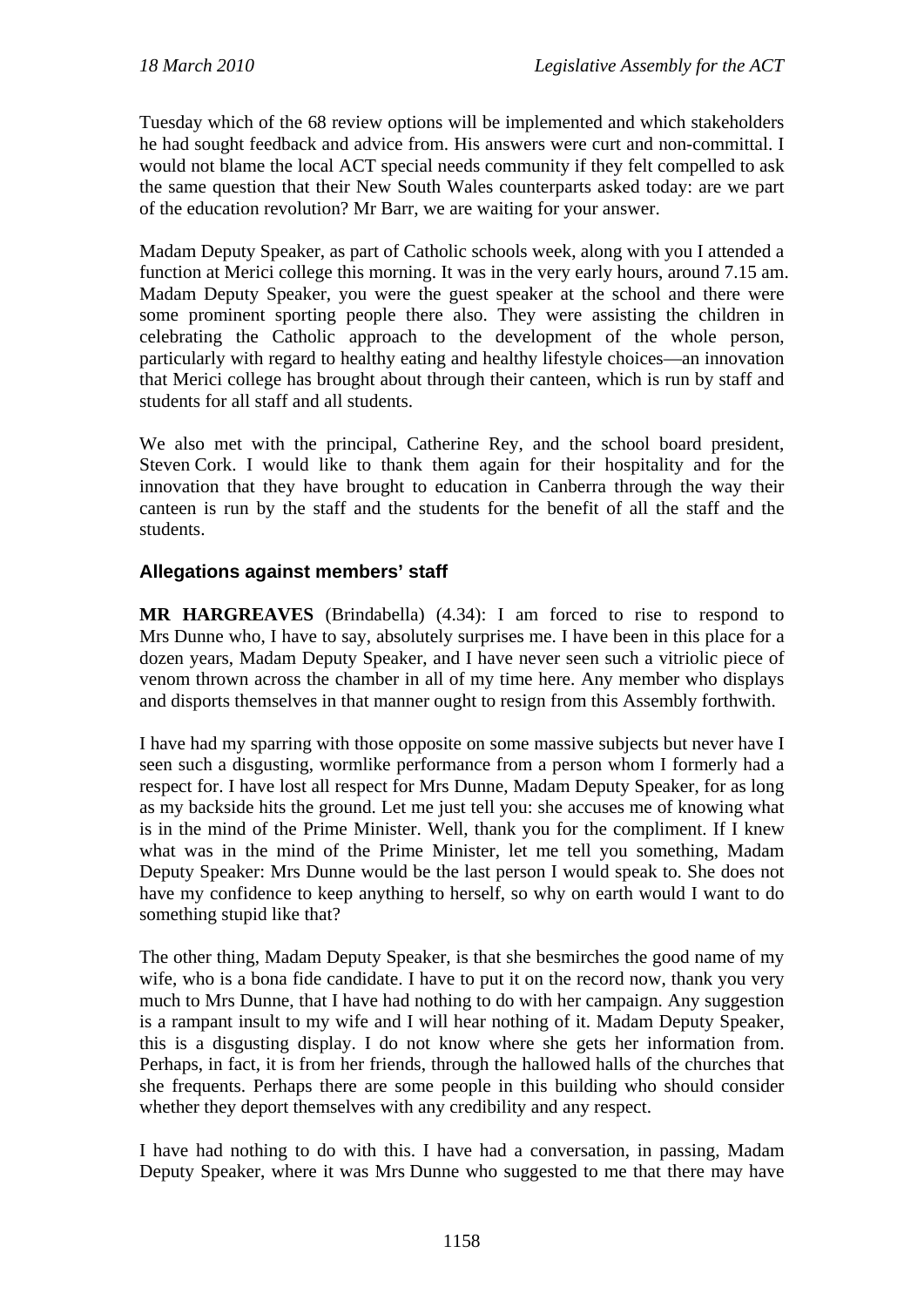been a message from the hill. I responded, "I don't know." Why would I know? How would I know? I could not possibly know, but there are people in this building who are trying to foment mischief. They can foment as much mischief as they like with regard to my good name, Madam Deputy Speaker, but I will not stand for it, on the public record, when it besmirches my wife's good name.

Mrs Dunne is not fit to walk in the shadow of my wife. Her behaviour this evening is despicable. I am calling on her to come down to this chamber now and put an apology on the record to someone who has no opportunity to defend herself. She can go and tell those people who are inciting her to make such venomous and vindictive remarks that they can go back to the cave, from the sewer from which they came.

I do not care whether they are Catholic or not, Madam Deputy Speaker. If she thinks that I think that she has come up with something original, she is wrong there too. Mrs Dunne has never had an original thought in her life. She is a marionette doing somebody else's bidding because somebody else does not have the courage to do it themselves. Let me say to them: if Mrs Dunne wants to say this outside this chamber—and I challenge her to do it—let her do it with a photo of her house, because I could do with another rental property, Madam Deputy Speaker. The same thing goes to the scumbag that is feeding her with these absolute falsehoods and an abundant bag of lies. Madam Deputy Speaker, I thought I had seen it all.

As for the rumour that I might trade my job to the left, that has got to be the silliest comment of them all. With the exception of your good self, Madam Deputy Speaker, I am the best local member this place has ever seen since 1989. It is, some people would say, the only thing I do well. I have no intention whatever of trading my job for anything. I know there are rumours abounding in this place that I am about to pack it in. Do I sound like somebody ready to pack it in? All I can say now is that, if Mrs Dunne wants to go to war about these sorts of things, bring it on. I say this now: I have respect for Mr Doszpot and I have respect for Mr Coe. We will have our swordfights, sure, but they have respect. I have nothing but contempt for Mrs Dunne across the chamber. *(Time expired.)*

## **National sheepdog trials Motorsport**

**MR COE** (Ginninderra) (4.39): Firstly, I would like to add to the record of what I said on 16 March, a couple of days ago, about the national sheepdog trial championships in Hall. I should have also acknowledged the fine leadership of Peter Welsh who is the president of the National Sheep Dog Trial Association Inc. I should also acknowledge the other members of his team. They are a great organisation and they do some great work. I made a mistake in not acknowledging them on Friday.

I rise today to speak about one of the biggest events on the Canberra tourism calendar, the Summernats car festival. For many people from interstate, when you say "Canberra", Summernats is the word that springs to mind. In a city with a reputation dominated by the home of federal parliament, the Summernats car festival diversifies that reputation and gets people thinking beyond parliament when it comes to Canberra and Canberrans.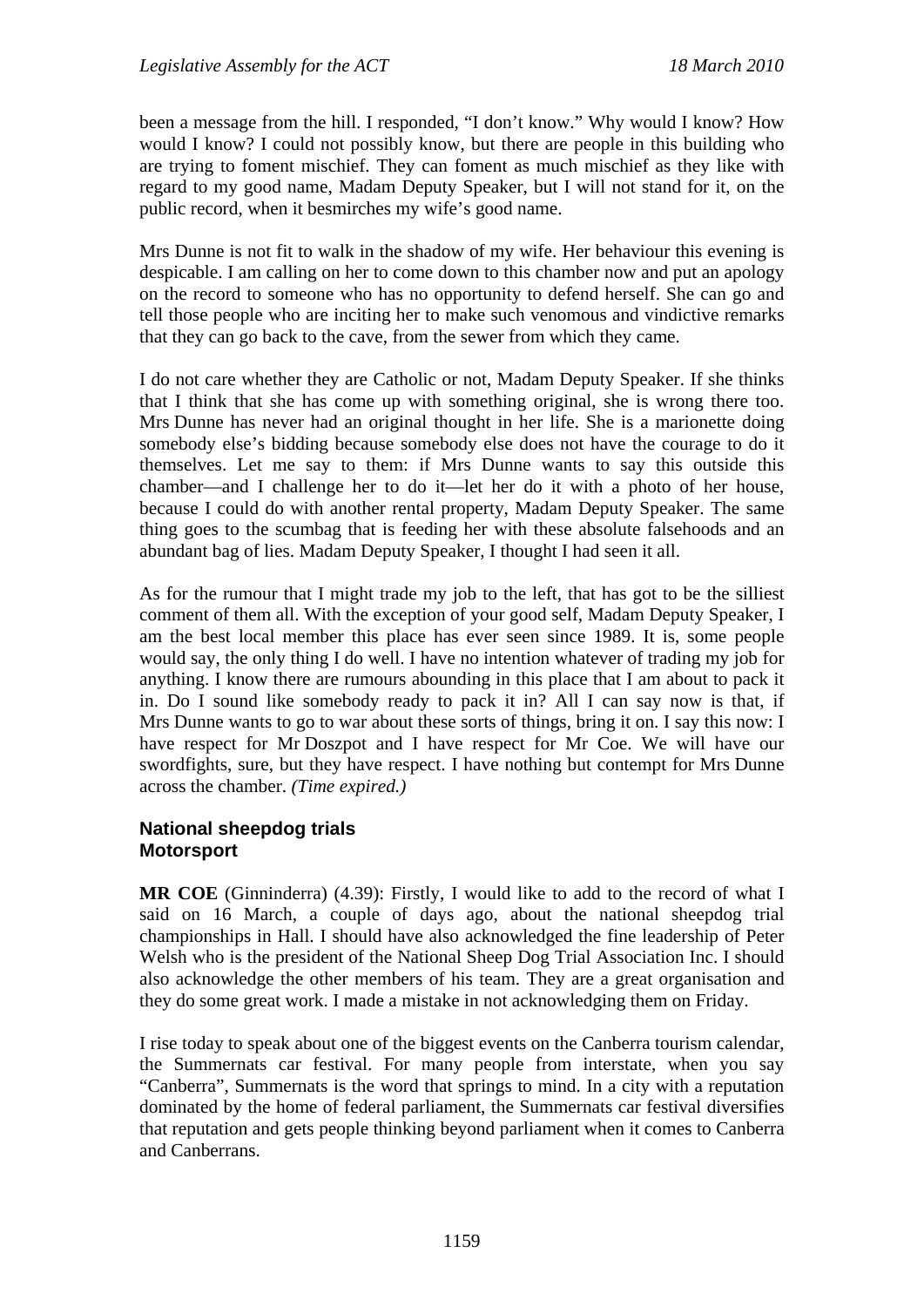From an event that began in 1988 with 47,000 people, it has gone from strength to strength. These days the figure is closer to 80,000 people, nearly 80 per cent of whom come from interstate. Needless to say, Summernats represents a significant contribution to the ACT economy, with net contributions estimated at over \$3 million. This is an event that I think should continue. In 2005, 119,000 people went through the gates of the festival, which was a record.

Summernats 23 was held from 7 to 10 January 2010. I was pleased to be able to attend on the Friday, as I did Summernats 22 last year. It was great to walk around and see families enjoying the festival and to observe the results of so much effort in bringing the vehicles up to an extremely high standard.

Of course, synonymous with Canberra and with Summernats is the founder and champion of the festival, Chic Henry. Chic loves Canberra. He has been a tireless advocate for the city and for keeping the festival in the national capital. I commend him for all that he does in Canberra. I would also like to congratulate the new owner of Summernats, Andy Lopez, on a very successful first year of the job. I also congratulate the staff and volunteers who make it all possible.

Some of the awards that are on offer at Summernats each year include the airbrush art competition, the kids awards, the elite awards, the show and shine standouts, the club awards, street awards and many others. I would also like to acknowledge the many sponsors which make Summernats the success it is and make it all possible. The major sponsor for Summernats 23 was the *Street Machine* magazine. The supporting sponsor was Rare Spares. The gold sponsors were Jack Daniel's and Australian Capital Tourism. The silver sponsors were Barlens, Pedders, Coca-Cola Bottlers, Shannon's and Southern Cross Ten. The bronze sponsors were Coates, Fosters Group, Meguiar's, Nolathane, Slingshot, Strathfield and Yella Terra. The associate sponsors were Anest Iwata, Capital Trophies and Sportswear, Creative Kids Beds, Canberra FM 104.7, Fuchs Lubricants, Hi-Powered Networking, Nita's Snacks, Streets and Team Army.

The Canberra Liberals support motorsport and the rich motoring heritage we have in Canberra. Whether it is rallying, Summernats, drag racing, hill climbs and other forms of racing, Canberrans should be proud of the role our city has played in Australian motorsport.

The sport and the vocation has its challenges: the financial costs, the growing towns and cities encroaching on established circuits, bureaucracies, insurance and environmental issues are just some of them. However, none of these challenges are insurmountable. We as a parliament should be working with the motorsport community to work out how we can get the balance right so that we can see the continuation of motorsport in the ACT. I look forward to working with the motorsport communities, including the many clubs, which make Canberra a great place to live.

# **Merici college St Michael's primary school**

**MS PORTER** (Ginninderra) (4.43): I rise this evening just to talk about my visit with Mr Doszpot this morning to Merici college. Indeed, I did officiate at the launching of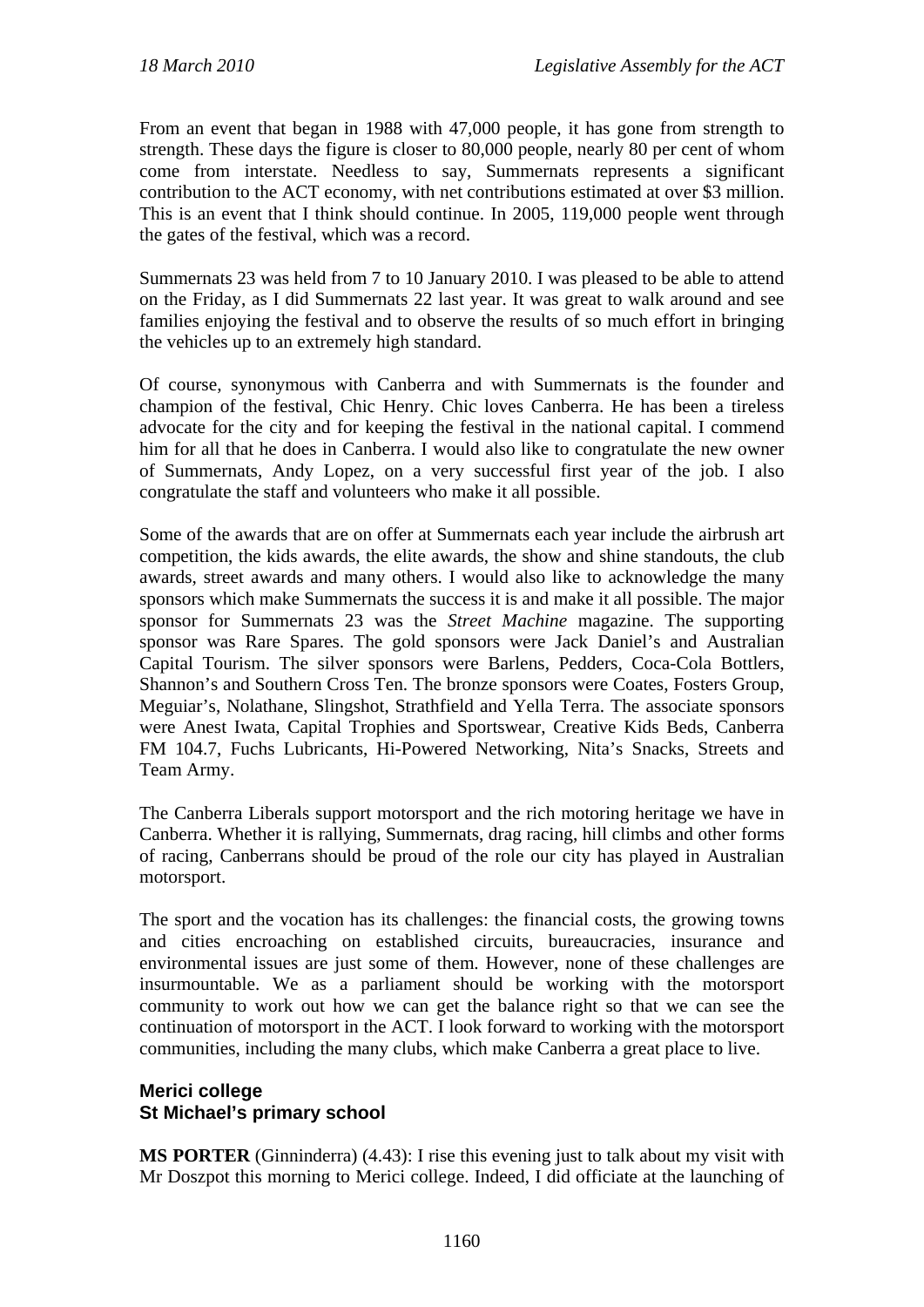their college's canteen initiative. The canteen has a new look and a new approach. I was pleased to be welcomed by the principal, Catherine Rey, the school captains, the students from the hospitality and administrative units of the college, who are now using the canteen to learn invaluable skills, and also, of course, the rest of the students. Along with the teachers in the school, they are learning to walk the talk with healthy eating. It was good also to share a very healthy breakfast with the teachers, parents and students today and also some other children of some of the parents, as well as the other dignitaries that Mr Doszpot mentioned who joined with us this morning at this very good event.

Yesterday at St Michael's we shared another breakfast with the principal, David Austin, his teachers and students. A number of us from this place were in attendance, as I think Mr Doszpot and Mr Coe mentioned. I do not think they mentioned that Minister Barr was there to speak and that Mr Bob McMullan and Senator Humphries were also present. I particularly enjoyed listening to the children's choir. I thank all those who made the breakfast such a pleasant event.

Question resolved in the affirmative.

**The Assembly adjourned at 4.45 pm until Tuesday, 23 March 2010, at 10 am.**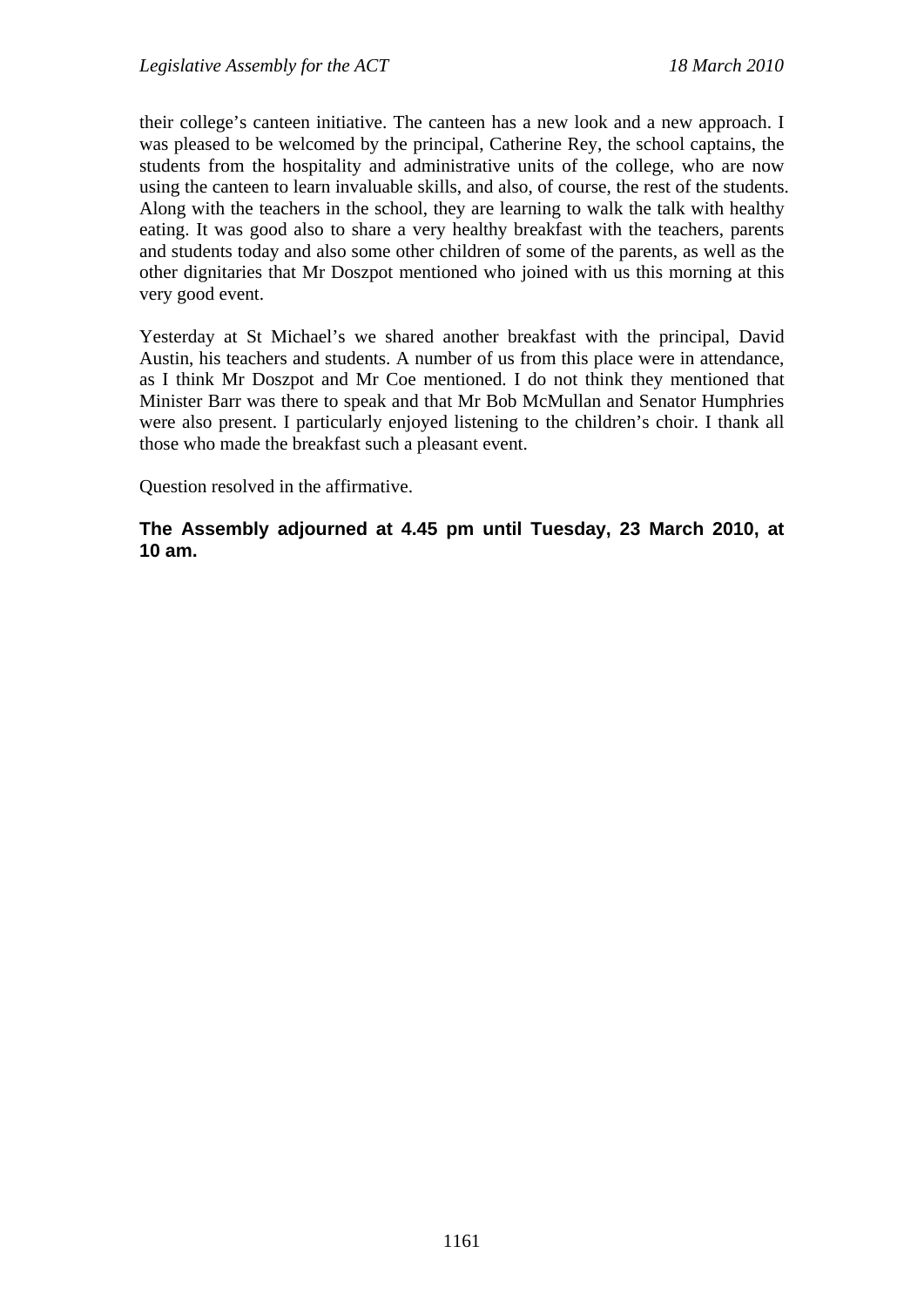# **Schedules of amendments**

# **Schedule 1**

# **Justice and Community Legislation Amendment Bill 2010**

Amendment moved by Mr Rattenbury

**1 Schedule 1, part 1.1 Page 4, line 3—** 

*omit* 

# **Schedule 2**

# **Justice and Community Legislation Amendment Bill 2010**

Amendment moved by Mrs Dunne

**1 Schedule 1, part 1.1 Amendment 1.5 Proposed new section 48 (3) Page 6, line 4**  *omit*  but do not include *substitute*  and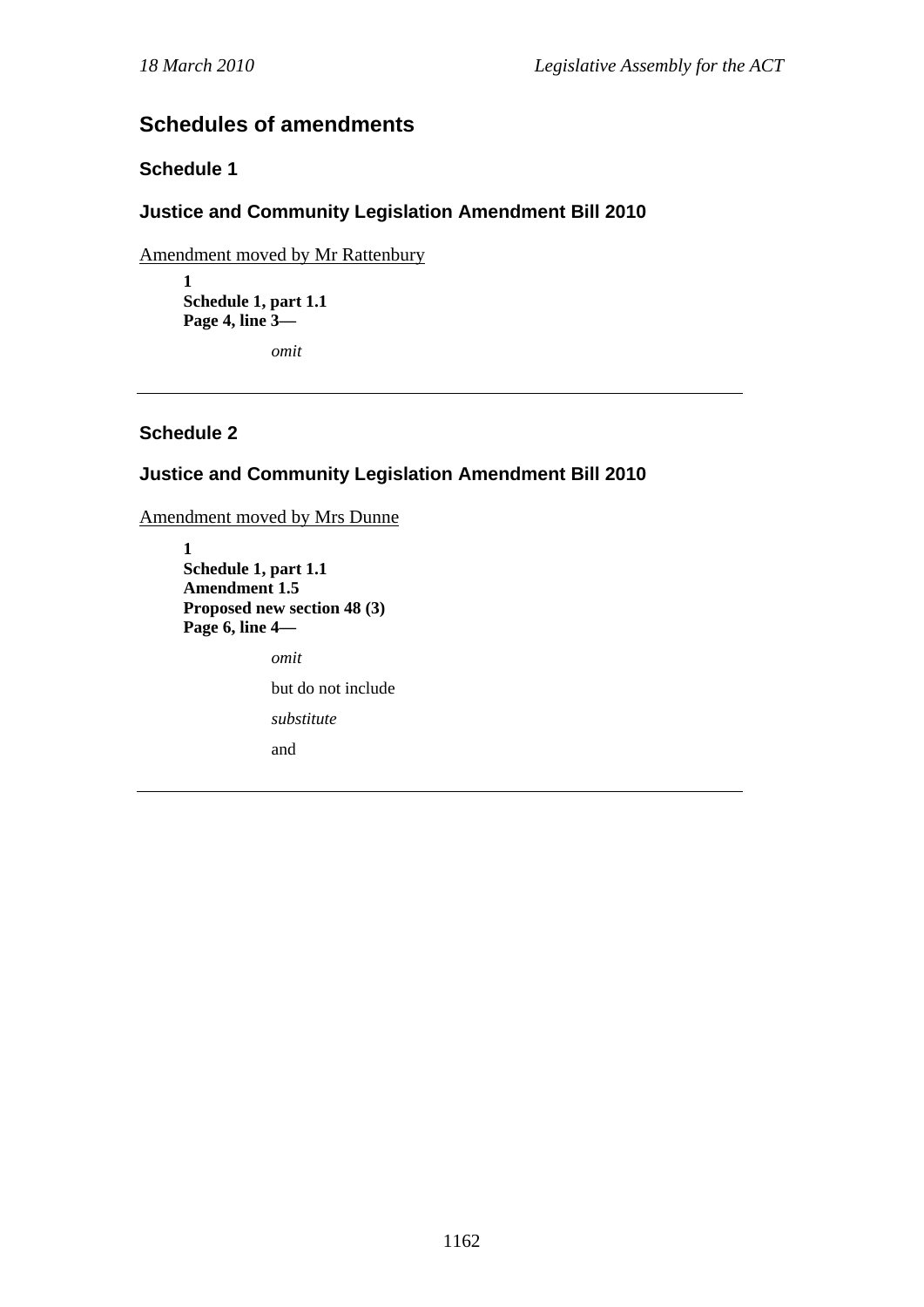# **Answers to questions**

# **ACTION bus service—dead running costs (Question No 434)**

**Mr Coe** asked the Minister for Transport, upon notice, on 19 November 2009:

- (1) What is the cost of dead running, the time taken for dead running and the number of kilometres of dead running per day on the ACTION bus network, broken down by weekday, Saturday and Sunday services.
- (2) What is cost of dead running, the time taken for dead running and the number of kilometres of dead running per day on the ACTION bus network for buses allocated to Redex services.

**Mr Stanhope**: The answer to the member's question is as follows:

1 Dead Running Analysis for ACTION bus network:

|          | Cost of<br><b>Dead Running</b><br>Per day | <b>No of Hours</b><br><b>Dead Running</b><br>Per Day | <b>No of Kilometres</b><br><b>Dead Running</b><br>Per Day |
|----------|-------------------------------------------|------------------------------------------------------|-----------------------------------------------------------|
| Weekdays | \$27,725.91                               | 296                                                  | 11,875                                                    |
| Saturday | \$8,130.25                                | 87                                                   | 3,482                                                     |
| Sunday   | \$5,563.37                                | 59                                                   | 2,383                                                     |

2. It should be noted that as REDEX is a trial it is not incorporated in ACTION's bus network. If the REDEX Trial is continued, it is expected that it would be incorporated into the network, minimising some of the dead-running. Dead Running Analysis for REDEX services:

| Cost of             | <b>No of Hours</b>  | <b>No of Kilometres</b> |
|---------------------|---------------------|-------------------------|
| <b>Dead Running</b> | <b>Dead Running</b> | <b>Dead Running</b>     |
| Per day             | Per Day             | Per Day                 |
| \$1,772.62          | 18                  | 790                     |

## **Public service—corporate credit cards (Question No 476)**

**Mr Seselja** asked the Minister for Education and Training, on 10 December 2009:

- (1) How many corporate credit cards are used by employees of each department or agency in the Minister's portfolio.
- (2) For what purpose is each card issued.
- (3) What is the average amount spent each month on each credit card.
- (4) What was the total amount spent on each credit card in (a) 2006-07, (b) 2007-08 (c) 2008-09 and (d) 2009-10 to date.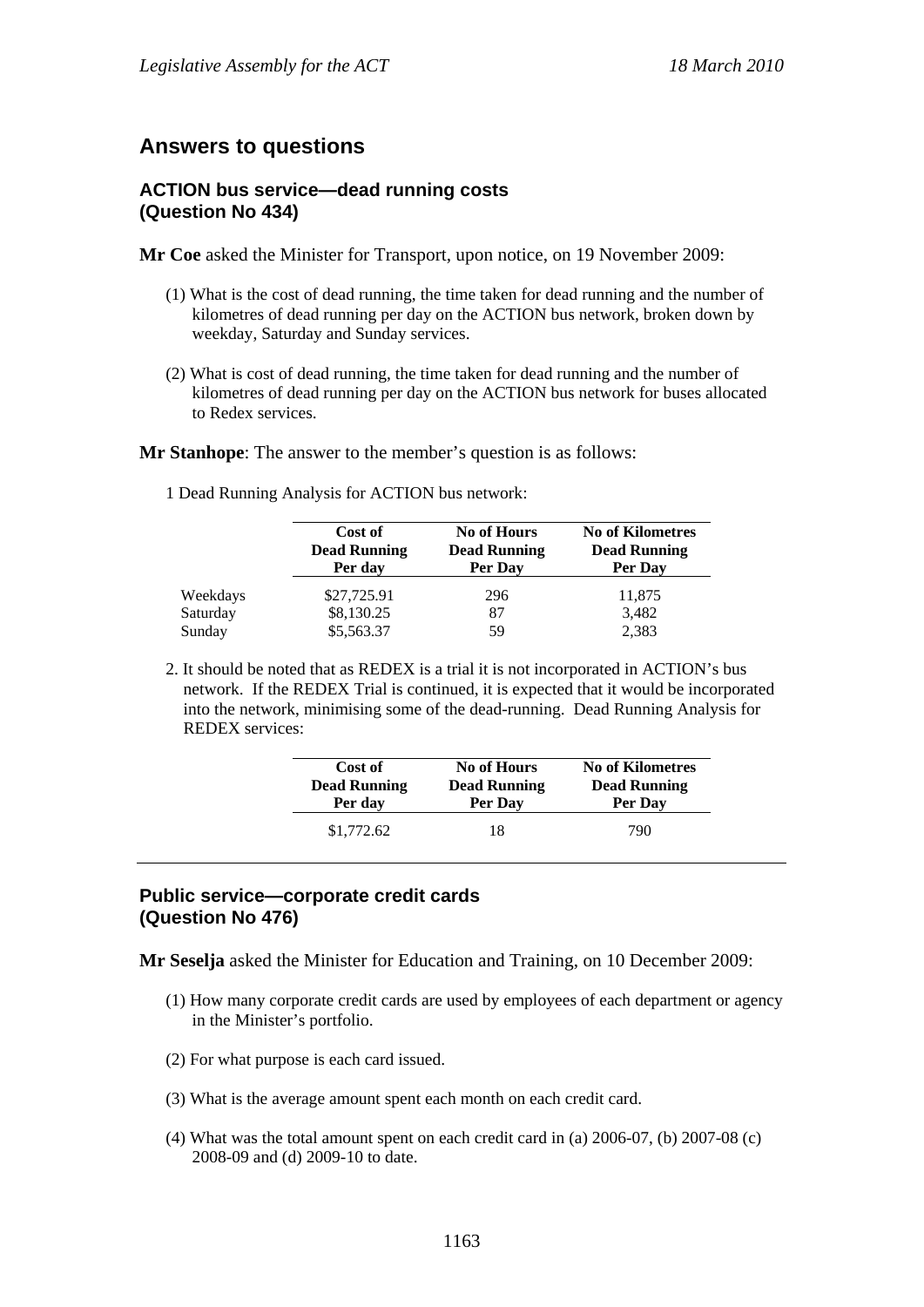- (5) What is the limit on each credit card.
- (6) How much has been spent on any form of catering, including official meals, at restaurants.

**Mr Barr**: The answer to the member's question is as follows:

#### **For the Department of Education and Training:**

- (1) The Department of Education and Training (including schools) had thirty four corporate credit cards at 30 November 2009.
- (2) The cards are issued to gain efficiencies in the purchasing process including expenditure on travel, training, accommodation and items for which no other payment option is available. It should be noted that credit card expenditure requires the same level of authorisation as any other payment made by the Department.
- (3) The average amount spent on each credit card in 2008-09 (excluding schools) and 2009-10 to date (including schools) is provided in the table below. Information on credit cards held by schools is only available for the 2009-10 financial year.

#### **2008-09 (Central Office)**

| Card 1  | \$957   | Card 6   | \$16  |
|---------|---------|----------|-------|
| Card 2  | \$2 450 | Card 7   | \$985 |
| Card 3  | \$67    | Card 8   | \$490 |
| Card 4  | \$888   | Card 9   | \$259 |
| Card 5  | \$343   | Card 10  | \$765 |
|         |         |          |       |
| Card 11 | \$760   | Card 16a | \$857 |
| Card 12 | \$632   | Card 17a | \$366 |
| Card 13 | \$2 340 | Card 18a | \$0   |
| Card 14 | \$1     |          |       |
| Card 15 | \$513   |          |       |

#### **2009-10 July - November (Central Office and schools)**

| Card 1  | \$638  | Card 6   | \$8    |
|---------|--------|----------|--------|
| Card 2  | \$1003 | Card 7   | \$1071 |
| Card 3  | \$875  | Card 8   | \$333  |
| Card 4  | \$748  | Card 9   | \$482  |
| Card 5  | \$107  | Card 10  | \$777  |
|         |        |          |        |
| Card 11 | \$520  | Card 16b | \$1373 |
| Card 12 | \$2084 | Card 17b | \$193  |
| Card 13 | \$885  | Card 18b | \$218  |
| Card 14 | \$50   |          |        |
| Card 15 | \$1520 |          |        |
|         |        |          |        |
| Card 19 | \$2300 | Card 24  | \$1594 |
| Card 20 | \$2715 | Card 25  | \$579  |
| Card 21 | \$535  | Card 26  | \$999  |
| Card 22 | \$153  | Card 27  | \$717  |
| Card 23 | \$2348 | Card 28  | \$2935 |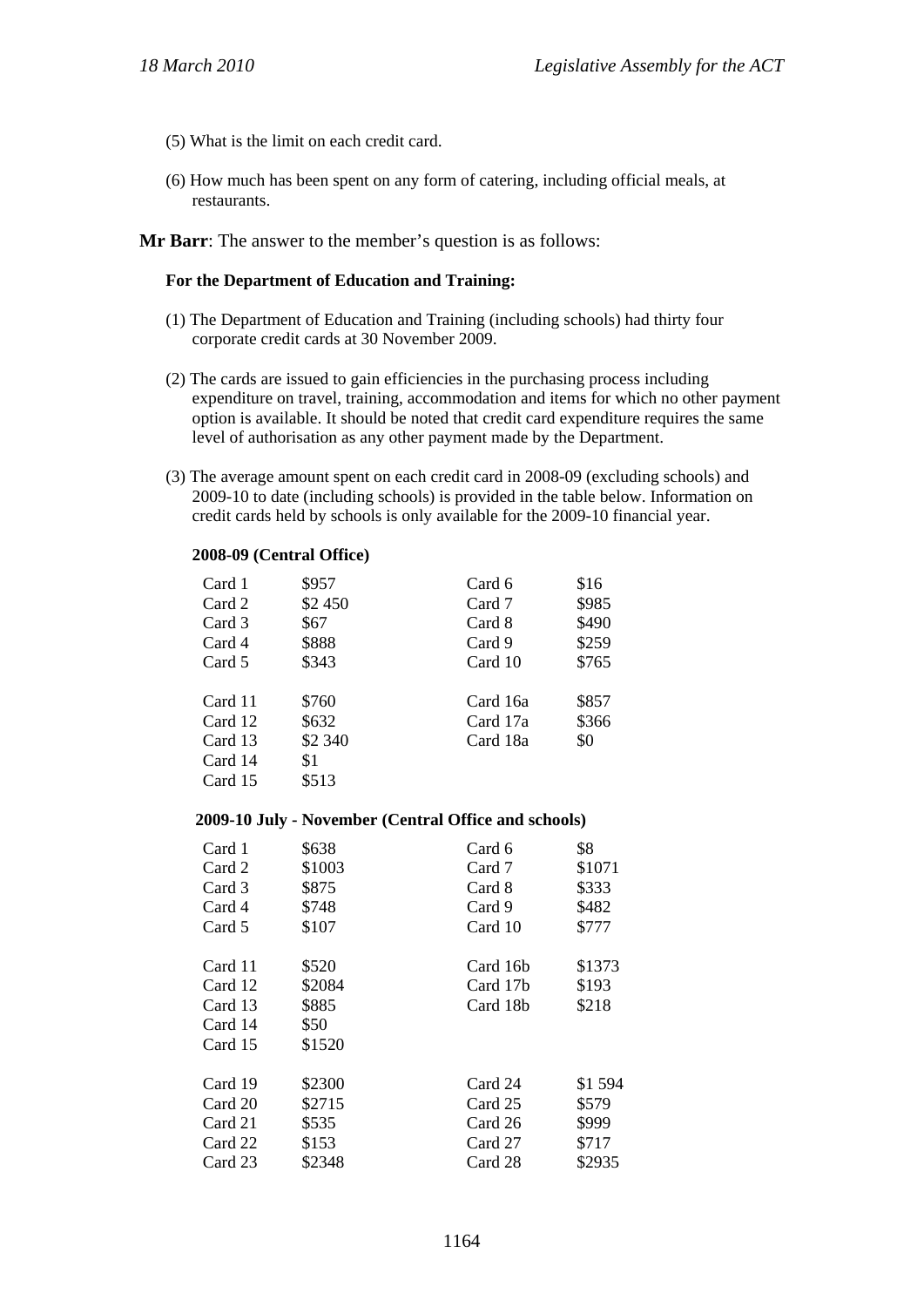| \$378 |
|-------|
|       |
|       |
|       |
|       |
|       |

The Territory's financial system does not distinguish between credit card transactions and other payment transactions. Monthly credit card statements must be manually analysed in order to answer this question. It is not considered a reasonable use of the agency's limited resources to extract data for 2007-08 and 2006-07.

Note that cards 16a and 16b were held by different card-holders, as were cards 17a and 17b, and cards 18a and 18b (ie the card-holders for 16a, 17a and 18a left the Department in 2008-09 and card-holders for 16b, 17b and 18b were new to the Department in 2009-10).

(4) The total amount spent on each credit card in 2008-09 (excluding schools) and 2009- 10 to date (including schools) is provided in the table below. Information on credit cards held by schools is only available for the 2009-10 financial year.

#### **2008-09 (Central Office)**

| Card 1  | \$11484  | Card 6   | \$186    |
|---------|----------|----------|----------|
| Card 2  | \$29 403 | Card 7   | \$11 820 |
| Card 3  | \$800    | Card 8   | \$5876   |
| Card 4  | \$10 654 | Card 9   | \$3 106  |
| Card 5  | \$4112   | Card 10  | \$9 178  |
|         |          |          |          |
| Card 11 | \$9122   | Card 16a | \$3429   |
| Card 12 | \$7579   | Card 17a | \$4 391  |
| Card 13 | \$28 076 | Card 18a | \$0      |
| Card 14 | \$10     |          |          |
| Card 15 | \$6161   |          |          |

#### **2009-10 July - November (Central Office and schools)**

| Card 1<br>Card 2<br>Card 3<br>Card 4<br>Card 5 | \$3 188<br>\$5 016<br>\$4 373<br>\$3742<br>\$533 | Card 6<br>Card 7<br>Card 8<br>Card 9<br>Card 10 | \$40<br>\$5 356<br>\$1 666<br>\$2412<br>\$3883 |
|------------------------------------------------|--------------------------------------------------|-------------------------------------------------|------------------------------------------------|
|                                                |                                                  |                                                 |                                                |
| Card 11                                        | \$2 600                                          | Card 16 <sub>b</sub>                            | \$6865                                         |
| Card 12                                        | \$10419                                          | Card 17b                                        | \$964                                          |
| Card 13                                        | \$4 427                                          | Card 18b                                        | \$1 088                                        |
| Card 14                                        | \$250                                            |                                                 |                                                |
| Card 15                                        | \$7.598                                          |                                                 |                                                |
|                                                |                                                  |                                                 |                                                |
| Card 19                                        | \$11 502                                         | Card 24                                         | \$7972                                         |
| Card 20                                        | \$13557                                          | Card 25                                         | \$2899                                         |
| Card 21                                        | \$2674                                           | Card 26                                         | \$4994                                         |
| Card 22                                        | \$765                                            | Card 27                                         | \$3584                                         |
| Card 23                                        | \$11472                                          | Card 28                                         | \$14 674                                       |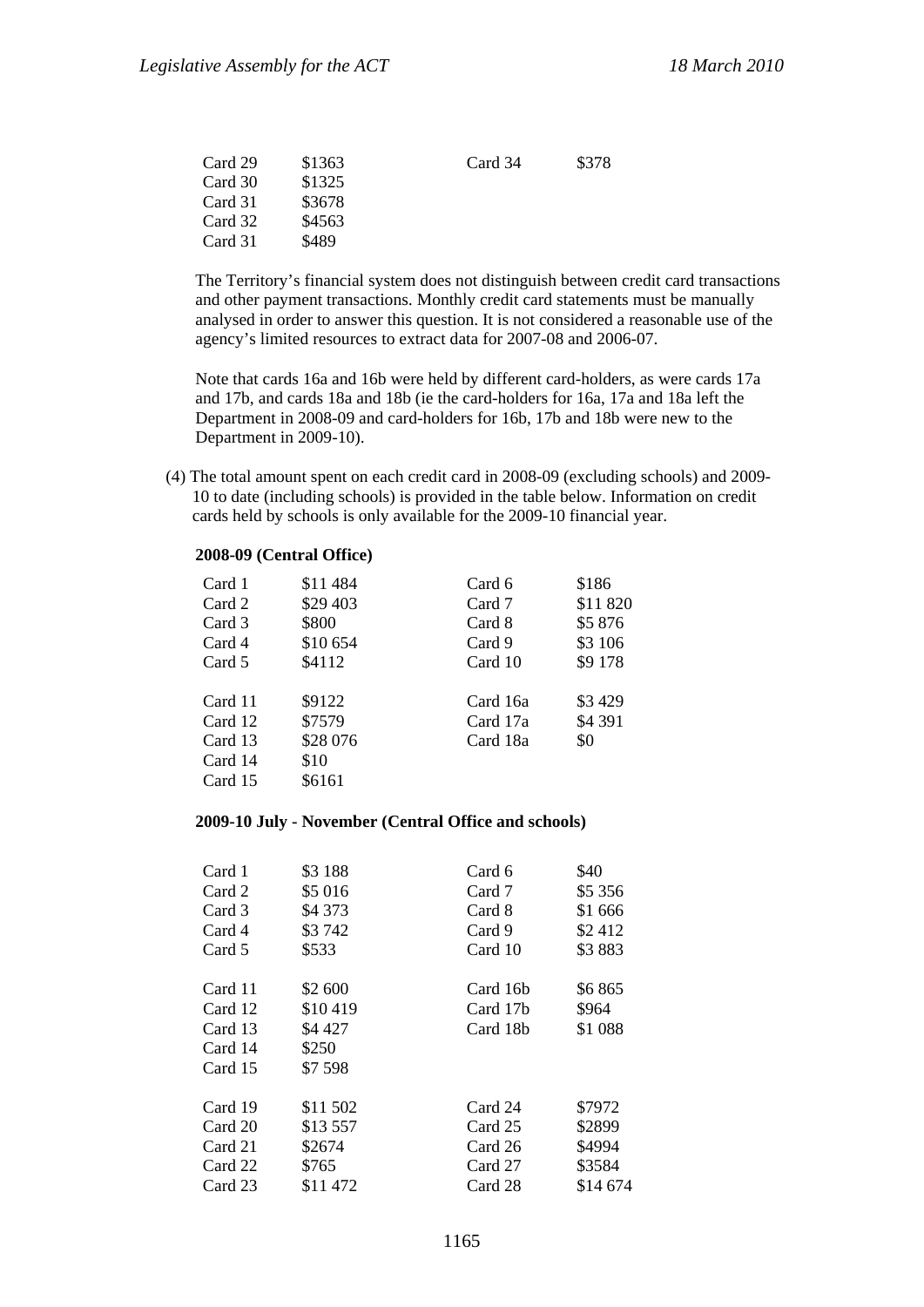| Card 29 | \$6817   | Card 34 | \$1892 |
|---------|----------|---------|--------|
| Card 30 | \$3977   |         |        |
| Card 31 | \$18 391 |         |        |
| Card 32 | \$9126   |         |        |
| Card 33 | \$1957   |         |        |
|         |          |         |        |

The Territory's financial system does not distinguish between credit card transactions and other payment transactions. Monthly credit card statements must be manually analysed in order to answer this question. It is not considered a reasonable use of the agency's limited resources to extract data for 2007-08 and 2006-07.

Note that cards 16a and 16b were held by different card-holders, as were cards 17a and 17b, and cards 18a and 18b (ie the card-holders for 16a, 17a and 18a left the Department in 2008-09 and card-holders for 16b, 17b and 18b were new to the Department in 2009-10).

(5) As at 30 November 2009, credit limits on cards issued by the Department of Education and Training are as follows:

| \$ Limit | Card Number                                                       |
|----------|-------------------------------------------------------------------|
| \$2000   | 24                                                                |
| \$5000   | 1, 2, 3, 4, 5, 6, 7, 8, 9, 10, 11, 12, 13, 14, 19, 20, 21, 26, 28 |
| \$8000   | 22                                                                |
| \$10 000 | 16b, 17b, 18b, 25, 27, 29, 30, 31, 32, 33, 34                     |
| \$20 000 | 15, 23                                                            |

(6) a) In 2009-10 the Department of Education and Training has spent \$4 365 on corporate credit cards for catering. Meals for officers on official travel are not recorded separately; they are a component of accommodation costs. To date in 2009-10, \$19 376 has been spent on accommodation.

#### **For the Canberra Institute of Technology (CIT):**

- (1) In 2008-09 the CIT used 55 cards, and in 2009-10 there are 54 cards
- (2) The cards are issued to gain efficiencies in the purchasing process including expenditure on travel, training, accommodation and items for which no other payment option is available. It should be noted that credit card expenditure requires the same level of authorisation as any other payment made by CIT.
- (3) CIT: The average amount per month on each card from July 2008 to November 2009 is as follows:

| Card 1.     | \$2400.03 | Card 6.  | \$479.11  |
|-------------|-----------|----------|-----------|
| Card 2.     | \$199.24  | Card 7.  | \$1019.31 |
| Card 3.     | \$169.49  | Card 8.  | \$1577.81 |
| Card 4.     | \$2681.61 | Card 9.  | \$435.20  |
| Card 5.     | \$128.18  | Card 10. | \$66.58   |
| Card $11$ . | \$65.84   | Card 16. | \$4952.74 |
| Card 12.    | \$4.17    | Card 17. | \$1511.58 |
| Card 13.    | \$1172.19 | Card 18. | \$214.05  |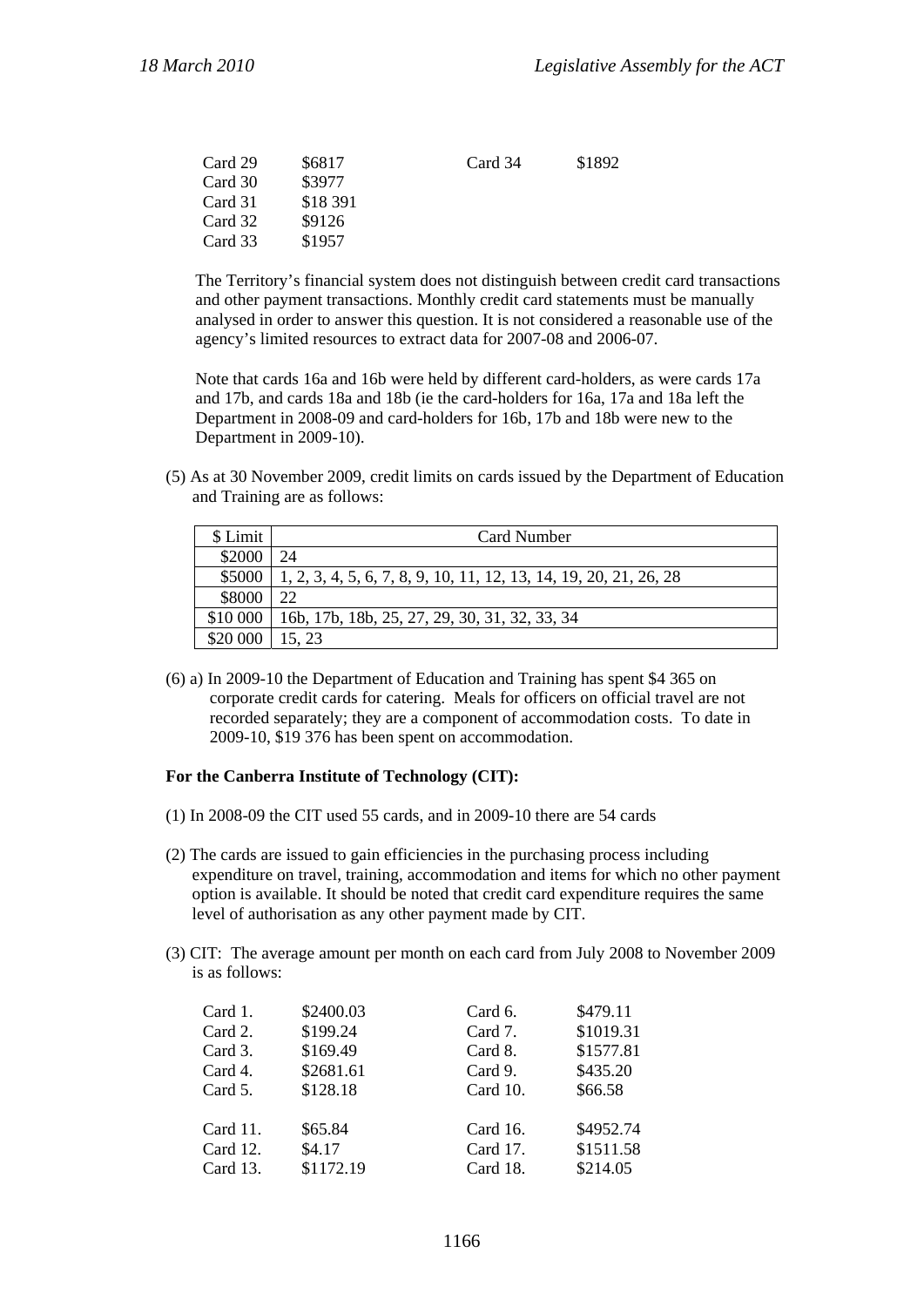| Card $14$ . | \$810.39  | Card 19.    | \$255.26   |
|-------------|-----------|-------------|------------|
| Card 15.    | \$683.33  | Card 20.    | \$651.51   |
|             |           |             |            |
| Card 21.    | \$840.57  | Card 26.    | \$233.66   |
| Card 22.    | \$508.73  | Card $27$ . | \$981.72   |
| Card 23.    | \$1414.15 | Card 28.    | \$1586.59  |
| Card 24.    | \$1155.70 | Card 29.    | \$4620.23  |
| Card 25.    | \$3412.14 | Card 30.    | \$5574.52  |
|             |           |             |            |
| Card 31.    | \$610.99  | Card 36.    | \$1564.06  |
| Card 32.    | \$172.06  | Card 37.    | \$1004.88  |
| Card 33.    | \$323.58  | Card 38.    | \$387.23   |
| Card 34.    | \$405.23  | Card 39.    | \$193.86   |
| Card 35.    | \$206.77  | Card 40.    | \$336.03   |
|             |           |             |            |
| Card 41.    | \$451.08  | Card 46.    | \$221.62   |
| Card 42.    | \$729.85  | Card 47.    | \$3400.42  |
| Card 43.    | \$119.29  | Card 48.    | \$237.03   |
| Card 44.    | \$1139.46 | Card 49.    | \$2344.60  |
| Card 45.    | \$1241.80 | Card 50.    | \$389.19   |
|             |           |             |            |
| Card 51.    | \$1755.21 | Card 54.    | \$7,033.49 |
| Card 52.    | \$660.91  | Card 55.    | \$84.70    |
| Card 53.    | \$2126.83 | Card 56.    | \$1032.33  |

(4) The total amount spent on each credit card in 2008-09 and 2009-10 to date is as follows:

#### **2008-09:**

| Card 1.     | \$27 438.93 | Card 6.     | \$7013.80   |
|-------------|-------------|-------------|-------------|
| Card 2.     | \$2607.18   | Card 7.     | \$16 296.12 |
| Card 3.     | \$148.00    | Card 8.     | \$23 221.30 |
| Card 4.     | \$34 989.66 | Card 9.     | \$5222.44   |
| Card 5.     | \$2024.67   | Card $10$ . | \$1116.36   |
|             |             |             |             |
| Card 11.    | \$50.00     | Card 16.    | \$62 424.54 |
| Card 12.    | \$16 523.20 | Card 17.    | \$14 442.87 |
| Card 13.    | \$14 623.55 | Card 18.    | \$1896.76   |
| Card 14.    | \$8083.44   | Card 19.    | \$1868.18   |
| Card $15$ . | \$155.00    | Card 20.    | \$7818.12   |
|             |             |             |             |
| Card 21.    | \$14 249.74 | Card 26.    | \$458.98    |
| Card 22.    | \$7790.49   | Card 27.    | \$10 874.55 |
| Card $23$ . | \$18 459.94 | Card 28.    | \$19 623.35 |
| Card 24.    | \$13 100.45 | Card $29.$  | \$64 535.43 |
| Card $25$ . | \$47 006.25 | Card 30.    | \$68 751.72 |
|             |             |             |             |
| Card 31.    | \$10 383.85 | Card 36.    | \$511.95    |
| Card 32.    | \$2 922.08  | Card 37.    | \$9282.86   |
| Card 33.    | \$3229.46   | Card 38.    | \$6582.92   |
| Card 34.    | \$1659.32   | Card 39.    | \$2157.30   |
| Card $35.$  | \$2132.88   | Card 40.    | \$4100.94   |
|             |             |             |             |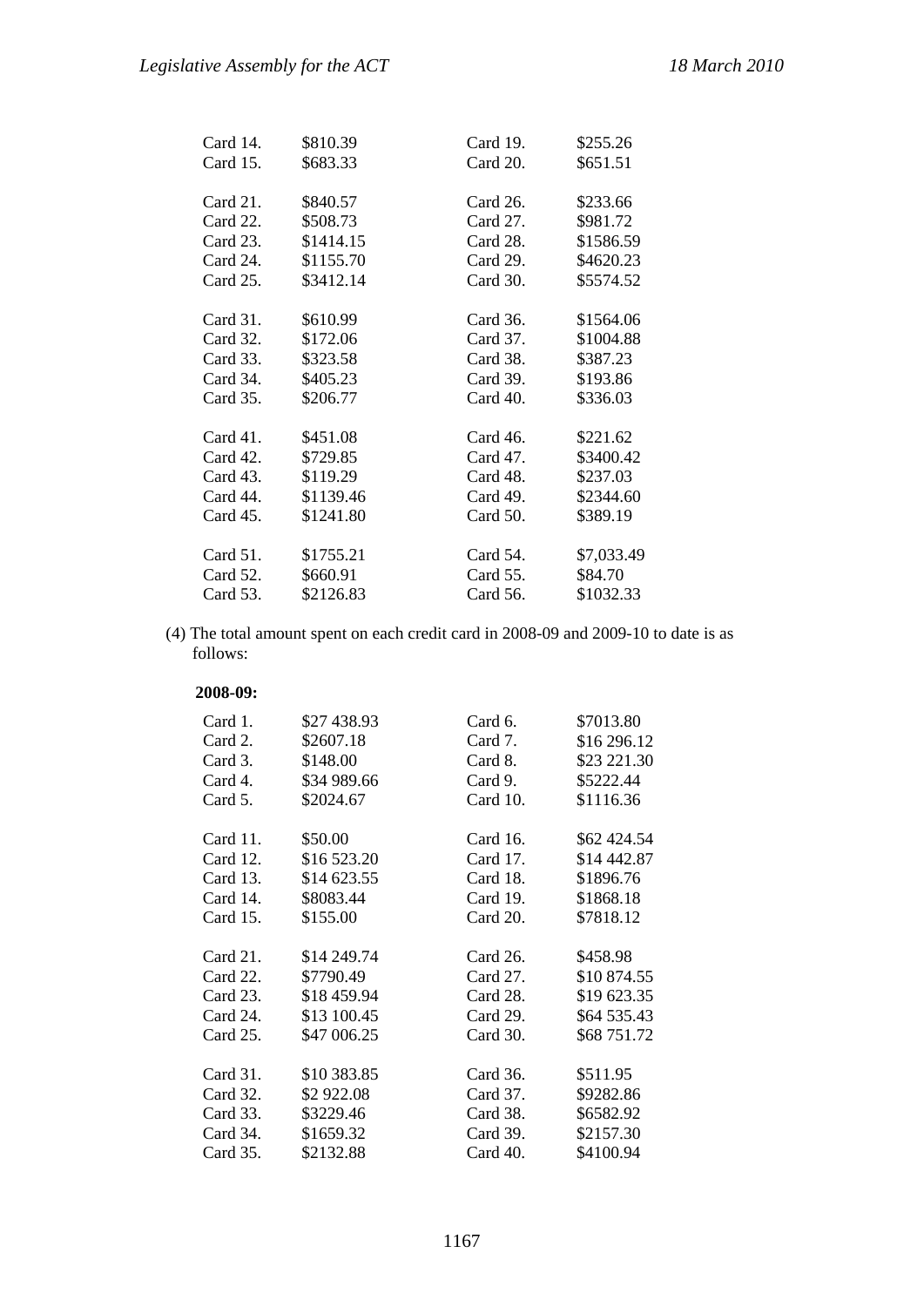| Card 41.         | \$7395.35   | Card 46. | \$3764.50   |
|------------------|-------------|----------|-------------|
| Card 42.         | \$5848.70   | Card 47. | \$23 657.01 |
| Card 43.         | \$2024.85   | Card 48. | \$1956.55   |
| Card 44.         | \$13776.21  | Card 49. | \$36 423.43 |
| Card 45.         | \$16 069.17 | Card 50. | \$6 149.31  |
| Card 51.         | \$29 835.52 | Card 54. | \$671.26    |
| Card 52.         | \$35 572.82 | Card 55. | \$11 177.75 |
| Card 53.         | \$70 101.37 |          |             |
| 2009-10 to Date: |             |          |             |
| Card 1.          | \$13 361.53 | Card 6.  | \$1131.08   |
| Card 2.          | \$779.90    | Card 7.  | \$1032.20   |
| Card 3.          | \$2733.40   | Card 8.  | \$3601.44   |
| Card 4.          | \$10 597.71 | Card 9.  | \$332.88    |
| Card 5.          | \$154.37    | Card 10. | \$3.00      |
| Card 11.         | \$3404.10   | Card 16. | \$11 254.03 |
| Card 12.         | \$3556.35   | Card 17. | \$1742.10   |
| Card 13.         | \$5693.26   | Card 18. | \$2471.21   |
| Card 14.         | \$11 461.63 | Card 19. | \$40.00     |
| Card 15.         | \$21 772.10 | Card 20. | \$858.00    |
| Card 21.         | \$5580.58   | Card 26. | \$7348.70   |
| Card 22.         | \$6546.37   | Card 27. | \$14 008.48 |
| Card 23.         | \$11 000.20 | Card 28. | \$26 015.11 |
| Card 24.         | \$3513.21   | Card 29. | \$3.00      |
| Card 25.         | \$5814.68   | Card 30. | \$3.00      |
| Card 31.         | \$2 271.36  | Card 36. | \$0.00      |
| Card 32.         | \$5 229.63  | Card 37. | \$1 138.38  |
| Card 33.         | \$1 382.25  | Card 38. | \$1 611.50  |
| Card 34.         | \$26 077.14 | Card 39. | \$273.00    |
| Card 35.         | \$7800.16   | Card 40. | \$6558.69   |
| Card 41.         | \$3.00      | Card 46. | \$2073.00   |
| Card 42.         | \$5594.63   | Card 47. | \$3434.76   |
| Card 43.         | \$5041.38   | Card 48. | \$466.97    |
| Card 44.         | \$3.00      | Card 49. | \$3.00      |
| Card 45.         | \$34 150.08 | Card 50. | \$3304.57   |
| Card 51.         | \$583.28    | Card 53. | \$768.68    |
| Card 52.         | \$49 467.89 | Card 54. | \$6371.80   |

The Territory's financial system does not distinguish between credit card transactions and other payment transactions. Monthly credit card statements must be manually analysed in order to answer this question. Given this time consuming requirement, 2007-08 and 2006-07 data is not provided.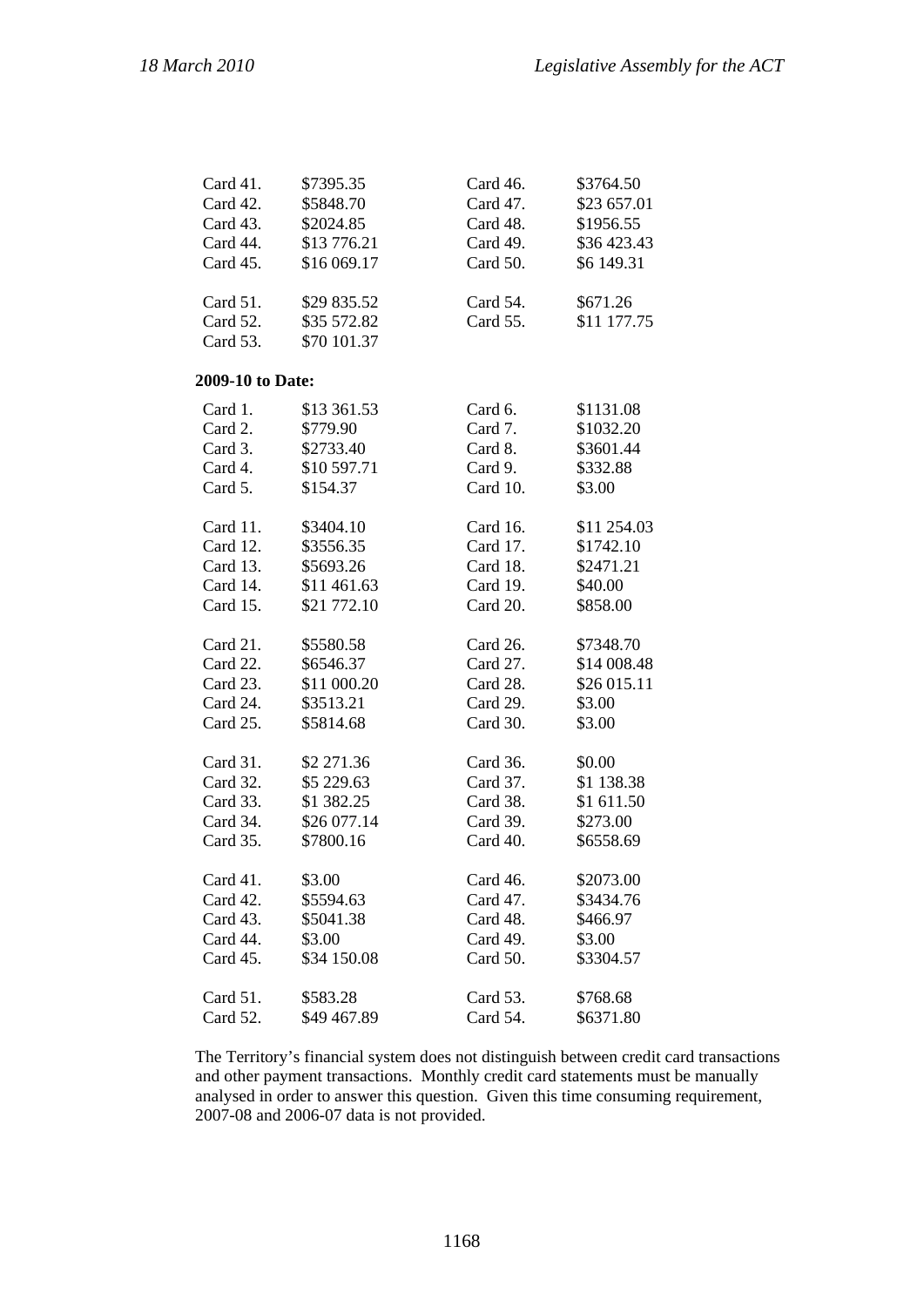#### (5) **2009-10**

| \$ Limit | Card Number                                                                  |
|----------|------------------------------------------------------------------------------|
| \$1000   |                                                                              |
| \$2000   | 2, 5, 9, 31, 35, 36, 38, 43, 48 and 50                                       |
| \$3000   | 17                                                                           |
| \$4000   | 24                                                                           |
| \$5000   | 6, 7, 8, 11, 13, 20, 21, 22, 25, 26, 30, 32, 33, 37, 40, 41, 46, 54          |
| \$10 000 | 1, 4, 10, 12, 14, 15, 16, 18, 19, 23, 27, 28, 29, 34, 39, 44, 45, 49, 51, 53 |
| \$15 000 | 47, 52                                                                       |

#### **2008-09**

| \$ Limit | Card Number                                                                  |
|----------|------------------------------------------------------------------------------|
| \$1000   | 3                                                                            |
| \$2000   | 2, 5, 11, 33, 37, 38, 40, 45, 50                                             |
| \$3000   | 18, 44                                                                       |
| \$4000   | 26                                                                           |
| \$5000   | 6, 7, 8, 12, 14, 22, 23, 24, 27, 28, 32, 34, 35, 39, 42, 43, 48, 55.         |
| \$10 000 | 1, 4, 9, 10, 13, 15, 16, 17, 19, 20, 21, 25, 29, 30, 31, 36, 41, 46, 47, 51, |
|          | 52, 54                                                                       |
| \$15 000 | 49.53                                                                        |

(6) CIT: The catering/meals expenditure detailed below includes meals whilst travelling on official business.

| $2009-10$ to Date | \$7 914.96  |
|-------------------|-------------|
| 2008-09           | \$13 679.28 |

### **Education—language teachers (Question No 522)**

**Ms Hunter** asked the Minister for Education and Training, upon notice, on 9 February 2010:

- (1) How many language teachers are currently employed in ACT public schools.
- (2) How many of those teachers referred to in part (1) have language teaching as their primary speciality.
- (3) What is the turnover rate of language teachers in ACT public schools.
- (4) What work is the ACT Government doing with the ACT Ethnic Schools Association to assist to up skill teachers in ACT public schools.
- (5) Is the ACT Government considering bringing ACT Ethnic School teachers into ACT public schools to assist ACT public school teachers.

**Mr Barr**: The answer to the member's question is as follows:

1) 133.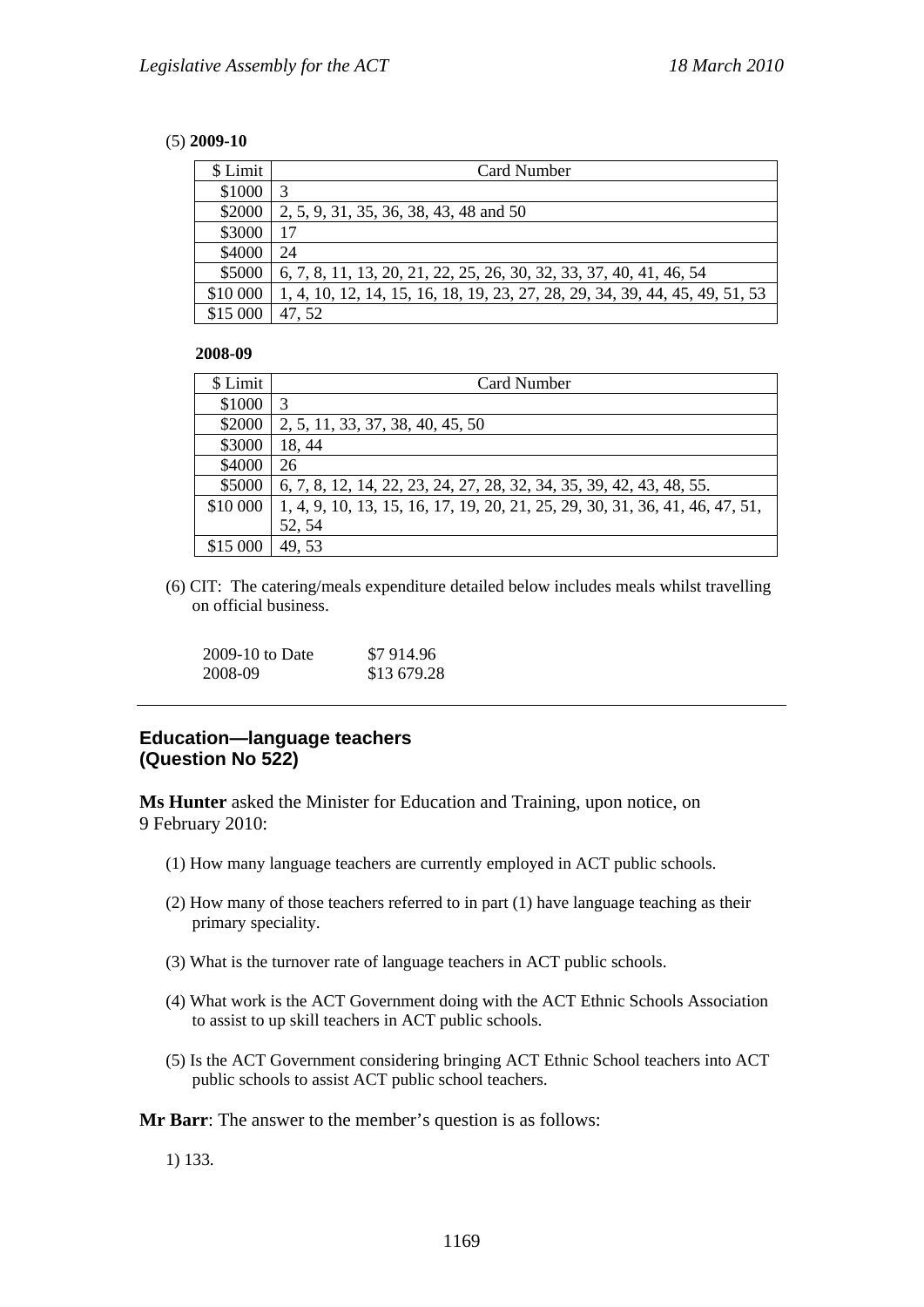- 2) Principals select teachers for language positions based on qualifications and relevant experience. Currently the identification of teacher qualifications for teachers already in the system are stored in hard copy on individual personnel files. A manual search of each individual file would be required to report information on relevant experience and qualifications.
- 3) Information is not currently collected on language teachers' movements to other subject areas. Resignation or retirement notification does not include teachers' subject areas.
- 4) The Department's language teachers continuously undertake professional development to enhance their language skills and teaching methodologies. The Department engages a range of external and internal service providers to meet the ongoing professional development and learning of language teachers in eight identified languages.
- 5) The Department employs teachers holding recognised three year and four year teaching training qualifications. ACTESA teachers considering employment with the Department can apply through the continuous recruitment process or annual recruitment round.

## **Multiculturalism—language policy (Question No 524)**

**Ms Hunter** asked the Minister for Multicultural Affairs, upon notice, on 9 February 2010:

- (1) Will the ACT whole-of-government language policy for the ACT, noted in the ACT Multicultural Strategy 2010-2013, be open for consultation; if so, how will this consultation be conducted.
- (2) Will the finalised policy be a public document.

**Ms Burch**: The answer to the member's question is as follows:

- (1) Yes it will be. The community consultation process will involve the release of a discussion paper in mid 2010 followed by a consultation forum and a call for submissions from interested parties.
- (2) Yes.

## **Muliculturalism—women's services (Question No 525)**

**Ms Hunter** asked the Minister for Women, upon notice, on 9 February 2010:

(1) What promotion is currently being undertaken amongst the multicultural community for women's grants and services apart from the Multicultural E-news Bulletin.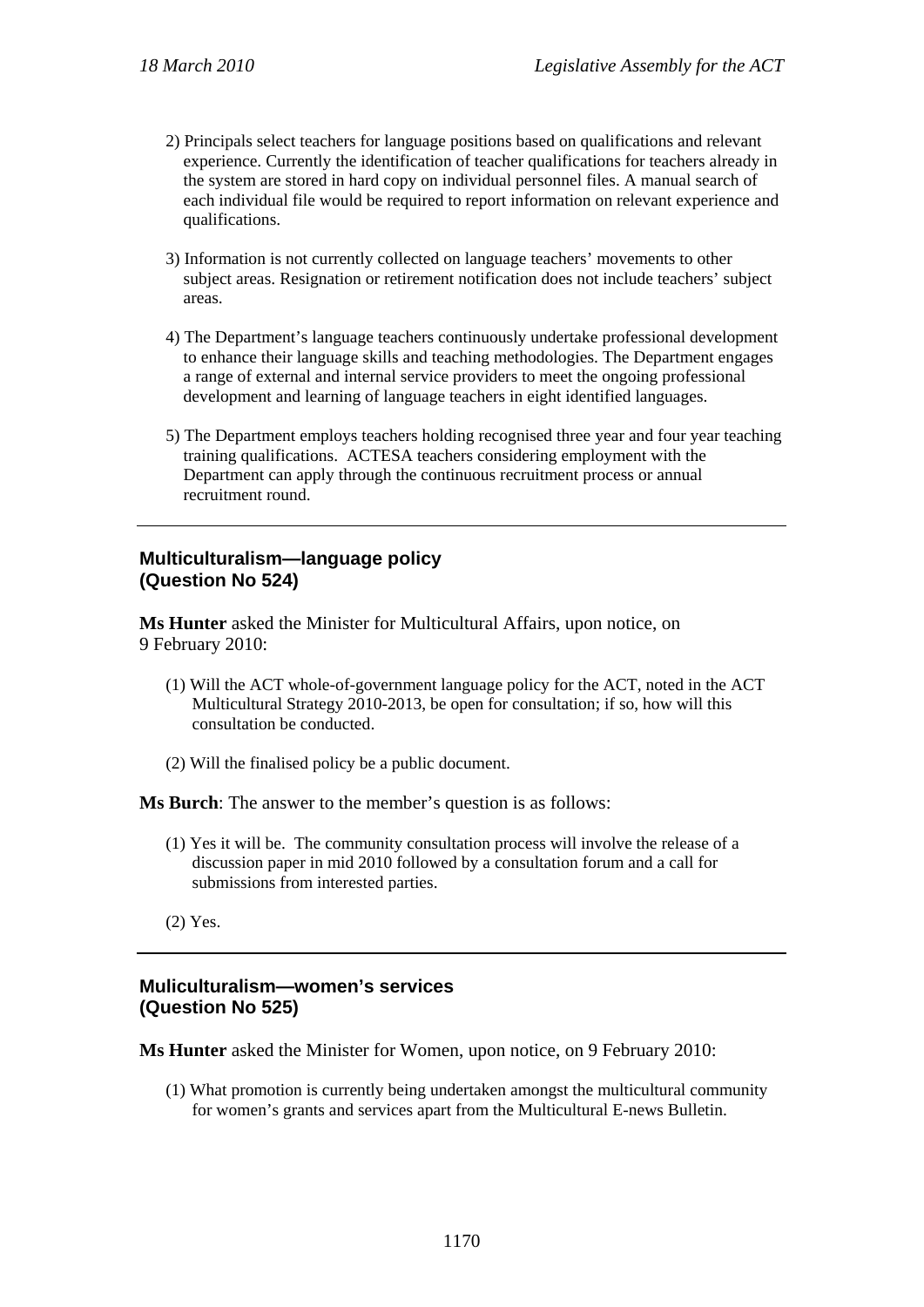- (2) When will the Women's Information and Referral Centre begin undertaking measures to gather data for multicultural women attending their courses and adapt its Client Satisfaction Survey to enable collection of data for multicultural women.
- (3) What promotion is currently undertaken to multicultural women to encourage their participation in the Register of Multicultural Advisers and how will this promotion be increased.

### **Ms Burch**: The answer to the member's question is as follows:

- (1) Women's grants and services are promoted by direct contact with groups such as the Multicultural Women's Advocacy, Women of Australian Mon Association Inc, Multicultural Youth Services ACT, and community services with multicultural programs. More broadly, the grants and services are promoted through:
	- The ACT Women website and the Community Calendar for Women;
	- The ACT Government Grants Portal;
	- Media release;
	- Community Development Network for the ACT (CDnet);
	- Women's Services Network (WSACT) e-mail list;
	- The Canberra Times and community notice boards such as the Canberra Chronicle;
	- The Department's stall at the combined Office for Women / Office for Ageing Sanctuary and the ACT Government Canberra Connect stall at the ACT Multicultural Festival;
	- ACT Ministerial Advisory Council on Women;
	- Through consultations for development of the ACT Women's Plan, which included distribution of information sheets in a number of community languages such as Dinka (Sudanese);
	- International Women's Day activities; and
	- ACT Government Online Community Noticeboard.
- (2) The Women's Information and Referral Centre (WiRC) Client Satisfaction Survey gathers client demographic information including: age, Aboriginal and/or Torres Strait Islander status, cultural and linguistic diversity, marital status and postcode and crossborder information. The results for the 2009 survey indicated that 16% of clients who completed the survey spoke a language other than English at home.

The cultural background question is asked on all course/support group registration forms, evaluation forms and future courses information forms. It has been noted by WIRC that clients do not always supply information on cultural background.

(3) The Office of Multicultural Affairs promotes the Register of Multicultural Advisers (ROMA) through its e-community news service on a regular basis as well as through word of mouth promotion at regular community functions attended by Office staff.

The Office intends to actively encourage women to participate in ROMA this year with a targeted promotional campaign through organisations such as the Migrant and Refugee Settlement Support Service, Companion House and the Multicultural Womens Advocacy Service.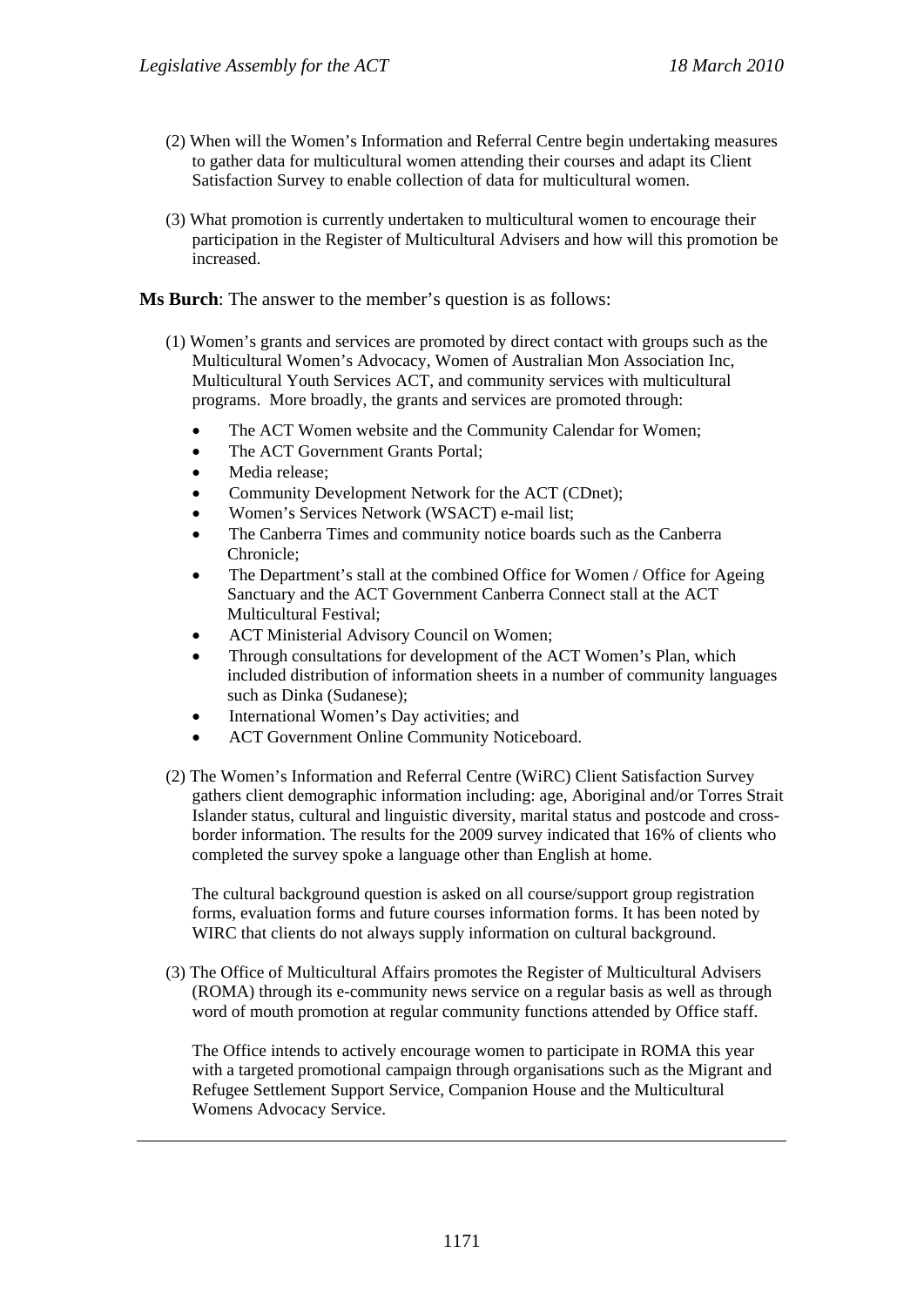# **Schools—expenditure (Question No 526)**

**Mr Doszpot** asked the Minister for Education and Training, upon notice, on 9 February 2010:

How much was spent during 2008-09 in each ACT government (a) pre-school, (b) primary school, (c) high school and (d) college for (i) non-teaching staff, (ii) cleaning, (iii) general repairs and maintenance and (iv) education materials.

**Mr Barr**: The answer to the member's question is as follows:

1) In 2008-09 a total of \$54.1 million was spent by ACT public schools (excluding centrally managed employee expenses). The details on a school by school basis, showing cleaning, general repairs and maintenance, and education materials are provided at **Attachment A**. As pre-schools are managed as part of primary school operations, separate financial data for pre-schools is not available.

Non-teaching staff costs and the majority of repairs and maintenance expenditure is managed centrally by the Department rather than at the school level. These costs are not included in the attached data.

*(A copy of the attachment is available at the Chamber Support Office).* 

## **Schools—revenue (Question No 527)**

**Mr Doszpot** asked the Minister for Education and Training, upon notice, on 9 February 2010:

How much revenue has been received during 2008-09 for each ACT government (a) preschool, (b) primary school, (c) high school and (d) college, by school name, and what did this revenue relate to.

**Mr Barr**: The answer to the member's question is as follows:

1) In 2008-09 ACT public schools received total revenue of around \$56.7 million. The revenue primarily relates to school based management payments (payments by the Department), transitionary revenue for excursions, grants and bank interest. The details on a school by school basis are provided at **Attachment A**. As pre-schools are managed as part of primary school operations, such separate financial data for preschools is not available.

*(A copy of the attachment is available at the Chamber Support Office).* 

## **Education—teacher recruitment (Question No 528)**

**Mr Doszpot** asked the Minister for Education and Training, upon notice, on 9 February 2010: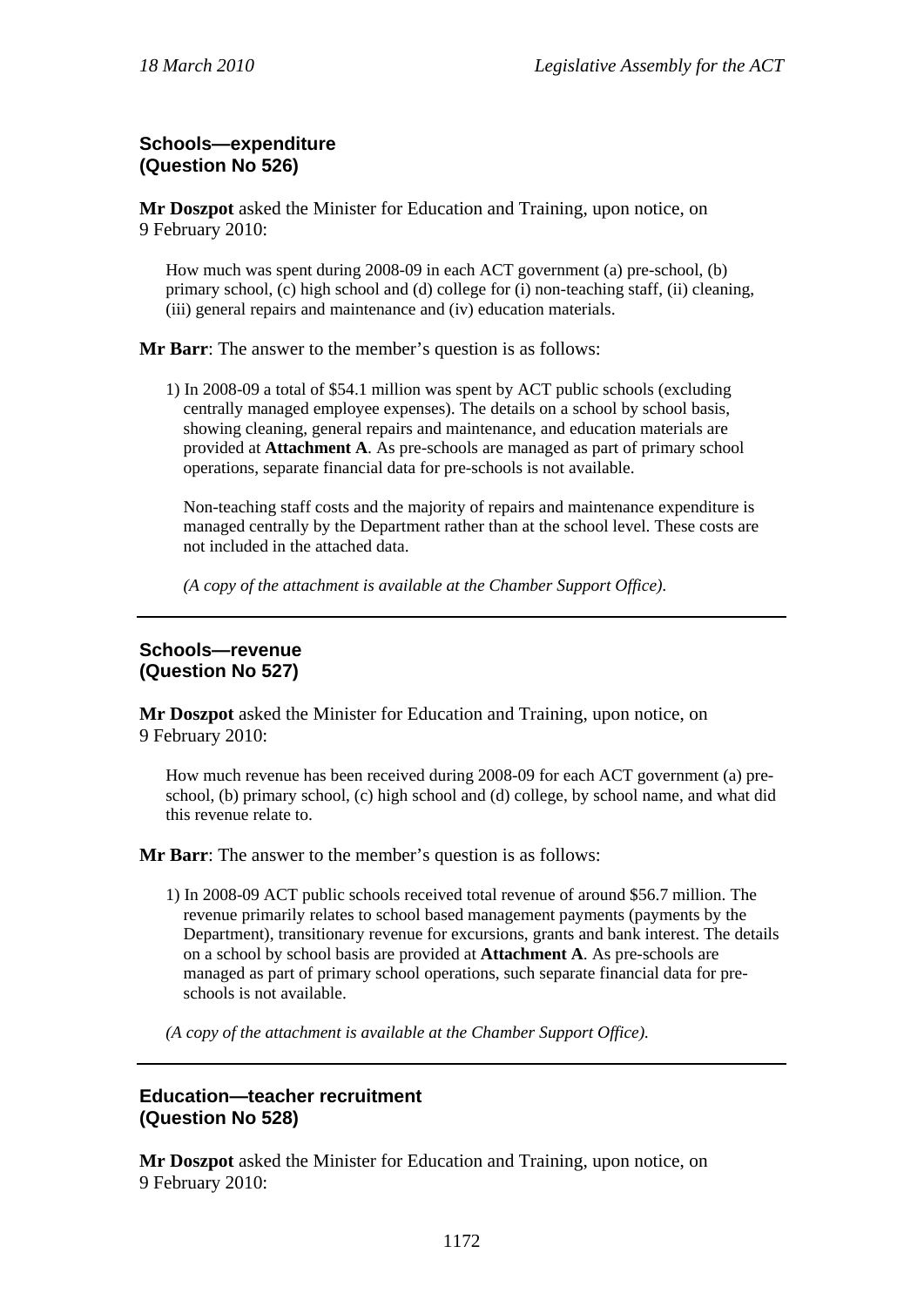- (1) How many teachers did the ACT Government recruit in during 2008-09.
- (2) How many teachers left the employment of the ACT Government during 2008-09.
- (3) How much did the ACT Government spend on (a) recruitment and (b) placement of teachers during 2008-09.

**Mr Barr**: The answer to the member's question is as follows:

*Department of Education and Training* 

- (1) 364.
- (2) One hundred and one permanent staff left the Department and 88 permanent staff retired. Twenty-six temporary teachers completed contracts during 2008-2009 without commencing new contracts at a later date. Four temporary teachers retired.
- (3) The Department spent approximately \$400 000 during 2008-09 on advertising, marketing, assessment and placement of new teacher recruits.

*Canberra Institute of Technology* 

- (1) 49.
- (2) 26.
- (3) (a) Expenditure on direct recruitment activities was \$39 125.46 (b) Nil.

### **Schools—canteen managers (Question No 529)**

**Mr Doszpot** asked the Minister for Education and Training, upon notice, on 9 February 2010:

- (1) How many canteen managers are employed by the Department of Education and Training, where are they employed and how much did each cost, on average, in 2008-09.
- (2) How many canteens in ACT government schools are run by volunteers exclusively.

**Mr Barr**: The answer to the member's question is as follows:

- (1) The Department of Education and Training does not employ canteen managers. While schools enter formal agreements with canteen operators, the financial viability of the canteen is the responsibility of the canteen operator.
- (2) As at November 2009, canteens at 50 ACT government schools were operated by the schools' Parents and Citizens Association (P&C). Individual P&Cs decide staffing arrangements, based on local circumstances.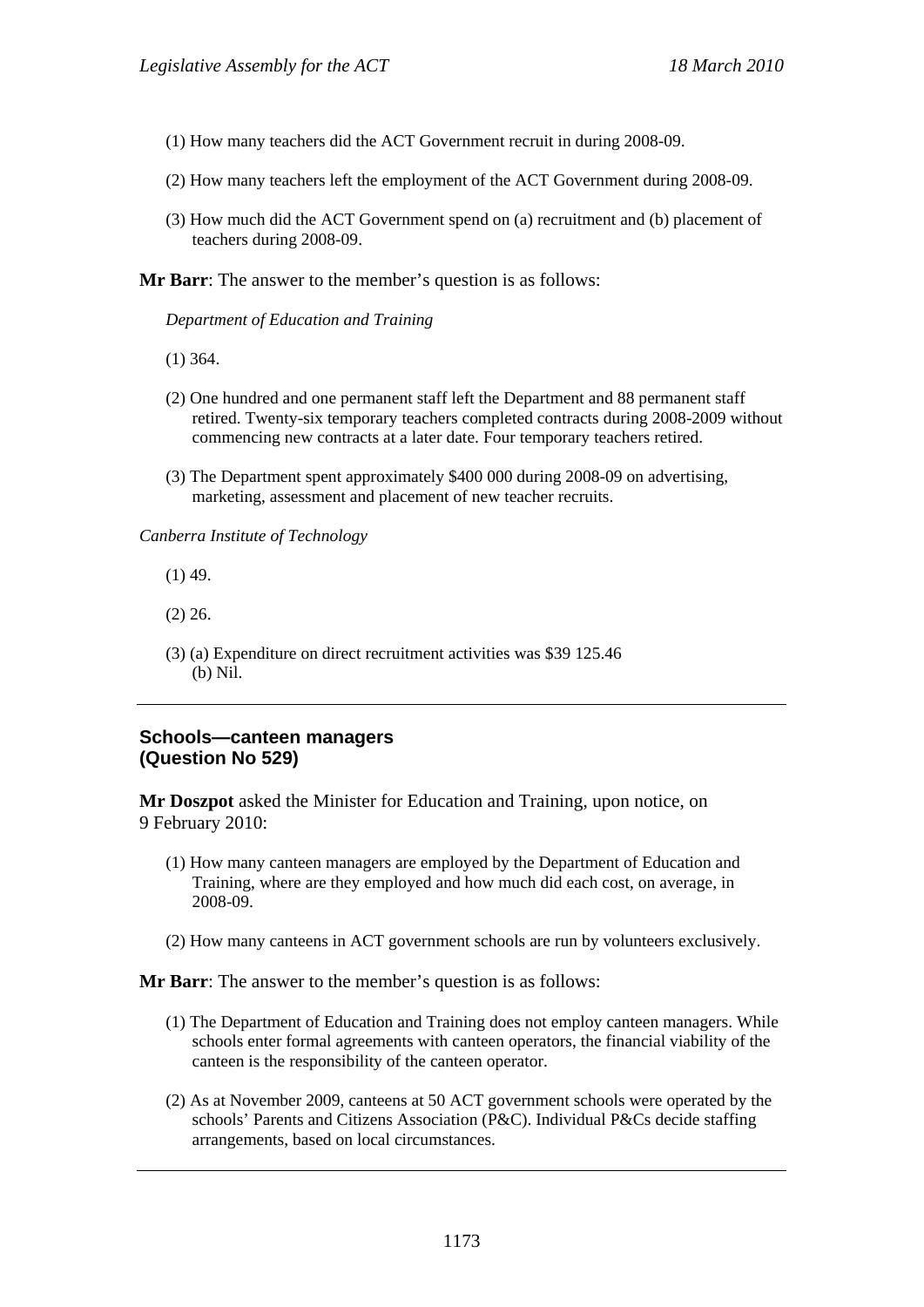# **Schools—classrooms (Question No 530)**

**Mr Doszpot** asked the Minister for Education and Training, upon notice, on 9 February 2010:

- (1) How many classrooms were located in each ACT government school, by school name, in the (a) 2006, (b) 2007, (c) 2008 and (d) 2009 school year.
- (2) How many classrooms in each ACT government school, by school name, had been identified as demountable in the (a) 2006, (b) 2007, (c) 2008 and (d) 2009 school year.

**Mr Barr**: The answer to the member's question is as follows:

- 1) The answer to questions 1 and 2 can be found in **Attachment A**. Preschool and Special School learning environments are significantly different and are not represented in the classroom data of **Attachment A**.
- *(Copies of the Attachments are available at the Chamber Support Office).*

## **Education—students—laptops (Question No 531)**

**Mr Doszpot** asked the Minister for Education and Training, upon notice, on 9 February 2010:

- (1) How many students in each ACT government school have been provided with laptop computers as part of the Commonwealth Government's Computers in Schools program.
- (2) What is the cost per laptop computer.
- (3) What proportion of the entire cost of each laptop computer is funded by the (a) Commonwealth Government and (b) ACT Government.
- (4) What proportion of the entire cost of each laptop computer is each student required to pay in exchange for the use of a laptop computer.

**Mr Barr**: The answer to the member's question is as follows:

(1) Under the Federal Government's National Secondary Schools Computer Fund schools are entitled to receive not only laptops, but desktop computers and other ICT equipment. In the ACT, schools have been able to choose the types of devices they would like to best meet their needs. To date funding for the provision of 4518 ICT devices has been received and 3980 devices have been purchased and deployed to ACT public schools as follows:

| Alfred Deakin         | 105 | Dickson College   | 244 |
|-----------------------|-----|-------------------|-----|
| Amaroo School         | 38  | Erindale College  | 308 |
| Belconnen High School | 179 | Gold Creek School | 139 |
| Calwell High          | 95  | Hawker College    | 269 |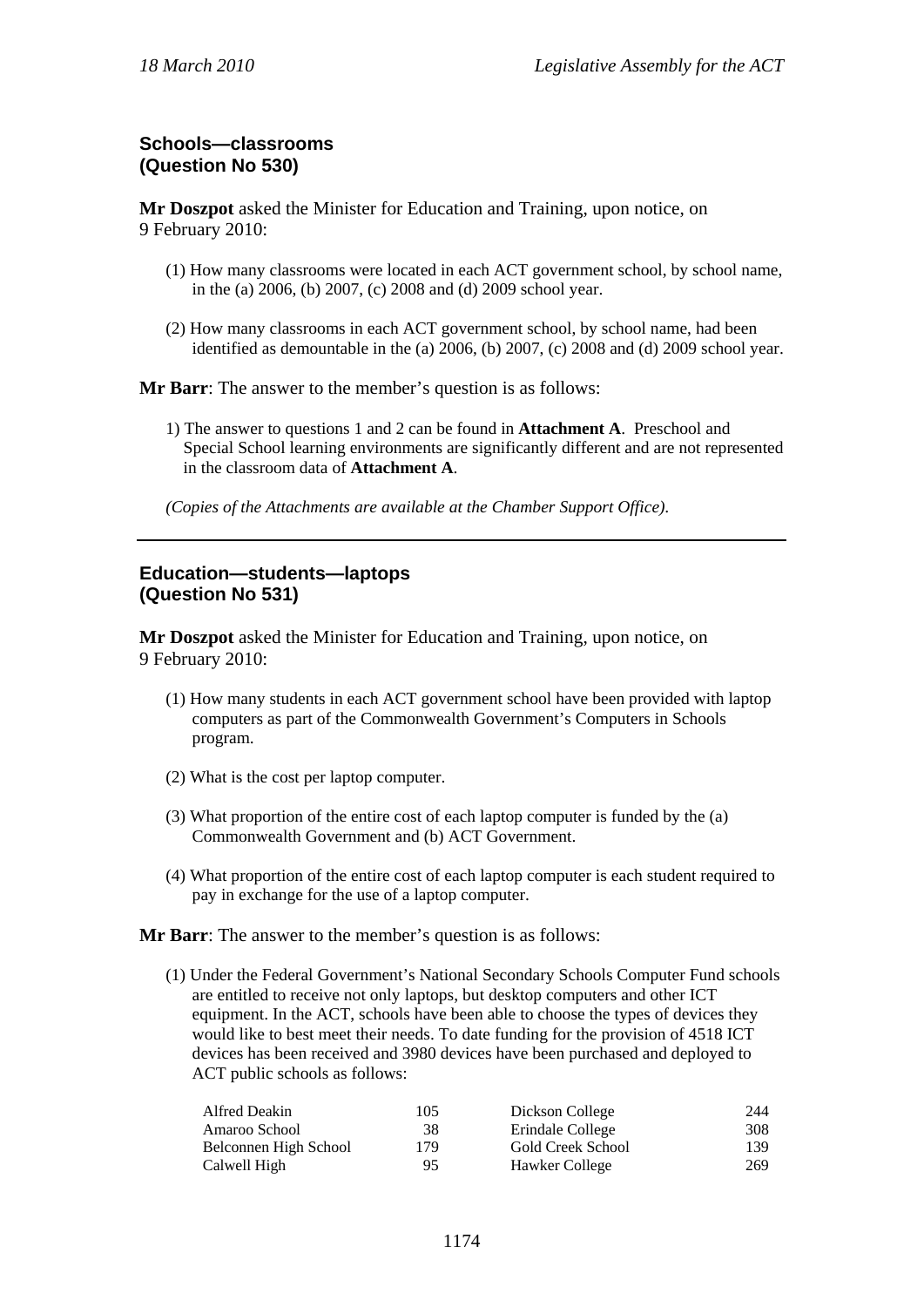| Campbell High School     | 127 | Kaleen High School           | 63  |
|--------------------------|-----|------------------------------|-----|
| Canberra College         | 276 | Lake Ginninderra College     | 236 |
| Canberra High            | .97 | Lake Tuggeranong College     | 232 |
| Caroline Chisholm School | 133 | Lanyon High School           | 149 |
| Lyneham High School      | 213 | Melba-Copland Secondary      | 303 |
| Melrose High School      | 110 | Narrabundah College          | 256 |
| Stromlo High School      | 139 | Telopea Park School          | 145 |
| Wanniassa School         | 76  | <b>Black Mountain School</b> | 37  |
| Woden School             | 11  |                              |     |

The balance of funded ICT devices are expected to be deployed shortly.

- (2) The Commonwealth provides nominal funding of \$1000 per device.
- (3) As noted above, the Commonwealth provides nominal funding of \$1000 per device. No additional expenditure has been required by the ACT Government.
- (4) The students are not required to make any contribution.

### **Children—childcare centres (Question No 533)**

**Mrs Dunne** asked the Minister for Children and Young People, upon notice, on 10 February 2010:

- (1) Will the Government provide transitional support to childcare centres who will expand when new carer/child ratios commence on 1 January 2012; if so, what support will be available.
- (2) What assessment has the Minister made of the level of competition between childcare centres in the ACT and how does this compare with childcare centres in other metropolitan areas.
- (3) What is the Government's policy on competition in the childcare industry.
- (4) In which parts of Canberra is there a (a) surplus of long day care positions and (b) shortage of long day care positions.
- (5) In which parts of Canberra are childcare fees the (a) highest and (b) lowest.
- (6) What were the main drivers of the 0.03 per cent increase in childcare fees in the December quarter of 2009 and how does this compare to other states.
- (7) How many childcare positions in the ACT are used by residents of NSW.

#### **Ms Burch**: The answer to the member's question is as follows:

(1) The ACT Government will provide regular information and advice to child care services of any new requirements associated with the implementation of the National Quality Framework, including the new National Quality Standards.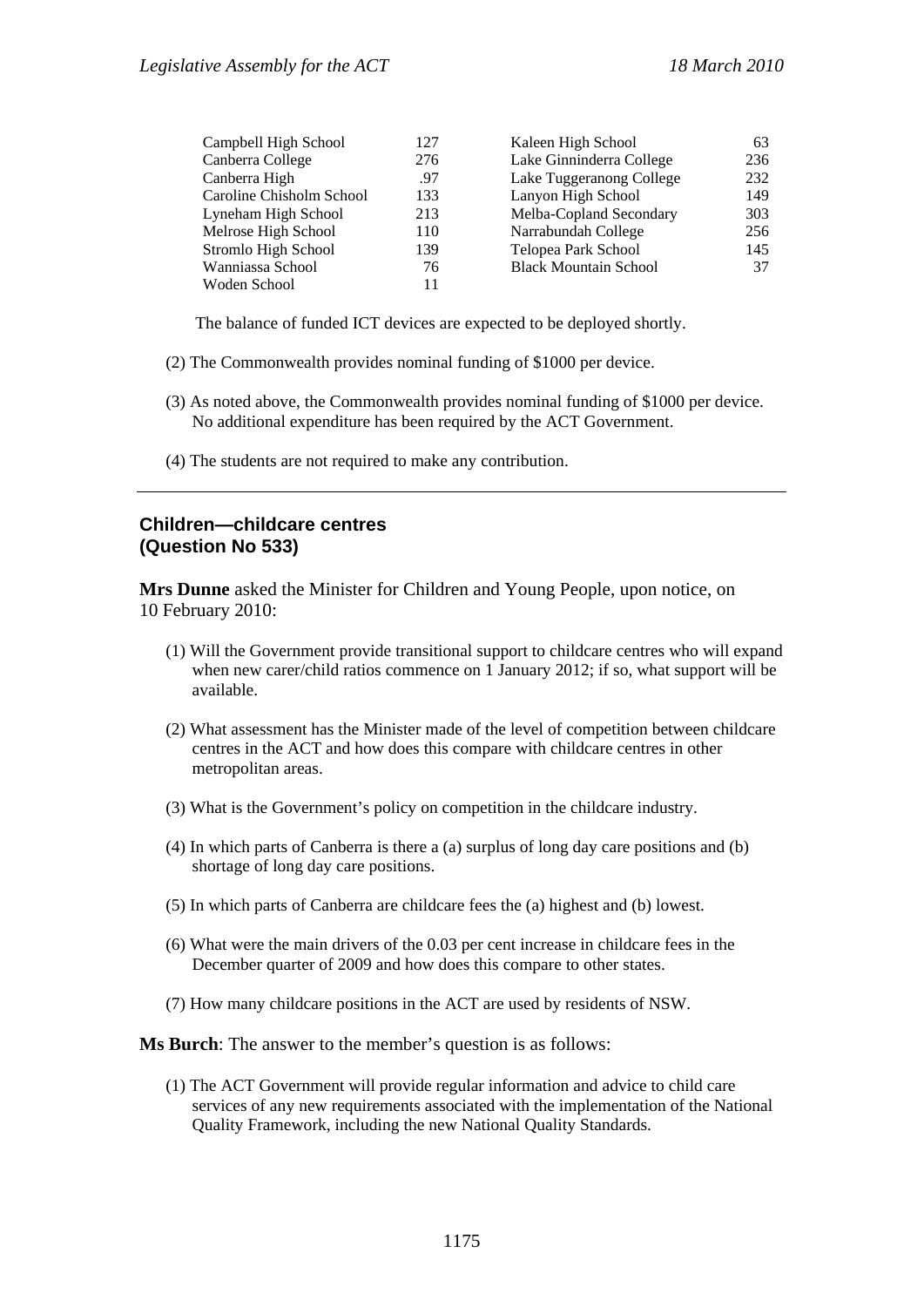- (2) The Government has made no assessment about the level of competition between child care centres in the ACT. Issues of competition within the child care market are matters for individual service providers.
- (3) The ACT Government does not have a policy on competition in the child care industry. Issues of competition within the child care market are matters for individual service providers.
- (4) No definitive information about shortages and surpluses of long day care places is available.
- (5) The ACT Government does not hold specific data on the level of all child care fees across Canberra, however I am advised by the Department of Disability, Housing and Community Services that there are no consistent patterns to fee levels set by services across different areas of Canberra. Information is available on fees on the www.mychild.gov.au website.
- (6) An increase was observed in Canberra for the Childcare component of the ABS Consumer Price Index (CPI) for the December quarter 2009. The Childcare component of the CPI reports differences in out of pocket expenses for consumers of childcare services in the ACT. The key drivers relate to childcare subsidies provided by the federal government as well as the amount charged by childcare providers. With regard to the question of how this compares with other states, the CPI is measured over capital cities only, information on state by state comparisons is not available. The average quarterly increase for Canberra from September 2008 to present was -2.6% (A decrease of 2.6% in out of pocket expenses). This result was identical to the Australian average.
- (7) The ACT Government does not hold statistics on the number of child care places in the ACT used by residents of NSW.

### **Land—rent scheme sales (Question No 534)**

**Mr Seselja** asked the Chief Minister, upon notice, on 10 February 2010 *(redirected to the Minister for Land and Property Services)*:

- (1) How many blocks have been sold under the land rent scheme in 2009.
- (2) How many of the block referred to in part (1) have been sold to (a) builders and (b) non-builders.
- (3) How many blocks are leased under the (a) discount rate of two per cent and (b) standard rate of four per cent of the unimproved value of the block.
- (4) What is the total value of blocks sold under the land rent scheme as at 31 December 2009.
- (5) What is the total revenue the ACT Government has received from rent on blocks sold under the land rent scheme to date.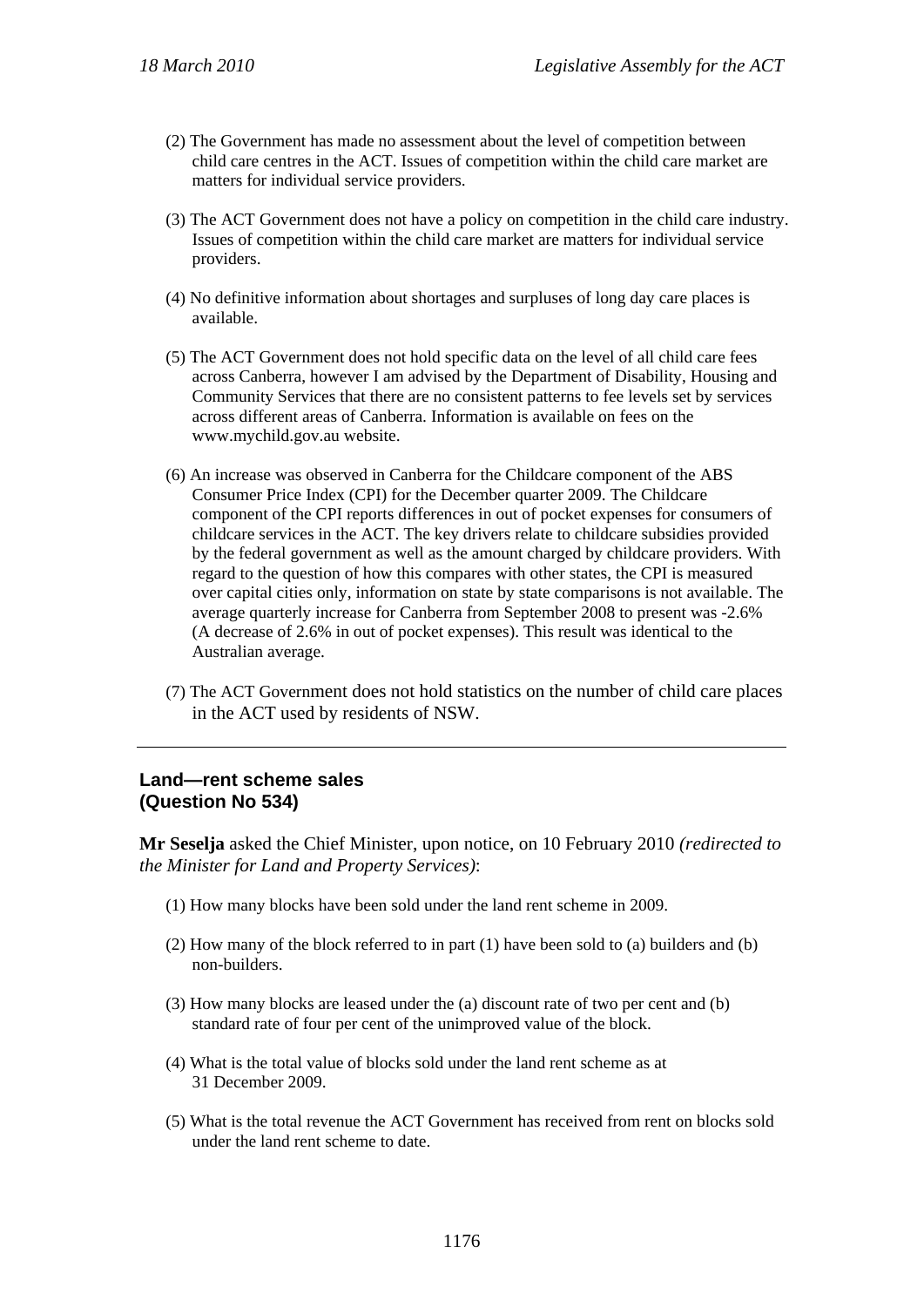**Mr Stanhope**: The answer to the member's question is as follows:

- 1. 201 blocks were sold under the land rent scheme in 2009.
- 2. Of these blocks, 73 were sold to builders, and 128 to non-builders.
- 3. Of the 12 land rent leases that have settled, 9 have applied for, and have been granted, the two per cent discount rate of land rent. The remaining 3 have not applied for the discount land rent and will be charged at the four per cent standard rate of land rent.
- 4. As at 31 December 2009 the total value of blocks currently being rented was \$3,556,000 with a further \$38,827,000 on hold awaiting completion of settlement.
- 5. The amount of land rent payments received from land rent lessees as at 18 February 2010 totals \$3,426.68.

# **Prices—Martin review (Question No 536)**

**Mr Seselja** asked the Chief Minister, upon notice, on 10 February 2010:

- (1) What consideration did the Chief Minister's Department give to Treasury pricing surveys which were conducted on 16 April 2008 and 4 June 2009 in the context of the Martin Review.
- (2) What information from these surveys were included in the Martin Review.
- (3) What other pricing information was used in the review to perform analysis of the ACT grocery market and did this include data published on the Australian Competition and Consumer Commission's GroceryChoice website.

**Mr Stanhope**: The answer to the member's question is as follows:

- 1. The Review document was authored by Mr Martin, not the Chief Minister's Department. Mr Martin did have access to the ACT Treasury pricing surveys which were conducted on 16 April 2008 and 4 June 2009.
- 2. Reference to the ACT Treasury pricing surveys is included on pages 6,11,24,53,54,75,93 of the Martin Review.
- 3. It is my understanding that Mr Martin used data published on the Australian Competition and Consumer Commission's GroceryChoice website along with ACT Treasury pricing survey's and market intelligence supplied by industry on a commercial-in-confidence basis.

### **Public service—performance statements (Question No 539)**

**Mr Seselja** asked the Treasurer, upon notice, on 10 February 2010: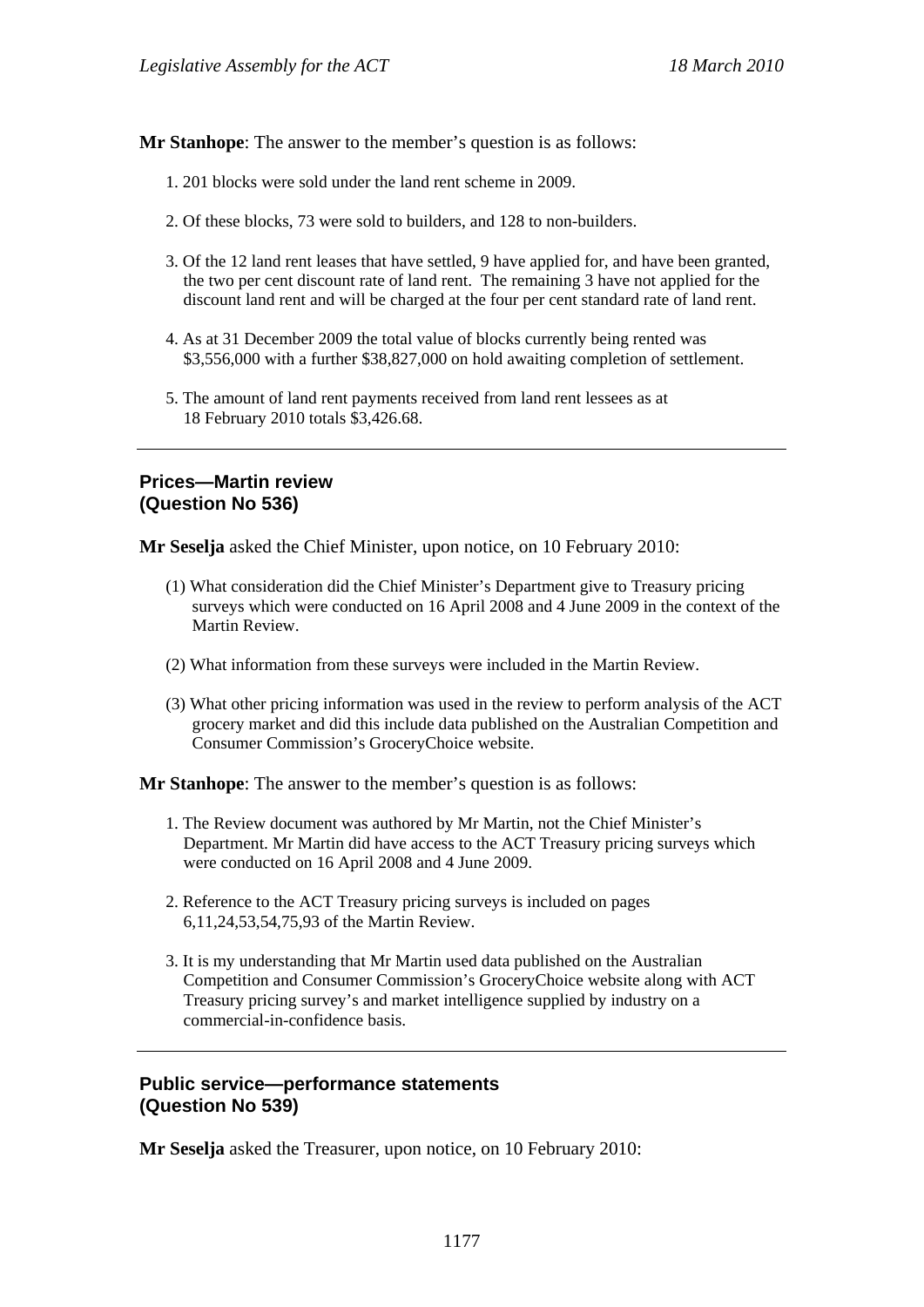Which agencies or departments did not comply with the reporting timetable for completing statements of performance issued by the Department of Treasury in 2008-09.

**Ms Gallagher**: The answer to the member's question is as follows:

The 2008-09 statements of performance for the following agencies were not received by the Auditor-General's office by the due date as specified by the Department of Treasury reporting timetable:

#### **Received one day after the date due:**

- ACT Health;
- Legal Aid Commission; and
- Public Trustee for the ACT.

#### **Received two days after the date due:**

Land Development Agency;

#### **Others received after the date due:**

- Independent Competition and Regulatory Commission five working days; and
- ACT Public Cemeteries Authority 14 working days.

Notwithstanding this, it should be noted that compliance with the Treasury timetable has improved over recent years.

## **Energy—solar feed-in tariff scheme (Question No 540)**

**Mr Seselja** asked the Minister for the Environment, Climate Change and Water, upon notice, on 10 February 2010:

- (1) What was the total subsidy paid to generators who participated in the Solar Feed-In Tariff Scheme in (a) October 2009, (b) November 2009, (c) December 2009 and (d) January 2010.
- (2) What is the estimate of greenhouse gas emissions saved in (a) October 2009, (b) November 2009, (c) December 2009 and (d) January 2010.
- (3) How many generators joined the scheme in (a) October 2009 (b) November 2009, (c) December 2009 and (d) January 2010.
- (4) How many households were in the scheme as at 31 January 2010.

**Mr Corbell**: The answer to the member's question is as follows:

(1) Information on subsidies paid to generators under the Feed-in Tariff Scheme is provided by the ICRC in quarterly reports. Premiums paid during the December quarter 2009 totalled \$313,851.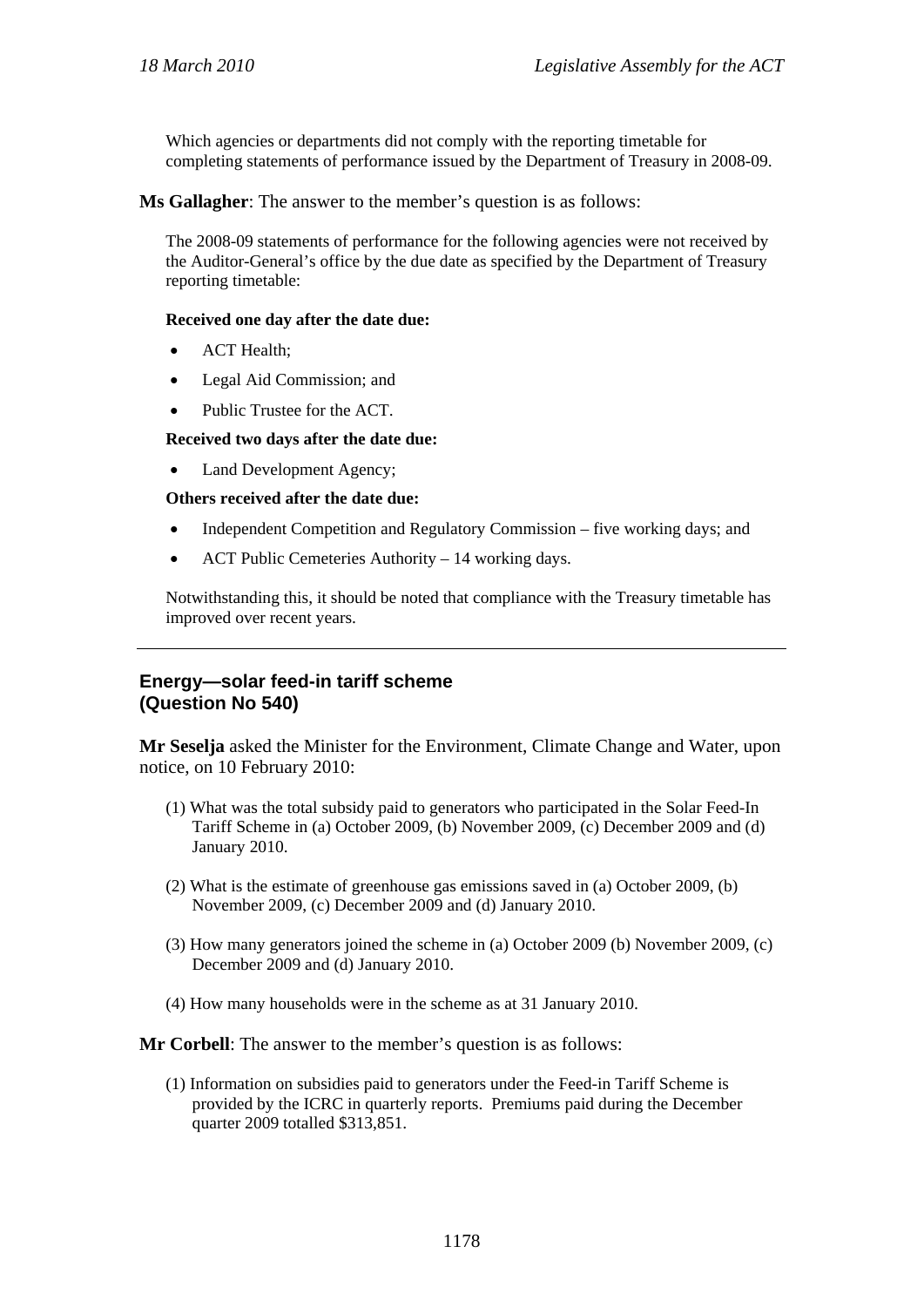- (2) Estimates of greenhouse gas emissions saved as a result of the Feed-Tariff Scheme are provided by the ICRC in quarterly reports. Greenhouse gas emissions saved in the December quarter 2009 totalled 734 tonnes.
- (3) The number of additional renewable generators connected to the ACT grid were:
	- (a) October 2009 108 (b) November 2009 – 139 (c) December 2009 – 163 (d) January 2010 – 108
- (4) 1,388 total renewable generators were connected to the ACT grid as at 31 January 2010.

#### **Environment—waste management (Question No 541)**

**Mr Seselja** asked the Minister for the Environment, Climate Change and Water, upon notice, on 10 February 2010:

- (1) What was the estimate of the department's waste paper sent to landfill from 1 July 2009 to 31 December 2009.
- (2) What was the total waste paper recycled from 1 July 2009 to 31 December 2009.
- (3) What action has been taken by the department to audit its waste stream to determine a baseline for ongoing waste management.
- (4) Has the department's resource management plan been completed; if not, when will the plan be completed.

**Mr Corbell**: The answer to the member's question is as follows:

- (1) A current estimate is not available as a waste audit has not yet been completed.
- (2) From 1 July 2009 to 31 December 2009 the Department's waste contractor collected 32 x 240L and 1 x 140L waste paper recycling bins. A total bin capacity of 7,820 litres of waste paper.
- (3) All DECCEW staff have been supplied with and trained to correctly use desk-side mixed recycling, clean paper and 'waste to landfill' bins. Both floors of Macarthur House occupied by DECCEW have waste bins for secure paper, clean paper, mixed (co-mingled) recycling, organic waste and waste to landfill bins. In addition to this action, the Department will commence an audit of the Departments waste stream.
- (4) A draft Resource Management Plan has been developed and will be finalised shortly.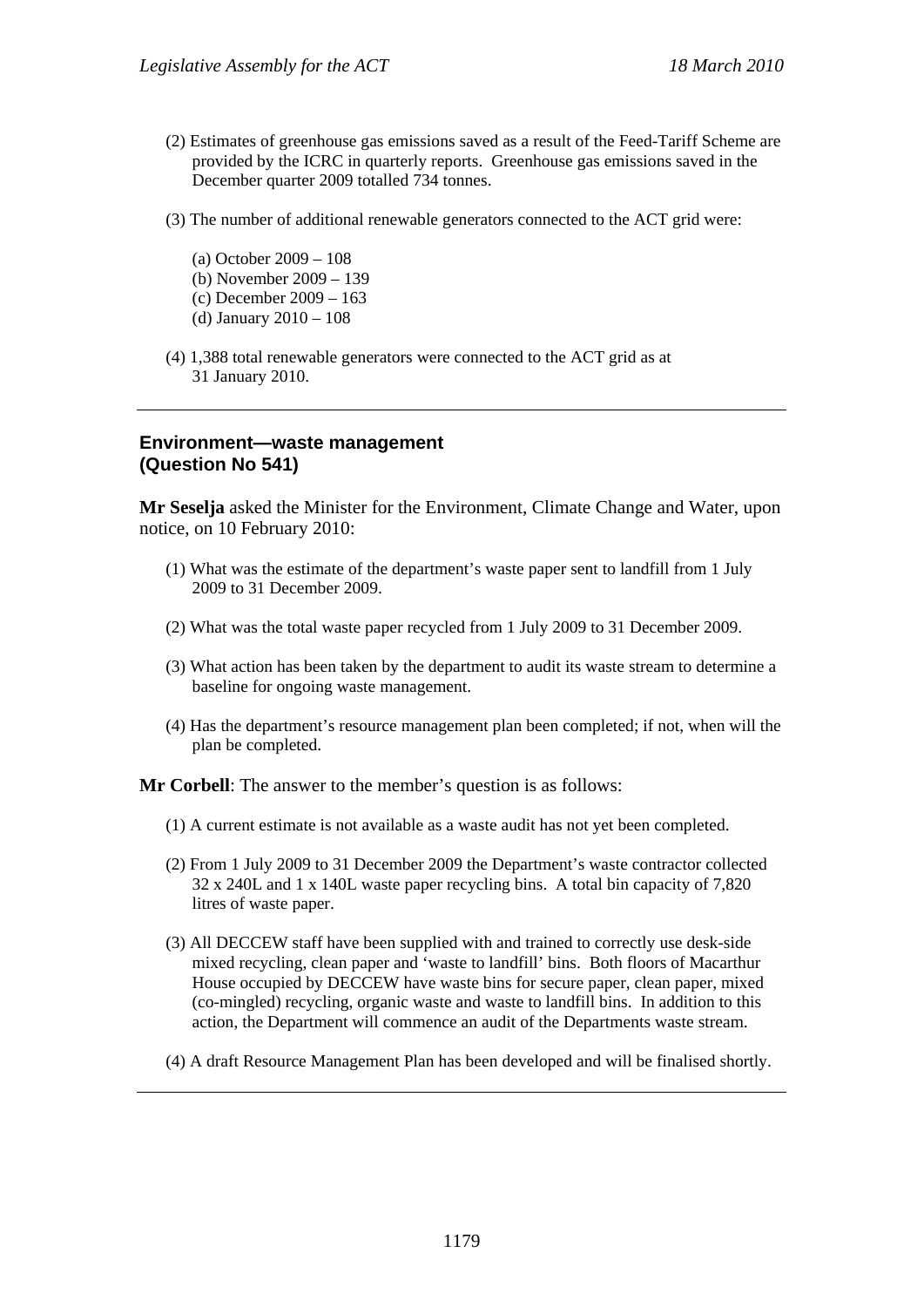# **Energy—audits (Question No 542)**

**Mr Seselja** asked the Minister for the Environment, Climate Change and Water, upon notice, on 10 February 2010:

How much did each (a) audit conducted and (b) rebate paid under the ACT Energy Wise Program cost in 2008-09.

**Mr Corbell**: The answer to the member's question is as follows:

- (1) (a) Each Energy Wise program residential energy audit costs the ACT Government \$250 (ex GST).
	- (b) The rebate is valued at \$500; paid on a minimum expenditure by the applicant of \$2,000 on identified energy efficient recommendations.

# **Health—Canberra Midwifery Program (Question No 543)**

**Ms Bresnan** asked the Minister for Health, upon notice, on 11 February 2010:

- (1) What independent reviews have the ACT Government had conducted of the Canberra Midwifery Program over the last five years.
- (2) Will the Minister provide copies of these reviews; if not, why not.
- (3) How has the ACT Government responded to the recommendations from these reviews.

**Ms Gallagher**: I am advised that the answer to the member's question is as follows:

(1) **In 2004** the ACT Standing Committee on Health enquired into maternity services in the ACT and subsequently published a report "Pregnant Pause – the Future of Maternity Services in the ACT". The terms of reference of this report were:

To inquire into and report on maternity services in the ACT with particular reference to:

- Continuity of care available throughout pregnancy and during and following birth by all areas and professional services related to the delivery of maternity services;
- Comparative costs and benefits of different models of maternity services and systems;
- Strategies for involving consumers in the planning and provision of maternity services;
- Impact of medical indemnity insurance on the provision of maternity services; and
- Any other related matter.

**In 2005** the ACT Government's Response to the recommendations in "A Pregnant Pause: the Future for Maternity Services in the ACT" was published and circulated.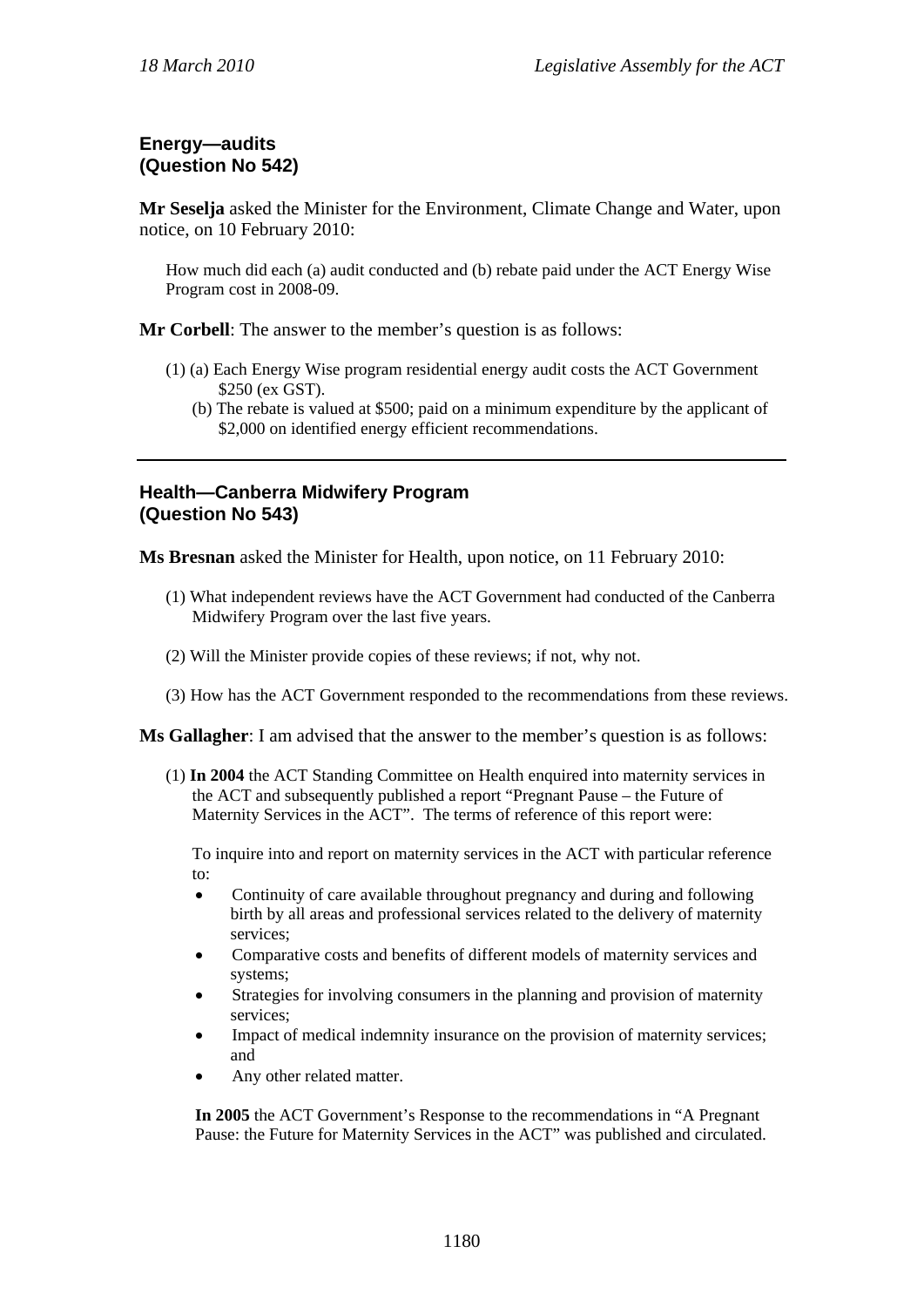**In May 2006** KPMG (contracted by the Government) published "Canberra Midwifery Program – Demand Analysis Report" arising from one of the recommendations of the Standing Committee's Report:

*"That the (ACT) Government undertake a needs analysis to determine the actual level of unmet demand for the Canberra Midwifery Program as a matter of urgency. Further, the Committee recommends that the Government increase funding to the Canberra Midwifery Program to meet existing demand and following the outcome of the needs analysis appropriately resource the Program to meet demand".* 

**In February 2007** there was a "Review into the Canberra Midwifery Program for ACT Health". The Review considered:

- The Canberra Midwifery Program (CMP) homebirth cases for a set period;
- The incidence of unplanned homebirths and whether the ACT numbers are significantly different to other community midwife programs that do not offer home birth;
- The effectiveness of the policies and guidelines for the management of unplanned homebirth within the CMP; and
- The current system of assuring quality outcomes in CMP.
- (2) These first three reports are in the public domain. The final Report (the Review into the Canberra Midwifery Program for ACT Health) can be released excluding Sections 9.7, 9.8 and 9.9 and Section 10 plus the respective sections of the Executive Summary and Recommendations. These are Cabinet in confidence.
- (3) The three reports contained a number of recommendations some of which the government supported, supported in principle, or did not support.

The majority of the recommendations from the *Pregnant Pause* report, which the Government supported, have been implemented. These include the implementation of initiatives such as antenatal education for women and midwives, Baby Friendly accreditation, better access to Maternal and Child Health Clinics and of course the Review of the Canberra Midwifery Program.

As a result of the findings of the *Canberra Midwifery Program Demand Analysis Report* published by KPMG, a number of actions were taken.

A Working Group was established by the Health Minister to consider the views expressed in the report and related issues. The key areas identified for improvement were:

- Improved access to women centred care by a known midwife;
- Continuity of care and carer through antenatal, birth and postnatal care; and
- Access to home like birthing facilities.

In response to the suggestions made by KPMG, operational areas identified a number of immediate steps for reengineering the service system at the time (such as roster changes, better referral pathways for Midcall/Newborn and Parent Support Service, expansion of the Young Mums Program) and many of these were implemented.

The Working Group advised that the whole of service approach (suggested by the Report), be adopted into future planning. As part of its Innovation, Redesign and Access Improvement Program, ACT Health has developed a model of care for women's services consistent with the principles to guide service provision as suggested by KPMG (Equity of access, continuity of care, targeting those most vulnerable and choice).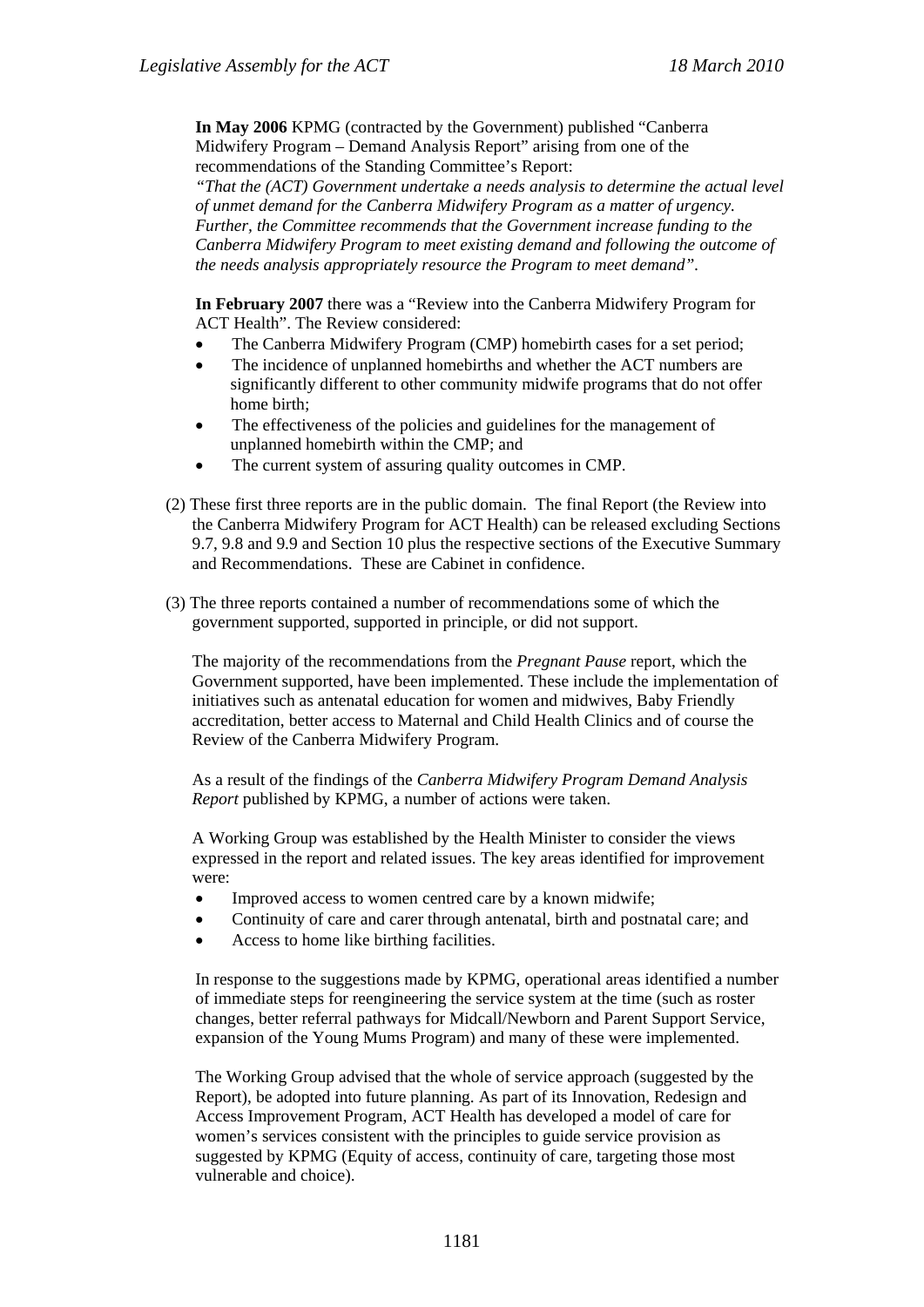ACT Health is also an active participant in two current national maternity services initiatives - development of (i) a National Maternity Services Plan and (ii) a Quality and Safety Framework for Independently Practicing Midwives and home birth services. The National Maternity Services Plan is an action of the Maternity Services Reform Package that was announced in the 2009-10 Federal Budget and aims to achieve national consistency of maternity services nationally. The timeframe is to have a plan ready for the Australian Health Ministers Conference by June 2010.

In respect to the 2007 *Review into the Canberra Midwifery Program for ACT Health*, a range of recommendations were made and subsequently implemented excluding those relating to Sections 9.7, 9.8 and 9.9 and Section 10 of the Review. The Government is considering the options for a home birthing service and associated insurance. A preferred option is yet to be agreed.

# **Hospitals—birthing centres (Question No 544)**

**Ms Bresnan** asked the Minister for Health, upon notice, on 11 February 2010:

- (1) Is the new birthing centre at the Women's and Children's Hospital intended to be a permanent home for women choosing natural birthing processes; if so, why it is being designed so that it can be an interchangeable ward.
- (2) With regard to the skeleton plans for the birthing centre that have now been signed off, what advice has the department and architects taken on from midwives and the friends of the birth centre and what suggestions have been discounted.
- (3) What types of changes can and cannot be made to the design of the new birthing centre now that the skeleton plans have been signed off.

**Ms Gallagher**: I am advised that the answer to the member's question is as follows:

(1) The new birthing centre at the Women's and Children's Hospital is intended to be the permanent home for women choosing natural birthing processes.

The birthing centre is not being designed to be interchangeable wards. The current design is a response to the requirement to ensure each room has a window, and the need to comply with Building Code of Australia fire egress requirements. The Project architects are currently exploring alternative options to configure the Centre.

- (2) The following suggestions from staff and the Friends of the Birth Centre (FBC) have been incorporated into the current design of the birth centre:
	- Separate entrance direct access to the birth centre via main lift or main stairs;
	- An informal environment available for all services from ante-natal visits and education, birth, and postnatal recovery;
	- Space available for women to research and attend education classes;
	- Physical separateness from the medicalised birthing unit including sights, smells and sounds of a clinical hospital environment; and
	- An increased space to prepare food or rest while the woman is giving birth or recovering postnatally, and for children to play or rest under the supervision of family.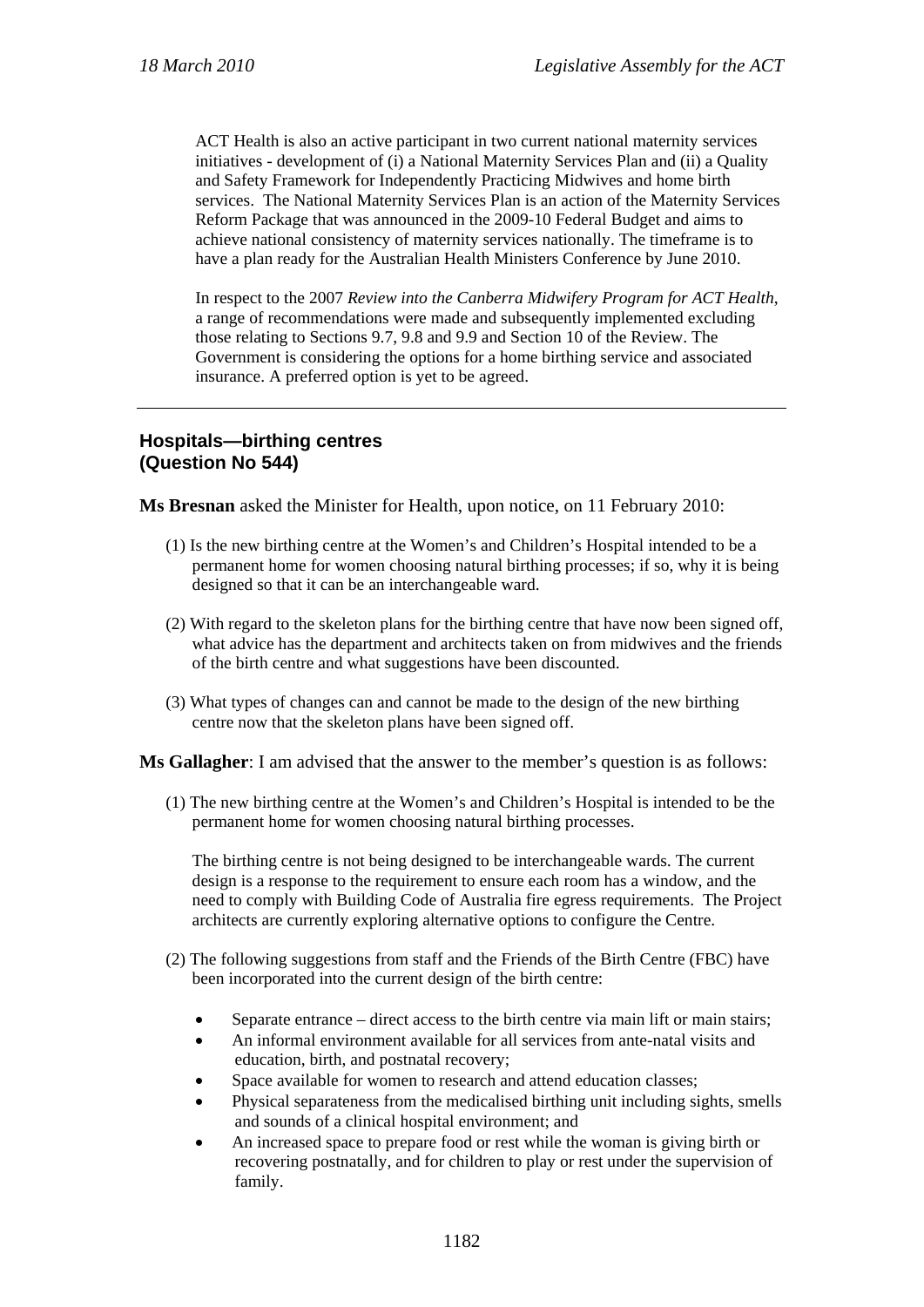A number of staff and FBC suggestions will be incorporated in the next phase of design. These include:

- Home-like environment;
- A low-technology environment in all birthing rooms;
- Larger and specifically designed birthing pools;
- Provision of equipment and bedroom fixtures to facilitate active labour and birthing; and
- Larger rooms with easily accessible beds.

The FBC have also requested an alternate configuration to the current double corridor design to reduce the ward like feel of the centre (and maximise the home like environment). The project architects are developing a number of options which aim to meet both this requirement and the underlying Building Code of Australia requirements.

(3) The Women's and Children's Executive Reference Group approved the preliminary sketch plans on 2 February 2010. This means the architects (BVN) have permission to progress the plans to the next stage of development. This stage is the final sketch plans (FSP) and is the stage where the plans will develop with a much higher level of detail. This will include interior design, fitouts, furnishings etc of the birth centre to maximise its home like environment.

In addition, as discussed above the overall layout of the Birth Centre is still open to change as per the responses in (2) and (3) above to develop alternate configurations to the double corridor layout.

## **Planning—Currong site (Question No 545)**

**Ms Bresnan** asked the Minister for Disability, Housing and Community Services, upon notice, on 11 February 2010:

- (1) What options is the ACT Government currently considering for the future of the Currong site.
- (2) What are the ACT Government's timelines for progressing these options.
- (3) Who is the ACT Government consulting with in developing and progressing these options.
- (4) What are the anticipated financial implications of each of these options.

#### **Ms Burch**: The answer to the member's question is as follows:

- (1) A range of uses for Currong are being considered including residential, commercial, retail, office and community.
- (2) The studies are being progressed with the aim of finalising the development controls for the site by the beginning of 2011.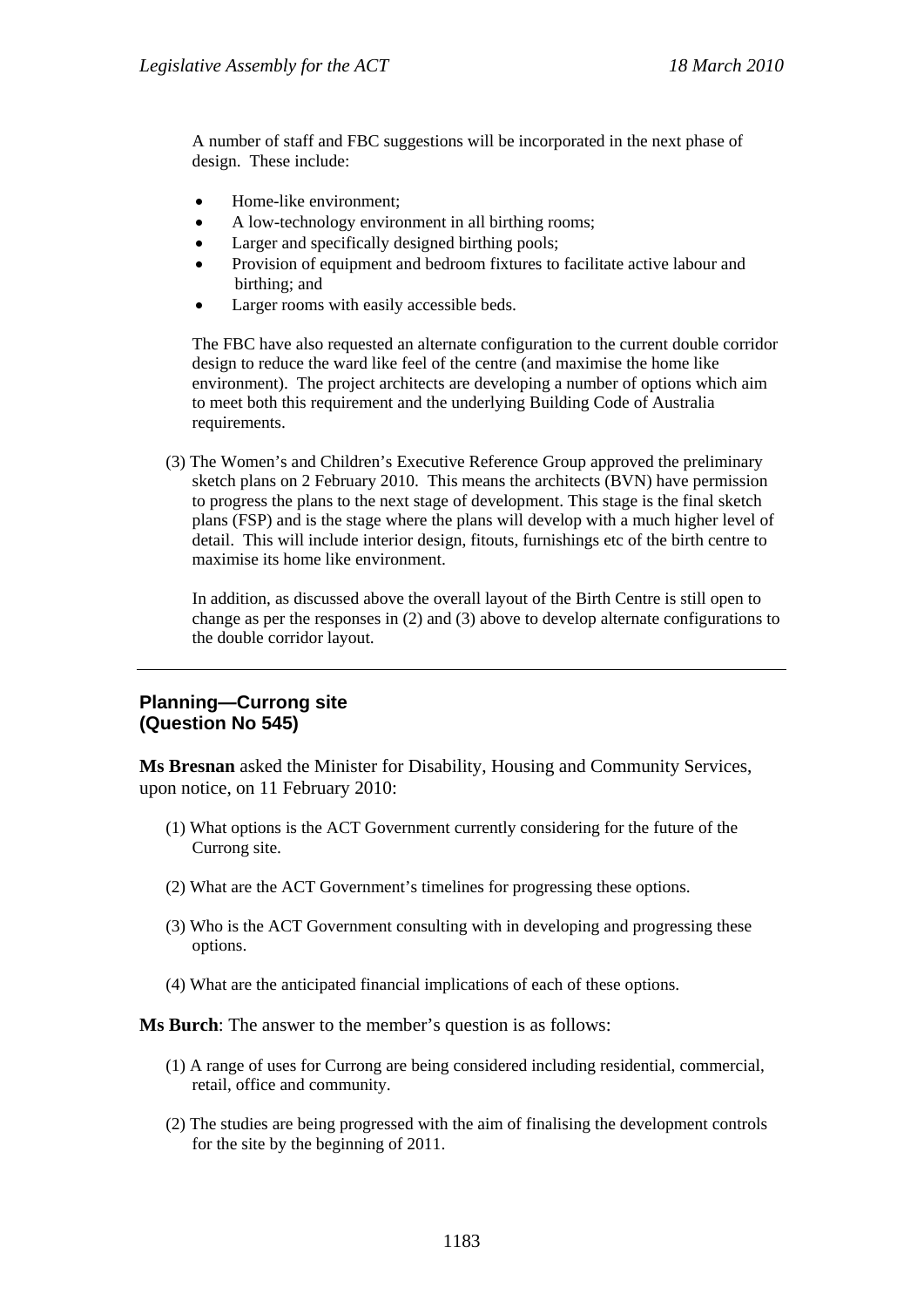- (3) Community consultation will be initiated as part of the further studies that need to be carried out. A consultation plan will ensure the broader community, other stakeholders and adjoining residents and land owners are consulted.
- (4) The financial implications for the development of the site will be considered as part of the studies into the development of the site.

# **Housing—Causeway residents (Question No 546)**

**Ms Bresnan** asked the Minister for Disability, Housing and Community Services, upon notice, on 11 February 2010:

- (1) What options is the ACT Government currently considering for the future of the public housing tenants in the Causeway.
- (2) What are the ACT Government's timelines for progressing these options.
- (3) What recent consultations has the ACT Government had with the residents of the Causeway about their future housing.
- (4) On what matters has the ACT Government achieved consensus with the residents of the Causeway about their future housing.
- (5) What are the sustainable housing design considerations that the ACT Government is intending to pursue in the future developments of the Causeway area, particularly in relation to any public housing developments.
- (6) What are the anticipated financial implications of the options that the ACT Government is progressing.

**Ms Burch**: The answer to the member's question is as follows:

- (1) The Government has agreed that there will be some public housing included in the Eastlake development. There has been no decision on the numbers of dwellings.
- (2) Planning studies being undertaken by the ACT Planning and Land Authority are expected to be completed by mid 2010. The first land release for the East Lake area is scheduled for the 2011 – 2012 year.
- (3) Officers from Housing and Community Services and the ACT Planning and Land Authority meet regularly with the Causeway residents. The last meeting was held in December 2009 and the next meeting is scheduled for March 2010.
- (4) The ACT Planning and Land Authority and Housing and Community Services will continue to meet with the residents of the Causeway to discuss the future development of the area. The public housing residents have been advised that if the Causeway/Eastlake area is redeveloped there will be public housing provided and they will have the first offer of that accommodation.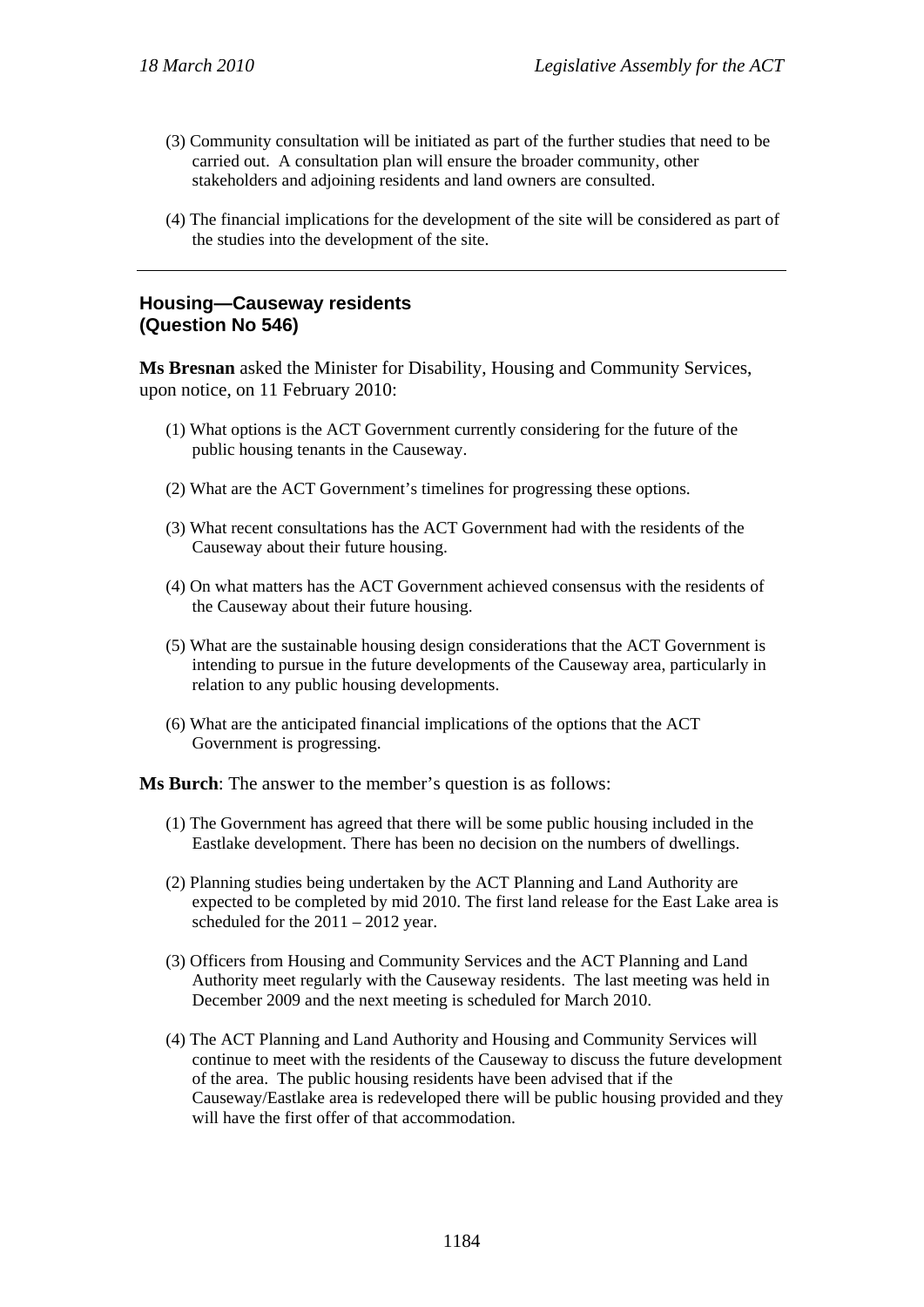(5) The *Canberra Spatial Plan* recognises sustainability and healthy communities as key goals for the future development of the ACT. The proposed development of Eastlake presents an opportunity to implement practices and principles to achieve these goals.

Dwellings constructed by Housing and Community Services are designed to achieve a minimum 6 star energy rating and are equipped with energy efficient appliances. Similar standards would be applied to public housing dwellings constructed in East Lake.

(6) The financial implications of the development of the area will be considered as planning of the area progresses.

#### **Land—management costs (Question No 548)**

**Mr Coe** asked the Minister for Territory and Municipal Services, upon notice, on 11 February 2010:

- (1) What is the average cost of management of public land per hectare for (a) national parks, (b) Canberra Nature Park and (c) urban parks.
- (2) What is the cost of (a) lawn mowing for ovals and for other land, (b) the installation of and annual maintenance of electric barbeques, (c) fencing public land for different types of fencing, (d) the installation of and annual maintenance of bubblers and (c) the installation of seats and paving.

**Mr Stanhope**: The answer to the member's question is as follows:

- (1) (a) \$11 per hectare.
	- (b) \$350 per hectare
	- (c) \$3,483.86 per hectare per annum. Note that the cost of management of urban parks is not separated out from other activities. Hence, the cost provided is for management of public open space.
- (2) (a) Cost of mowing ovals is estimated to be \$1.02million and depending on the season, TAMS spends between \$4 and \$4.5 million annually on mowing other land.
	- (b) The average cost for the supply and installation of an electric barbeque is \$16,000. The annual cost for BBQ maintenance and cleaning is \$114,620.
	- (c) Costs for fencing public land is not recorded separately from other land management and maintenance costs.
	- (d) The average cost for supply and installation of a drinking fountain is \$12,000. Annual maintenance cost for bubblers cannot be provided as maintenance costs are not separately identified from other maintenance works.
	- (e) The cost of supply and installation of seats for public city areas range from \$2,000 to \$5,200. The average cost for installation of new paving for these areas range from \$90 to \$320 per square metre.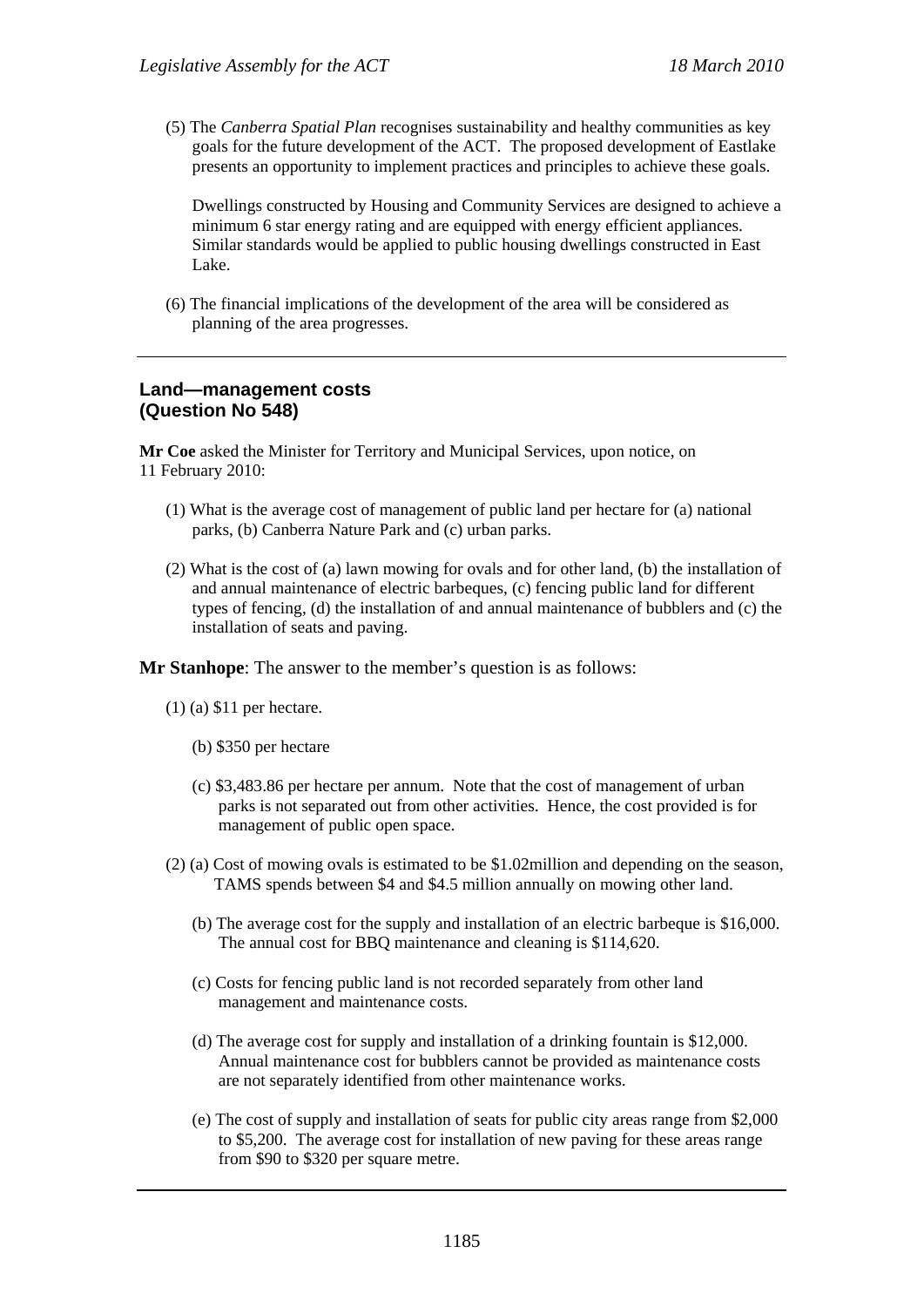# **Housing ACT—maintenance costs (Question No 549)**

**Mr Coe** asked the Minister for Disability, Housing and Community Services, upon notice, on 11 February 2010:

What was the average cost of maintaining Housing ACT properties for 2009 by different dwelling type.

**Ms Burch**: The answer to the member's question is as follows:

The average cost of maintaining Housing ACT properties in 2009:

|                                    | <b>Responsive Repairs</b> | <b>Planned Maintenance</b> |  |
|------------------------------------|---------------------------|----------------------------|--|
|                                    |                           | and upgrades               |  |
| <b>Older Persons Accommodation</b> | \$611                     |                            |  |
| Houses                             | \$947                     | \$2,485                    |  |
| Flats/Apartments/Units             | \$789                     |                            |  |

The above figures do not include common area cleaning and horticultural maintenance undertaken in communal areas of multi unit sites.

#### **Environment—cat containment areas (Question No 550)**

**Ms Le Couteur** asked the Minister for Land and Property Services, upon notice, on 11 February 2010:

- (1) Are new residents in areas where cat containment policies are in operation, such as Bonner, being informed of these policies at the point of land sale.
- (2) What information is given to prospective owners and residents at point of sale.
- (3) Can the Minister provide relevant information given to prospective residents of cat containment areas.

**Mr Stanhope**: The answer to the member's question is as follows:

- (1) Yes, potential purchasers are informed prior to sale and at the point of sale. The Lease and Development conditions provided to potential purchasers prior to sale outline cat containment requirements.
- (2) Potential purchasers are informed of the cat containment policy for Bonner prior to and at the point of sale as mentioned above.

At the point of sale purchasers are directed to the LDA website for further information about keeping a cat in the ACT. In addition to this, the LDA website also provides links to the Department of Territory and Municipal Services web site for further information on cat consignment.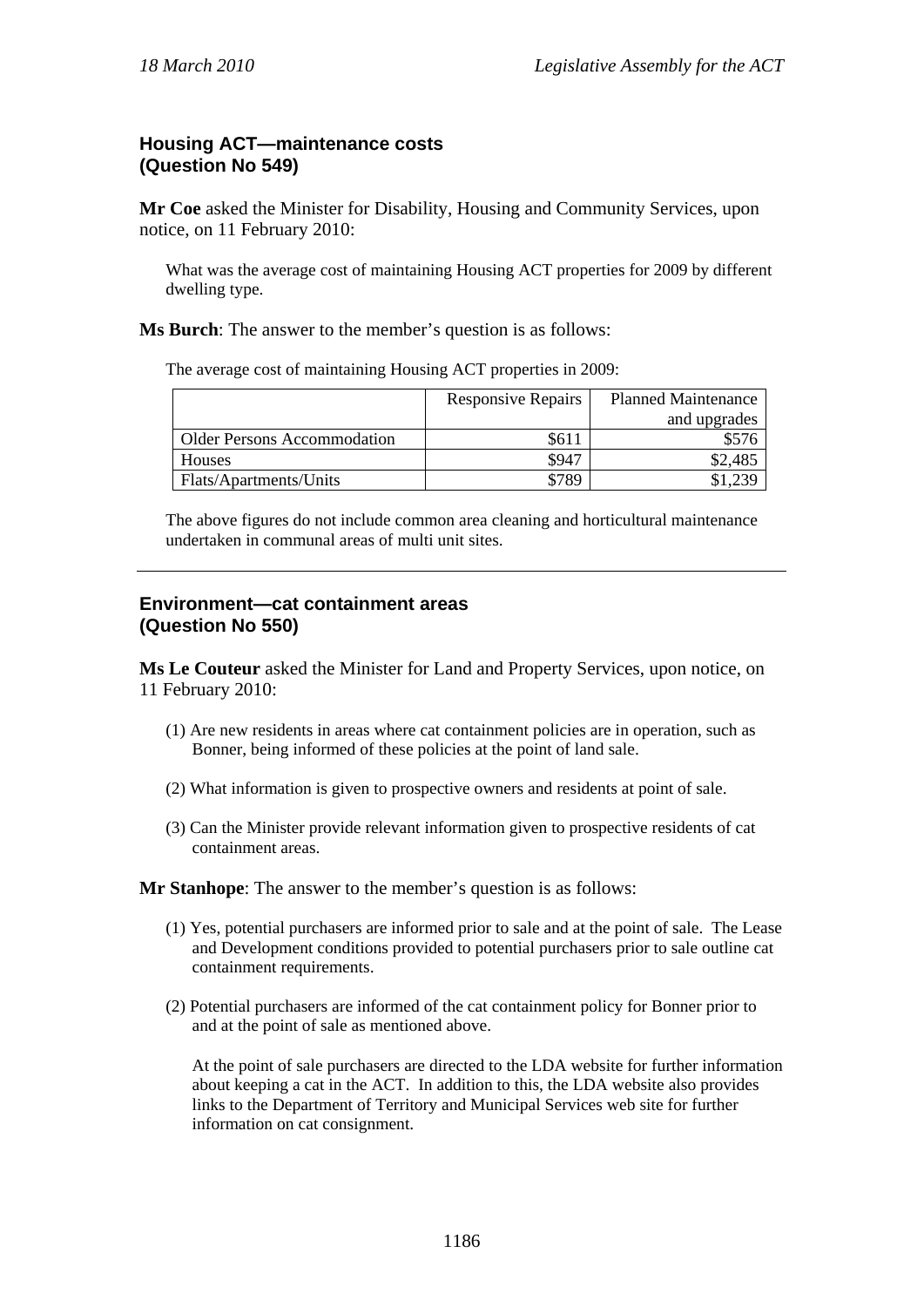(3) The information attached is as provided on the LDA website and in the Bonner brochure.

(A copy of the attachment is available at the Chamber Support Office).

## **Cemeteries—spaces (Question No 551)**

**Ms Le Couteur** asked the Minister for Territory and Municipal Services, upon notice, on 11 February 2010:

- (1) How many available burial internments are there at (a) Woden, (b) Gungahlin and (c) Hall cemeteries.
- (2) How many available spaces are there for ashes internment at (a) Woden, (b) Gungahlin and (c) Hall cemeteries.

**Mr Stanhope**: The answer to the member's question is as follows:

- (1) (a) 1,850
	- (b) 15,000
	- (c) About 30
- (2) (a) 5,500
	- (b) 30,000
	- (c) Not quantified but many hundreds

The above numbers are estimates and are somewhat dependent on how areas are laid out and how intensively the available space is used. This is particularly the case for Gungahlin Cemetery which has large areas of unused space and therefore a great deal of flexibility. Conversely Woden has very little space and little flexibility. The estimates are based on allowing for the same aesthetics and structural framework currently employed on each site.

Note that the numbers for ashes internments are very large. This is because most gardens and shrub borders can be attractively and sympathetically used for the development of memorial gardens.

#### **Transport—car pooling (Question No 555)**

**Ms Le Couteur** asked the Minister for Territory and Municipal Services, upon notice, on 11 February 2010:

- (1) What was the result of the survey that was conducted in 2008, across the public service, in relation to car pooling.
- (2) Is the Minister planning any action in relation to the survey results.

**Mr Stanhope**: The answer to the member's question is as follows: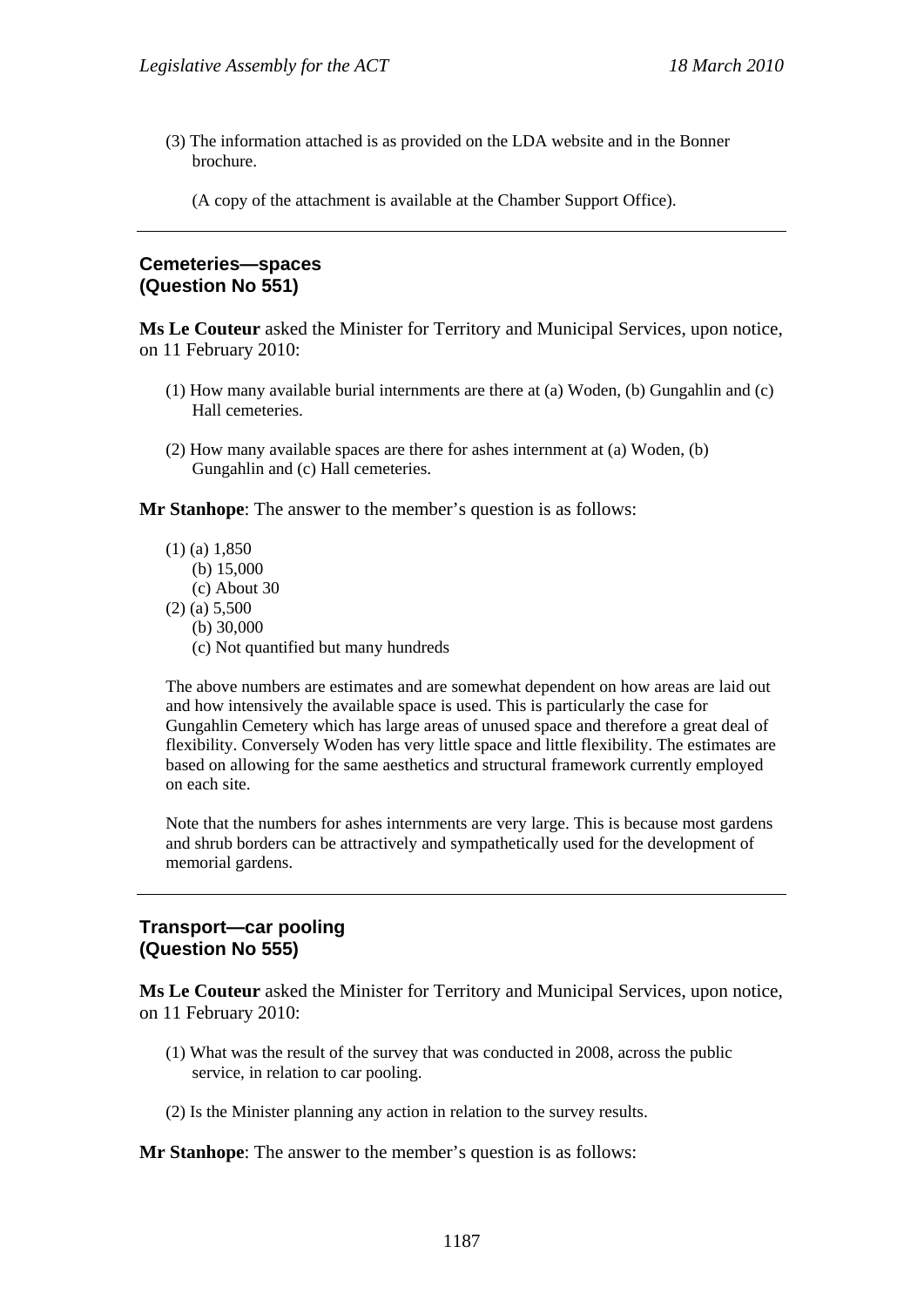(1) An email providing a web link to a car pooling survey was sent to approximately 12,500 ACT government email boxes on the 27 June 2008. Approximately 6.5% of staff responded.

The results of the survey show that:

- there is support for and interest in car pooling as an alternative to commuting by car. Ten percent of survey respondents said they would not consider car pooling as an alternative to driving. Twenty-six percent were undecided and sixty-four percent indicated they would consider it.
- a car pool pilot appears to be feasible: There is capacity to find suitable matches as the majority of staff have common travel patterns. Most staff work full time Monday to Friday and have similar commuting times.
- (2) The Government is considering supporting car pooling for its staff in the context of integrated transport planning and a range of funding priorities.

# **Environment—cat containment areas (Question No 557)**

**Ms Le Couteur** asked the Minister for Territory and Municipal Services, upon notice, on 11 February 2010:

- (1) Are new residents in areas where cat containment policies are in operation, such as Bonner, being informed of these policies.
- (2) What monitoring and enforcement of cat containment policies is undertaken in Bonner and other suburbs where these policies are operating.
- (3) Which Canberra suburbs have cat containment policies operating.

**Mr Stanhope**: The answer to the member's question is as follows:

(1) The ACT Government has made substantial media comment on the legal position of cat containment in Forde and Bonner. Requirements have been repeated, through the media a number of times, with the latest being reported in the Canberra Chronicle dated 15 February 2010.

The ACT Government, through a direct grant to the Conservation Council, has provided funding for educational material to be developed and distributed in the Gungahlin area.

The development of the sub-division known as Forde/Bonner is being project managed by a joint venture between Delfin and Lend Lease. The developers have engaged a consultant responsible for interviewing prospective land purchasers. The consultant explains the virtues of living in Forde/Bonner, including information on cat containment, as containment is considered of benefit to residents.

(2) Domestic Animal Services (DAS) rangers are responsible for patrolling all ACT suburbs including the cat containment suburbs of Forde and Bonner. DAS have a number of humane cat traps available for use by the public and respond to all public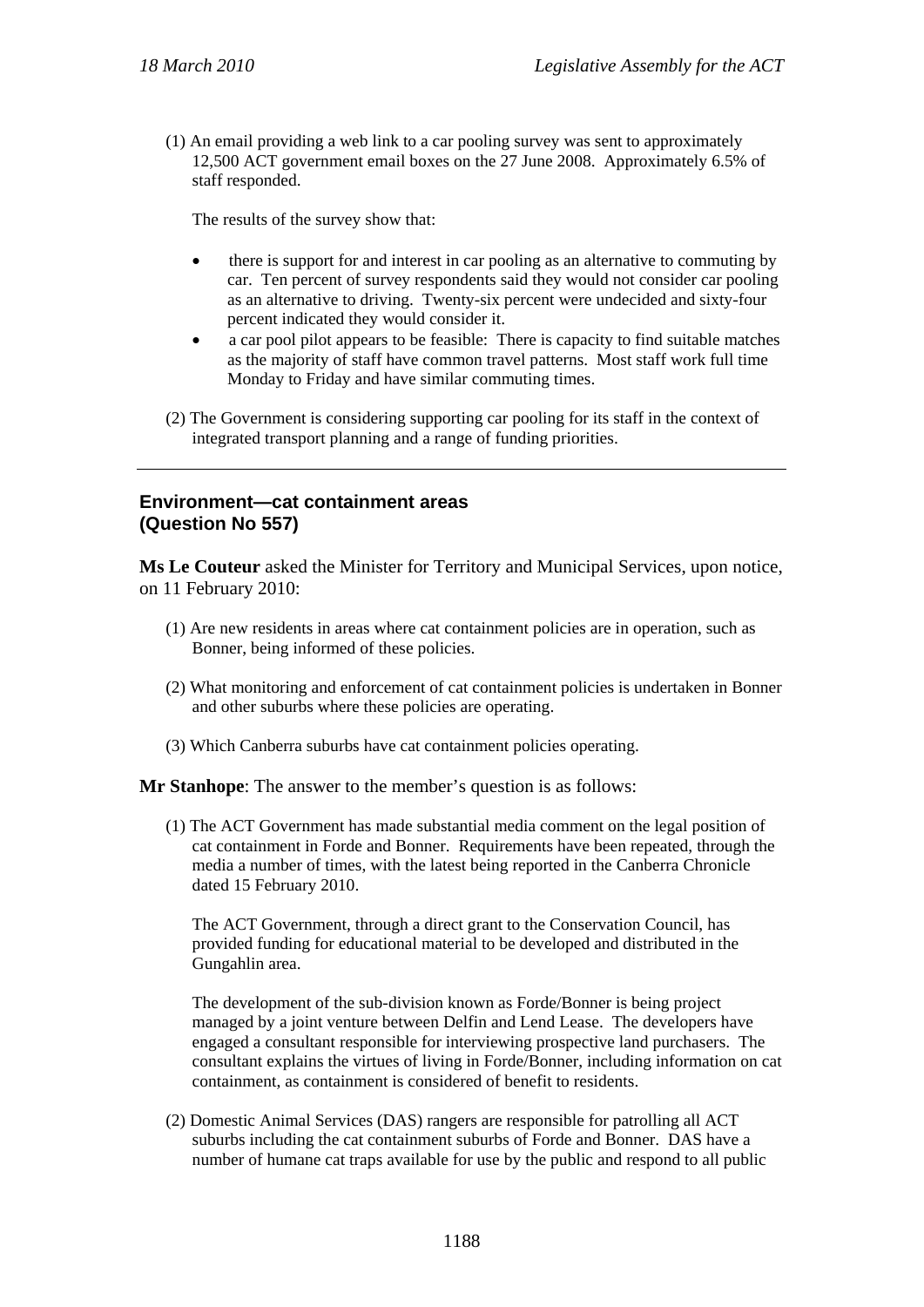complaints. Under agreement with the RSPCA, trapped cats are passed on to the RSPCA shelter at Weston.

Parks Conservation and Lands have conducted a cat trapping program within the fenced perimeter of the nearby Mulligan's Flat Reserve. Recent sand traps and camera points have not detected any cat activity within the fenced area.

(3) Currently, under the *Domestic Animals Act 2000*, cats must be fully contained within the private lease boundaries of homes in the suburbs of Forde and Bonner.

### **Environment—protected trees (Question No 558)**

**Ms Le Couteur** asked the Minister for the Environment, Climate Change and Water, upon notice, on 11 February 2010:

How many applications to remove native Australian protected trees under the *Tree Protection Act 2005* and the *Nature Conservation Act 1980* had been made in (a) 2006, (b) 2007, (c) 2008 and (d) 2009 and how many of these have been approved.

**Mr Corbell**: The answer to the member's question is as follows:

- (a) From March 2006 when the *Tree Protection Act 2005* commenced, 1300 applications were received with 909 approved;
- (b) 1499 applications received with 980 approved;
- (c) 1442 applications received with 898 approved;
- (d) 1348 applications received with 830 approved.

The Tree Protection Unit, TAMS, has further advised that an approval does not necessarily mean the tree was removed. The approval is valid for 5 years. An approval may involve multiple trees with only one removed at this point.

There have been 4 licences issued pursuant to the *Nature Conservation Act 1980* to remove native timbers. These licences are infrequently issued as their application relates to reserved areas. Trees in reserved areas may be removed by Conservation Officers in the course of reserve works including for safety reasons without the need for a licence to be issued by the Conservator of Flora and Fauna.

#### **Environment—energy efficiency ratings (Question No 559)**

**Ms Le Couteur** asked the Minister for Planning, upon notice, on 11 February 2010:

How many energy efficiency rating audits have been conducted since 1 July 2009.

**Mr Barr**: The answer to the member's question is as follows:

(1) 118 audits have been performed since 1 July 2009. As per the agreement of the Assembly, made on 1 April 2009. Energy efficiency audit information will be available in the ACT Planning and Land Authority's Annual Report.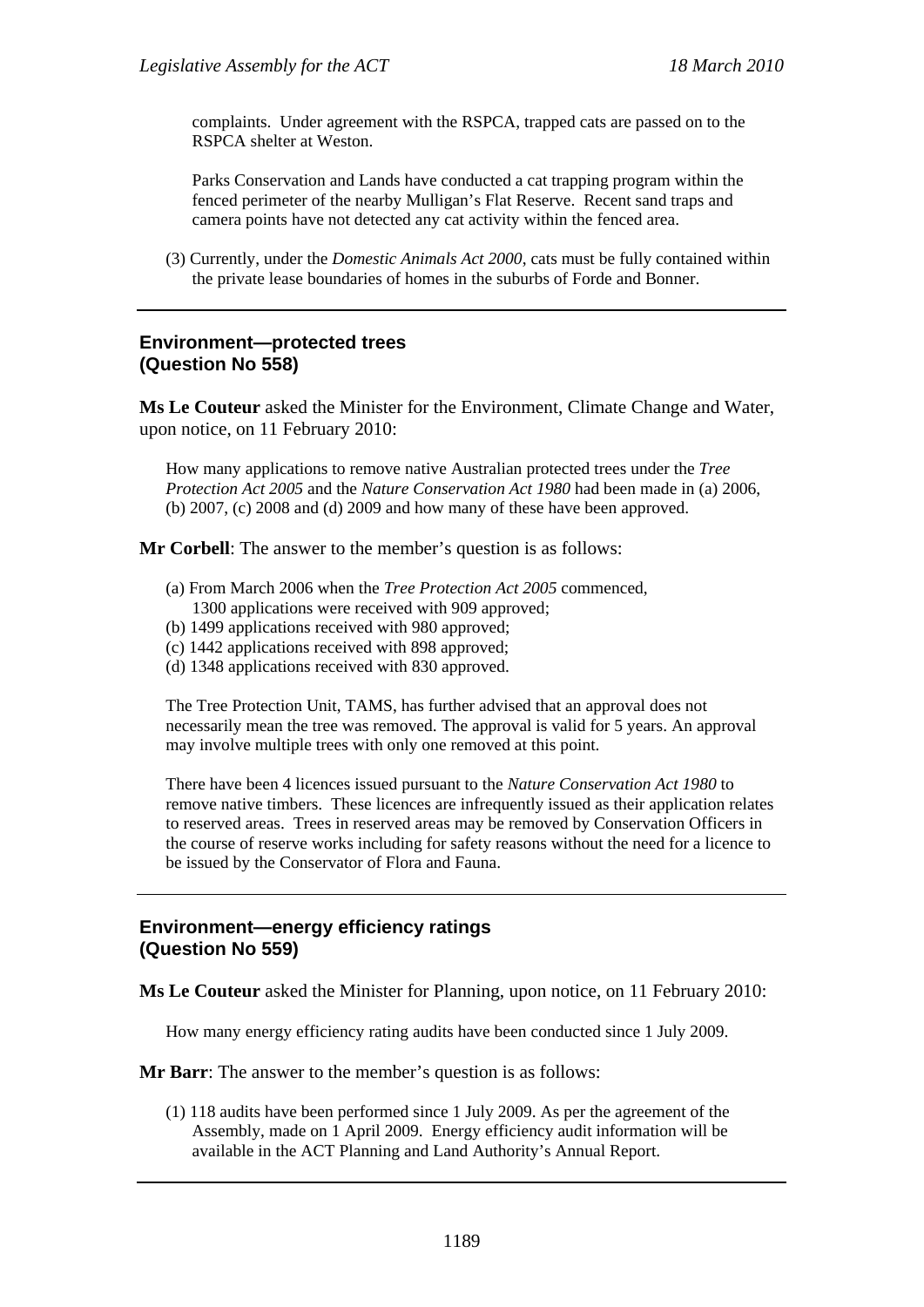# **Environment—energy efficiency ratings (Question No 560)**

**Ms Le Couteur** asked the Minister for Planning, upon notice, on 11 February 2010:

- (1) Can the Minister list, for all classes of buildings in the ACT, (a) current energy efficiency rating (EER) requirements, if any, (b) EER under the Building Code of Australia (BCA) 2010 and (c) ACT Government plans, if any, to change the EER requirements including timing of change and what the change will be.
- (2) When does the ACT Government plan to adopt the BCA 2010; if so, (a) will it adopt all of it, (b) which, if any, parts will not be adopted and (c) will there be any amendments or variations specific to the ACT.
- (3) How is the ACT Government notifying the industry of any expected changes.
- (4) Did the Government issue a discussion paper dealing with EER in May 2009; if so, when will that progress and why has it not been publicly progressed to date.
- **Mr Barr**: The answer to the member's question is as follows:
	- (1) (a) The Attorney General administers the *Civil Law (Sale of Residential Property) Act 2003* and the *Residential Tenancies Act 1997*, which require certain residential buildings to have an EER when being offered for sale or lease. It does not require buildings to achieve an EER standard. No building or planning legislation requires an EER. The BCA allows an EER to demonstrate compliance with energy efficiency performance standards. These standards differ for each class of building and are described in Section J of Volume 1 and Section 3.12 in Volume 2 (housing) of the BCA.

(b) The BCA does not require an EER, and is not expected to do so for BCA 2010. BCA 2010 is expected to have increased energy efficiency performance requirements, aimed at correlating with the following EER performance for the building envelope, in addition to other energy efficiency requirements—

for class 1 buildings—not less than 6 star equivalence; and for class 2 sole occupancy units or class 4 parts of a buildings—collectively an average of not less than 6 star equivalence and individually not less than 5 star equivalence.

BCA requirements generally cannot be verified using an EER for other classes of buildings, as house energy rating software rates only specific residential buildings. However, the BCA has extensive energy efficiency provisions for all classes of buildings except class 10 buildings (non-habitable) that are not attached to buildings or another class. The stringency of these standards in the 2010 BCA has increased from a cost-benefit ratio of 5:1 to just under 2:1.

(c) Reform proposals for expanding requirements for EERs for sale and lease have been published for public comment. Government will consider the most appropriate method for pursuing these reforms.

(2) (a) The *Building Act 2004* automatically adopts the latest version of the BCA. The BCA stipulates when each jurisdiction adopts each BCA version. The ACT has asked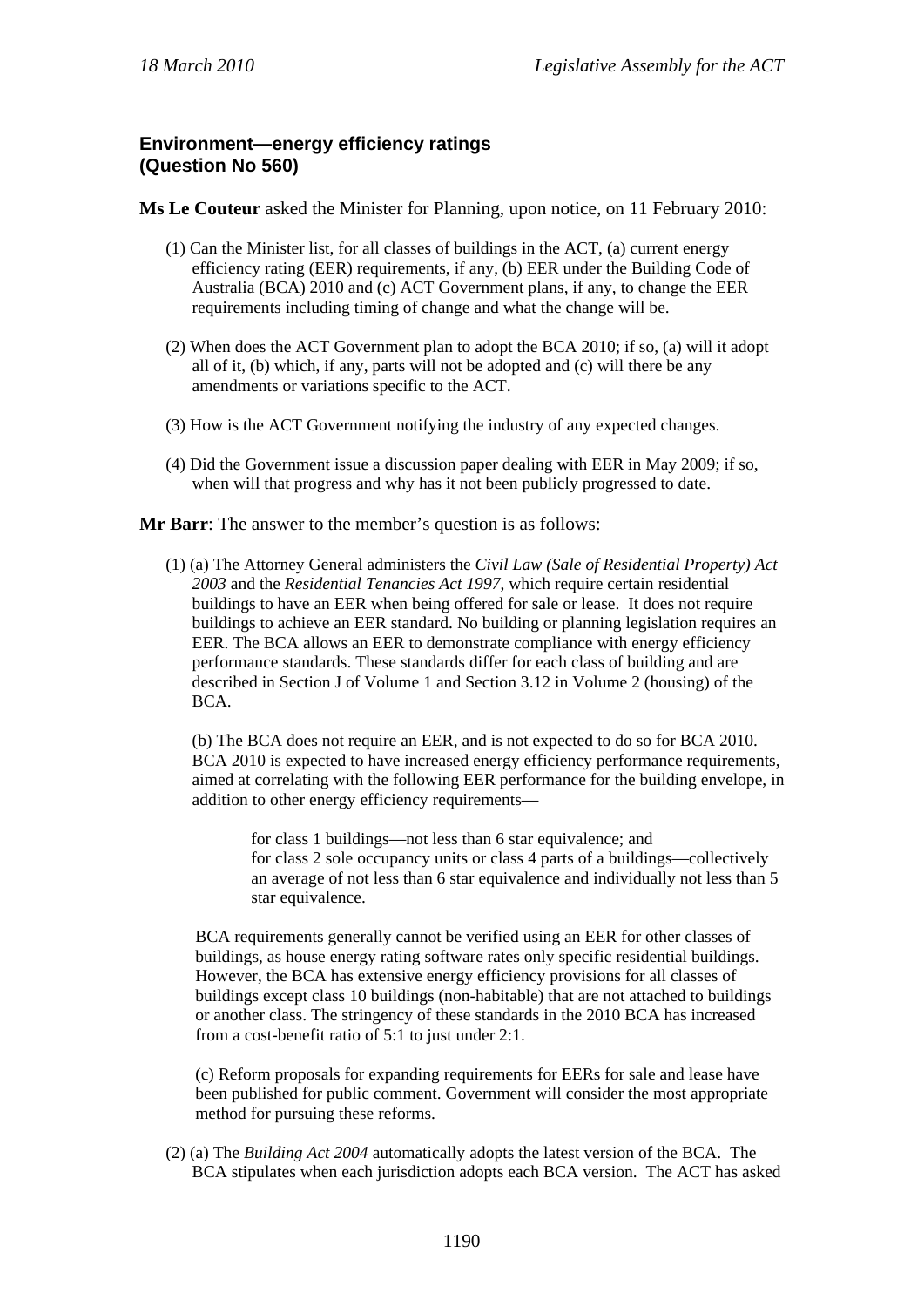that BCA 2010 indicate the ACT will adopt BCA 2010 from 1 May 2010. A decision to transition the BCA's increased energy efficiency provisions will be made in consultation with key stakeholders now that the BCA 2010 provisions have been published.

(b) A regulation under the Building Act may prescribe further detail about BCA adoption. In 2006 when the BCA increased energy efficiency requirements for housing from 4 star equivalence to 5 star equivalence, a regulation transitioned application of that increase for 7 months for class 1 and 10 buildings that had development approval had already been applied for, and 12 months for other classes of building that development approval had already been applied for. That approach will be considered for BCA 2010. Further consultation with industry will be required for some classes of building that showed a significantly negative cost-benefit ratio.

(c) The appropriateness of some provisions will need to be considered before determining if the ACT will not eventually adopt a BCA 2010 provision, or to adopt a provision with variation. For example provisions for hot water heaters need to be sufficient for ensuring that appliances work effectively and efficiently in the ACT's coldest periods.

- (3) The ACT contributes money and staff to help run the Australian Building Codes Board (ABCB), its secretariat and committees. The ABCB secretariat undertakes national public and industry consultation on, and awareness about, BCA changes. Industry also has a representative on the ABCB. The ABCB secretariat has organised awareness seminars, which for BCA 2010 will focus on the increased energy efficiency requirements. ACTPLA will present an ACT-perspective paper at the ABCB's BCA 2010 awareness seminar in March 2010. ACTPLA has emailed an invitation to that seminar to all ACT licensed building surveyors and registered architects. Several hundred local practitioners generally attend the ACT seminars each year. After the seminar a peak industry body will run a workshop focusing on heating, ventilation and air-conditioning requirements of non-residential buildings under BCA 2010. Information about BCA 2010 changes is also published on the ABCB web site and communicated through ACTPLA's newsletters. ACTPLA and the ABCB secretariat have staff that regularly answer industry questions about BCA changes. The Building Act requires that a newspaper notice be published notifying adoption of each edition of the BCA.
- (4) The ACT Planning and Land Authority did release a discussion paper regarding the ACT House Energy Rating Scheme (ACTHERS), which the Member made a submission to on behalf of her party. A proposal to licence building energy assessors is being considered by the Government. An announcement is foreshadowed for April-May this year. The more complex policy issues involved in expanding the scheme are currently being resolved by ACTPLA. Assessors and broader industry groups have been periodically updated on the progress of these proposals.

#### **Housing—solar access and orientation (Question No 561)**

**Ms Le Couteur** asked the Minister for Planning, upon notice, on 11 February 2010:

(1) What is the progress of the Government's work on the issue of solar access and orientation.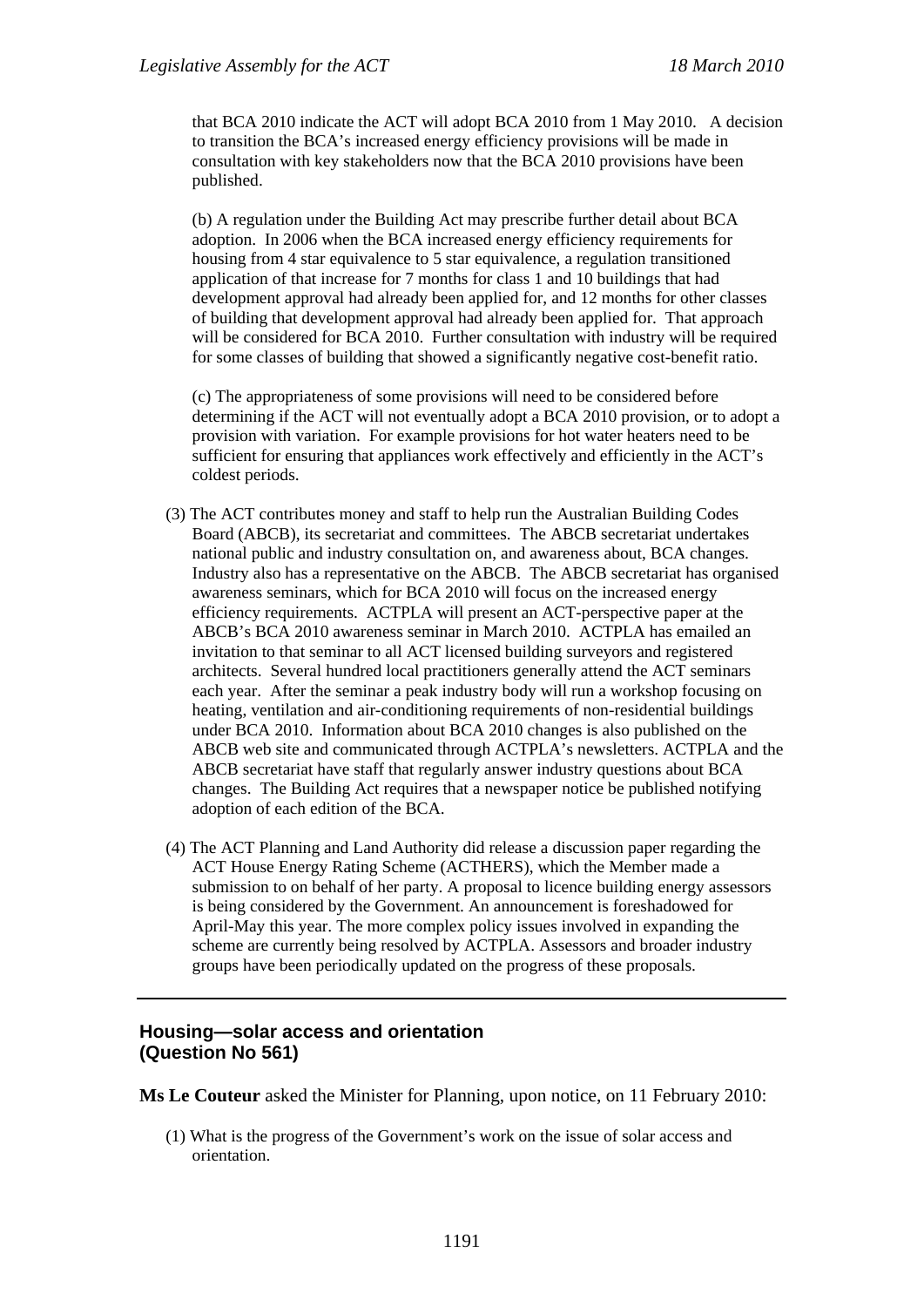- (2) Does the Government expect to implement changes by way of Territory Plan changes, legislation or any other mechanism; if so, when will these be introduced.
- (3) Is the Government planning to implement these differently for green field sites and infill sites.
- (4) Will any implementation take into account the needs of solar hot water, photovoltaic systems and passive solar design.

**Mr Barr**: The answer to the member's question is as follows:

(1) The ACT Planning and Land Authority engaged a consultant in June 2009 to provide advice on improving policy provisions pertaining to solar access. The consultants researched national and international initiatives and proposed amendments/additions to the provisions in the Territory Plan (the Plan).

This work was presented to industry and community stakeholders at workshops held in October and November 2009. Testing of the recommendations across a number of greenfield and infill/redevelopment sites is currently being undertaken.

- (2) Improvements to solar access and orientation requirements will be implemented through a suite of Draft Variations to the Territory Plan, particularly to the Estates Development Code (previously the Residential Sub division code), and the single dwelling and multi-unit Residential Codes. It is anticipated the Draft Variations will be released for consultation during the first half of this year.
- (3) In greenfield developments there will be provisions to improve the orientation of blocks. Development on these blocks will be subject to the same controls as apply to redevelopment and infill sites. As stated previously the proposed amendments/additions to the policy provisions are being tested. This is to ensure there are no unintended consequences in applying these provisions to other important Government objectives for sustainability and affordability. Preliminary findings of this testing is indicating that some modified provisions may be necessary for the high density residential zones.
- (4) It is beyond the remit of the planning system and hence the Territory Plan to mandate the inclusion of solar hot water, photo-voltaic systems and passive solar construction for residential dwelling construction. The amendments proposed, however, will encourage good orientation and assist in facilitating solar access to allow for these key features to be easily incorporated.

# **Environment—energy efficiency ratings (Question No 562)**

**Ms Le Couteur** asked the Minister for Disability, Housing and Community Services, upon notice, on 11 February 2010:

(1) In relation to the report *Energy efficiency strategy for ACT Public Housing* which was prepared in 2007, provided to me by the Minister's office, does ACT Housing collect the information listed in the 4.1 Monitoring and Evaluation Program, in particular, are they collecting energy bill data; if so, is this information available in an aggregated form without personal information.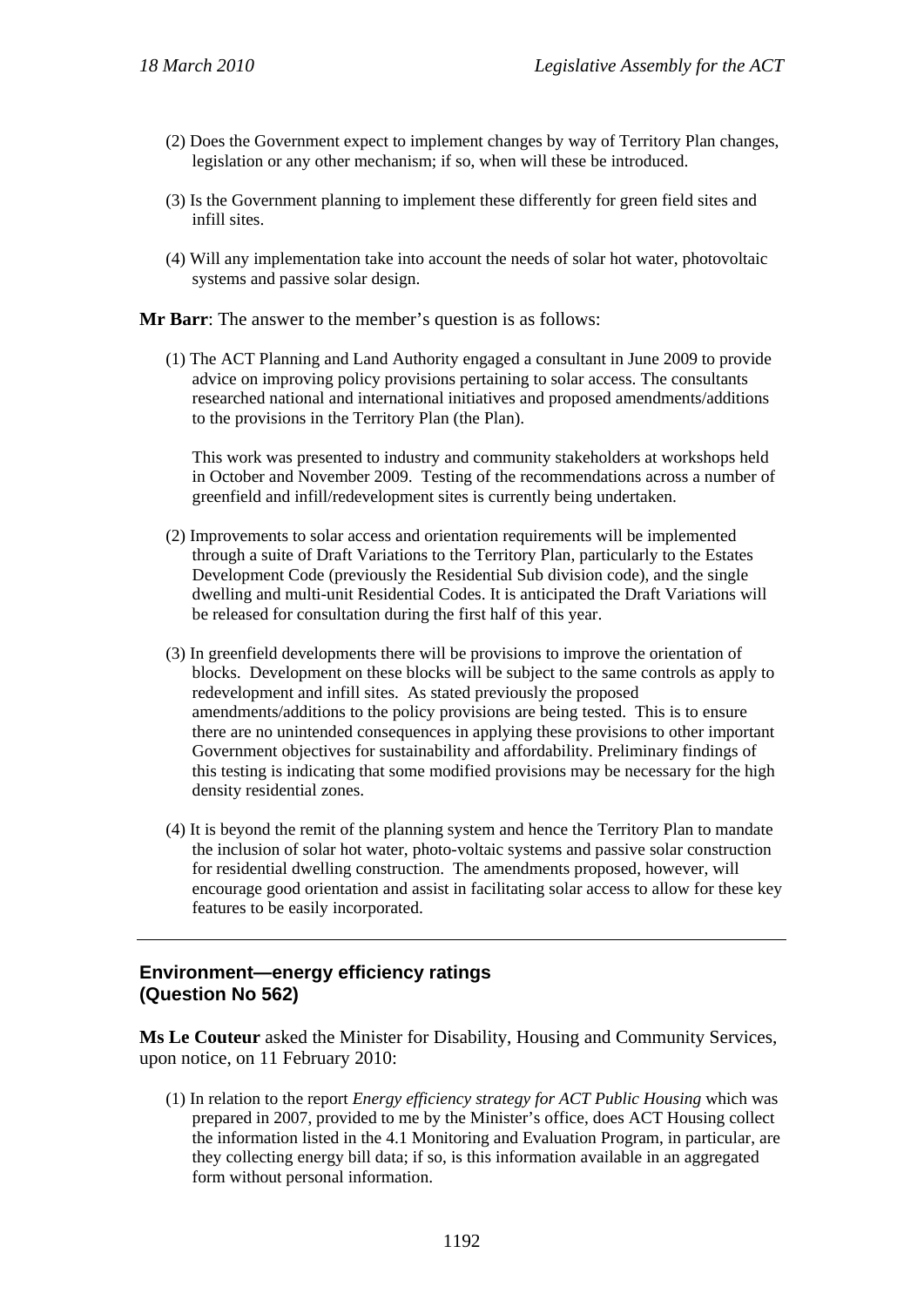- (2) Is the department following the program as outlined in the report.
- (3) In relation to Table 3 in the report which lists ranked thermal improvements, can the Minister advise me how many have been carried out to date and what her program for them is into the future.

**Ms Burch**: The answer to the member's question is as follows:

- (1) Housing ACT collects most of the information included in section 4.1 Monitoring and Evaluation Program, however it does not collect energy bill data. As energy bills are paid by the tenants, this information is a private matter between tenants and their preferred energy provider. Housing ACT will invite a select number of tenants to allow approval to access energy records. The information will be used to assess the effectiveness of the energy improvements installed. The assessment will take place during 2010-11 having allowed sufficient time after installation for their effectiveness to be determined.
- (2) Based on recommendations from the report, Housing ACT has developed an action plan to undertake improvements to public housing properties. This action plan focuses on building shell improvements such as ceiling insulation, wall insulation (for larger homes), draught sealing and the installation of efficient hot water systems. Other items such as double glazing, awnings and drapes are not currently economically feasible. Once building shell improvements have been implemented Housing ACT will consider the installation of more efficient heaters.
- (3) As at 17 February 2010, 703 public housing properties have had thermal improvements installed. All Housing ACT properties will have draught sealing undertaken and their ceiling insulation checked and topped up as necessary. Brick veneer properties with four or more bedrooms will also have wall insulation installed. Housing ACT will continue to provide thermal improvements to its properties expecting to have completed improvements to all properties by the completion of the program in 2017.

## **Government—ministerial travel (Question No 563-583)**

**Mr Seselja** asked the Chief Minister, upon notice, on 11 February 2010:

- (1) How many official trips were made by the Minister from 1 July 2009 to 31 December 2009.
- (2) What was the (a) date, (b) trip length, (c) destination, (d) total cost, broken down by travel allowance and airfares, and (e) purpose for each trip.
- (3) How many staff accompanied the Minister of each trip.
- (4) If staff did accompany the Minister, what was the total cost of the trip, broken down by travel allowance and airfares.

**Mr Stanhope**: The answer to the member's question is as follows: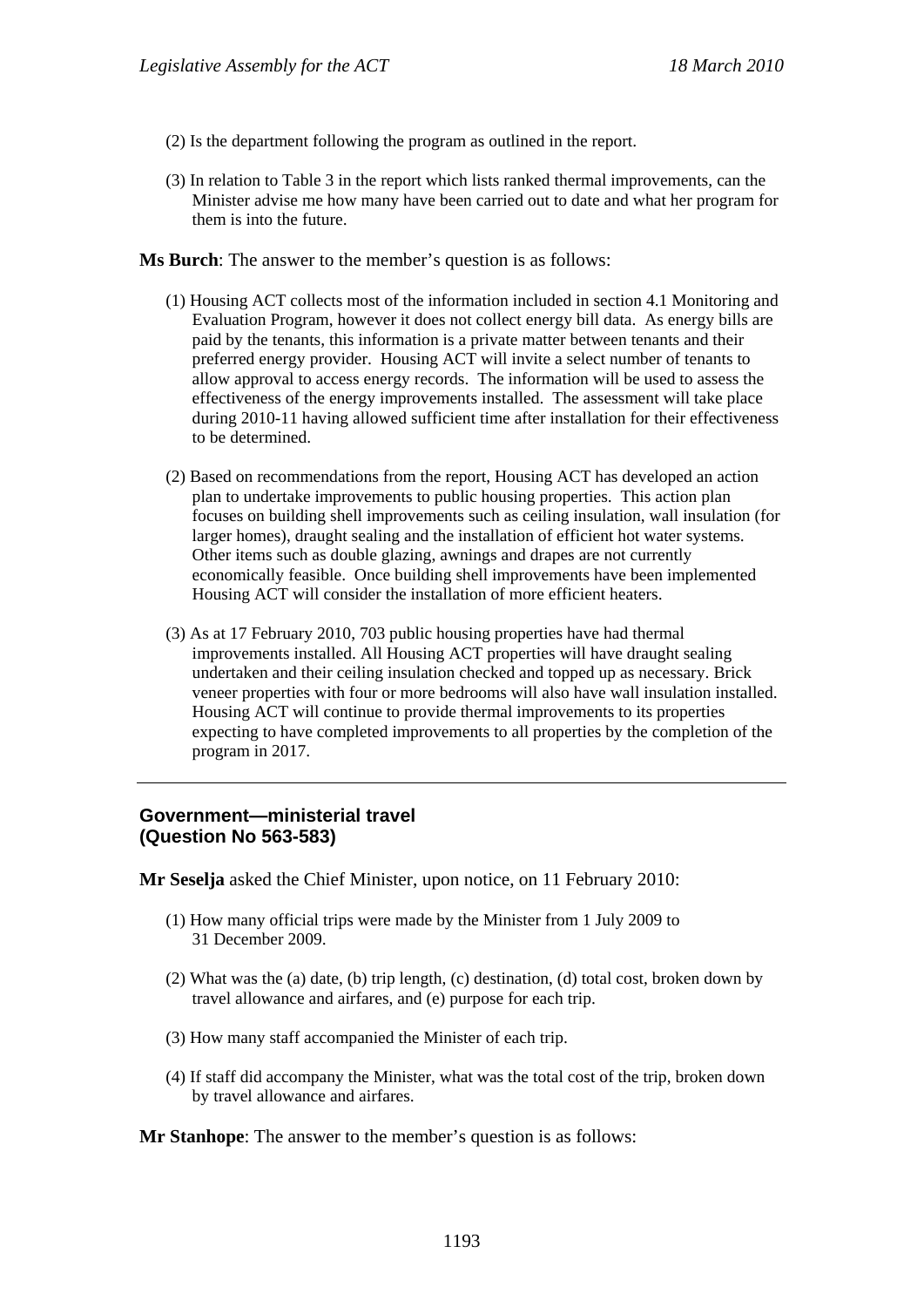- 1. A detailed report on official trips made by all Ministers for the period 01 July to 30 December 2009 is at Attachment A.
- 2. The attached report includes (a) date, (b) trip length, (c) destination, (d) total cost, broken down by travel allowance and airfares, and (e) purpose for each trip.
- 3. Attachment A also lists how many staff accompanied Ministers on their trips.
- 4. Details of the total cost of the trip, broken down by travel allowance and airfares for staff accompanying the Minister are included in the report.
- *(A copy of the attachment is available at the Chamber Support Office).*

#### **Government—payment of invoices (Question Nos 584, 587, 589, 592 and 599)**

**Mr Seselja** asked various ministers, upon notice, on 11 February 2010 *(redirected to the Chief Minister)*:

How many invoices were received by each department or agency in the Minister's portfolio in (a) July, (b) August, (c) September, (d) October, (e) November and (f) December 2009, what was the average value of these invoices and how many of these invoices were fully paid by their due date.

**Mr Stanhope**: The answer to the member's question is as follows:

- Information associated with the number of invoices received by the Department each month is not available. The response is therefore based on the invoices paid by the Department.
- In line with how Shared Services provided the required information to the Department, the below response reflects the total number of invoices paid during the period July to December 2009, rather each month individually.
- The response for CMD shown below includes all CMD cost centres, and therefore includes invoices paid in relation to the following portfolios:
- Industrial Relations;
- Tourism data is included from the date of the AAO transfer;
- Business and Economic Development; and
- Arts.

| <b>Reporting Entity</b> | <b>Number of Invoices Paid</b> |         |       | % of Invoices Paid |             | Average<br>Value of<br><b>Invoices</b><br>Paid |
|-------------------------|--------------------------------|---------|-------|--------------------|-------------|------------------------------------------------|
|                         | Number                         |         |       | $\%$               |             |                                                |
|                         | On Time                        | Overdue | Total | On Time            | Overdue     |                                                |
| <b>CMD</b>              | 2,409                          | 575     | 2.984 | 81%                | 19%         | \$8,371                                        |
|                         |                                |         |       |                    | Notes $1-2$ |                                                |
| <b>ACT</b> Executive    | 271                            |         | 278   | 97%                | 3%          | \$2,418                                        |

**Notes:**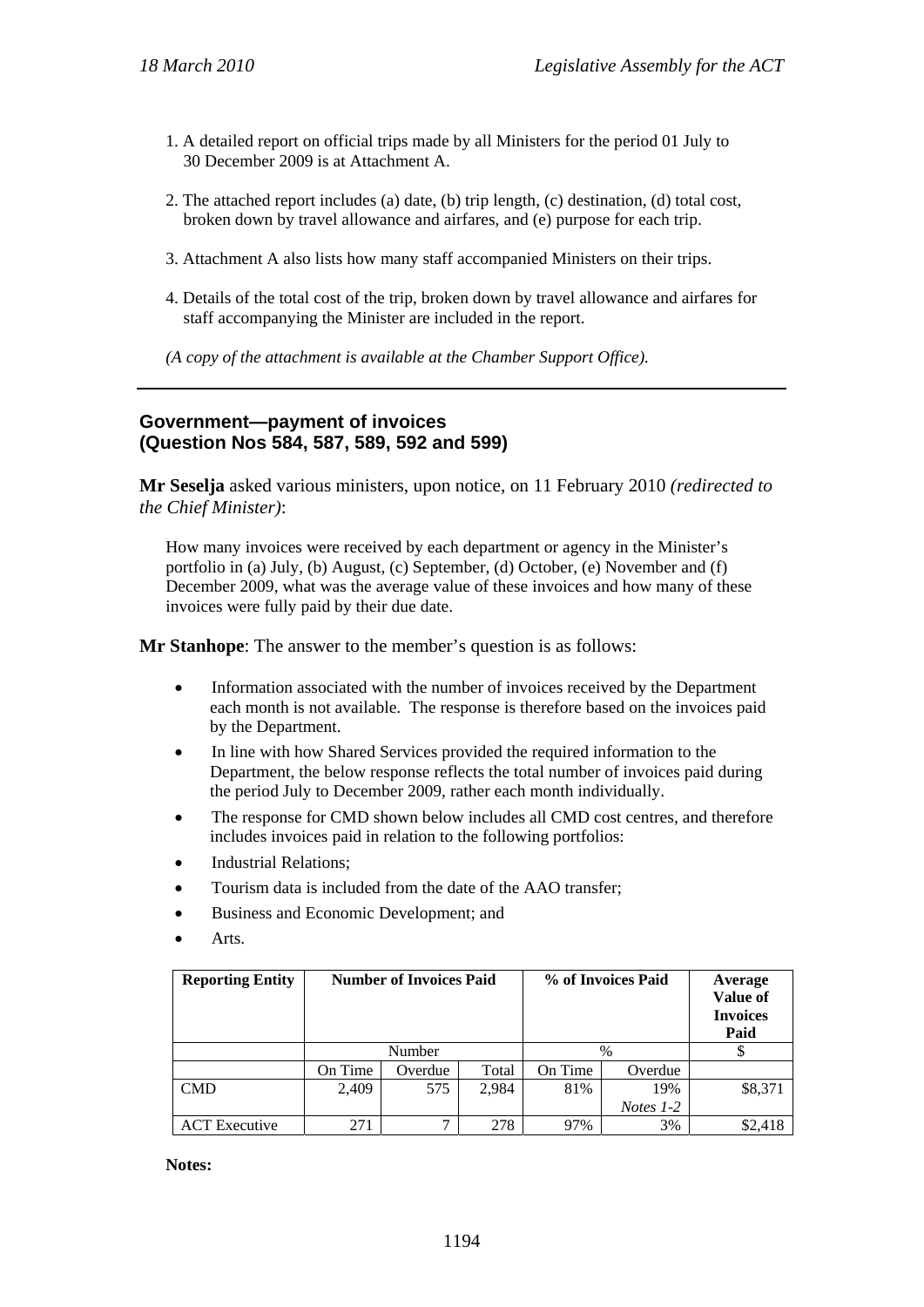- 1. The information has been extracted by Shared Services based on 35 days from the invoice date. Due to how the 'due date' field is used in the system, this methodology provides the most accurate payment data possible. A parameter of 35 days has been used instead of 30 days to allow for the normal time lag that occurs before a department receives invoices from suppliers.
- 2. Invoices can remain unpaid past the due date for a variety of valid reasons:
	- the invoice is being disputed by the agency with the vendor or further documentation is required:
	- the invoice received is an invalid tax invoice;
	- the invoice details are incorrect resulting in the invoice not being received by the correct agency or area within the agency; or
	- the invoice is issued by the vendor well after the date specified on the invoice.

#### **Government—payment of invoices (Question No 589 supplementary)**

**Mr Seselja** asked Minister for the Arts and Heritage, upon notice, on 11 February 2010:

How many invoices were received by each department or agency in the Minister's portfolio in (a) July, (b) August, (c) September, (d) October, (e) November and (f) December 2009, what was the average value of these invoices and how many of these invoices were fully paid by their due date.

**Mr Stanhope**: The answer to the member's question is as follows:

Information on Arts invoices has been provided in relation to the invoices paid by the Chief Minister's Department.

Information on Heritage invoices has been provided in relation to the invoices paid by Territory and Municipal Services.

## **Government—payment of invoices (Question No 599 supplementary)**

**Mr Seselja** asked Minister for Tourism, Sport and Recreation, upon notice, on 11 February 2010:

How many invoices were received by each department or agency in the Minister's portfolio in (a) July, (b) August, (c) September, (d) October, (e) November and (f) December 2009, what was the average value of these invoices and how many of these invoices were fully paid by their due date.

**Mr Barr**: The answer to the member's question is as follows:

Information relating to invoices for Australian Capital Tourism and Sport and Recreation Services had been incorporated into the responses from the Chief Minister and the Minister for Territory and Municipal Services.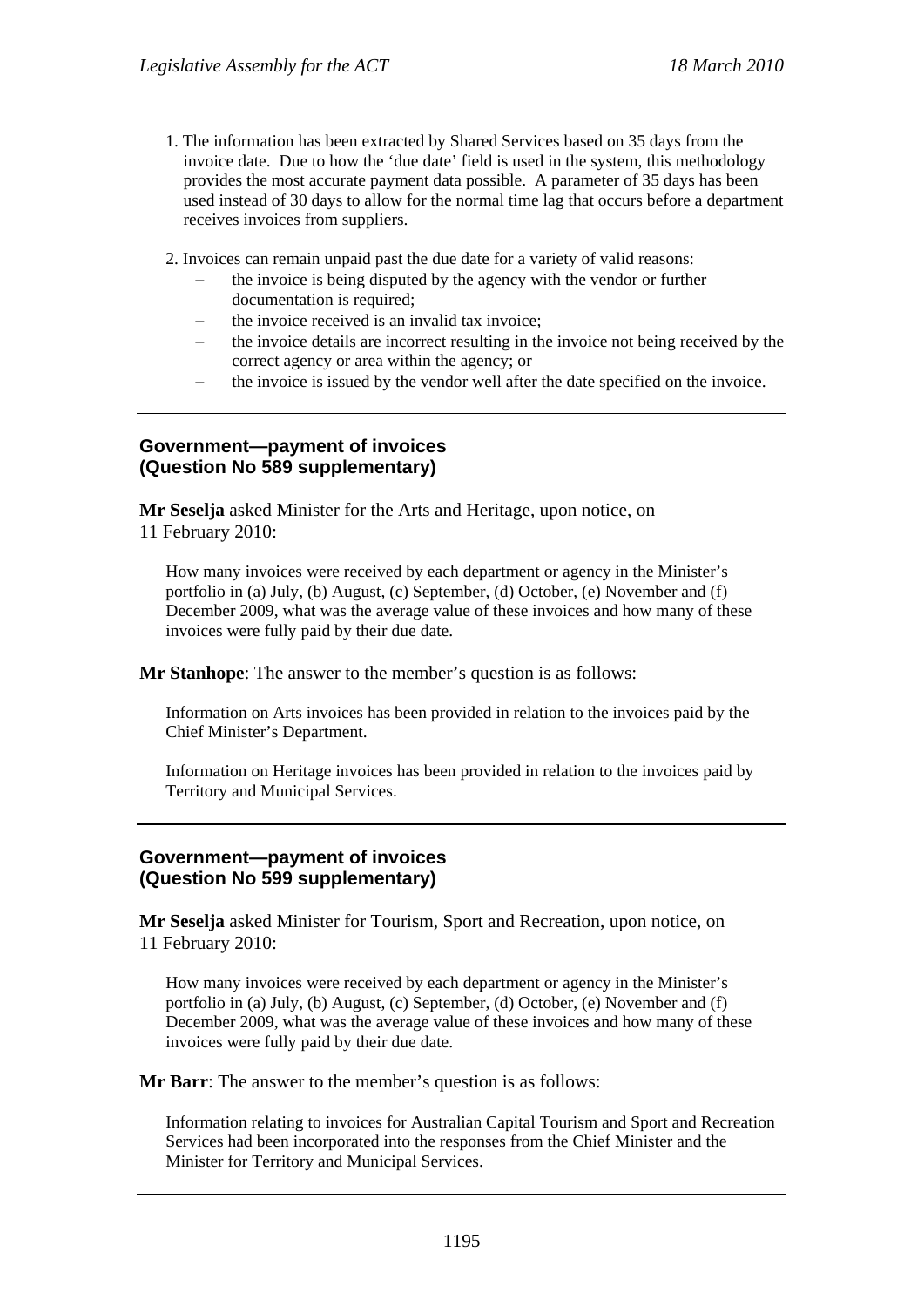# **Land—lease variations (Question No 605)**

**Mr Seselja** asked the Minister for Planning, upon notice, on 11 February 2010:

- (1) How many applications to rectify a breach of a crown lease did the ACT Planning and Land Authority (ACTPLA) receive in (a) July (b) August, (c) September (d) October, (e) November and (f) December 2009.
- (2) For each month referred to in part (1), (a) what was the average length of time taken to process each application, (b) how many applications were not approved, (c) how many applications related to dwellings not being commenced on time and (d) how many applications related to dwellings not being completed on time.
- (3) How many staff within ACTPLA work to assess these applications.

#### **Mr Barr**: The answer to the member's question is as follows:

- (1) The following numbers relate to breaches of Crown leases that relate specifically to non-compliance with building and development provisions:
	- a) July 29
	- b) August 78
	- c) September 37
	- d) October 39
	- e) November 47
	- f) December 44
- (2) a) Cases logged for the processing of applications for extension of time to building and development provisions are not closed until applicants have paid the required fees or are informed that due to non-payment of the required fee, that the case will be closed. The case remains closed pending the submission of a new application for reassessment of the fees payable.

No times are recorded for assessment of the actual application itself. It should be noted that there are no statutory timeframes that apply to the processing of extension of time applications.

- b) All applications for extensions of time to building and development provisions received in the periods identified above have been approved.
- c) & d) The majority of applications for an extension to the building and development provisions of a Crown lease relate to extensions for both commencement and completion covenants as well as other related covenants that also require extensions.
- (3) 1 x Senior Officer Grade C
	- 1 x Administrative Service Officer Class 5
	- 1 x Administrative Service Officer Class 4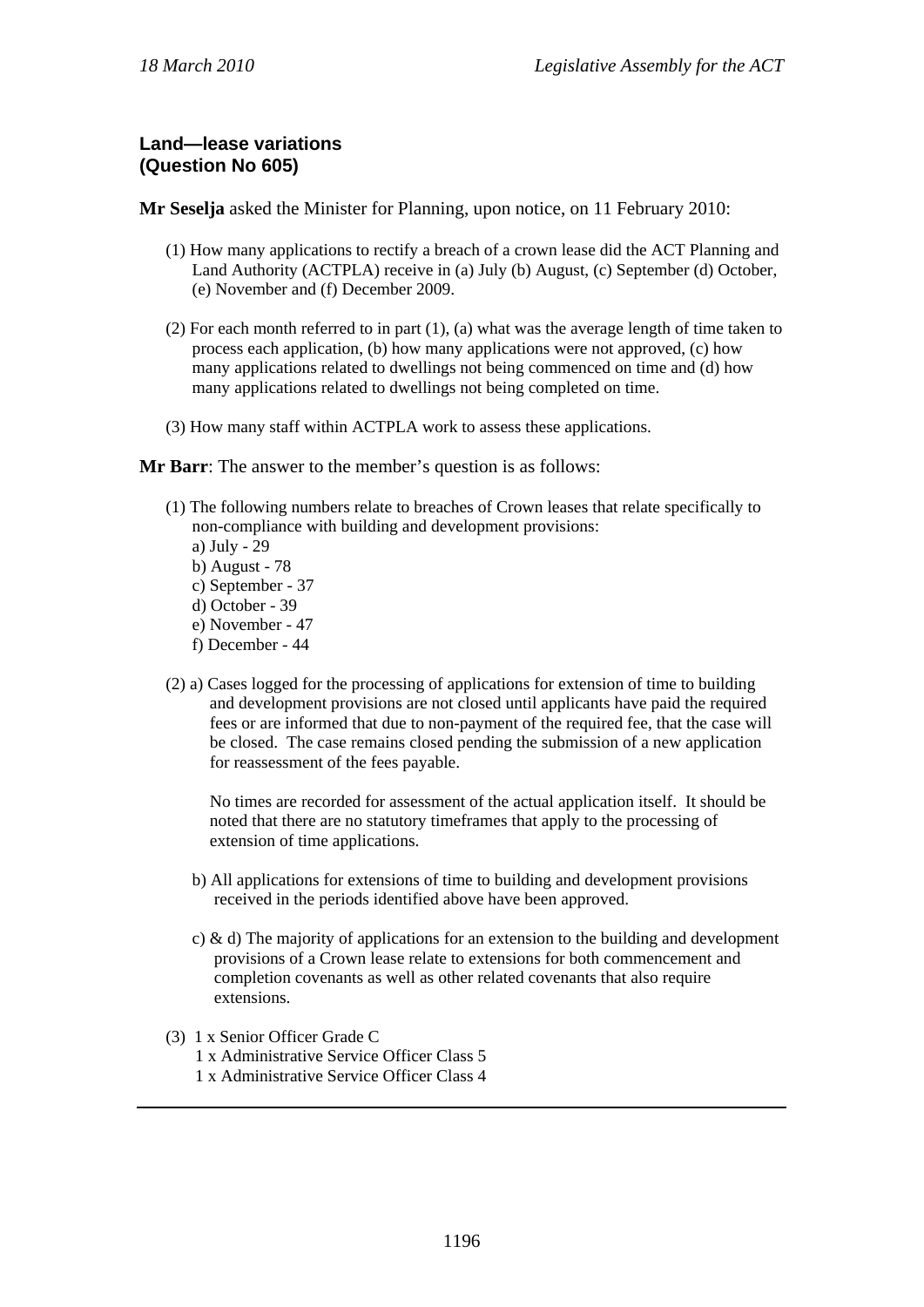# **Roads—driving simulators (Question No 608)**

**Ms Bresnan** asked the Minister for Transport, upon notice, on 23 February 2010:

- (1) Has the Government given any consideration to permitting driving simulators to be included as part of learner driver training; if so, can the Minister provide information on the reason that simulation was rejected.
- (2) Does the Government place any value to the driver training process, on instructing learner drivers on crisis situations using a simulator.
- (3) What is the approximate cost of licensing driver simulator operators to be included in the ACT Learner Driver program.

**Mr Stanhope**: The answer to the member's question is as follows:

- (1) Yes. A driving simulator was investigated by my department in 2007 on invitation from the simulator manufacturer. Representatives from road transport authorities in a number of jurisdictions attended a demonstration at the manufacturer's facility in Melbourne. The consensus view of the state and territory representatives was that the simulator at that time did not sufficiently replicate the on road feel of driving, steering and stopping a vehicle to enable consideration being given to using a simulator as a substitute for on-road licence testing.
- (2) While there may be some aspects of simulator training which could be considered beneficial, for example as part of a Hazard Perception Test for providing an off-road component for teaching some skills, the Government does not believe that driving simulators examined so far are sufficiently advanced to enable them to replace onroad assessment of driver competence.
- (3) There has been no cost analysis of licensing driver simulator operators as there has been no decision to mandate the use of simulators in the learner driver training process. The cost of a fixed dynamometer type simulator in July 2007 was approximately \$1.2 million per bay with a transportable unit costing in the order of \$600,000. There is no prohibition on any ACT driving instructor utilising a driving simulator to assist in training learner drivers providing all the mandatory components of the Competency Based Training and Assessment program are conducted and assessed on-road.

# **Education—teachers (Question No 609)**

**Mr Doszpot** asked the Minister for Education and Training, upon notice, on 23 February 2010:

How many (a) permanent full time, (b) permanent part time and (c) casual teachers are employed in ACT government schools as at 1 February 2010.

**Mr Barr**: The answer to the member's question is as follows: